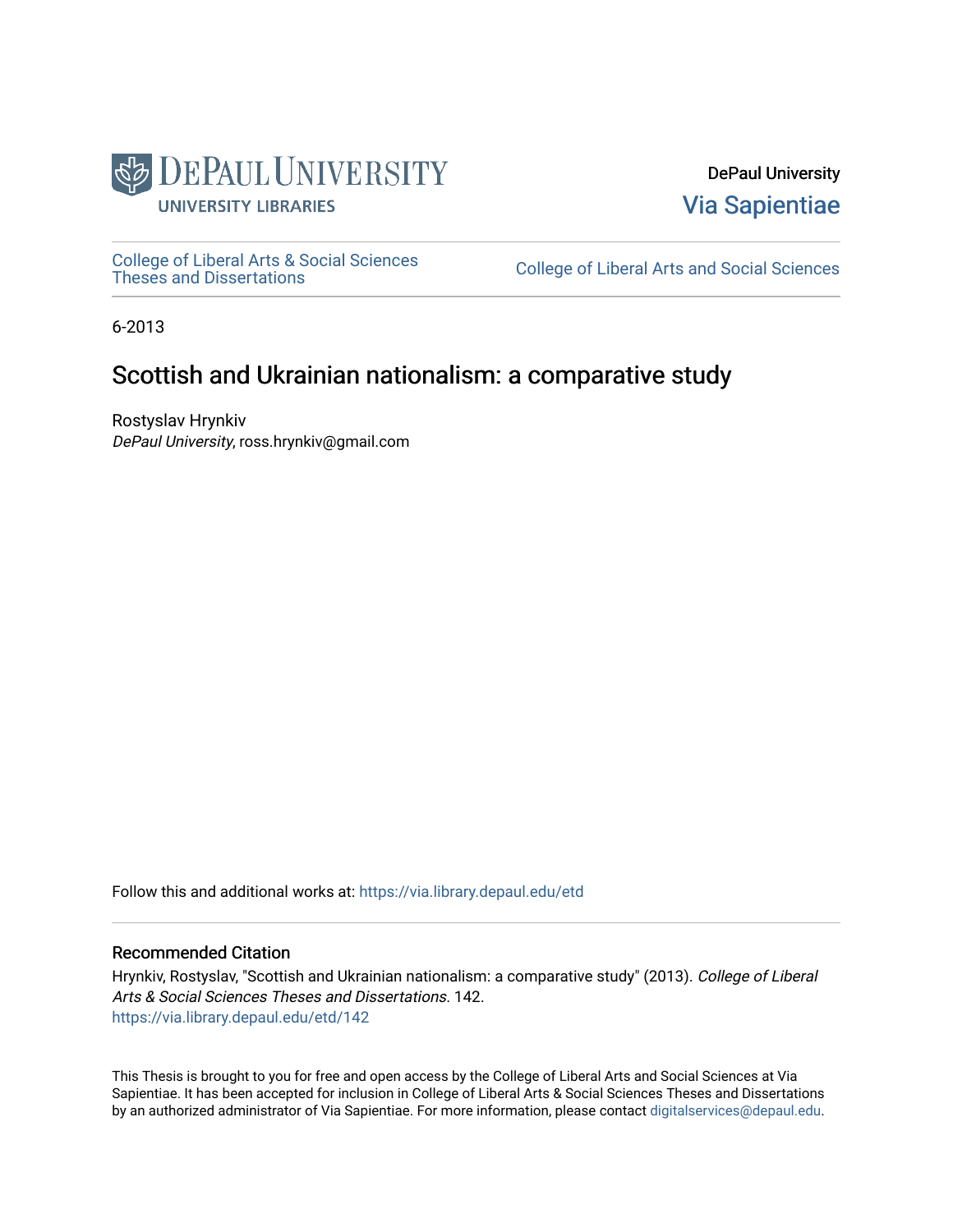# SCOTTISH AND UKRAINIAN NATIONALISM: A COMPARATIVE STUDY

A Thesis

Presented in

Partial Fulfillment of the

Requirements for the Degree of

Master of Arts

June 2013

BY Rostyslav Hrynkiv

Department of International Studies College of Liberal Arts and Social Sciences DePaul University Chicago, Illinois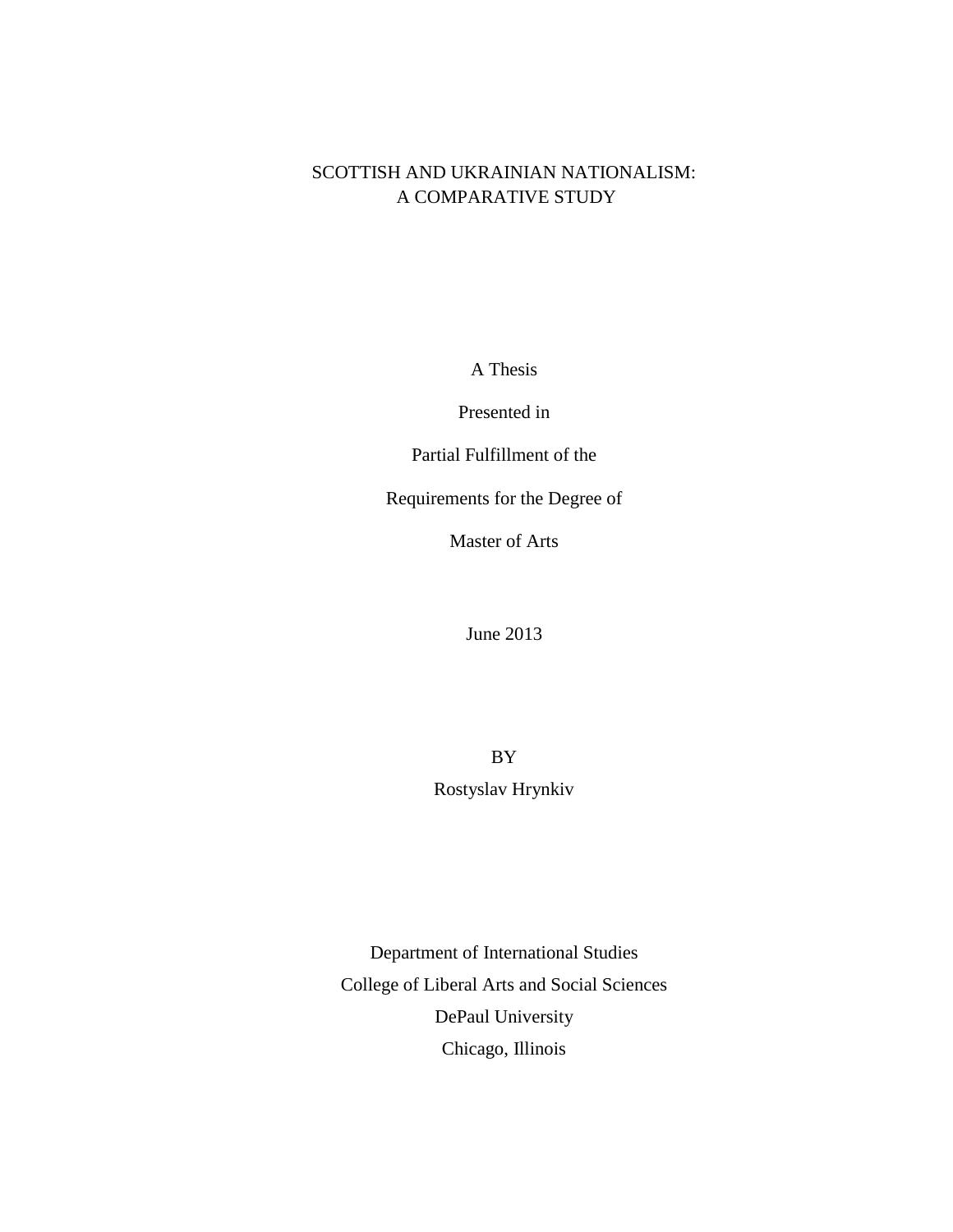# **TABLE OF CONTENTS**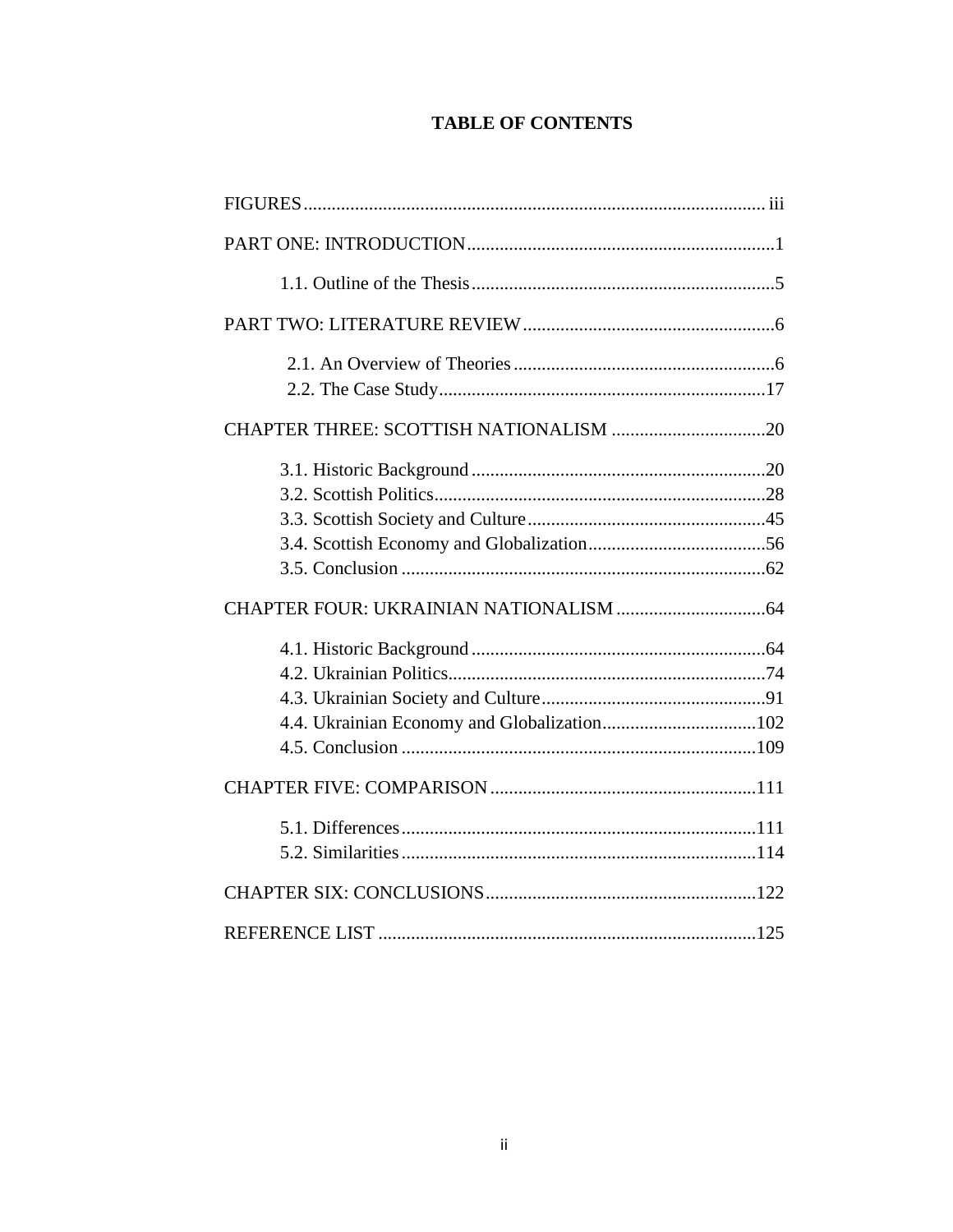# **FIGURES**

Figure 1. GDP Quaterly Growth Rates (The Scottish Government, 2012)

- Figure 2: GDP at Constant Basic Prices (The Scottish Government, 2012)
- Figure 3. Overview of the Ukrainian Economy (Economist Intelligence Unit, 2012).
- Figure 4. Ukrainian GDP Annual Growth Rate (Trading Economics, 2013 from the State Statistics Committee of Ukraine).
- Figure 5: Differences and Similarities of Scottish and Ukrainian Nationalist Develop ments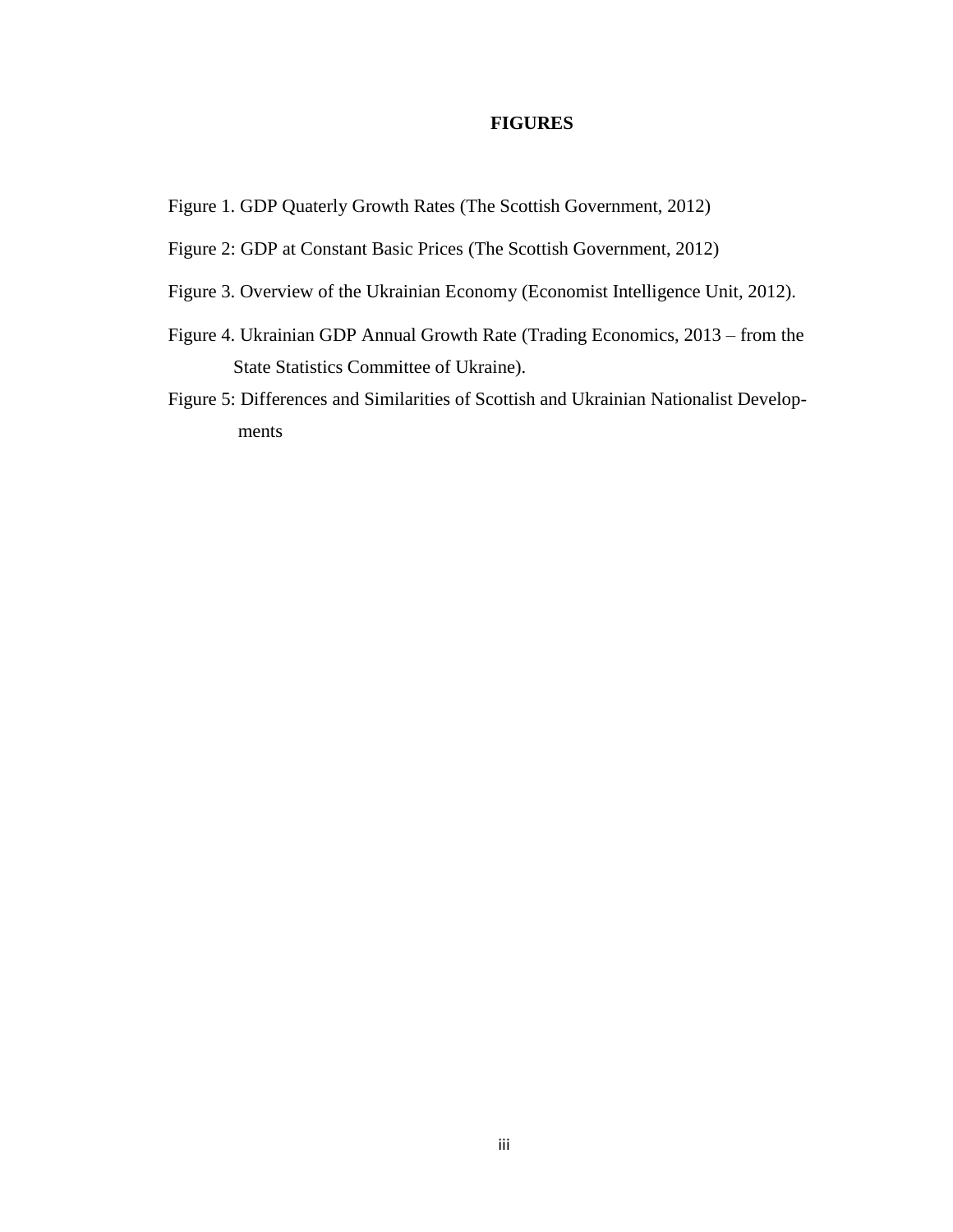### **CHAPTER ONE: INTRODUCTION**

In this thesis, I study the similarities and differences between the development of Scottish and Ukrainian nationalisms in the twentieth and the beginning of the twenty-first centuries, analyzing the role of the ideology in successful proclamation and maintaining of the Ukrainian independence, as well as determining the perspectives and vitality of the idea of Scottish independence. I concentrate on three major components of their sovereignty – political, economic, and cultural. My main hypothesis is that Ukrainian political nationalism has been stronger and more successful than Scottish due to the political independence of Ukraine. At the same time, despite lacking political sovereignty, I argue that Scotland is better off from an economic perspective as well as more culturally independent from Westminster<sup>1</sup> than Ukraine from Moscow, even though Ukraine is politically independent. Additionally, I investigate the effectiveness of the leading nationalist political parties in both nations as the main agents of the nationalist ideology, juxtaposing Scottish National Party, founded in 1934, and a string of developments in the Ukrainian nationalist spectrum with a focus on Rukh – the major pro-independence force founded in 1989 and *Svoboda* All-Ukrainian Union founded in 1991 ("Rukh" is translated as "Movement" and was a disambiguation of its official name – the National Movement for Perebudova or Reconstruction, while "Svoboda" is Ukrainian for "freedom" and is sometimes referred to as the Freedom party).

 $\overline{\phantom{a}}$ 

 $1$  Here and after, Westminster stands for the UK central government located in London's Westminster – \*both Houses of Parliament and the Cabinet as opposed to the regional powers of Scotland, and since 1999 – to Holyrood – the place of the restored Scottish Parliament.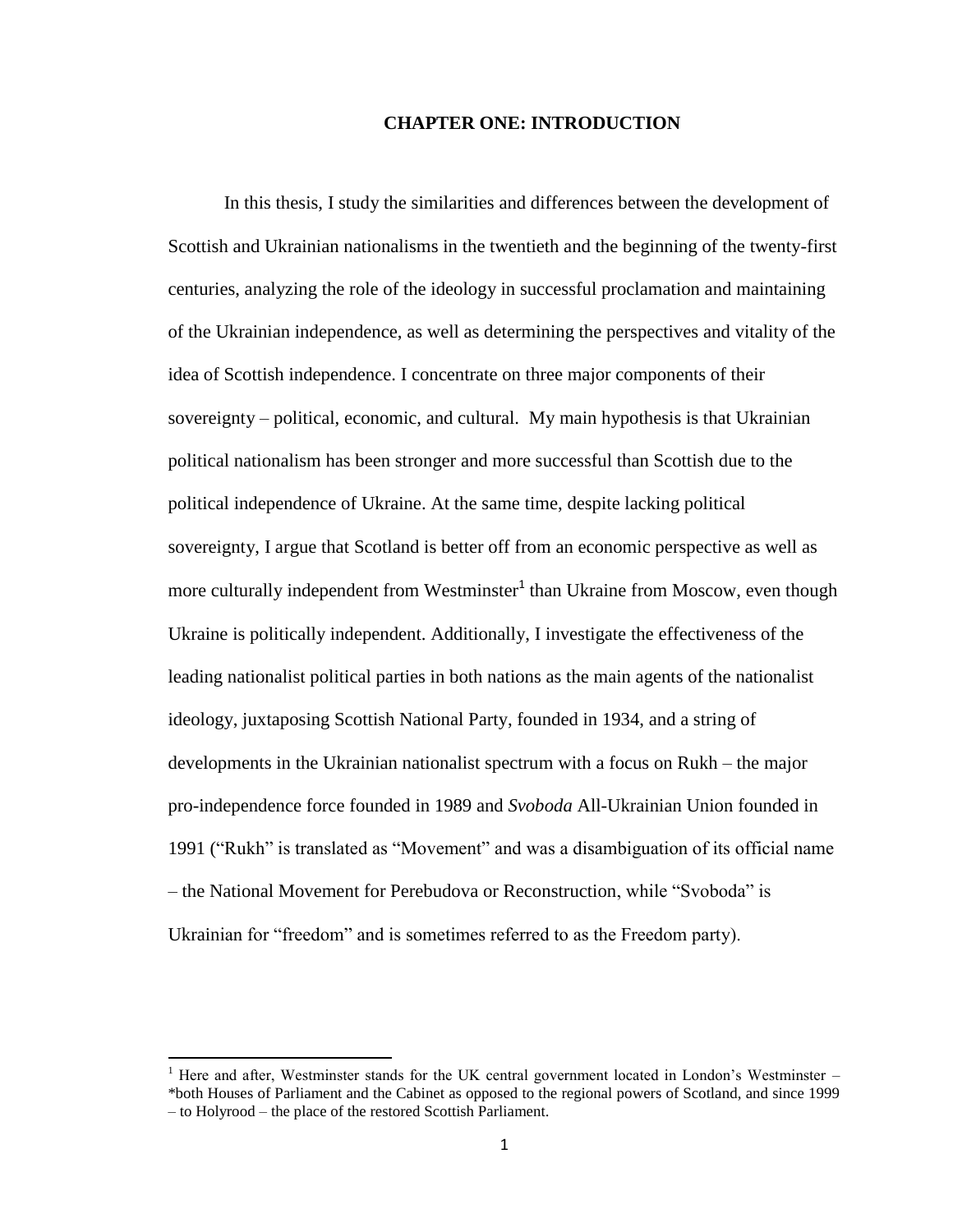My focus is on the development of the nationalist agenda in both countries, and the role of politics and culture in its pursuit. I will contrast Ukrainian nationalism with the similar movements and processes on the Scottish political arena, and economic and cultural spheres differentiating its two main types – ethnic and civic nationalist approaches, their correlation and presence in each of the case studies. Also, I will pay attention to the historic developments, as well as current distinct positioning of the Scottish National Party on the left of the political spectrum, contrasting this tendency of mostly conservative right-wing nationalist movements and parties in Ukraine which developed in opposition to over seventy years of Soviet communism.

This topic is timely as European nationalist movements are gaining more political power in many countries across the continent, albeit with different degrees of intensity. This is happening due to, amongst other issues, debates about immigration and severe economy austerity. Recent parliamentary elections include those in Finland (2011; *True Finns* increased their representation by 34 Members of Parliament), Sweden (2010; *Sweden Democrats* managed to enter the Parliament for the first time with 20 members), Austria (2008; center-right  $\ddot{O}VP - 51$  seats with far-right FP $\ddot{O}$  and BZ $\ddot{O}$  getting another 55 seats between them), Hungary (2010; ruling *Fidesz* – overall majority and far-right *Jobbik* – debuted in the Parliament with 47 members), France (2012; Front National increased its vote percentage, which granted them two seats), Netherlands (2010; rightwing PVV gained 24 seats in addition to center-right VVD's 31 members), Belgium (2010; two nationalist parties – NVA and VB obtained 39 seats of the federal lower house in addition to the center-right CD&V's 17 seats), whereas the most recent June 2012 'anti-austerity' general election in Greece returned not only a stronger ruling center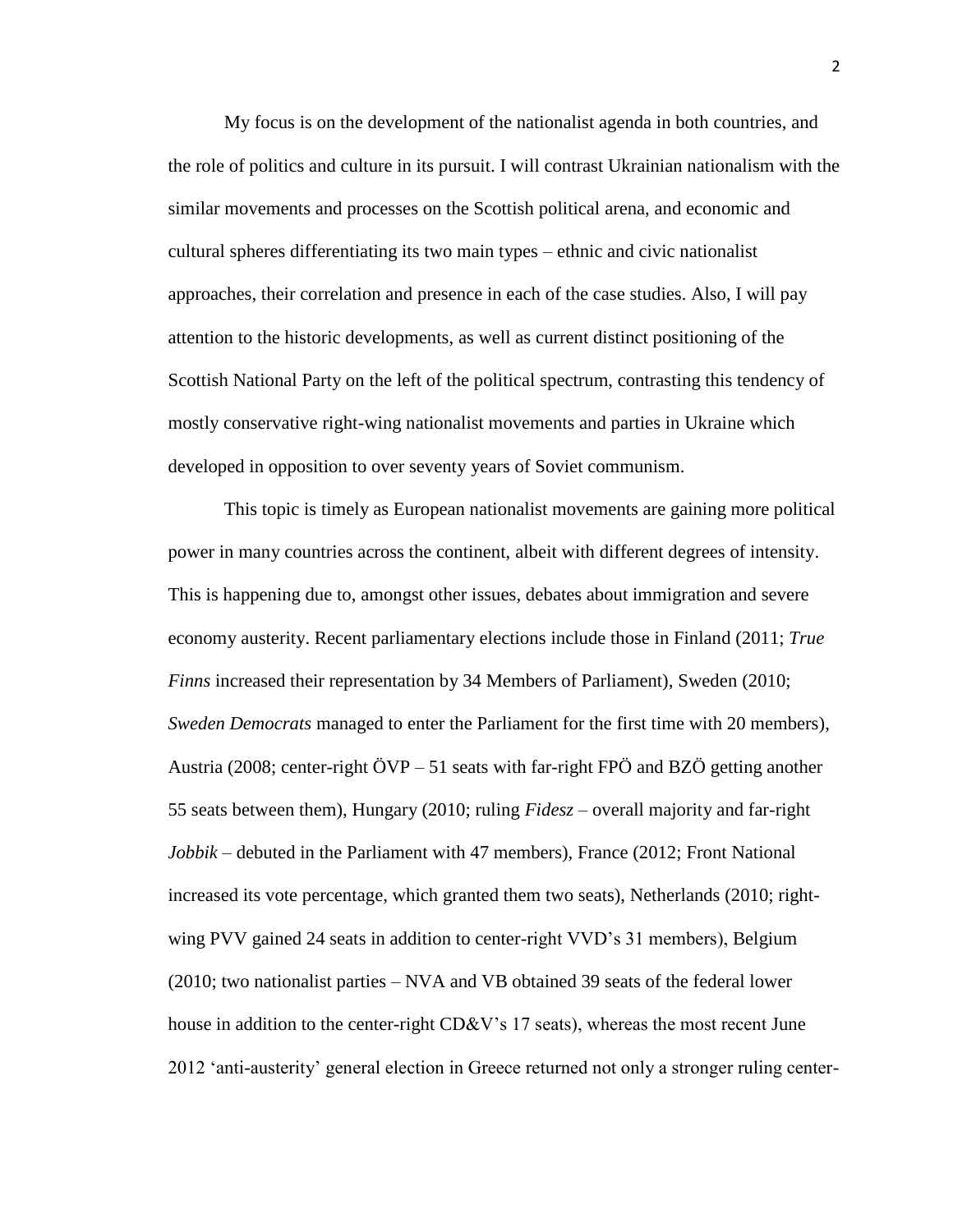right *New Democracy* party, but also two smaller nationalist factions – the Independent

Greeks (20) and Golden Dawn (18). In addition to the above-mentioned victories,

Shekhovtsov (2011, 204) also emphasized that:

in 2006, the far right Liga Polskich Rodzin (League of Polish Families), which polled 7.97% in the 2005 elections, joined the government of Jarosław Kaczynski as a minor coalition partner…in Slovakia the Slovenska´ na´rodna´ strana (Slovak National Party) failed to bring its representatives to the parliament of Slovakia only once during the period 1990–2006. In the 2006 parliamentary elections, the party won 11.6% of the votes and became a minor coalition partner of Prime Minister Robert Fico. In Romania the Partidul Romaˆnia Mare (Greater Romania Party) has never had deputies in the Romanian government, but the party's participation in the 2000 and 2004 parliamentary elections was successful to a considerable degree, as it won 19.48 and 12.99% of the votes respectively."

As far as Ukraine is concerned, on the regional level, in 2009 "the Freedom Party

obtained 34.69% of the votes and 50 seats out of 120 in the Ternopil regional council,

while its nearest competitor, the *Yedynyi Tsentr* (United Centre), gained only 14.20%."

(Shekhovtsov 2011, 206)

l

Later, nationalists outperformed their opponents in the whole of Ukraine's Halychyna<sup>2</sup>

and since the 2011 local election *Svoboda* controls three oblast<sup>3</sup> councils and has

increased its support in most opinion polls during the 2012 parliamentary election

campaigning throughout Ukraine. Of special interest to this thesis is the success of the

Scottish National Party in all the election campaigns: the 2009 European Parliament,

2011 Scottish Parliament, and 2012 local Scottish elections. In all those European

democracies, nationalist political parties gained their additional political weight by either

greatly increasing the number of parliamentarians, or by getting into legislatures for the

first time. There are many differences between the political processes in a given country,

which derive from both internal disagreements (like the secessionist ideas in Belgium, or

 $2^2$  Sometimes written in the English sources as Galicia (identically to the westernmost historic province in Spain). In this thesis the Ukrainian version will be used for consistency and to avoid any confusion. The region incorporates three westernmost Ukrainian provinces: Lviv, Ivano-Frankivsk and Ternopil – the center of all major pro-independence movements in the Ukrainian history.

 $3$  Oblast – is a Ukrainian administrative unit; province or region. Currently, there are 24 oblasts and the Autonomous Republic of Crimea.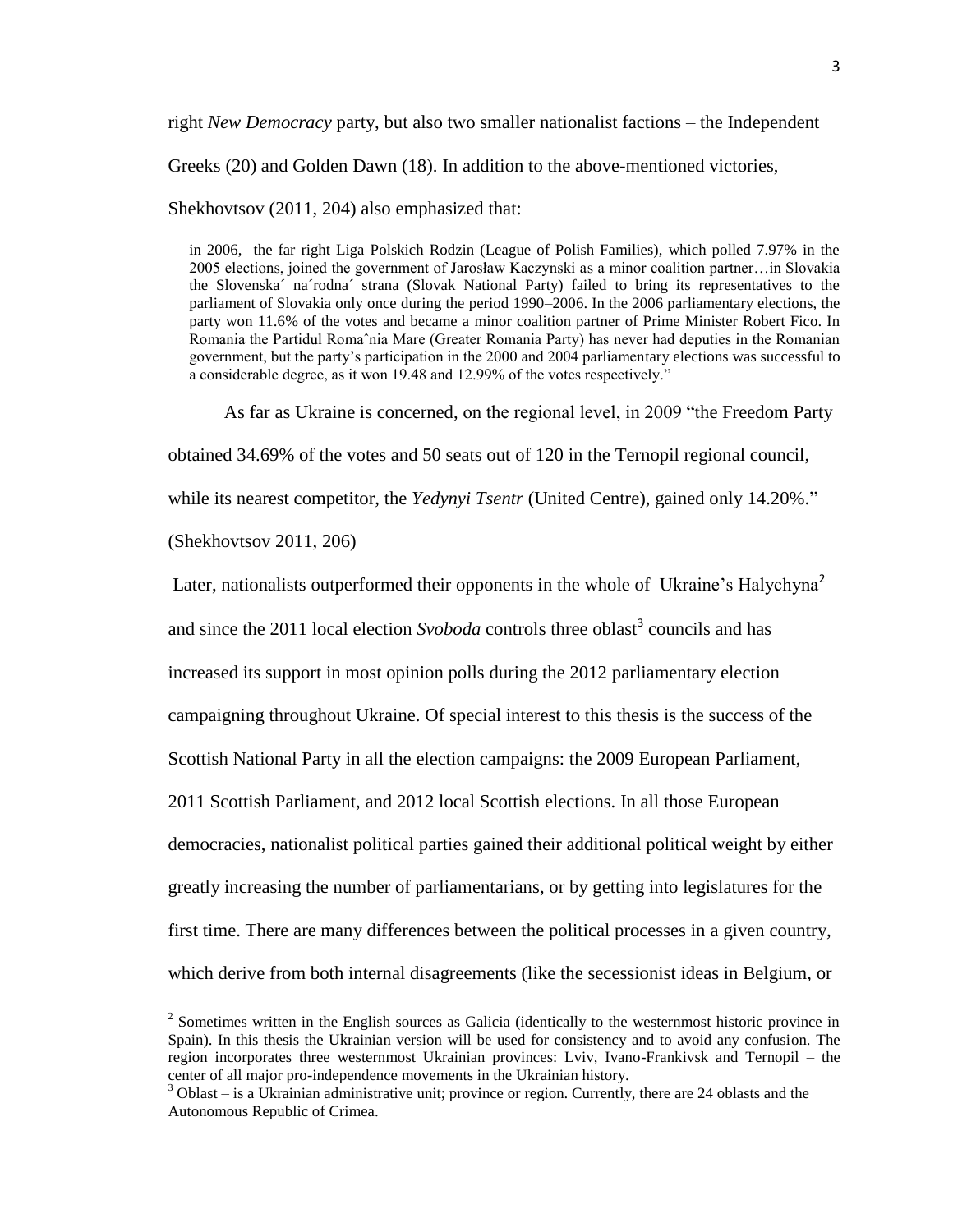proposed 2014 independence referendum in Scotland), or an uncompromising position towards the cultural and economic influences of former or current metropoles, as in the case of Ukraine. Further, unlike elsewhere, in both Ukraine and Scotland, the issue of immigration is not central to the political agenda of *Svoboda* or the SNP.

Among the issues that I will focus on, is language. This will focus on the dichotomy of the native tongue and the language of the metropole, showing the role of the preservation of Ukrainian as a national language for the whole nationalist agenda and state-building process, as opposed to either Scottish Gaelic, or Scots language, which failed to play a similar role in Scottish nationalism.

Similarly, religion is another important factor in the national unification of a people. In both countries the church is unique: in Scotland, the Presbyterian Kirk (Church of Scotland) is no longer in danger of being Anglicized; in Ukraine the Orthodox Church is still in danger of being further Russified and amalgamated. There are some historic similarities between the division into the followers of the Kirk and Catholics in Scotland and Ukraine's Eastern Catholics and the Orthodox. Additionally, there is another variable – that of a regional divide in both Scotland and Ukraine – Scottish Highlands and Lowlands versus Ukraine's East and West – visible in a variety of areas from electoral performance, devotion to the national culture and traditions to a somewhat different attitude towards the nationalist agenda and the historic metropole.

Lastly, I will examine the role of the politically mobilized diaspora, which in both cases remains an important player on the nationalist arena. Finally, separate attention must be paid to the economic dependence or independence. Here the main controversy will lie in the comparison of the oil-rich Scotland that being part of the UK cannot fully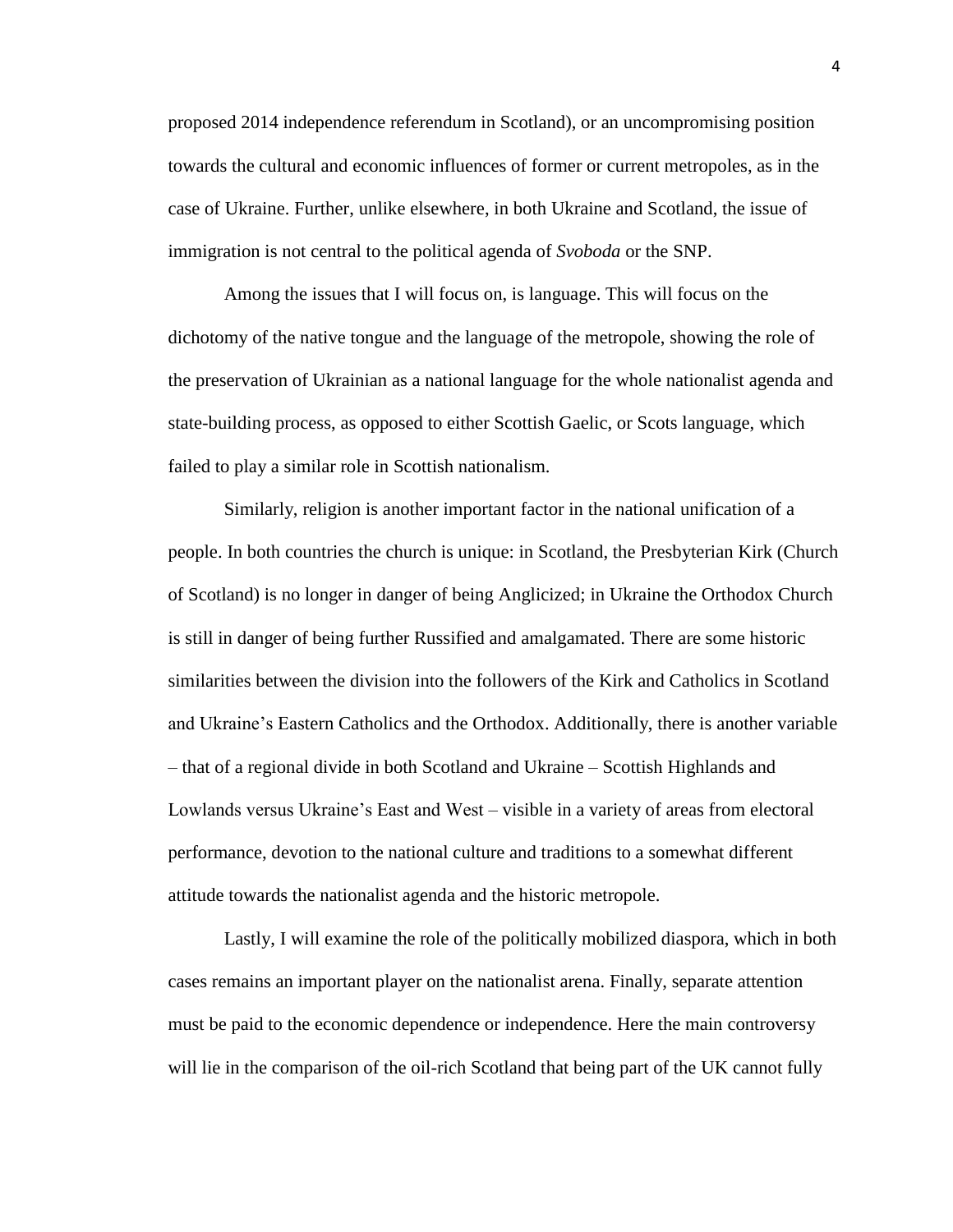benefit from it on one hand, and Ukrainian dependence on Russian gas in the officially independent economy on the other.

# **1.1.Outline of the Thesis**

The thesis is divided into six chapters: the introduction and a literature review on nationalism and theories pertinent to my comparative study. The third and fourth chapters will focus on the separate developments of nationalist movements in Scotland and Ukraine within the political processes in both countries, and will include sections on the political situation and electoral performance, economic influences, and culture, including the role of the language preservation and religious independence, diasporas, and regional divisions, as well as the role of a living memory of the Ukrainian genocide – the Holodomor ("mass killing by hunger") of 1932-33. The similarities and differences in both national movements will be scrutinized in chapter five, with the sixth chapter being overall conclusions.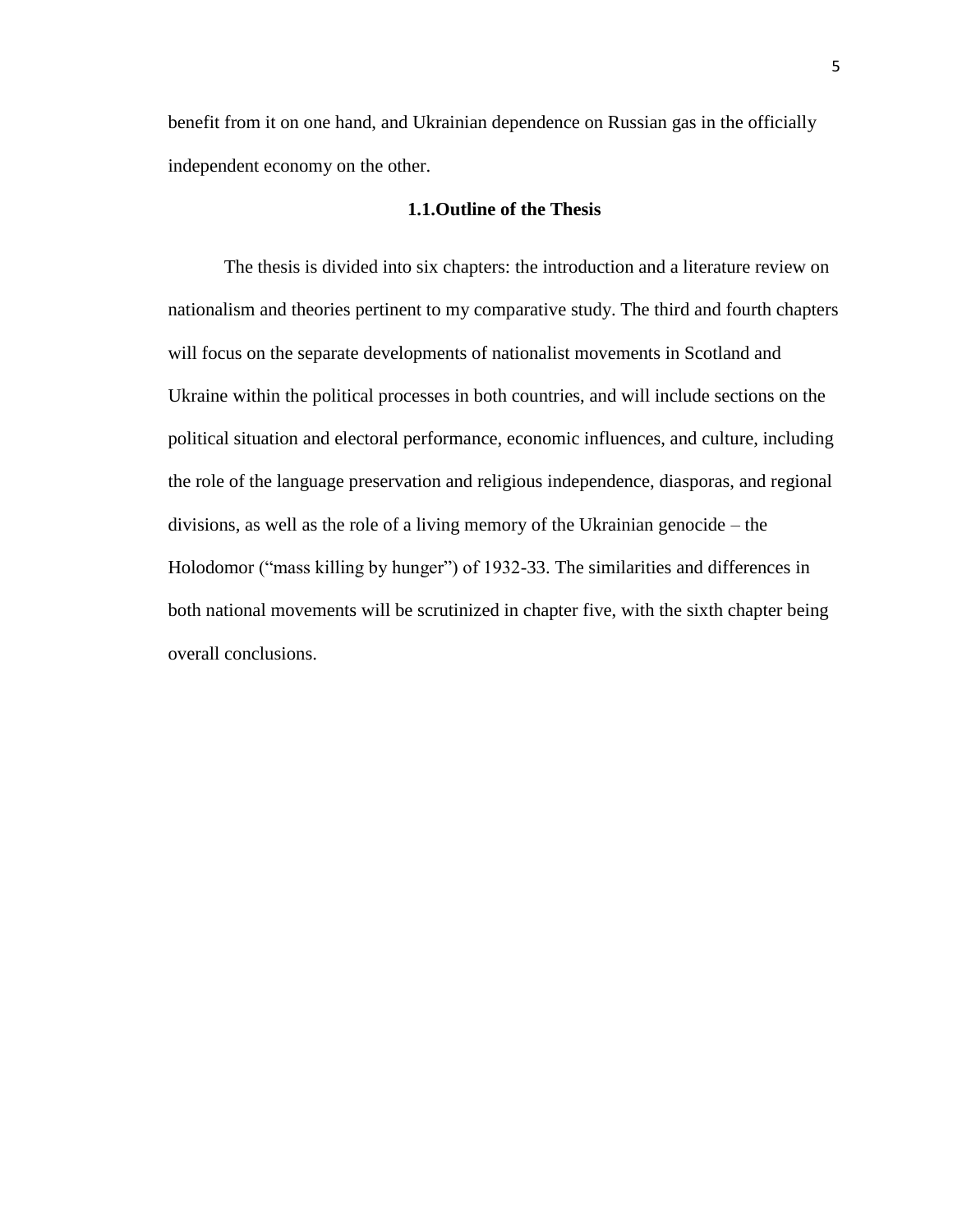#### **CHAPTER TWO. LITERATURE REVIEW**

### **2.1 th of Theories**

Nationalism is one of the most debated topics in the social sciences. For the purpose of this thesis, my particular interest in nationalism lies in its relation to the current political situation in Scotland and Ukraine. Therefore, my assessment of the literature helps determine the similarities and differences in the nationalist movements of the two countries. Consequently, I discuss theories of nationalism that pertain to my thesis subject, and may be used as tools for further understanding of the role of political, economic and cultural factors.

 There is an undoubted connection between nationalism and the nation-state itself, as "nations and nationalist groups enhance political statements by adding imagery and history, creating a national image people can relate to." (Hague 1994, 140) Edwin Muir (1935, 128-129) commented on the element of negativity that the term 'nationalism' sometimes implies, saying that "to some people the very name of Nationalism is hateful; it is over-weening and dangerous in a great nation, and niggling in a small one; trying either to set up a world empire, or to establish a provincial caucus." In his turn, Scottish nationalist and historian Paul Scott (1992, 57) dismisses negative meaning towards nationalism in general, fairly stating that "to blame nationalism for its excesses is like condemning all religion for the Inquisition or sectarian killing in Belfast," later hinting specifically at the Scottish nationalism, associating it with liberation – "it would be less confusing if we could all agree to call the oppressors the imperialists and the liberators nationalists."

6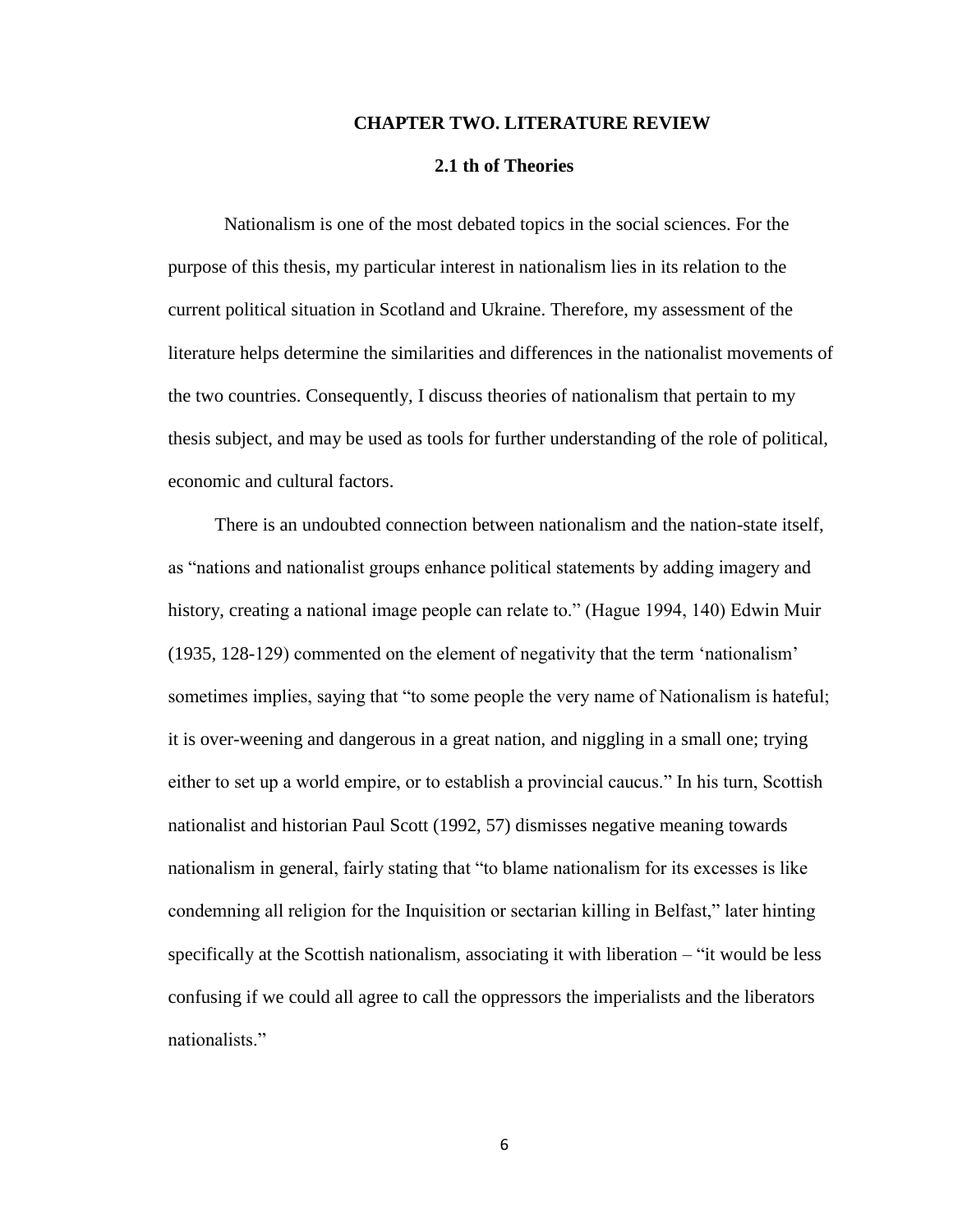Widely discussed in academia is the role of nationalism in the contemporary world, ranging from suggesting its decline related to the supposed downfall of the nationstate, to the opposite insistence on increasing nationalism, as suggested by recent election results all over Europe. Nairn (1981, 94) assures that "nationalism did not come to a stop in Europe in 1922 after the Versailles agreements [but] is still extremely alive," and, according to Anderson (1996, 3), who wrote in the 1980s that "the 'end of the era of nationalism', so long prophesied, is not remotely in sight." Hobsbawm (1992, 169) contradicting Anderson, argues that "nationalism, however inescapable, is simply no longer the historical force it was in the era between the French Revolution and the end of imperialist colonialism after World War II." Indubitably, due to certain extreme forms of the ideology, as noticed by John Hall, "nationalism is neglected by academics, possibly because it is associated with many wars and much conflict in the twentieth century." (quoted in McCrone 1992, 203)

There are also different approaches towards studying nationalism in general. Interestingly enough, Ernest Gellner, who according to John Breuilly (2006, xxi), author of the introduction to the revised edition of Gellner's *Nations and Nationalism* (1983) – "was at odds with existing approaches to nationalism." Gellner (1997, 102) himself suggested that "[it] is not just a phenomenon, it is also a problem…[as] one must be perturbed by the havoc, suffering, cruelty and injustice often brought by nationalism."

Anthony Smith (1992, 1) in his *Ethnicity and Nationalism* emphasizes that "in the study of nationalism, [there] is the growing convergence of two fields, which had been formerly treated as separate: the study of ethnicity and ethnic community, and the analysis of national identity and nationalism." Meanwhile, Peter Alter (1989, 4-5) writes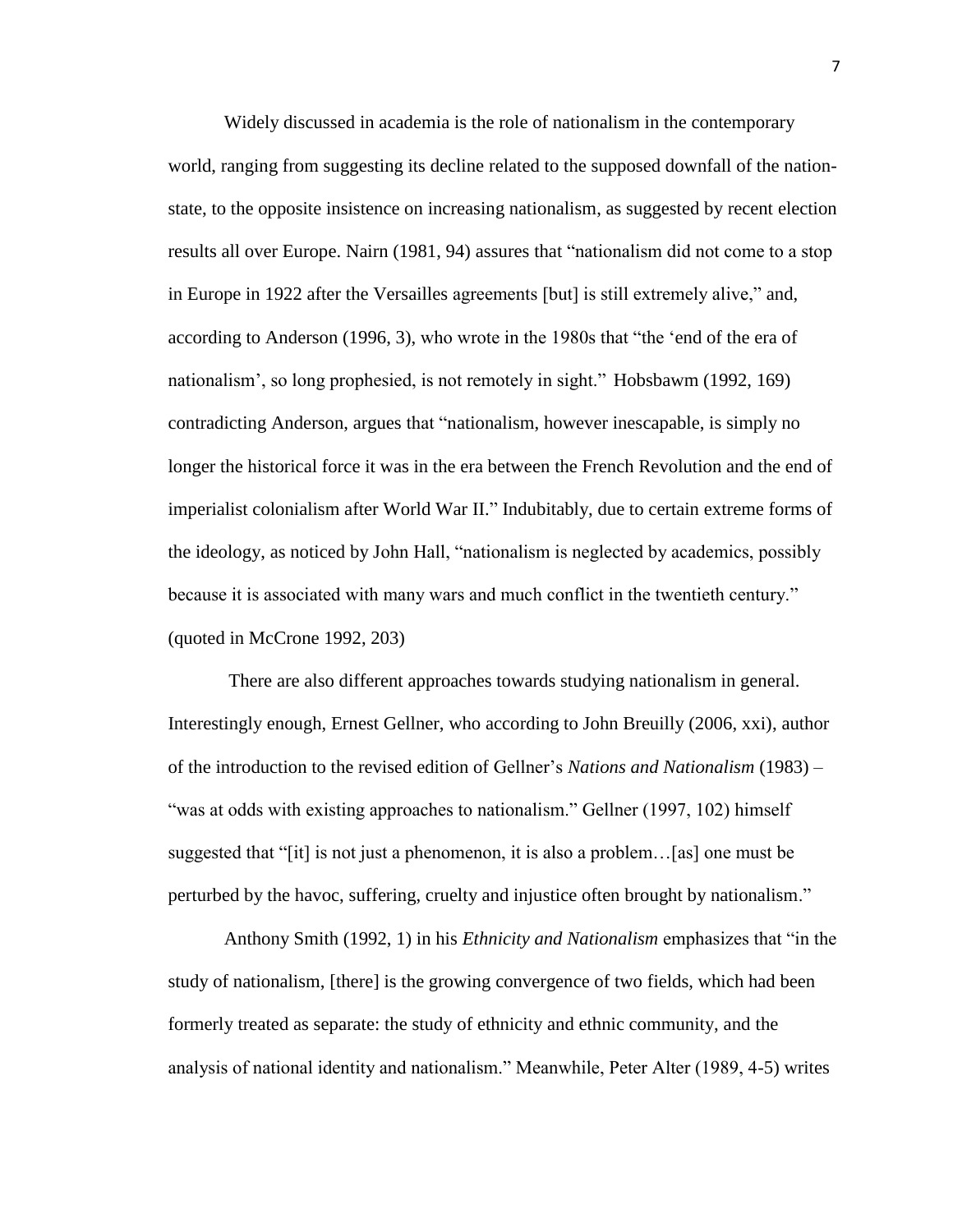that "the plethora of phenomena which may be subsumed under the term nationalism suggests that it is one of the most ambiguous concepts," later concluding that "it is more appropriate to speak of nationalisms in the plural form than of nationalism in the singular."

Important to the understanding of nationalism is also a duality of primordial and constructivist (sometimes called instrumentalist, as in Thomas Eriksen's (2002) *Ethnicity and Nationalism*) perspectives towards this ideology. Also, Eriksen (2002, 53) suggests that Abner Cohen was branding the primordialist position as one that "defines ethnic identity as an imperative status, as a more or less immutable aspect of the social person." Constructivist ideas are central to Hobsbawm and Ranger's *Invention of Tradition*, being the basis of Anderson's *Imagined Communities –* both originally published in 1983. In the same decade, Ernest Gellner also stated that "nationalism, which sometimes takes pre-existing cultures and turns them into nations, sometimes invents them, and often obliterates pre-existing cultures; that is reality." (summarized by Spencer and Wollman 2002, 34) Craig Calhoun (1997, 30) calls this theoretical duality "one of the biggest tensions in the literature on nationalism." He analyzes the peculiarities of each perspective, stating that instrumentalists "emphasize the historical and sociological processes by which nations are created", while "only nationalist ideologues tend to assert primordialist positions so strong that they imply that the nations have existed in anything close to their modern form since the beginnings of history." (Calhoun 1997, 30-1)

The trend of rather skeptical constructivism in analysis of nationalism was set by Marx and Engels, who pursued a goal of "forceful internationalism" and claimed that "nationality was an irrelevance or an illusion…[as] the working men have no country,"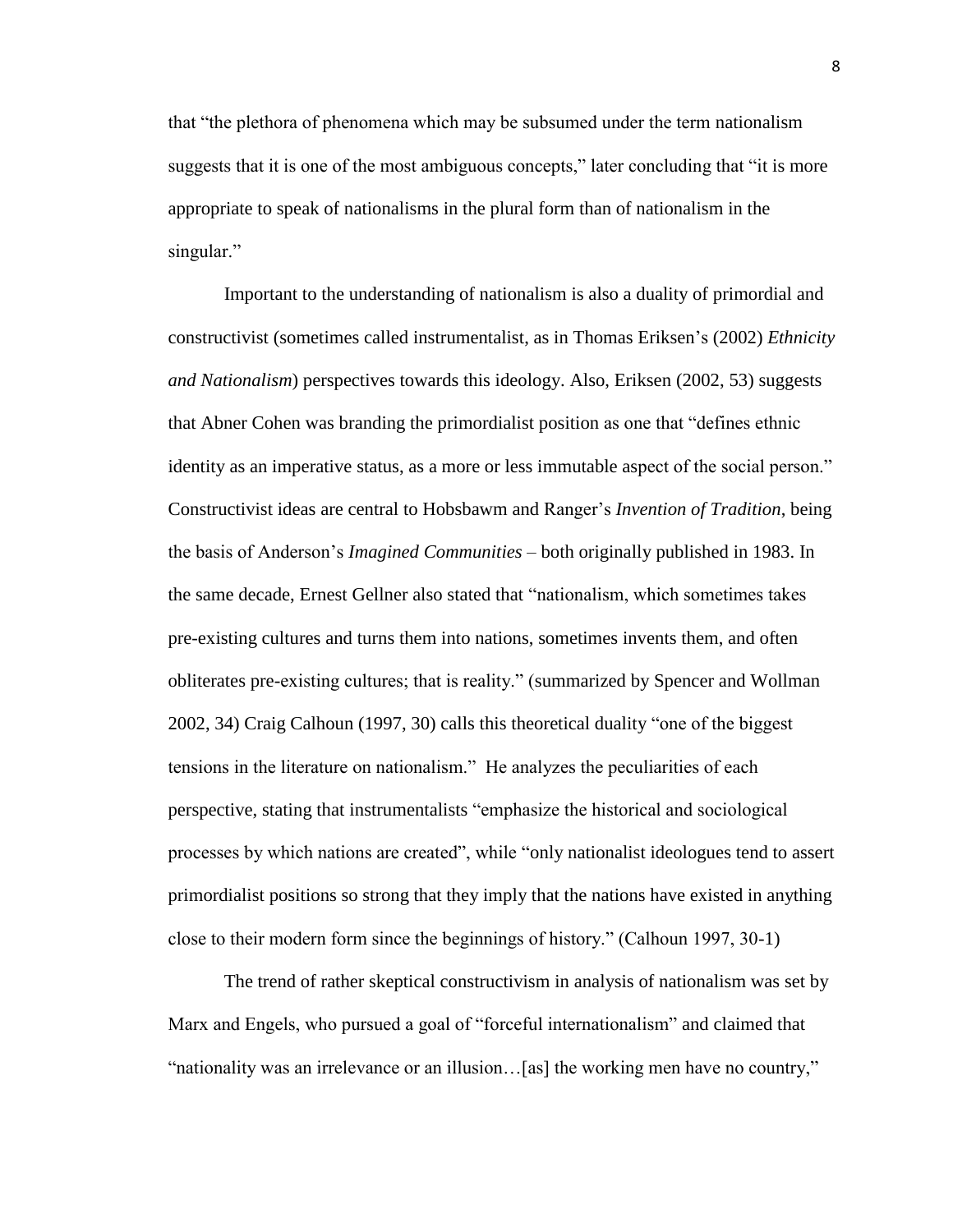but in the same time, Marks and Engels argued for differentiating between "the nationalism of oppressor and that of the oppressed." (Spencer and Wollman 2002, 9-11) In retrospect, Calhoun argues that Marx and Engels underestimate nationalism, suggesting that they "were wrong to think that workers of the world…would agree to place [class] membership…ahead of membership of their individual nations, religions, and other cultural or ethnic groupings." (1997, 23) A Marxist and well-known writer on nationalism, Tom Nairn, has noticed that "the theory of nationalism represents Marxism's great historical failure." (quoted in Anderson, 1996, 3). Benedict Anderson (ibid) proceeded further in that debate, stating that "it would be more exact to say that nationalism has proved an uncomfortable anomaly for Marxist theory and, precisely for that reason, has been largely elided, rather than confronted."

# Nation-State. Ethnic vs. Civic Nationalism

The concept of nation-state is one of the main constituents of the discourse on nationalism. Similar to the analysis of the ideology as a whole, this concept is challenged by the theories of the declining role of the Westphalian state, which is popularly illustrated by trends such as greater pan-European integration, and implementations of contemporary confederal developments. Analyzed by Douglas Holmes (2000, 38) who claims, in the context of European federalism, that "the first principle of the EU is the rejection of the nation-state as the preeminent institutional vehicle," this belief is echoed by Guibernau ([and Berdun] 1996, 102) who agrees that "nation-states have lost aspects of their sovereignty and are forced to face patterns of increasing global interconnections." Walker Connor (1994, 96) by contrast is primarily concerned that term "nation-state has come to be applied indiscriminately to all states," adding also that as a result of "a survey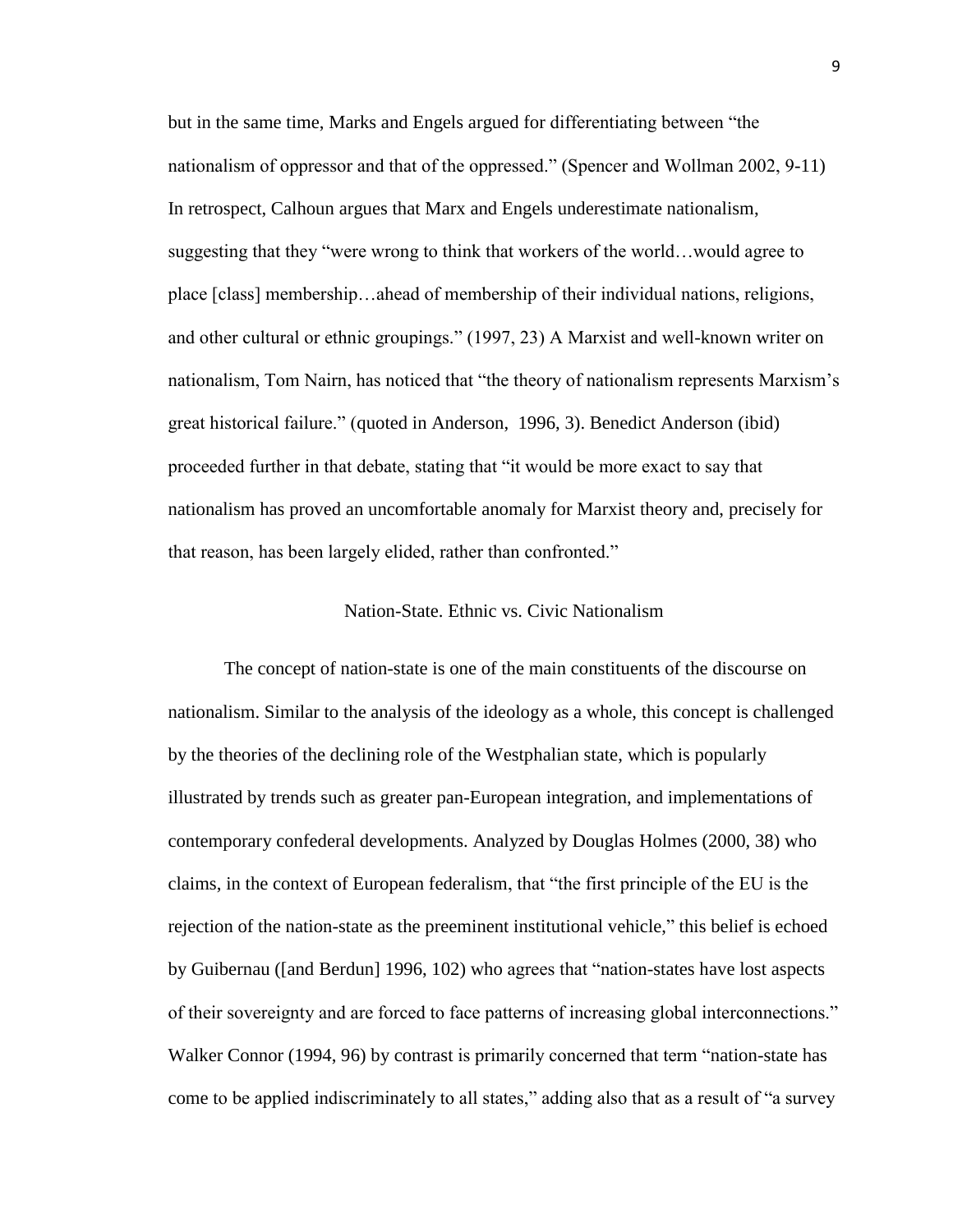of the 132 entities generally considered to be states as of 1971…only twelve states can justifiably be described as nation-states." Analyzing primarily ethnic nationalism, Connor suggests that in the 1970s most of the world states were made up on largely civic basis rather than ethnic or 'national', which essentially brings up a contradiction, in his understanding, as they are not ethnically pure 'nation-states'.

Many modern authors concerned with nationalist discourse often elaborate a typological binary of nationalism, juxtaposing ethnic and civic nationalisms. The former is based on the titular ethnicity as the main agent, while the latter is carried by the civic society of a specific nation of multiple ethnicities. Many authors prefer to concentrate on ethnic nationalism, which is vividly seen from the names of their books. For instance, *Ethnicity and Nationalism*, as a name, unites the works of Thomas Eriksen and Anthony Smith, while Walker Connor named his monograph *Ethnonationalism*. Ethnic nationalism could be defined as "based on a belief in common descent and identity." (Smith 1992, 66)

At the same time, the Canadian politician and theorist Michael Ignatieff, calling himself a "civic nationalist" insists that "civic nationalism is a political creed, which defines common citizenship and which emerged from the universalist philosophies of the Enlightenment...the nationalism of established European democracies at their best." (quoted in Billig 1995, 47)

#### Culture

John Armstrong (1982, 241 & 282) contends "that language was more often the product than the cause of polity formation; but cause and effect were rarely unidirectional", while also discussing the importance of linguistic codes, especially in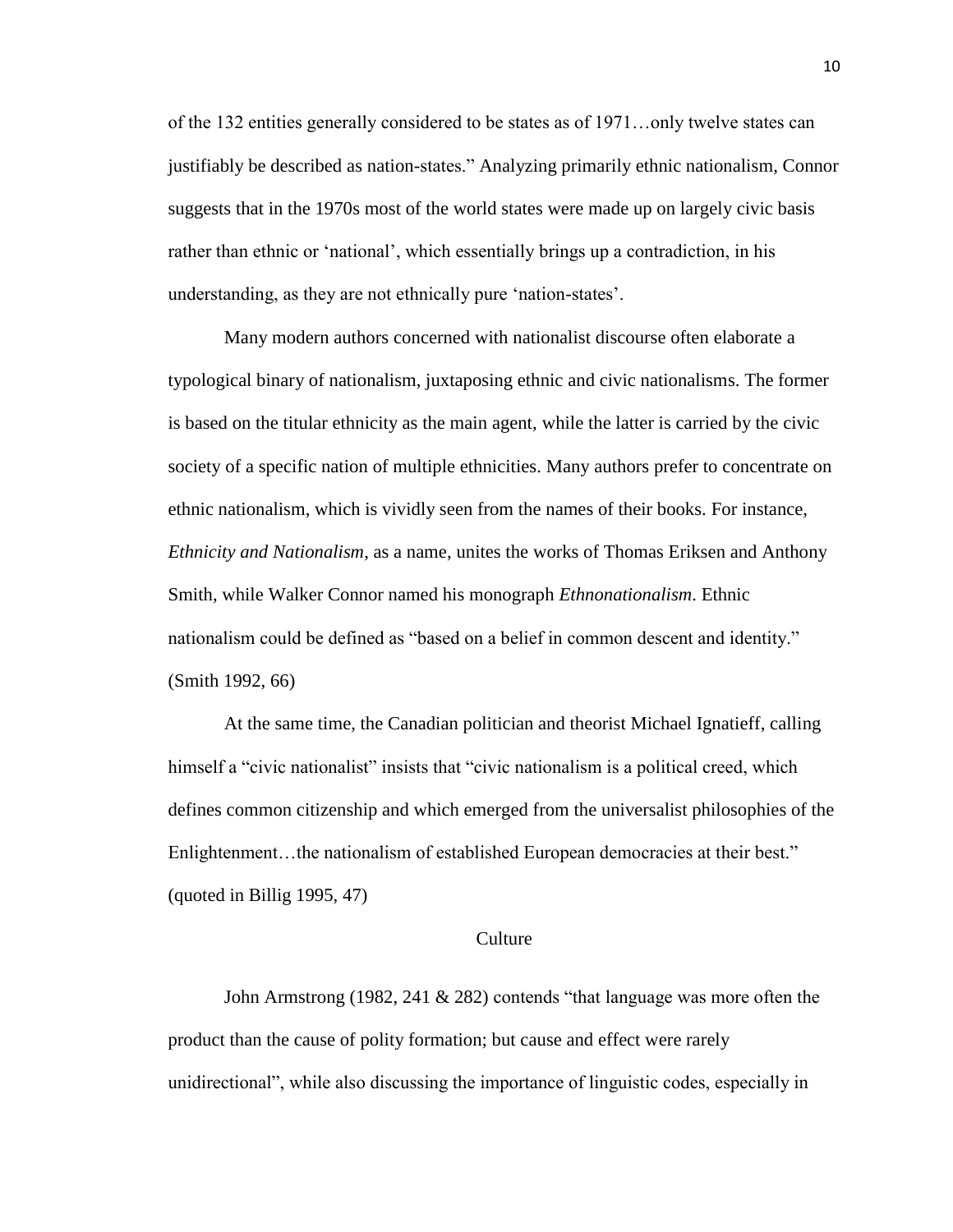bilingual societies, and "European linguistic barriers." E. J. Hobsbawm discusses language and religion as indicative components of *Proto-Nationalism* (a reference to ethnically-based nationalism), stating that "nationalism of a later period may have genuinely popular linguistic proto-national roots." (Hobsbawm 1992, 53) Discussing Herder's cultural nationalism, Edwards acknowledged that "language has been perceived by many to be the very embodiment of the national character and its genius, the main marker of national identity," while linguist Joshua Fishman labeled it "a link with the glorious past and with authentic nature of a people." (Spencer and Wollman 2002, 76)

Ernest Gellner (2006, 42-3 & 152) conceptualizes language as "at least provisionally acceptable criterion of culture…at least a sufficient, if not a necessary touchstone of it", providing numerical approximations for potential nationalisms based on the number of national languages worldwide, also paying attention to the cases where "potential nationalisms [are generated] by analogies invoking factors other than language," as an example with Scotland and Ireland.

Like language, religion is a crucial component of many nationalist worldviews. John Armstrong's *Nations Before Nationalism* (1982, 203) explores the role of religion and its influence on ethnicity, and, consequently, nationalist ideology, arguing that "the penetrative power of religious organizations has important implications for formation of ethnic identity." Hobsbawm (1992, 68) believes that religion "is a paradoxical cement for proto-nationalism, and indeed for modern nationalism, which has usually (at least in its more crusading phases) treated it with considerable reserve as a force which could challenge the nation's monopoly claim to its members' loyalty." Lisa Wedeen (2008) in her narrative on Yemeni nationalism emphasizes that it is of great importance for the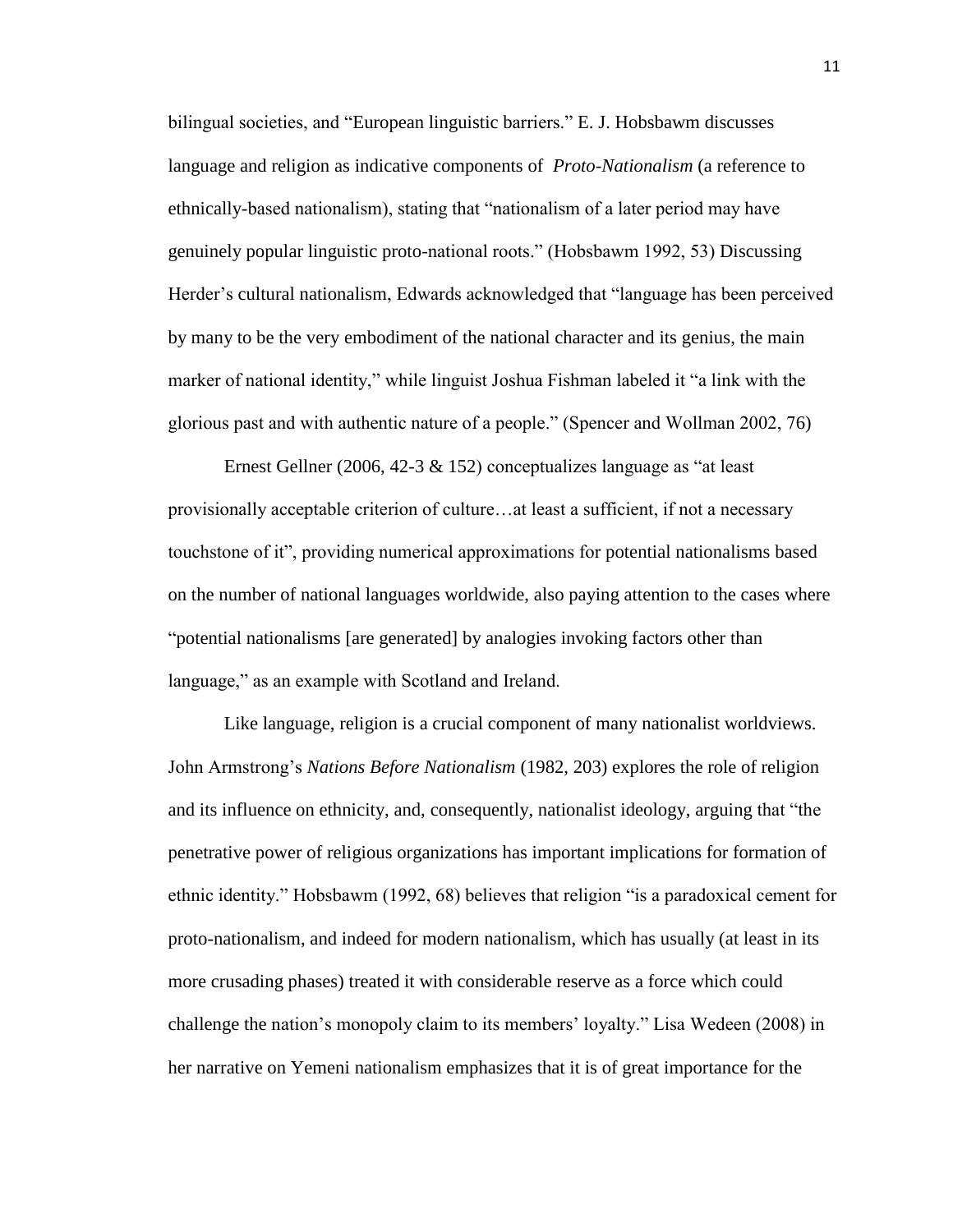political scientists to decouple nationalism and secularism, while discussing the role of religion in nationalist mobilization.

For Ukraine and Scotland, the issue of language is debated differently in the context of nationalism. While in Ukraine, the Ukrainian language became one of the unifying factors for the nationalist movement throughout its modern history, in Scotland, though, the failure of both Gaelic and Scots to gain nationwide popularity are often mentioned among the nationalist mobilization. Some see this primarily as negligence in the education system (at least, as evident in the 1960s – at the time of publication), as "in Scotland itself, in our schools and universities, little or no place is accorded to Scottish literature or to our two native tongues, Scots and Gaelic." (MacDiarmid 1968, 3) But in the same time there are many activists that participate in the nationwide movements which address the language issue, as described by H.J. Hanham (1969, 15) about a Scottish equivalent of the Irish Gaelic movement with a slogan 'No language, no nation!' Nevertheless, the number of Gaelic-speakers kept declining "since the first Census was taken in 1891", and, as Macdonald suggests (1997, 221), "there is, of course an irony…that Gaelic has seen such decline in its heartlands for it is in the same period [of] introduction of policies and institutions designed to promote Gaelic."

In *Imagined Communities* (1996, 150 & 67-8), Anderson puts language at the center of his monograph. He states that "'national print-languages' were of central ideological and political importance", discussing "European conception of nation-ness as linked to a private-property language," as well as indicating the role of Russia in the language domain as "colonial empire, with its rapidly expanding bureaucratic apparatus and its 'Russifying' policies." Yuri Slezkine was also quoted as discussing "the central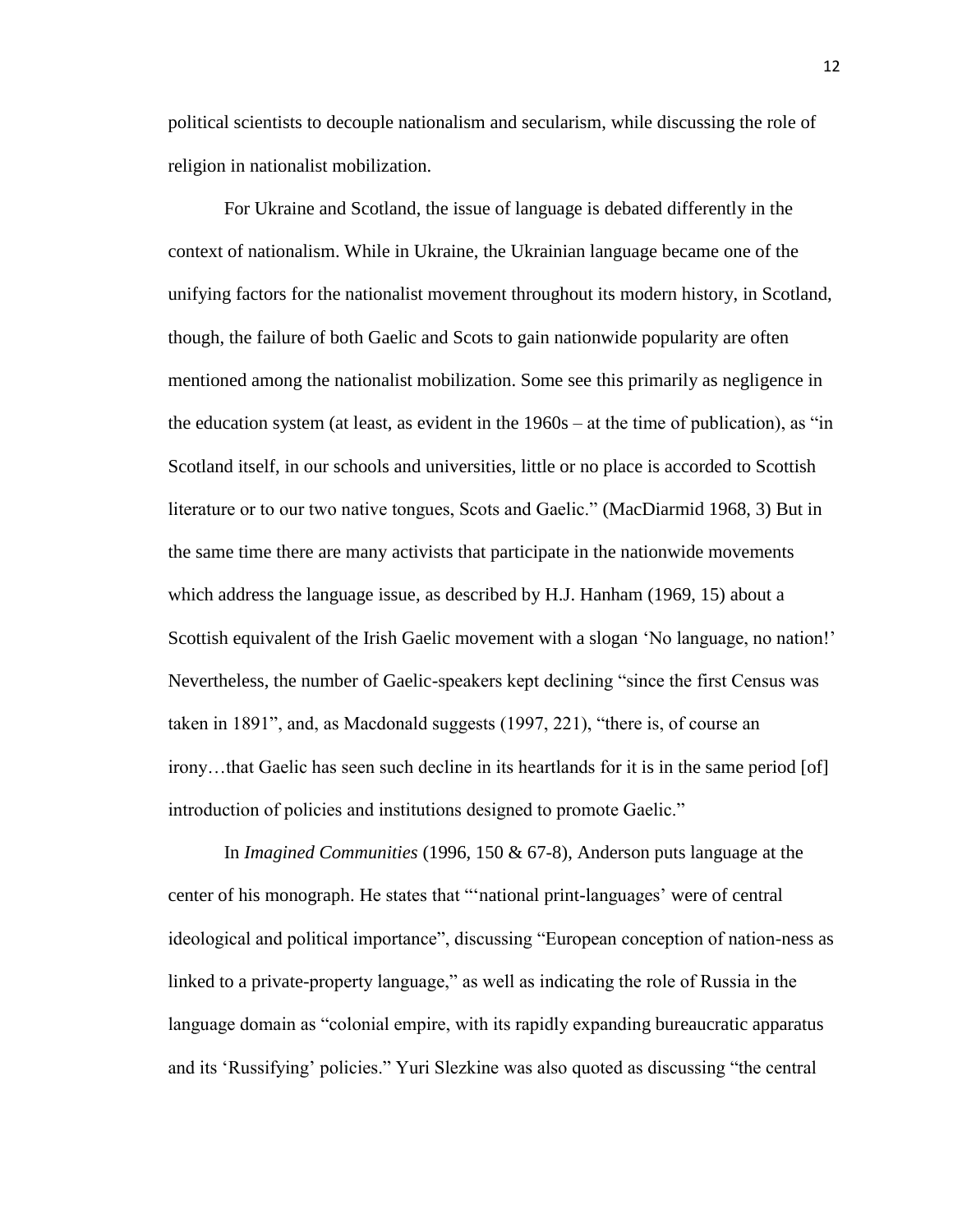role played by the manipulation of language in the Soviet nationalities policies of the 1920s." (Spencer and Wollman 2002, 78) Walker Connor, referring to pre-independent Ukraine, focused mostly on the importance of the issue for the nation itself, underlining that "Ukrainians, as a method of asserting their non-Russian identity, wage their campaign for national survival largely in terms of their right to employ the Ukrainian… tongue in all oral and written matters… maintaining that their continued existence as a separate nation is at stake." (Connor 1994, 43-4; 153)

Many academic sources refer to the importance of national poets and writers to the overall development of the nationalist movement. Trumpener (1997, 73) points to the fact that "neoclassically trained poets such as Robert Fergusson and Robert Burns selfconsciously turned back to the Scottish vernacular [while] many [of Scotland's] Enlightenment intellectuals…labored to anglicize their own pronunciation and to develop a stately prose style in a language not fully their own." Anderson (1996, 74) links the creation "of the first Ukrainian nationalist organization" with "[Shevchenko's use of the Ukrainian literary language in the mid-19<sup>th</sup> century, as] the decisive stage in the formation of the Ukrainian national consciousness."

Calhoun (1997, 52) focuses on the attempt of revival of Gaelic in the  $21<sup>st</sup>$  century as linked to nationalism, suggesting that "the international wave of nationalism which also brought the revitalization (if not outright reinvention) of Catalan, Gaelic, and other relatively small languages linked to separatist political ambitions elsewhere in Europe." While discussing the importance of the language in Celtic nationalism, Scottish nationalist and poet Hugh MacDiarmid (1968, 301) acknowledges the interconnection of both: "[Celtic Nationalism] is precisely a phenomenon …in Wales, Scotland, Ireland,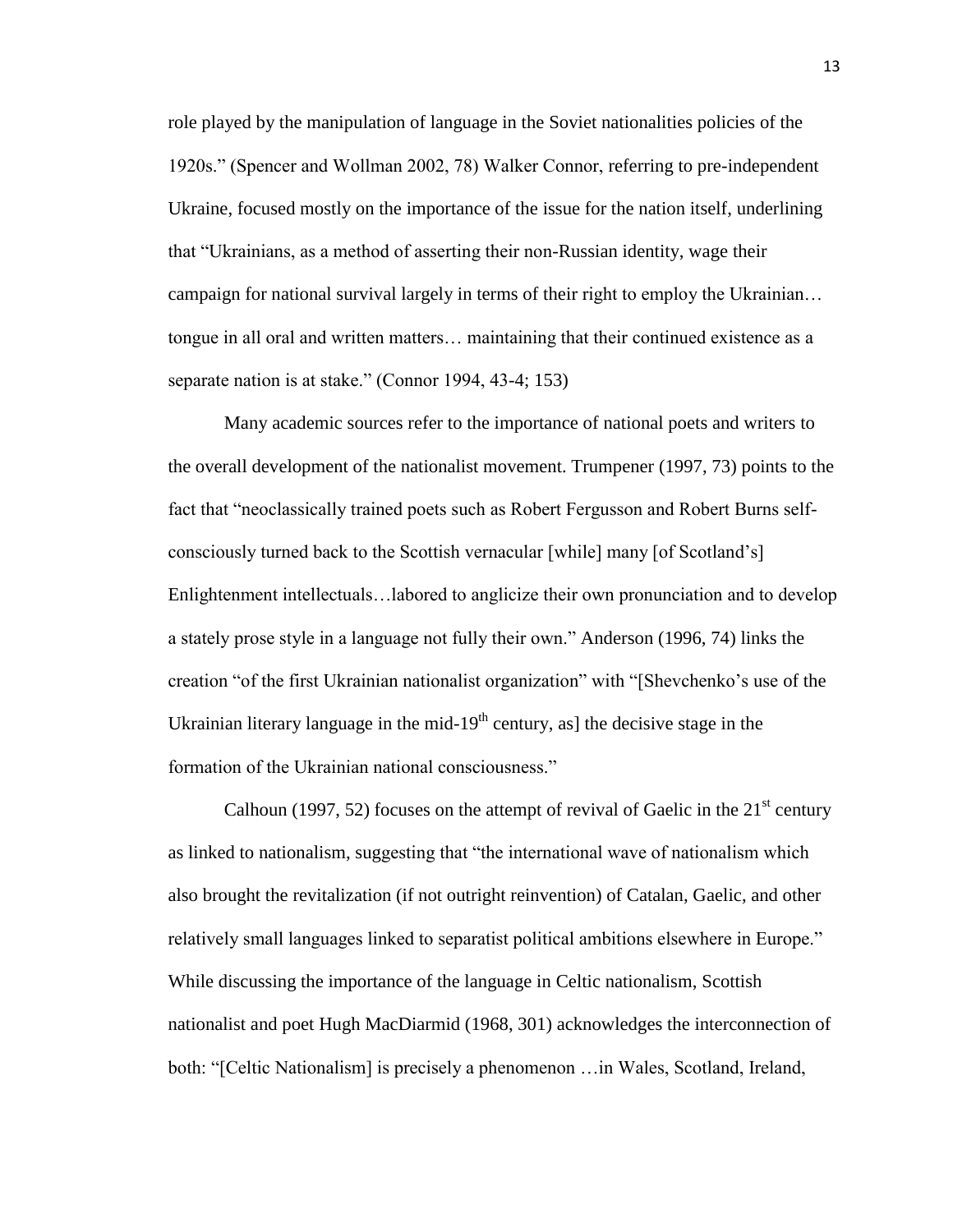Britanny and – confined for practical purposes to the language question – in Cornwall and the Isle of Man."

Some historic similarity could be seen between religions in Scotland and Ukraine, not only in terms of their opposition to the historic Anglicizing and Russifying policies and provoking nationalist aspirations, but also in their historic binary division – Presbyterian (the Kirk) and Catholic in the former, and Orthodox and Greek Catholic in the latter.

MacDiarmid recalls the historic event that shows the political role of the Kirk, when in May 1966 it officially pleaded for "an elected national authority in Scotland." (Hobsbawm 1992, 312) Andrew Wilson (1997, 86) discusses the important role of the Ukrainian church, calling its suppression "depriving…of a crucial cultural marker with which to distinguish themselves from other East Slavs." In presenting religious distinction of Ukrainians and the neighbors as part of his topic of proto-nationalism, Hobsbawm (1992, 68) also refers to it as another ethnic badge, "as Russians, Ukrainians and Poles could differentiate themselves as Orthodox, Uniate and Roman Catholic believers."

#### Diaspora

In the times of closer global integration, the issues of international migration and diaspora are of growing importance to nationalist debates. Scholars have tried to determine if ethnic groups in specific host countries can be classified as diasporas, or if they are rather sojourners and only temporarily visit the more developed states out of economic reasons with a clear pattern of returning home on seasonal basis. Milton Esman (2009, 4-5) suggests that only a third of those sojourners eventually return back home,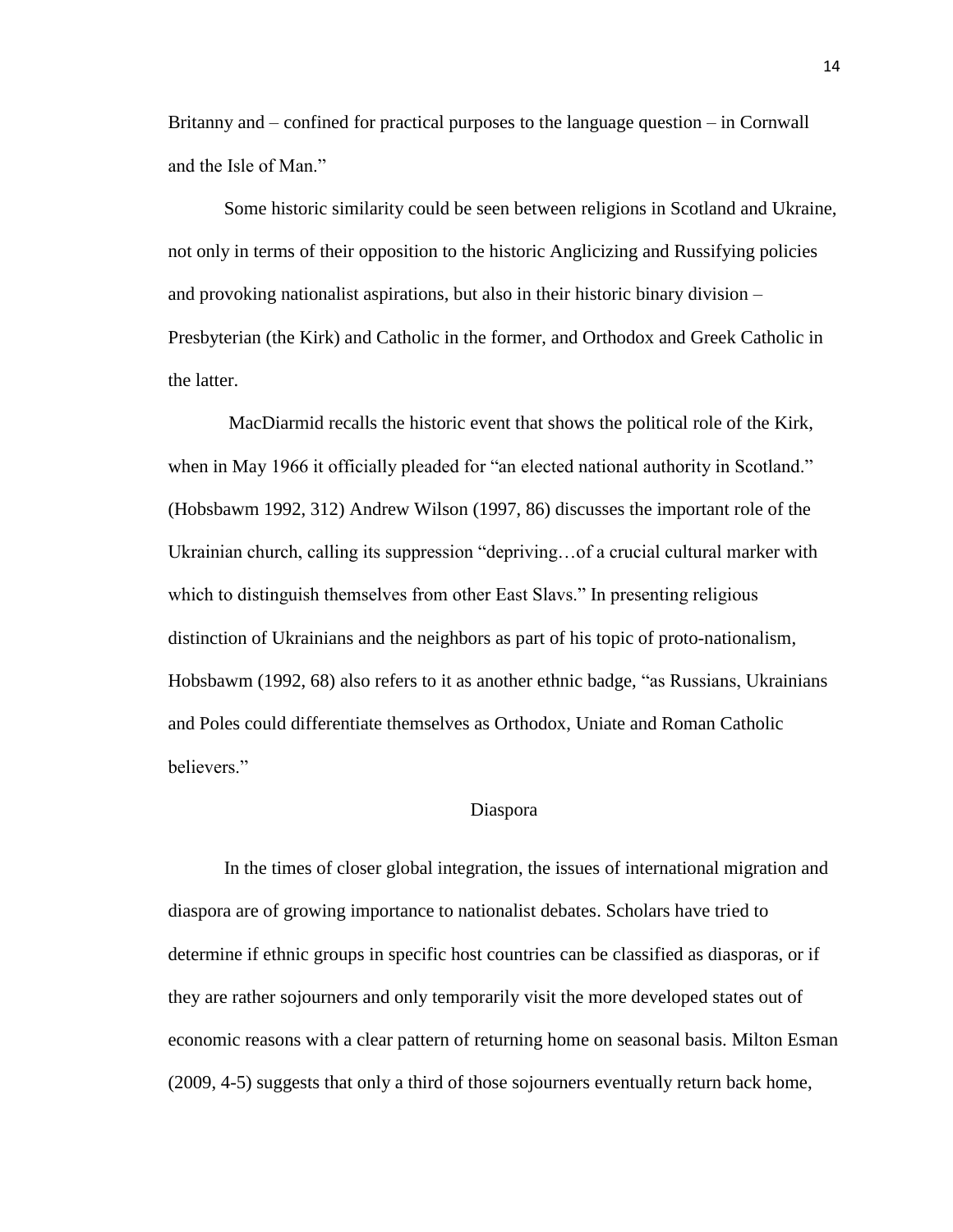while the rest of them remain in the host countries, "hoping to retain their inherited culture and to reproduce…the familiar environment of their former homeland". Other questions can be asked about different groups or waves within one diasporic community based on the time frame and specific circumstances of their arrival.

As far as the term is concerned, according to Safran (quoted in Satzewich 2002, 14) "by the 1990s, any group that had a history of migration and community formation was termed a diaspora." The most widely cited framework for diaspora studies was presented by Robin Cohen (1997, 177-180) in *Global Diasporas: An Introduction*, where he clarifies theoretical guidelines of whether to consider a specific ethnic group as such. Both Scottish and Ukrainian émigré groups are widely accepted as 'diasporas', as seen in Satzewich (2002) and Sim (2011) among other authors, discussing also their political affiliations and nationalism as a dynamo for the long-awaited Ukrainian independence and still expected Scottish political sovereignty.

Especially relevant in this regard is Anderson's "*concept of 'long-distance nationalism*' refers to the nation-state of departure (Anderson 1992, 6), Turkey, which acts on its exiled population by way of language, religion and dual nationality," where "this nation-state tries to reinforce as much as possible the loyalty of its nationals residing outside its frontiers." (quoted in Bauböck 2010, 44)

# Globalization

The issue of globalization and its place in the nationalist agenda is also important as nationalism is often understood as a counter-globalization force. For example, Peter Evans (2008, 271) draws on "Polanyi's concept of the 'double-movement'…to challenge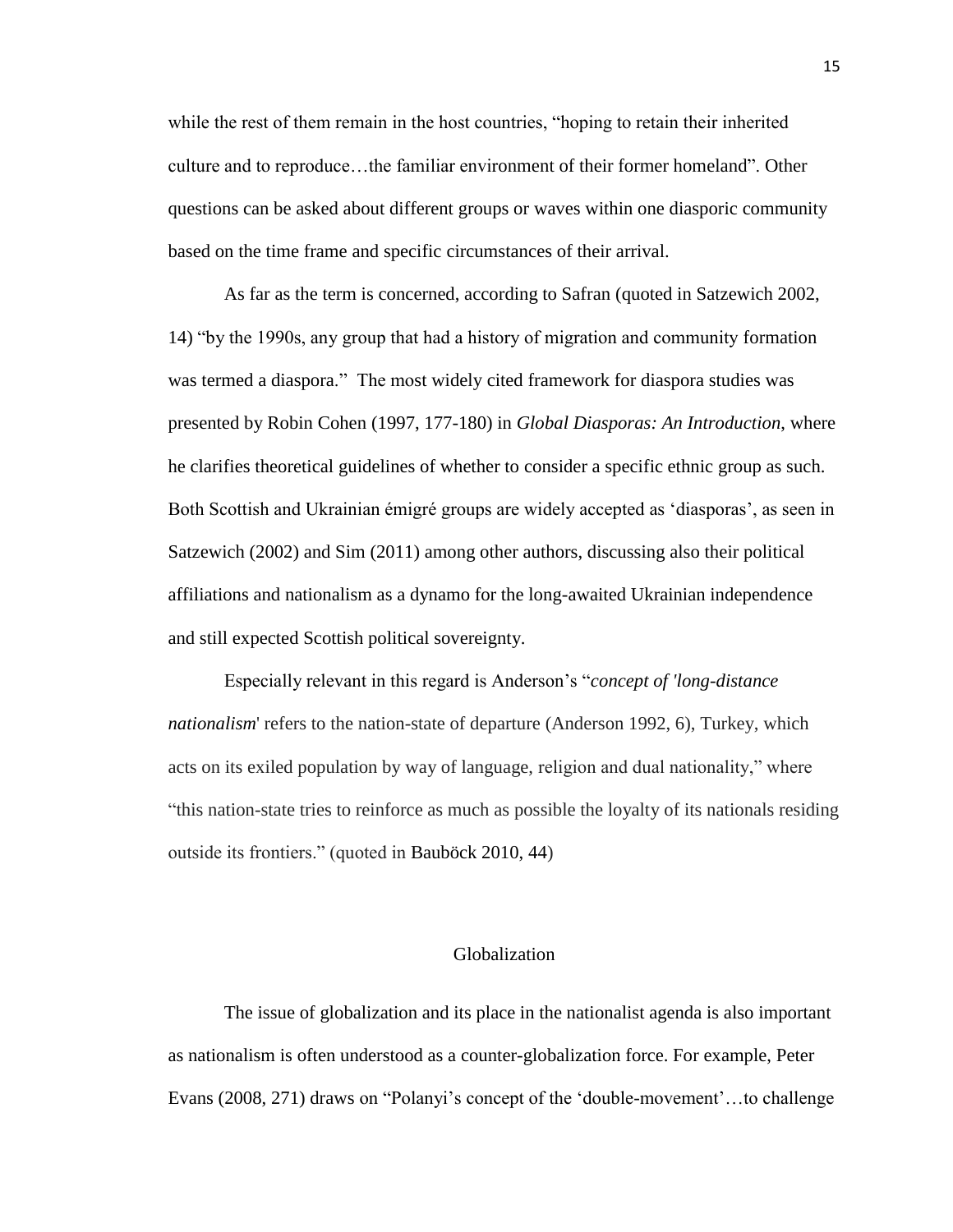the hegemony of neo-liberal globalization". Saul Newman (2000, 25) quotes Michael Keating who sees in the late- $20<sup>th</sup>$  century situation some political challenge for nationalists, claiming that "globalization is providing the opportunities for nationalists to transform state authority." Another problem sometimes raised in relation to globalization is whether it could possibly endanger the existence of nationalism in general, which was answered by Spencer and Wollman (2005, 238): "By itself, globalization does not seem to guarantee any particular outcome to nationalism or its antitheses…as the local and the global seem to interact in ways than can produce quite contradictory circumstances."

Some may argue that one of the reasons why nationalism opposes globalization is a degree of cultural threat that the latter can raise against a national culture of a given nation. One of the most popular and widely quoted assertions is Benjamin Barber's (Holton 2000, 146) passage on "global cultural polarization in terms of conflict between McWorld and jihad," where "these powerful metaphors stand for global consumer capitalism, on the one side, and the fundamentalist struggle for justice for the downtrodden, on the other ." Even though global culture is primarily influenced by Western and American way of life, "cultural threats in many countries are often perceived in terms other than Americanization… as Japanization may be for Koreans, Indianization for Sri Lankans, Vietnamization for Cambodians,…so cultural power is, in other words, multicentered rather than organized within a unitary core-periphery relations system centered on the United States." (Holton 2000, 144) Contrariwise to the popular belief is Riggs' (2002, 41) claim that "ethnic nationalism is a more recent phenomenon" and that "globalization has accelerated the emergence of these ethnic nations." A similar assertion is raised by Catarina Kinnvall (2004, 763) who claims that "the prominence of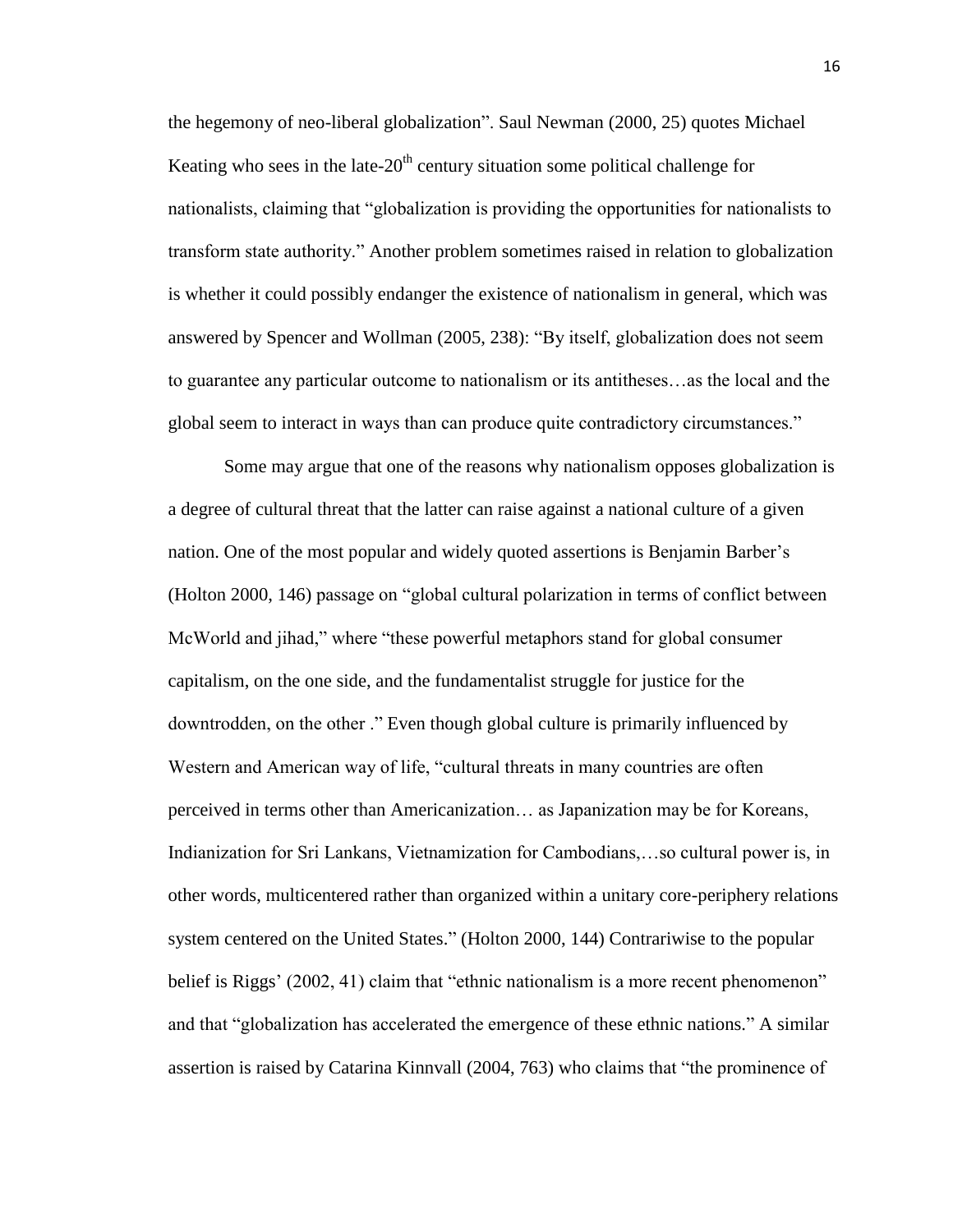religion and nationalism, in novel interpretations, thus may engender the growth of new local identities in response to the destabilizing effects of globalization."

# **2.2 The Case Study**

Theories of nationalism can help position a case study: from this review the most compelling is the opposition of ethnic and civic nationalism.This is one of the fundamental differences between the Ukrainian and Scottish nationalist movements. The former is clearly ethnic and on the political right; the latter – is of a leftist civic nature.

The role of culture is important for both Scottish and Ukrainian nationalisms, but with differing degrees of intensity and in different historic time periods. Language and religion are more acute in nationalist terms for the Ukraine's *Svoboda,* as they are considered as primary ethnic markers of the Ukrainian statehood. On the contrary, language does not take such an important place on the SNP's agenda, and the Kirk was granted autonomy by the 1707 Treaty of the Union<sup>4</sup>. What is common for both nationalisms in cultural terms, is the role of the national writers and poets who express patriotic and nationalist ideas sometimes more efficiently than the political parties. The subsection on diaspora will contrast émigré groups and the final section will explore the discourse on globalization and the economic peculiarities of dependence of the politically independent Ukraine on Russian energy supplies and the economic benefits and disadvantages of Scotland in the United Kingdom.

 $\overline{\phantom{a}}$ 

<sup>&</sup>lt;sup>4</sup> The historic treaty passed by both English and Scottish Parliaments, ratifying the union between the two independent nations, successfully passed in 1707.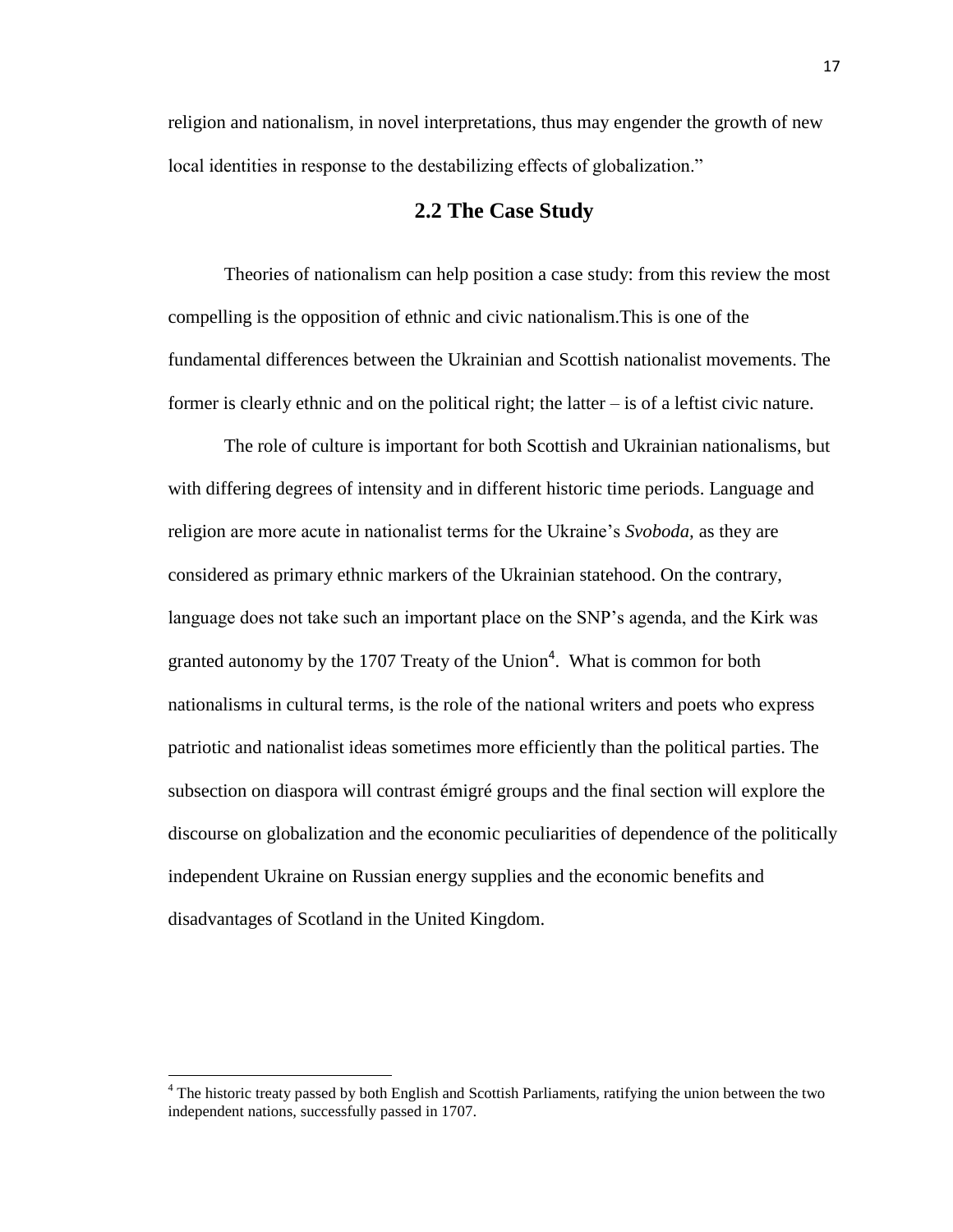#### Why Compare?

One of the purposes of this thesis is to demonstrate the multiple commonalities and differences in these two nationalist movements, a topic that is not widely addressed in academia. One example of an academic work comparing the two countries is Velychenko's (1997) article *Empire Loyalism and Minority Nationalism in Great Britain and Imperial Russia, 1707 to 1914: Institutions, Law, and Nationality in Scotland and Ukraine*, which primarily covered the period before the First World War. Velychenko (1997) targeted a few important areas of intersection between the two nationalisms:

- a. "In Scotland and Cossack-Ukraine, dissatisfaction over incorporation lingered for decades afterwards" (ibid, 414) – which supposedly encouraged various forms of the pro-independence nationalist movements in both polities;
- b. "Until 1914, unlike the Poles or Irish, the Ukrainians and Scots staged no nationally inspired armed uprisings or terrorism" (ibid);
- c. "The majority of the elite were loyalist in both countries, and there was no Scottish nor Ukrainian state in the nineteenth century" (ibid).

He also pinpointed such differences as:

- a. "Although loyalists condemned it in the mid-eighteenth century as the language of treason, Gaelic was never formally proscribed" (Velychenko 1997, 417)
- b. "Scotland …was annexed by a negotiated compromise in the Treaty of Union  $(1707)$ ."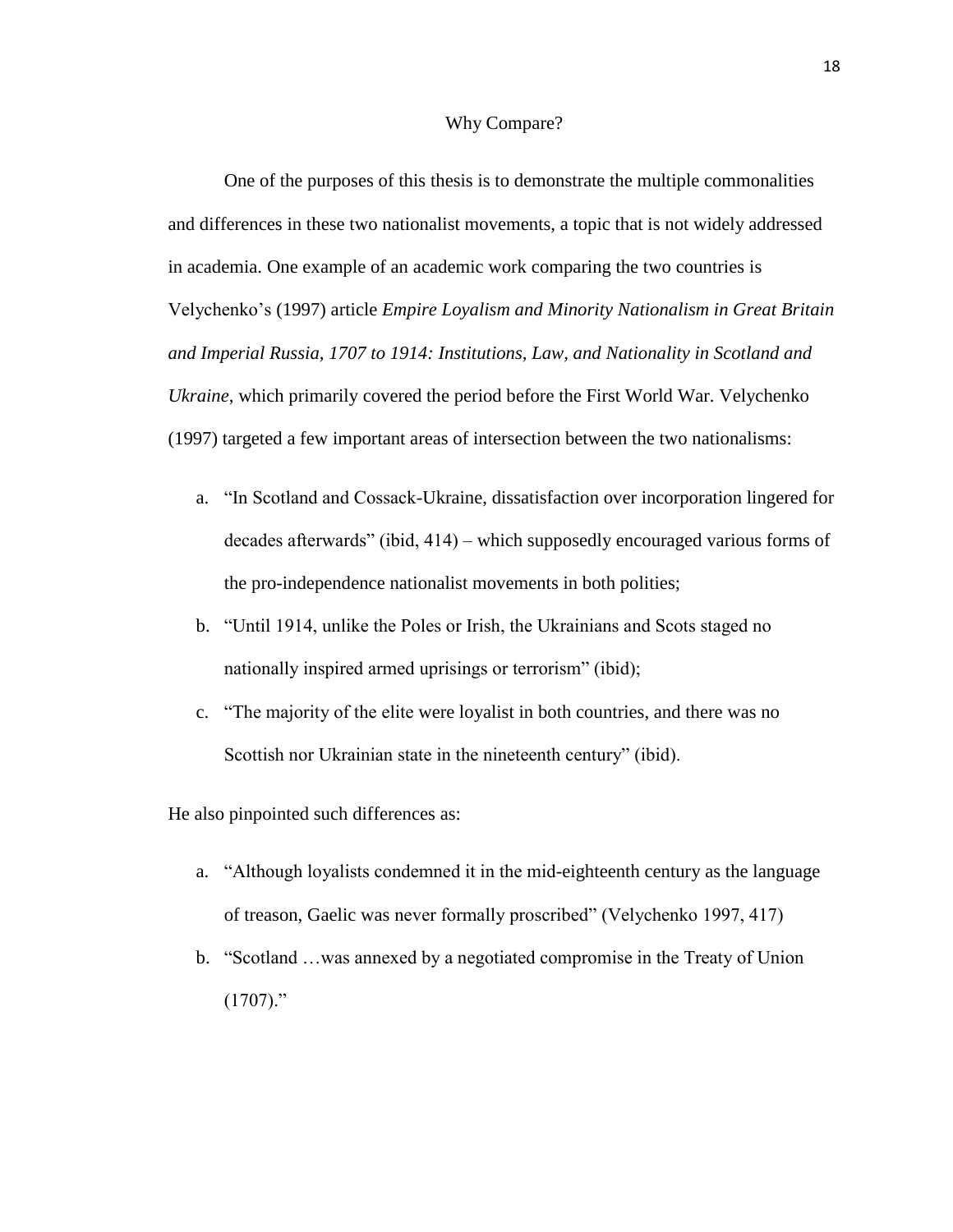- c. "[Scottish autonomous] institutions generated judges, lawyers, clerks, teachers, and ministers who effectively erected an invisible border with England and ensured that Scots remained Scots behind it." (ibid)
- d. "Scotland may have become a "north Britain" its official title in the Act of Union – but it never became a "Little England" or a shire" (ibid).

# What Is Needed?

Velychenko's article serves as a good source of historic reference, and the only academic piece covering the same case study, but it only explores developments before WWI. This thesis concentrates on the  $20<sup>th</sup>$  and the beginning of the  $21<sup>st</sup>$  centuries. Many lines of comparison are still valid although, as I show, there are other similarities and differences between the two nationalisms and countries. This thesis will mostly focus therefore on the post-WWI evolution of Scottish and Ukrainian nationalism, taking into consideration the change of status of both polities – Ukraine's brief independence of the 1918-21, colonial status of the Soviet period and the independence since 1991, as well as Scottish devolution process that ended up with the restoration of the Scottish Parliament in 1999 with, devolved powers. As a result, I will analyze the role and agenda of the Ukrainian nationalists (Rukh of the 1990s and *Svoboda*), comparing their agenda and manifestos with their Scottish counterparts from the SNP.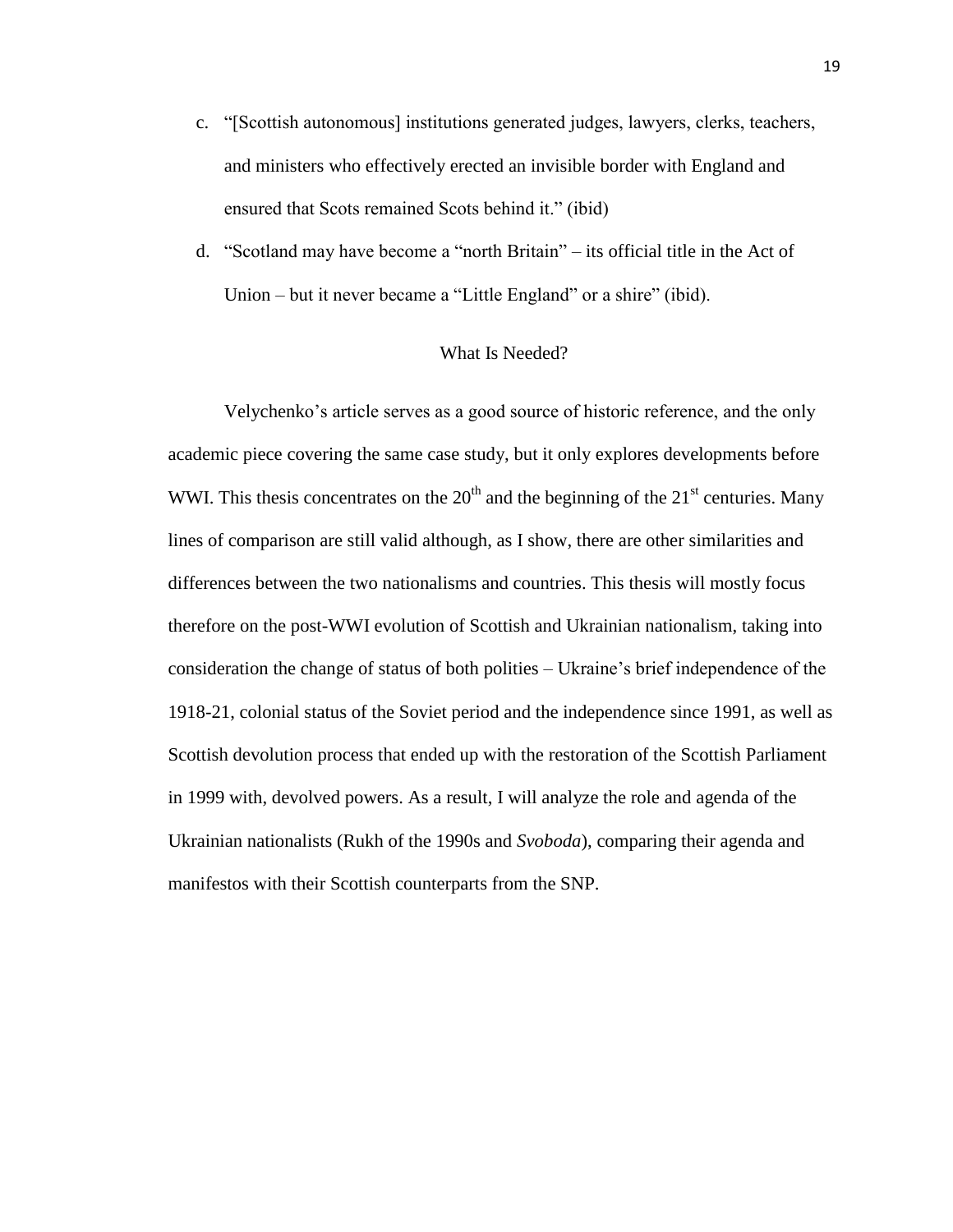# **CHAPTER THREE: SCOTTISH NATIONALISM**

# **3.1. Historic Background**

Since the 1707 Treaty of Union, the whole concept of the United Kingdom was relatively uncontested until the 1979 referendum on devolution, with an exception of the self-government movement of the late 1880s. Never before the late 1970s was the Scottish nation so close to the autonomous government, but due to the technicalities (and specifically the low turnout and the required disproportionally high percentage of vote) the results were not satisfactory for the protagonist camp, and it took another two decades until the successful 1997 referendum for the devolution to be implemented. As a result, in 1999 Scotland reestablished its own Parliament and devolved Government, which since 2007 is led by the pro-independence Scottish National Party. The SNP leader and Scotland's First Minister, Alex Salmond has declared that the Scots will have a chance to restore their historic independence in yet another Scottish referendum in the fall of 2014.

The authors of the *Claim of Right for Scotland* – members of the 1988 Constitutional Steering Committee (1988, 1), one of the many advocates of Scottish Home Rule, emphasized the concept of a Scottish nation, stating that "much ink [is] wasted on the question whether the Scots are a nation. Of course they are. They were both a nation and a state until 1707." According to novelist Alasdair Gray (1992, 17), "the [1314] Bannockburn victory<sup>5</sup> made Scotland the first European nation state – the first to have territorial unity under one king." Paul Scott (1992, 15) takes this idea even further, suggesting that "possibly the idea [of self-determination] first appeared in

 $\overline{\phantom{a}}$ 

<sup>5</sup> The 1314 Battle of Bannockburn secured Scotland's independence from England.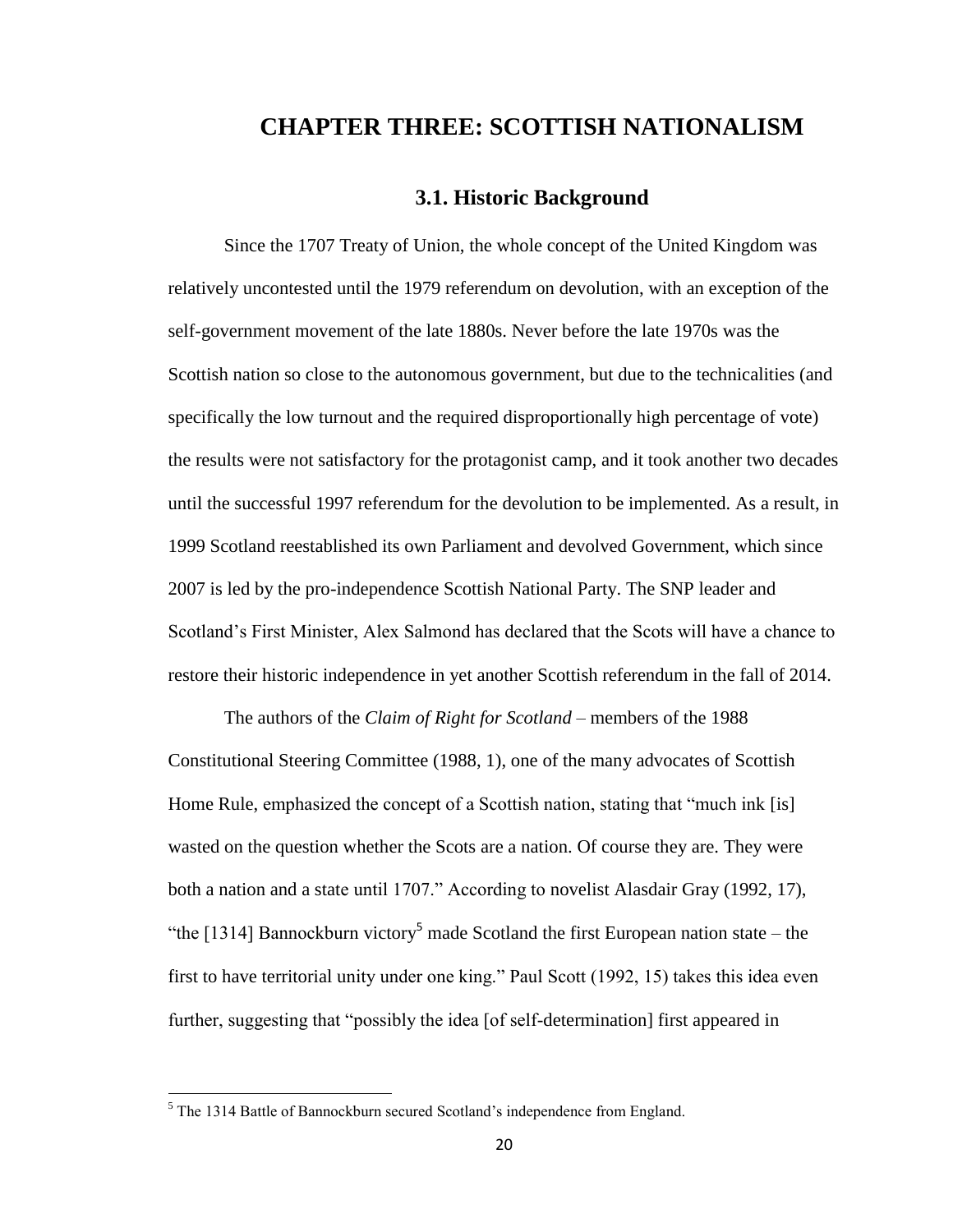Scotland, since the 1320 Declaration of Arbroath<sup>6</sup> may be the earliest, as well as one of the most eloquent, statements of it." Later, as it is known from history, Scotland's political independence was lost to a Union with England in 1707, even though "during the long debate on this Treaty of Union an English government spy judged that the Scottish people were fifty-to-one against. Churchmen denounced it; burghs petitioned against it; Glasgow, Dumfries and Edinburgh mobs rioted against it." (Gray 1992, 36) Popular disagreements were seen in the first decades of United Kingdom's existence, with later eventual disappearance and a new resurgence in a form of a string of Home Rule movements in the late 19th century and unsuccessful Scotland bills of the early 20th century. In Gordon Donaldson's (1969, 4) view, the history of Scottish attitudes to the Union of 1707 falls into three clearly-defined phases:

There was, first of all, a period of some forty or fifty years during which there was considerable discontent with the Union. Then came, secondly, a period of roughly a century, 1750-1850, during which the Union was all but invariably accepted as part of the established and unalterable order of things. Thirdly, there has been a period of now a little more than a hundred years during which the Union has been the object of intermittent or recurrent criticism: ever since 1853 there has been a series of waves of unrest in which the Union has been…attacked and challenged.

Additionally, many of the Treaty of Union's "major provisions have been

violated, and its spirit has never affected the huge areas of government which have evolved since," (Constitutional Steering Committee 1988, 2) despite Nairn's (1981, 129) consideration of Scotland "a nationality which resigned statehood but preserved an extraordinary amount of the institutional and psychological baggage normally associated with independence – a decapitated national state, as it were, rather than an ordinary 'assimilated' nationality."In opposition to these developments, according to Scott's (1992, 50) calculations, "since 1889 no fewer than 34 Scottish Home Rule Bills have

 $\overline{\phantom{a}}$ 

 $6$  Declaration of Independence – an important Scottish document, known as the in the form of a letter to the Roman Pope.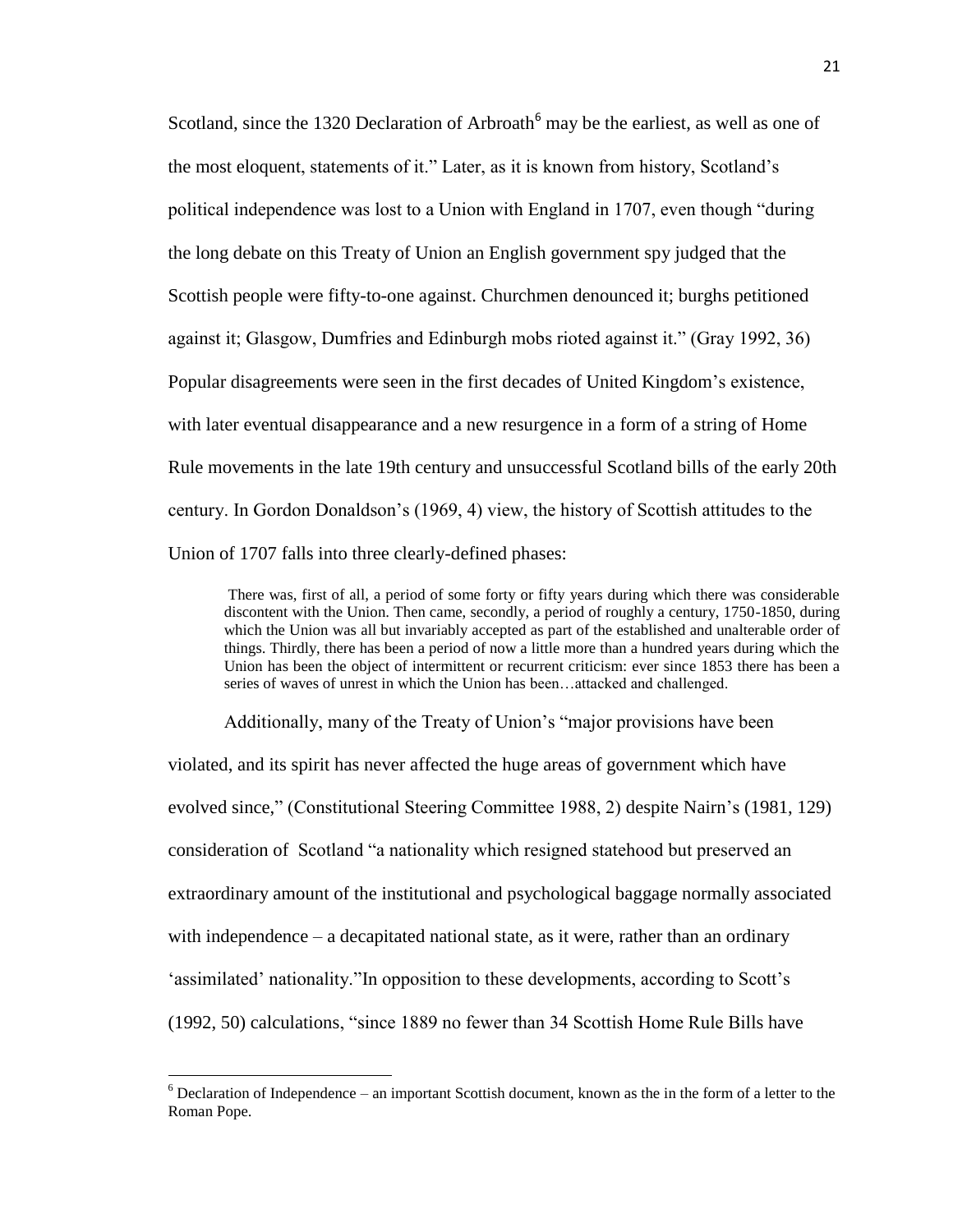been presented to the House of Commons," but "all have been lapsed in spite of the support, in nearly every case, of a majority of the Scottish MPs." The issue of Scottish political sovereignty "after 1928 [was] … never again raised in parliament for almost forty years." (Donaldson and others 1969, 10) The proposed laws ranged from the Scotland Bills offering an assembly with limited powers to the idea of Scottish National Convention in 1926 "designed to go further than its predecessors, for it was now proposed to abandon representation at Westminster and give Scotland virtually Dominion status" (Donaldson and others  $1969$ ,  $11$ ) – a concept of independence similar in style to Canada or Australia, which eventually became known as a Commonwealth realm – full statehood with the preservation of the British monarch as a formal head of state. Consequently, "the Scottish National Party started life in 1934 with a well-established base and a Home Rule policy," unlike its predecessor – the National Party – which "emphasized the independence," as its primary political target. (Hanham 1969, 163) The role of the Scottish National Party has been central to the Scottish nationalist movement. The SNP, as a party, came a long way from almost a marginal organization of the 1930s and 40s to winning a landslide election to the Scottish parliament in 2011, and dominating both local and European polls.

Scottish nationalism is one of the most widely debated illustrations of the ideology in Europe, often compared to similar political movements in Canada's Quebec, Spain's Catalonia and the Basque Country, France's Brittany, or its UK's co-partner in devolution developments – Wales. Gwynfor Evans, alongside other participants in this academic debate emphasizes independence as the primary target of Scottish nationalism, insisting that "Brittany, Scotland and Wales are three of the oldest nations in the world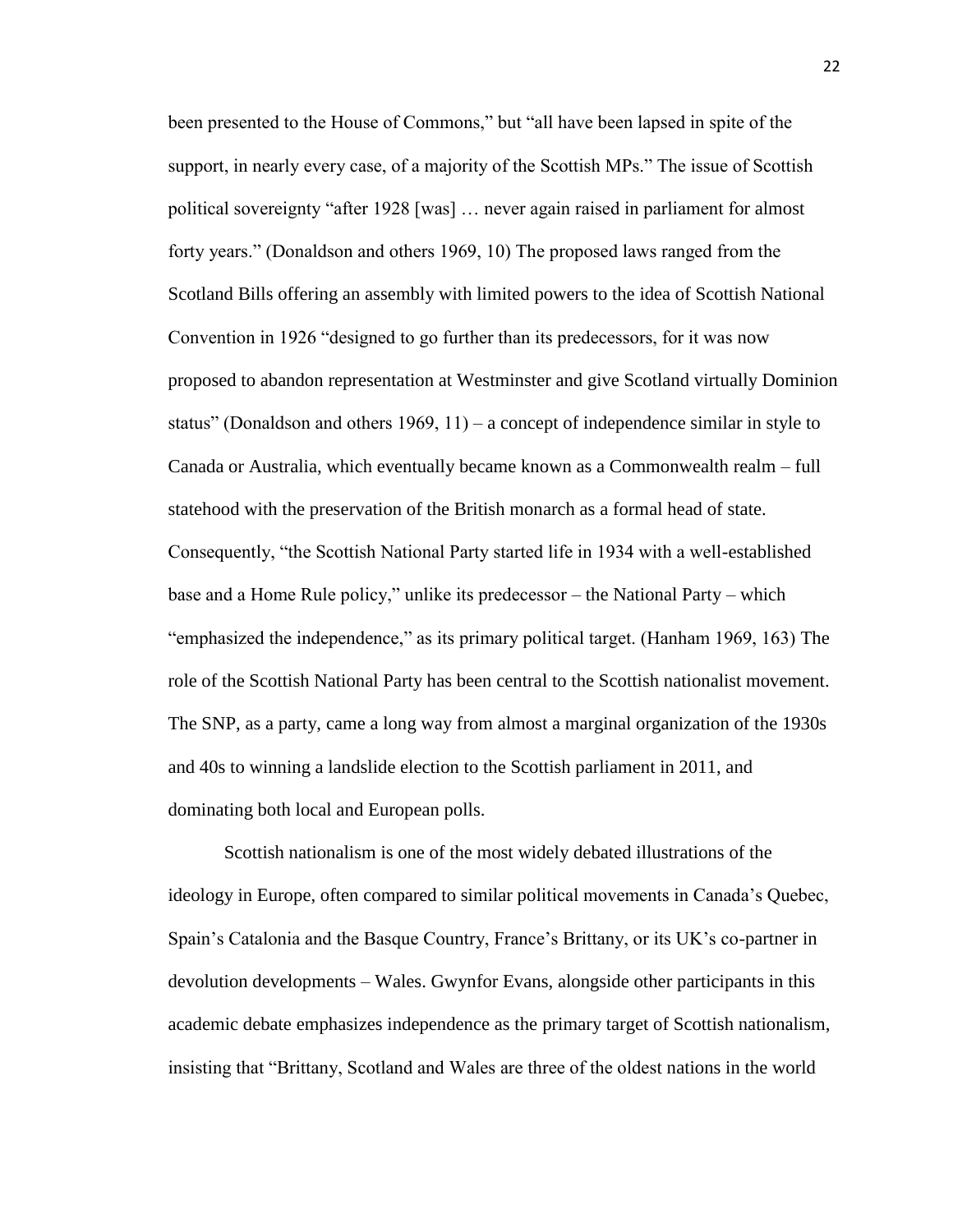[and] each of the three countries should have a place in the United Nations." (quoted in MacDiarmid 1968, 342) Hechter (1999, 5  $&$  22) dedicates a large portion of his monograph to the relation between the "core", which is London, and the "periphery", which are primarily Scotland and Wales, later coming up with the model, which equates "periphery" with the "internal colony", as the theoretical base of his analysis. In contrast, Tom Nairn (1981) disagrees that the Scottish type of nationalism is just another example of the ideology. Referring to it as "neo-nationalism" in the 1970s, Nairn finds resemblance to it only in the comparable Occitan movement of the same period. The core reason of the emergence of "neo-nationalism" for Nairn (1981, 127) is relative "overdevelopment" due to a discovery, in Scotland's case, of North Sea oil, contending that "the new Scottish separatism of the 70s is in some ways comparable to trends in Brittany, Catalonia, Wales, and other regions of Western Europe, in certain respects it remains unique [as] nowhere else has the transformation been so abrupt, or so extensive."

There may be different approximations on when nationalism became a seriously debated issue in the international relations or political science in general, but many authors on the subject agree that it was boosted, in Nairn's terms (1981, 94), by "the major nationalist settlement of 1918-22," where the author refers to the consequences of the Treaty of Versailles. These years, coincidentally or not, became rather important for Scottish nationalism, as two significant events happened in the 1920s: "the emergence of a permanent political movement with the formation of the National Party of Scotland (direct ancestor of the SNP) in 1928" and "the appearance of the epic poem of modern Scottish nationalism…MacDiarmid's *A Drunk Man Looks at the Thistle*, in 1926." (Nairn 1981, 95) However, contradicting Nairn's argument, McCrone (1992, 197) underlines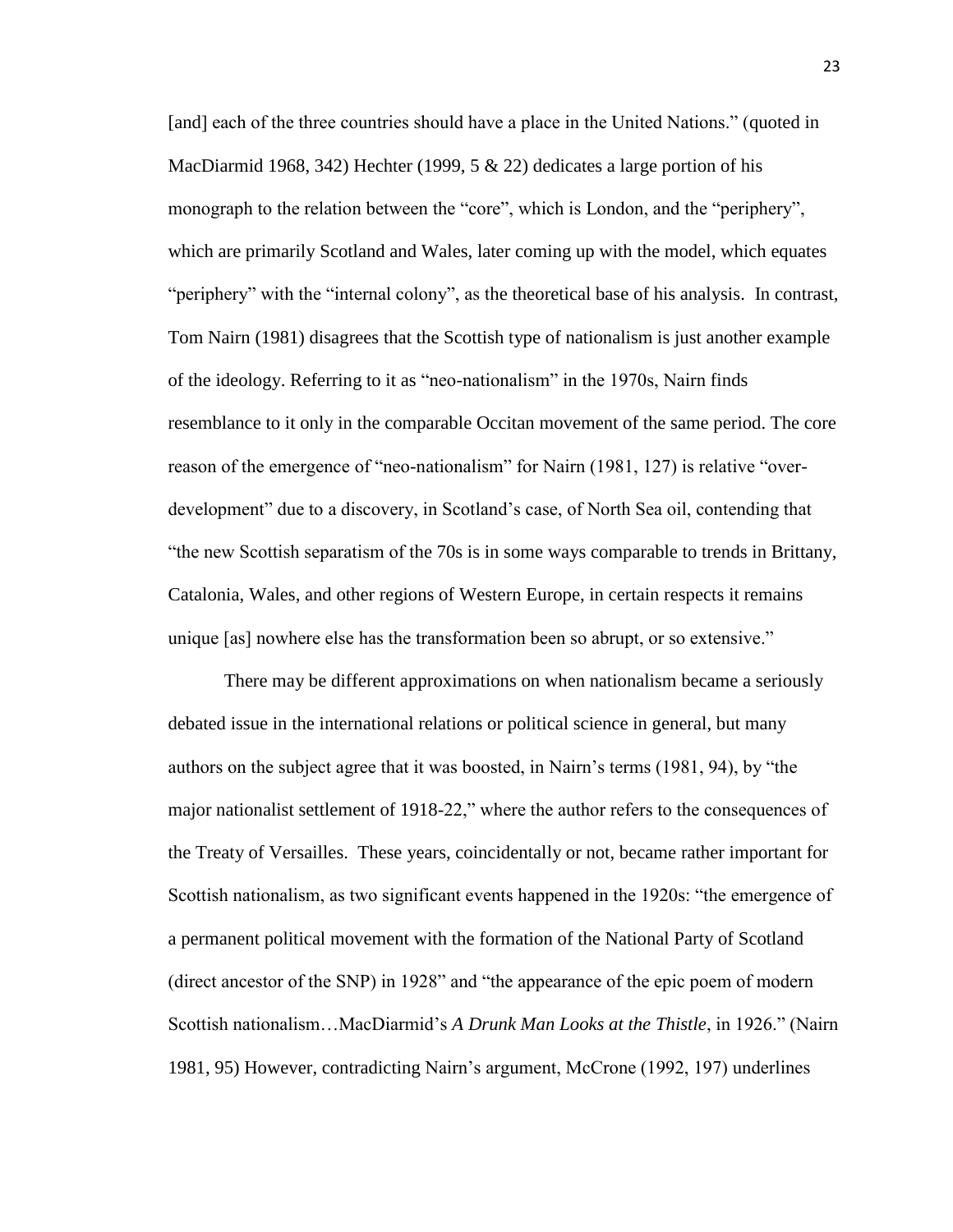that "in crucial respects…Scottish nationalism is a phenomenon of the late twentieth, not the nineteenth century," referring to the rise of the SNP's popularity and electoral successes in the 1970s and then later in the 1990s, also dismissing the particular importance of the 'Home Rule' movements of the 19th century.

Proposals for greater Scottish self-government were used as a leitmotif in the UKwide electoral campaigns, by the Westminster-based parties in order to gain a larger percentage of the Scottish electorate – firstly by the Liberals between the 1880s and 1940s, to whom "Scottish Home Rule might have a very special and practical attraction, because…they might reasonably have expected to enjoy a permanent majority in a Scottish Parliament." (Donaldson and others 1969, 9) Since the 1960s, it was also picked up by the Labour Party who "followed very much the Liberal pattern – approval of Home Rule when out of office, inaction when in office." (Donaldson and others 1969, 4-16) In other words, "so far as the Scots vote for the United Kingdom parties, these parties will themselves regard Scottish issues as subsidiary to the winning of British votes." (Constitutional Steering Committee 1988, 3) As a result, many Scottish voters felt a need for a new force in the Scottish political system dedicated to Scottish interests, and ideally not biased by the peculiarities of the Westminster politics. Such a "failure to gain effective support from any existing party had led in 1928 to the formation of the National Party of Scotland, formed from an amalgamation of some existing small bodies, possessing a left-wing bias and aiming at complete separation from England." (Donaldson and others 1969, 12)

The state of the British Union and the increasing support for nationalism requires deeper analysis of the nature of the Union itself. Tom Nairn (1981, 129) underlines that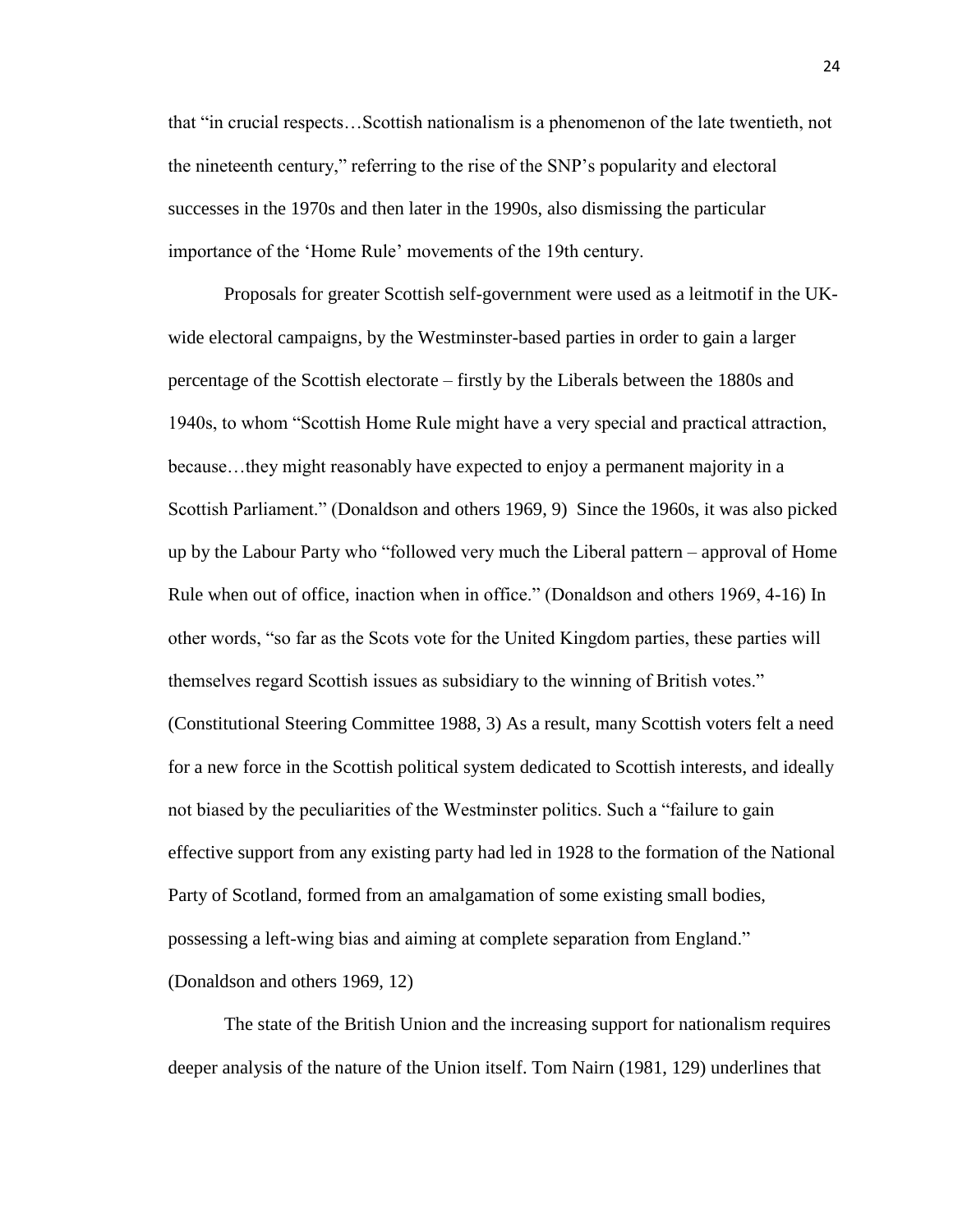"Scotland's real peculiarity lies …in the lateness [and] the manner of the fusion: there are many stateless nationalities in history, but only one Act of Union – a peculiarly patrician bargain between two ruling classes, which would have been unthinkable earlier, under absolute monarchy, and impossible later, when the age of democratic nationalism had arrived." His description of uniqueness of the United Kingdom is challenged by Hanham  $(1969, 10 \& 66)$  who compares the Union of Scotland and England to other dynastic alliances: Holland and Belgium, Sweden and Norway, and the Habsburg Empire, eventually revisiting the question later in his monograph pondering if "Texas got better terms when it joined the United States than Scotland got when it joined Great Britain."

Another important aspect of the 1707 Union is the question of benefits from the Union and unionist support in the Scottish society as opposed to the historic processes of hostility. Nairn (1981, 12) weighs those two views on the same issue, trying to emphasize the presence and coexistence of both: "There were episodes of conquest in the histories of Northern Ireland, Wales, and Scotland, true enough [but] these were followed or accompanied by episodes of assimilation and voluntary integration." At the same time, Hanham (1969, 34) recognizes that "pressure for Anglicization began to be felt in Scotland about the middle of the eighteenth century." This position is supported by the Scottish historian Rosalind Mitchison, as quoted by Nairn (1981, 135-6): "A foreign, much stronger State and political system was imposed on Scotland by the Union. Through it the country was 'managed…by a set of monarchs chosen by English politicians for English political purposes' ". McCrone debates on a different, although interrelated issue of British nationalism as an opposition to the peripheral Scottish and Welsh nationalism, insisting that "[British nationalism] has depended historically upon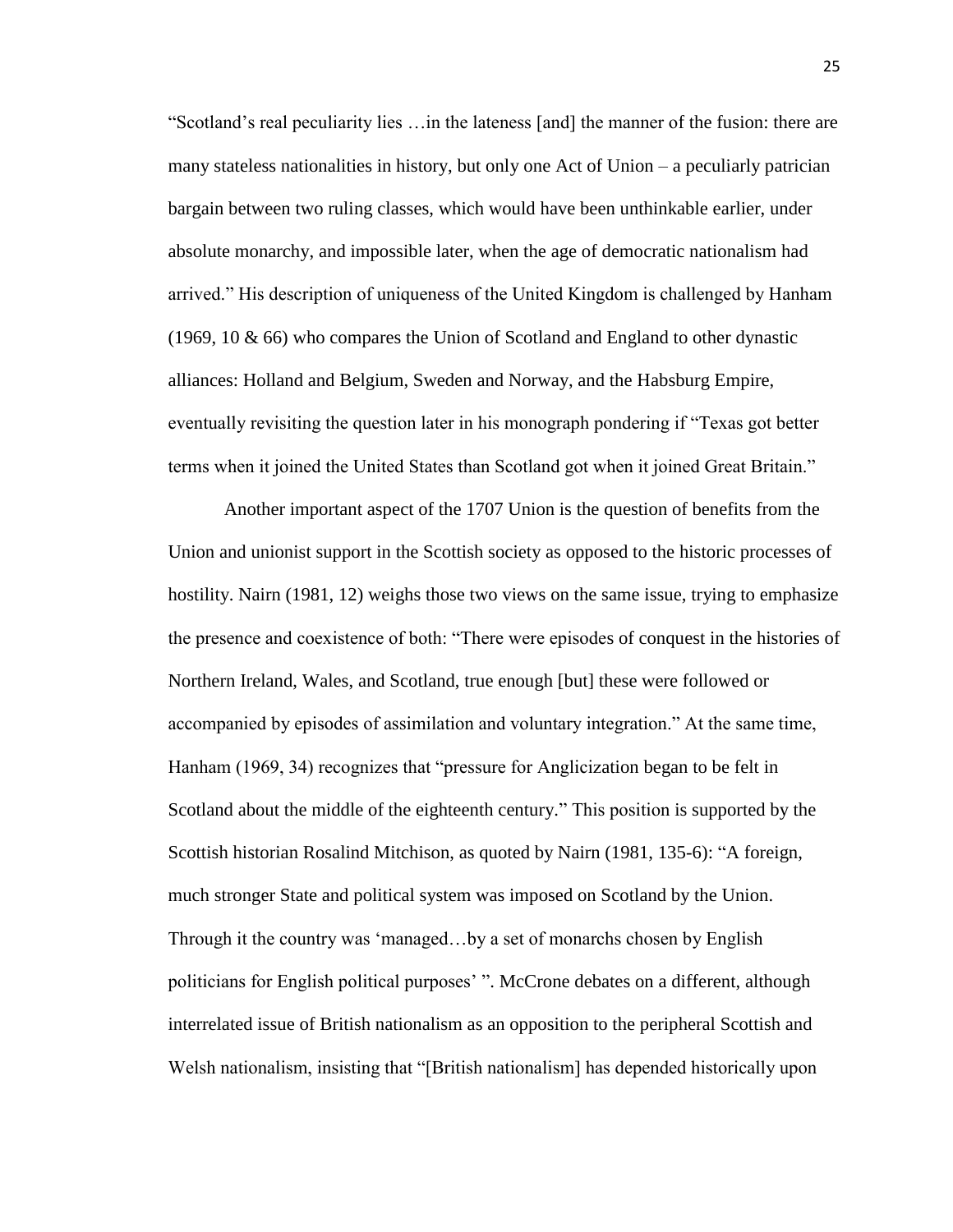the British Empire, the monarchy, and institutions such as the BBC." (McCrone 1992, 209) Nairn in a similar fashion draws readers' attention to the fact that the long awaited political changes in the form of proposed Scottish self-government in the 1970s were minimal in nature: "The changes were at heart ways of preserving the old state – minor alterations to conserve the antique essence of English hegemony," (Nairn 1981, 63) and later, revisiting the problem of widely anticipated administrative changes, states that "pious, somewhat sleekit<sup>7</sup> debates about 'Home Rule' for Scotland and Wales have appeared and reappeared in imperial politics since the 1880s…[as] a modest degree of self-government in order to strengthen the Union, and Great-British nationalism." (ibid, 130) In his analysis of the Union's success, Harvie (1994, 207) singles out the style of its containment and economic advantages by claiming that "the Union had survived by balancing nationalism and assimilation, first as a type of elitist federation, then as a bargain in which the Scottish elite gave up much…of its political autonomy for proper representation, industrial growth and imperial development."

Christopher Harvie (1994, 179) in his *Scotland and Nationalism*, provides an essential overview of the Scottish political, cultural and economic history since 1707's Act of Union, and, among other issues, compares two events in the UK's history of equally anti-Scottish nature – "pseudo-endorsement" of the all-Scottish Covenant of 1950 by the Conservative Churchill government and a Labour government's establishment of 'Constitutional Committee' in response to Winnie Ewing's victory as the first SNP MP in 1967 (and its eventual dismantling). Both episodes in the history of Scotland illustrated Westminster's negativity to any concessions in terms of administrative devolution and underlined the opportunist position of both Westminster parties.

 $\overline{\phantom{a}}$ 

<sup>7</sup> According to Dictionary.com, "*Chiefly Scot.* sly; sneaky." (Dictionary 2012)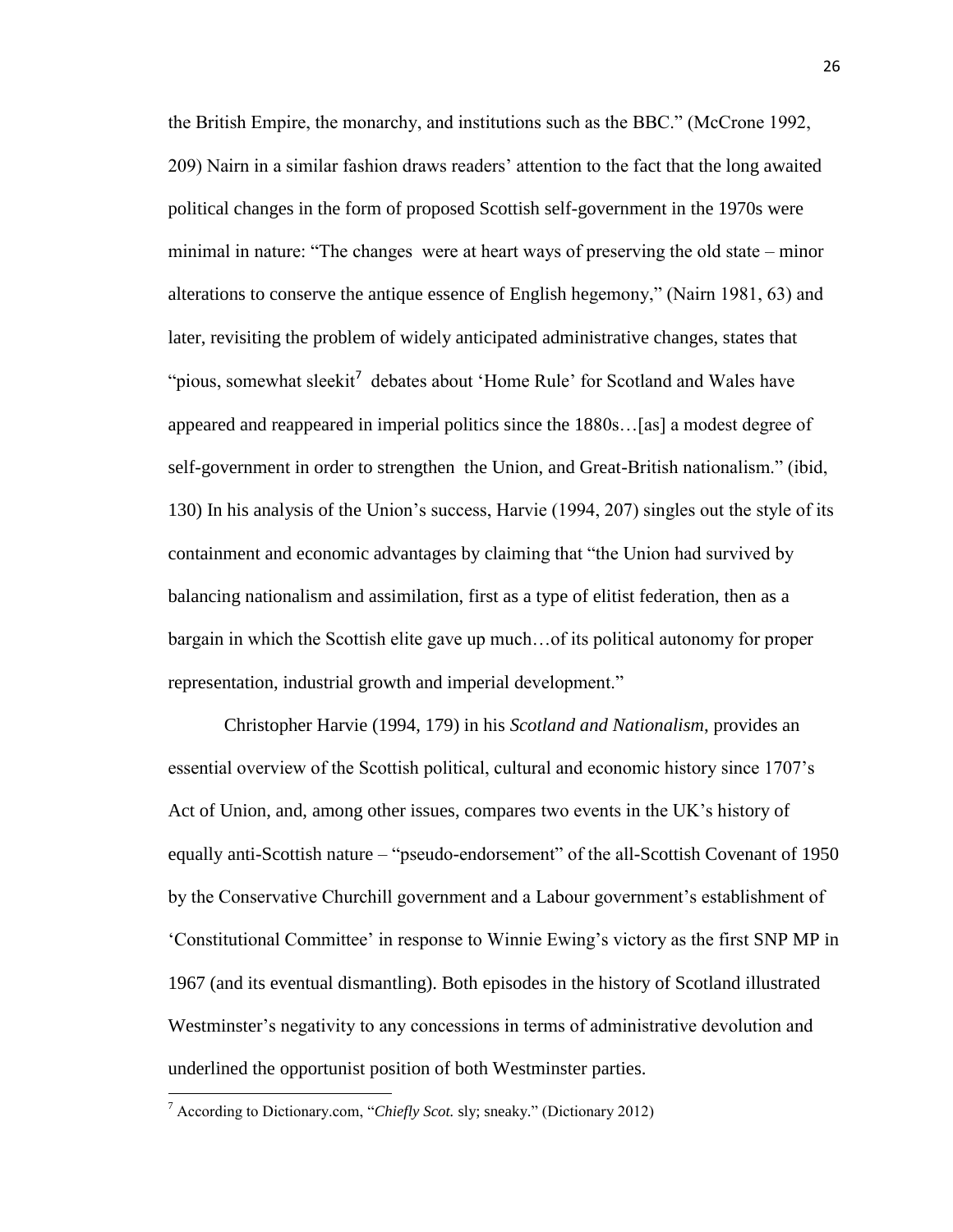Widely discussed is also an issue of Union's parliamentary mechanism, which MacDiarmid (1968, 322) considered "especially absurd …when in the Westminster Parliament the Scottish representation is in a permanent minority which can be – and is – continually overruled in purely Scottish matters by an English majority." This is still relevant for the Scotland's influence on the Westminster Parliament in terms of macroeconomy, defense, and international affairs, while the electoral system for the Scottish Parliament since 1999 is much more inclusive. McCrone (1992, 121) looks into the question of relations with Westminster with similar amount of enthusiasm stating that "political incorporation of Scotland seems complete." Meantime, Nairn (1981, 53) studies the peculiarity of the formation of the system of parliamentary participation concluding that "the two-party equilibrium, with its antique non-proportional elective method and its great bedrock of tacit agreement on central issues, was formed to promote stability at the expense of adventure." Many Scots were also dissatisfied with the situation with the local government, which seemed as a reserved autonomous element of Scottish governance, but yet it was constantly revisited and modified, and sometimes stirred political consequences. "The abolition of parish councils in 1929," Harvie (1994, 141) maintains, "boosted the National Party, as local government was assumed by the Act of Union." Similarly unpopular was another proposal – Churchill's idea of devolution by "counterbalancing regional legislatures" creating ten areas with local bodies (Hanham 1969, 97), considered by Harvie (1994, 142) to be "seen as a 'rational' alternative to nationalism."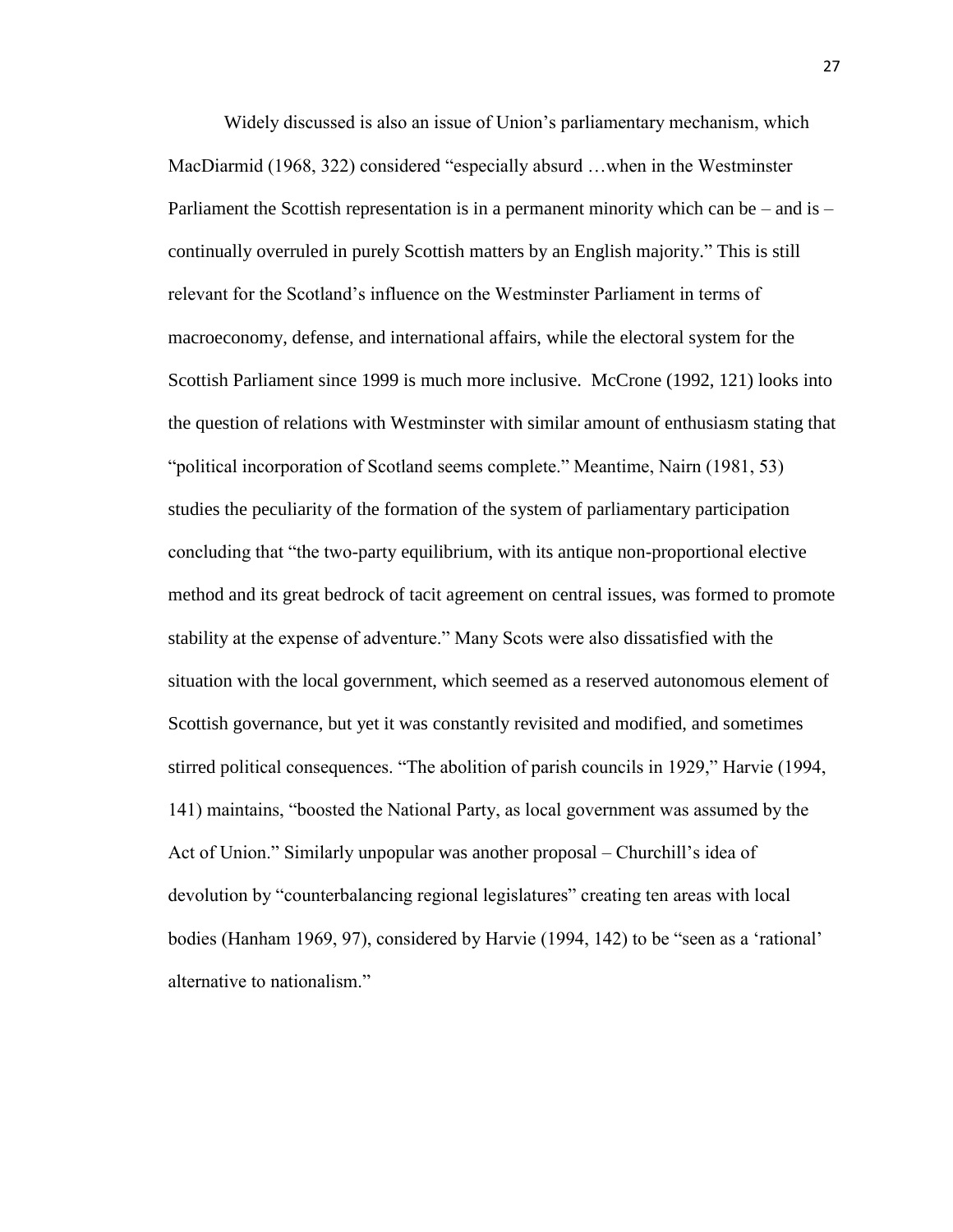# **3.2. Scottish Politics**

#### Scottish National Party

The SNP was neither the first, nor the only force in the nationalist spectrum of Scottish politics, but definitely became the major player in that segment, being "in the right place at the right time, making explicit the 'national' dimension of the post-war consensus, and providing a political alternative when the British settlement began to fail." (McCrone 1992, 164) In a similar manner, Harvie (1994, 117) sees that "the rise of SNP was not itself inevitable. The other parties could have pre-empted it. They failed to do so partly because they regarded Scotland as 'marginal'."

The Scottish National Party, or the SNP, was created in 1934, as a merger between the National Party of Scotland, and "a separate Scottish party, with a more moderate political tone" (Donaldson and others 1969, 12). From its outset, therefore the SNP contained two internal groups – a gradualist and a stridently pro-independence one. According to Taylor (1999, 165-6), "the early years of the party were spectacularly unsuccessful on the fringe of Scottish politics." The Second World War and its aftermath boosted Unionist feelings and had no positive electoral effect on the Scottish independence or, for that matter, any self-government movement, or the SNP in particular, except for Robert McIntyre's unexpected victory in the by-election in Motherwell "in 1945 during the electoral wartime truce between the main British parties." (Young and Murison 1977, 23) During the Second World War, there were multiple instances of political ignorance and misunderstandings. On one occasion "with the Germans overrunning Norway, the British Secret Service momentarily panicked and early one morning descended on several prominent Nationalists in various to raid their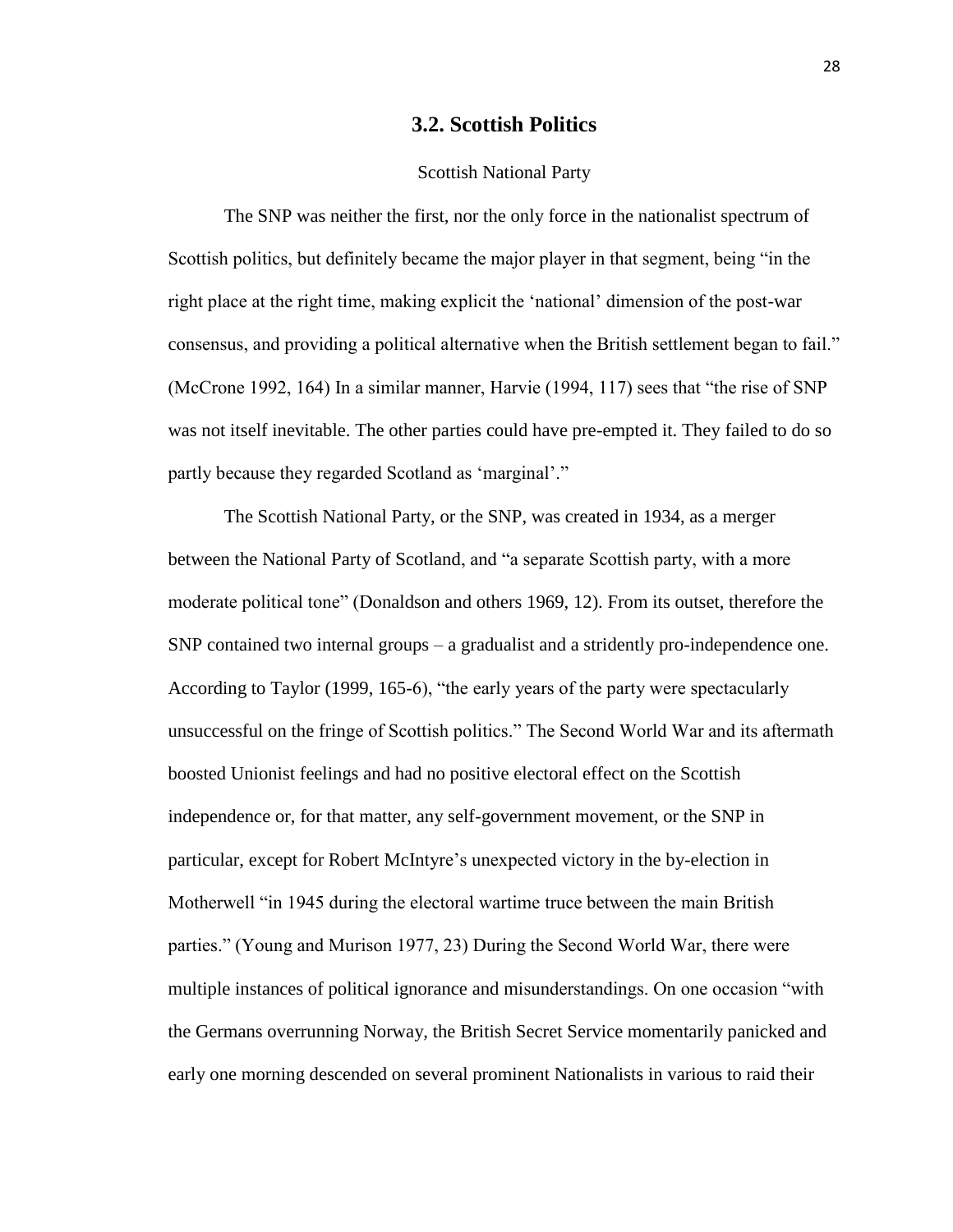homes for seditious or treasonable articles." (Young and Murison 1977, 16) One of the SNP's leaders, scholar Douglas Young (1950, 72), was twice imprisoned during World War II for his "views on Scottish conscription and the Act of Union," and specifically the SNP's decision made in 1937, stating that in "the eventuality of another world war … members of military age should not serve in British Forces unless and until Scotland had her own government." Young (1950, 72-4) based his argument on the text of the 1707 Treaty of Union, the fact that in the First World War "Scotland had suffered disproportionally heavy casualties as compared with any other part of the British Empire", and that in WWII Westminster "had not applied … [conscription] to Northern Ireland," creating double-standard within the UK. Disregarding the validity of Young's concerns, and with popular approval for British involvement in WWII, these policies diminished the SNP's chances and support. Moreover, as described by Hanham (1969, 166), this issue became an additional point of difference within the SNP's membership, with the party eventually supporting the war. One of the explanations for this may be "the place of Highland regiments in national identity…based on this age-old tradition of the Scots as martial people," whereas these "were imperial units but their soldiers…were recognizably and unambiguously Scottish." (Devine 2011, 225)

Another problem that internally divided the SNP were "tensions between moderate and extreme elements," which ultimately in the mid-1940s caused "the withdrawal of the moderates to form a body called Scottish Convention, aiming at a federal system within the United Kingdom," (Young and Murison 1977, 13), and opposed to the SNP's independence aim. In addition, the Scottish National Party was also divided on rules of membership – as an exclusive political party, or as, in Young's ([and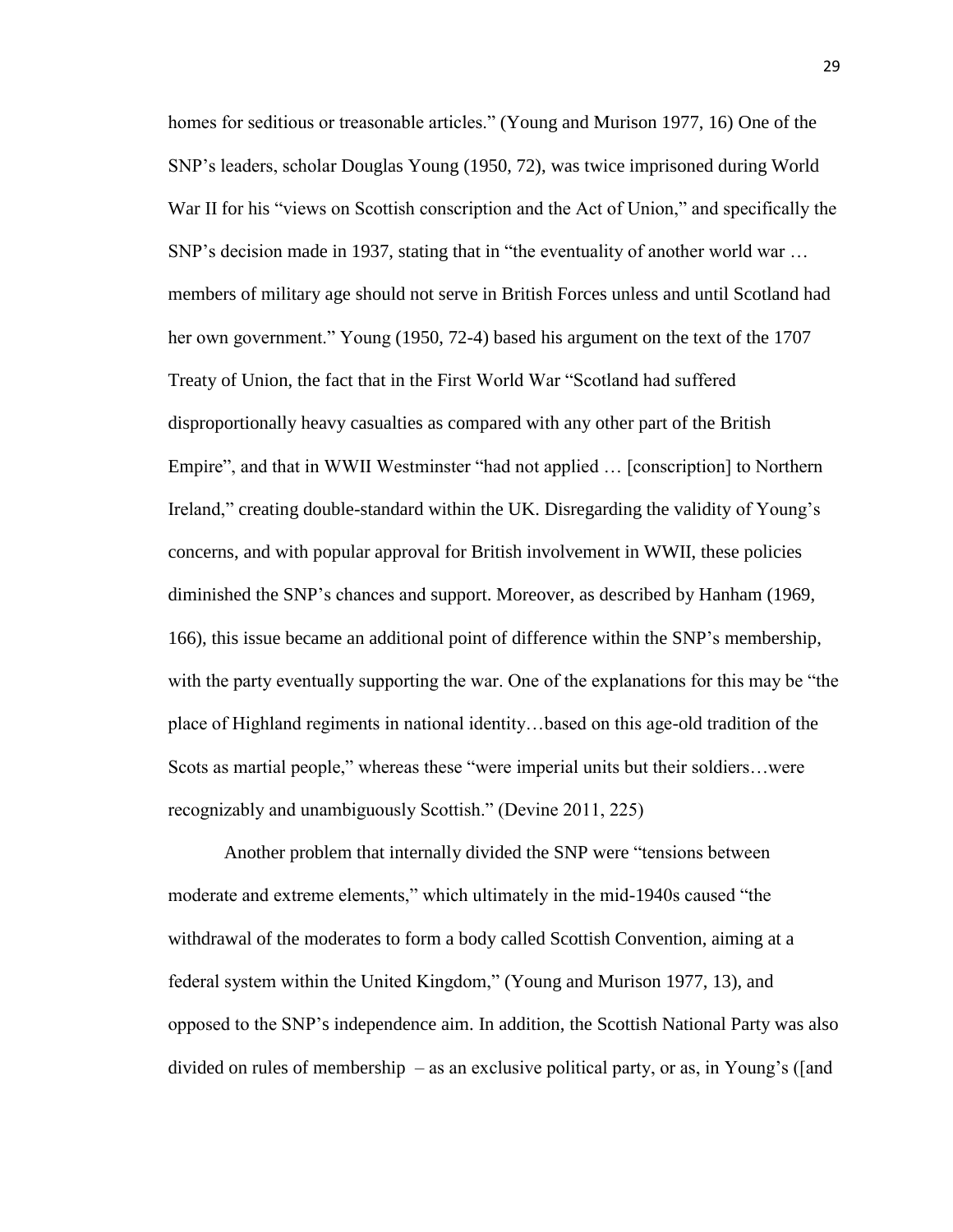Murison] 1977, 23) view "an all-party coalition, presumably a coalition against the Conservative party, which was uncompromisingly unionist." But that latter view was in reality preventing the SNP candidates from full participation in the election campaigns, as they might have been members of other parties, their possible opponents. This duality was later reviewed by the party conference, and "in 1948 they succeeded in getting the SNP to change its constitution to exclude from its own membership members of any other party…on the general grounds that divided allegiances had got and would continue to get the Scottish cause nowhere." (Young and Murison 1977, 23)

Furthermore, this historic period was also significant in terms of coinage of the party's goal of Scottish self-government, hence letting Scott (1997, 137) insist that "the Scottish National Party has been equally consistent and has not deviated in aims from a statement which it adopted in 1946." In terms of electoral performance, "from foundation to the early 1960s, it hovered around 1 per cent in overall support…it presented relatively few candidates: only two, for example, in each of the general elections of 1951 and 1955" (Taylor 1999, 166), so as a result "the great achievement of the SNP from 1942 to 1964 was simply to have survived," (Hanham 1969, 179).

The SNP in the 1950s was largely invisible in terms of electoral performance. The 1960s became the period when the Scottish National Party made a transformation into an all-Scottish political force able to contest Westminster seats, successfully positioning itself on the Scottish electoral map. As suggested by Gordon Donaldson ([and others] 1969, 15), "until 1967, once only had a Scottish Nationalist candidate, Dr. Robert McIntyre, been returned to Westminster…The second victory, that of Mrs. Ewing at Hamilton in November 1967, was again at a by-election," whose accomplishment was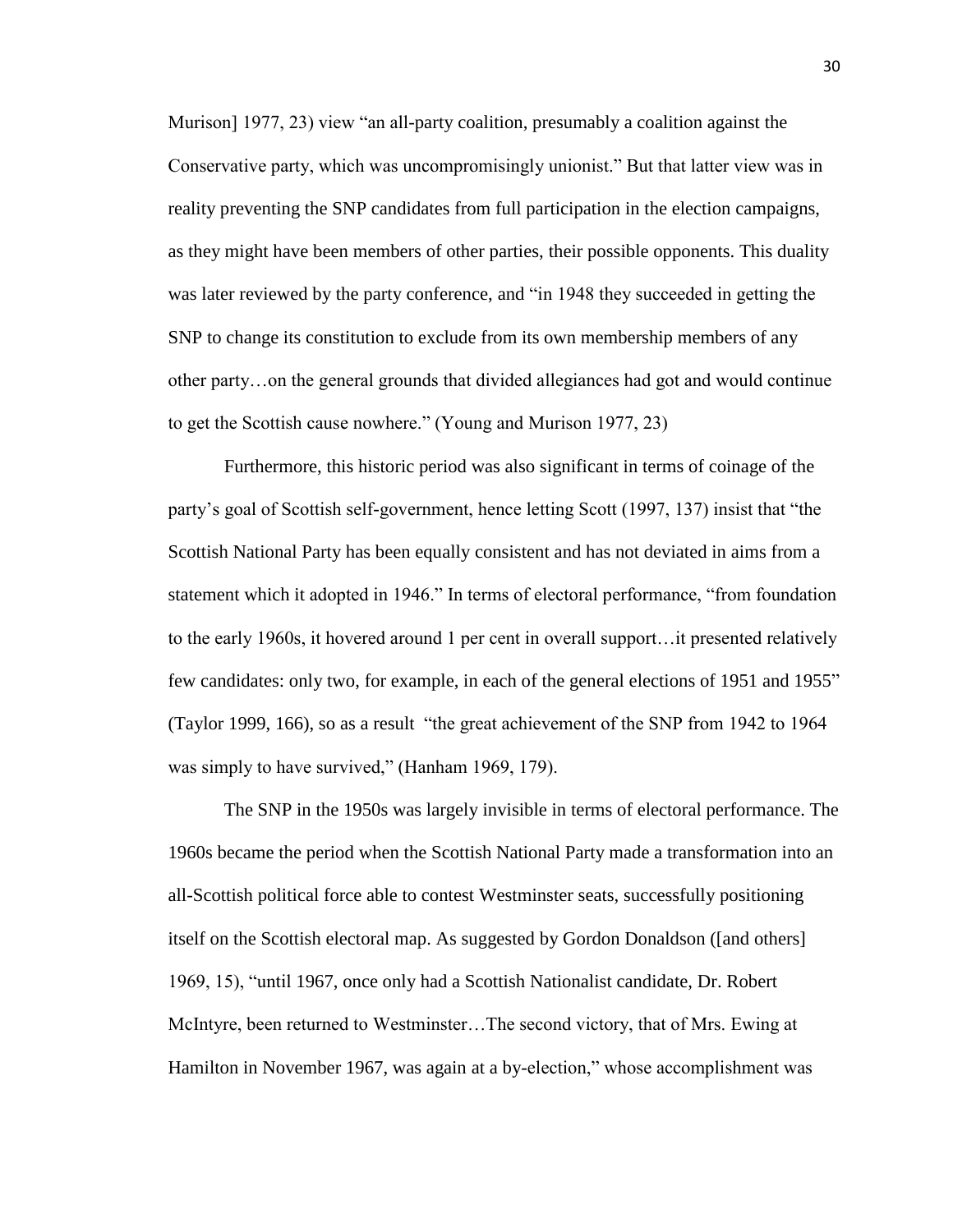boosted even further by "remarkable successes of Nationalists in local authority elections." Scott (1997, 144) also attributes the successes to "the discovery of oil in Scottish waters" in the 1960s, which in turn "encouraged further support for the SNP which doubled its share of the vote in each successive General Election between 1966 and 1974." Another well-known writer on Scotland, Tom Nairn paid attention to the interrelation of culture and economy in the SNP's campaigning: "Beneath hegemonic British culture is a Scottish subculture, reinvigorated by the 1970s discovery of North Sea Oil, a (sub-)culture around which the SNP rallies" (quoted in Hague 1994, 140), adding also that "the SNP won its startling victories in 1974 on the slogan 'It's Scotland's Oil'! If taken seriously, there can be no doubt that this and other nationalist rhetoric portends a real battle." (Nairn 1981, 191) The best illustration of the rise of the SNP vote was definitely when "at a General Election in October 1974 the SNP won 30 per cent of the vote and eleven seats and was in second place in forty-two others" (Scott 1997, 147), making it the best result in a Westminster election to this day.

The discovery of the North Sea oil in the 1960s, and a subsequent rise in SNP's popularity resulted in formation in 1969 of the Kilbrandon Commission on Scottish and Welsh devolution, which discussed different options for proposed future devolved national assemblies. Nevertheless, there was no mention of a referendum in the original 1977 Scotland (and Wales) Bill. (Bochel, Denver and Macartney 1981, 3) The successful addition of that option became possible only because "the Parliamentary progress of the Scotland and Wales Bill…showed how little discipline the Government was able, or wished, to exert over the rebels in its ranks, such as, George Cunnigham, who first forced a Referendum on the government and then the notorious "40 per cent rule". (Bochel,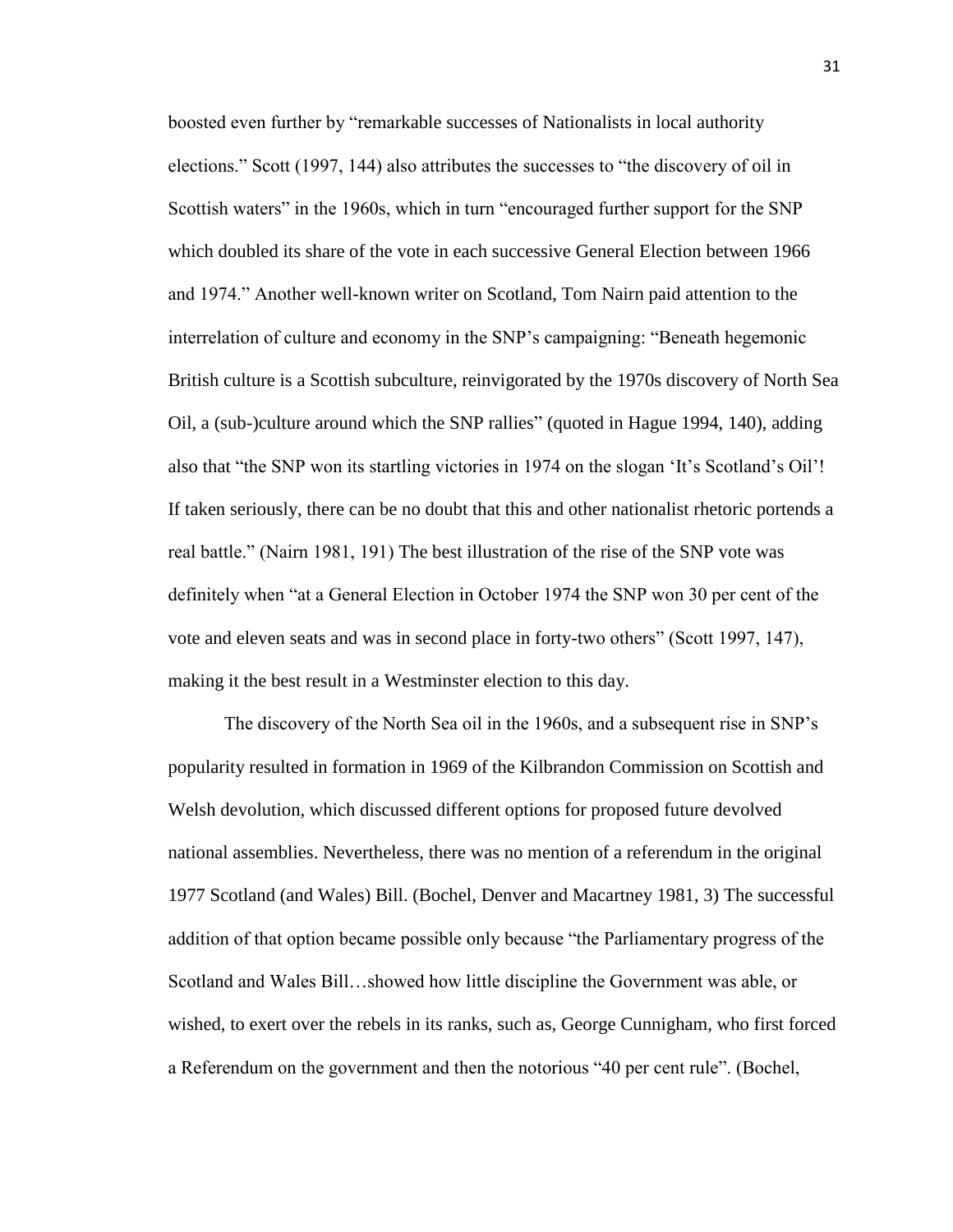Denver and Macartney 1981, 149) The whole Bill was originally planned to be discussed and voted for in the Parliament without any referendum, while the 40 per cent rule – the requirement to obtain forty per cent from the total electorate instead of a simple majority – all but doomed the referendum on Scottish devolution before a vote was cast. It meant that even if over a half of the voters were to support self-government, it was not enough, as 40 per cent of the overall electorate was needed.

The 1970s became not only the historic period of the best electoral performance of Scottish nationalists, but also the time of a change in attitudes towards the SNP, and especially from the opponents. According to one of the former SNP leaders, Billy Wolfe (1973, 66) "there were three stages in the change in the climate of opinion which opposed [SNP's] struggle: 1, Ridicule; 2, Toleration and friendly banter; and 3, Gloves off, savage and dirty."

The same decade witnessed the controversy about the opinions of Scots towards independence or devolution. According to the Kilbrandon Report (1973, 147) of 1969-73, "in neither Scotland nor Wales has the nationalist cause attracted support anything like sufficient to constitute a general vote for independence; but it has provided a means for…changes in the system of government which would acknowledge their separate identities and special interests," referring to devolution. At the same time, to many Scots in the 1970s saw successful independence movements in the former British empire set an example to follow, as the SNP's leader Billy Wolfe (1973, 53) explained: "Nyasaland [now known as Malawi] had just been granted independence, so [SNP's] advertisement read: "Nyasaland now has independence – what about Scotland – but of course Scotland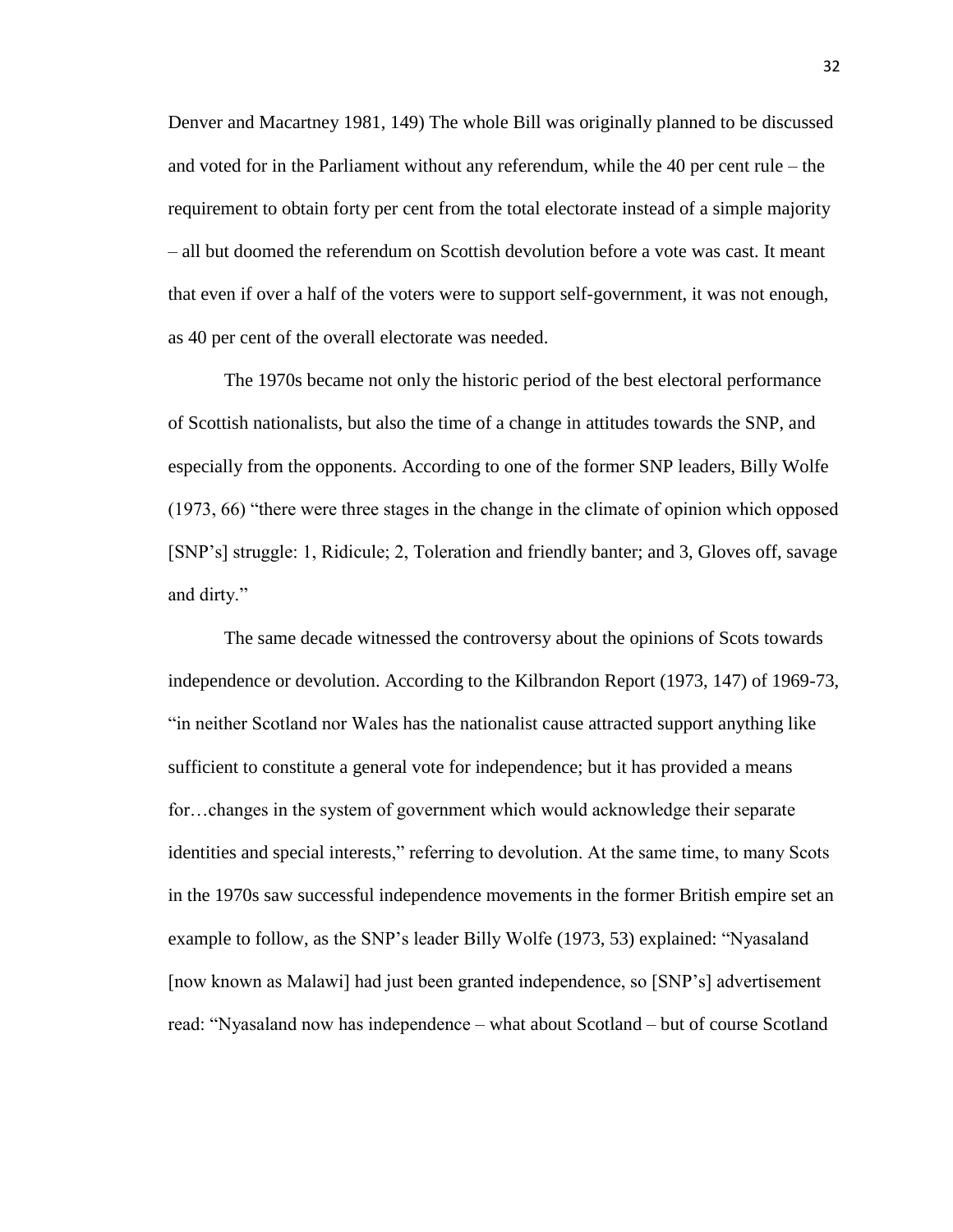is a profitable colony. So long as we are a nation of labourers in our own land we will remain England's last satellite."

John MacKintosh (1974, 153-4) considers the popularity of nationalists in the 1970s interrelated with a complicated notion of "dual nationality," more precisely that a string of events both worldwide and nationwide "made the British side of the dual nationality less and less attractive till finally considerable numbers, for the first time for 200 years, began to doubt whether it was worth preserving at all."

A referendum on Scottish devolution was held in March 1979. It was the first major effort to reform the constitutional status of Scotland as one of the constituent countries of the United Kingdom since 1707 and introduce a proposed Scottish assembly. Eventually, the referendum was conducted with multiple irregularities if compared with the sole previous experience of such a plebiscite – the nationwide vote on EEC participation four years earlier, in 1975. Among vividly acknowledged downsides of the 1979 Referendum in contrast with the EEC vote, Bochel, Denver and Macartney (1981, 5-7) emphasize the absence of official leaflets, a ban on political broadcasts, setting of a rather inappropriate time for the vote, absence of the information on campaign expenditures (as guide to the amounts and sources of financing of both camps), and the forty percent threshold. All these details were far from just slight drawbacks, and might have influenced the final result. Meanwhile, one of the most celebrated constitution and devolution experts, Vernon Bogdanor (quoted in Bochel, Denver and Macartney 1981, 7) in his 1980 analysis was more puzzled with the mysterious shift from the regular parliamentary passage of the Bill (according to the British constitutional tradition) to the referendum, acknowledging the deceit of the Scottish electorate: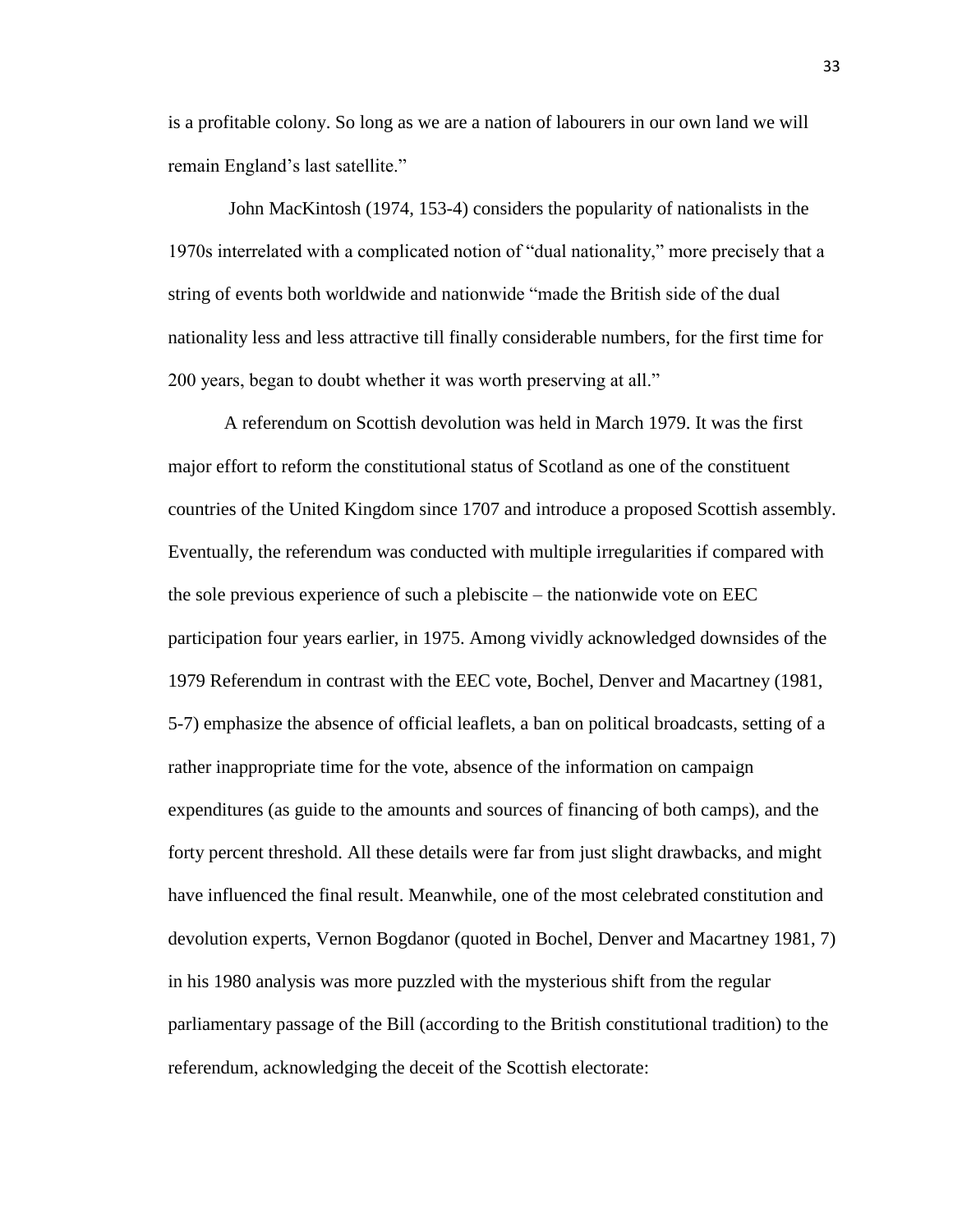The genesis and constitutional status of this provision are of great interest for a number of reasons. Resulting from an amendment by a backbench MP on the Government side of the House, it has some claim to be the most significant backbench initiative in British politics since the war since it played a crucial part in securing the repeal of the Scotland Act, depriving the Scots of an Assembly for which a majority had voted.

Scottish politician Jim Sillars further suggests that there was no proper cooperation between different political parties on the issue, as "all the parties who mounted their own campaigns were "fishing for post-referendum credits." (quoted in Bochel, Denver and Macartney 1981, 18)

As a result of the above-mentioned shortcomings in organization, the 1979 referendum was marked by a controversy, as almost fifty-two per cent voted in favor of self-government. On the other hand, the 'forty-per cent rule' prohibited it from being recognized as a successful 'Yes' vote, as the total number of electors fell short from the required percentage. The consequences of the referendum brought to an end a decade of victorious performances by the SNP and, after a vote of no-confidence in the Labour government in 1979, the next two decades of the UK politics were dominated by the pro-Unionist Conservatives. It so happened that "the dilemma for the SNP was that, if the issue was not brought to a head, the Party was in danger of losing all credibility as the party which "spoke for Scotland". Instead, as things turned out, the SNP could be blamed for causing the downfall of the [1974-79 Labour] Government and with it the [Scotland and Wales] Act." (Bochel, Denver and Macartney 1981, 148)

Disregarding the outcome, Nairn (1981, 376 & 399) in his postscript written in the early 1980s, suggested that "1979 opened an era of disintegration at the UK political level," even though "separatism had been exorcized by the March referenda." This episode in the Scottish history found its logical and consistent continuation in the referendum of 1997.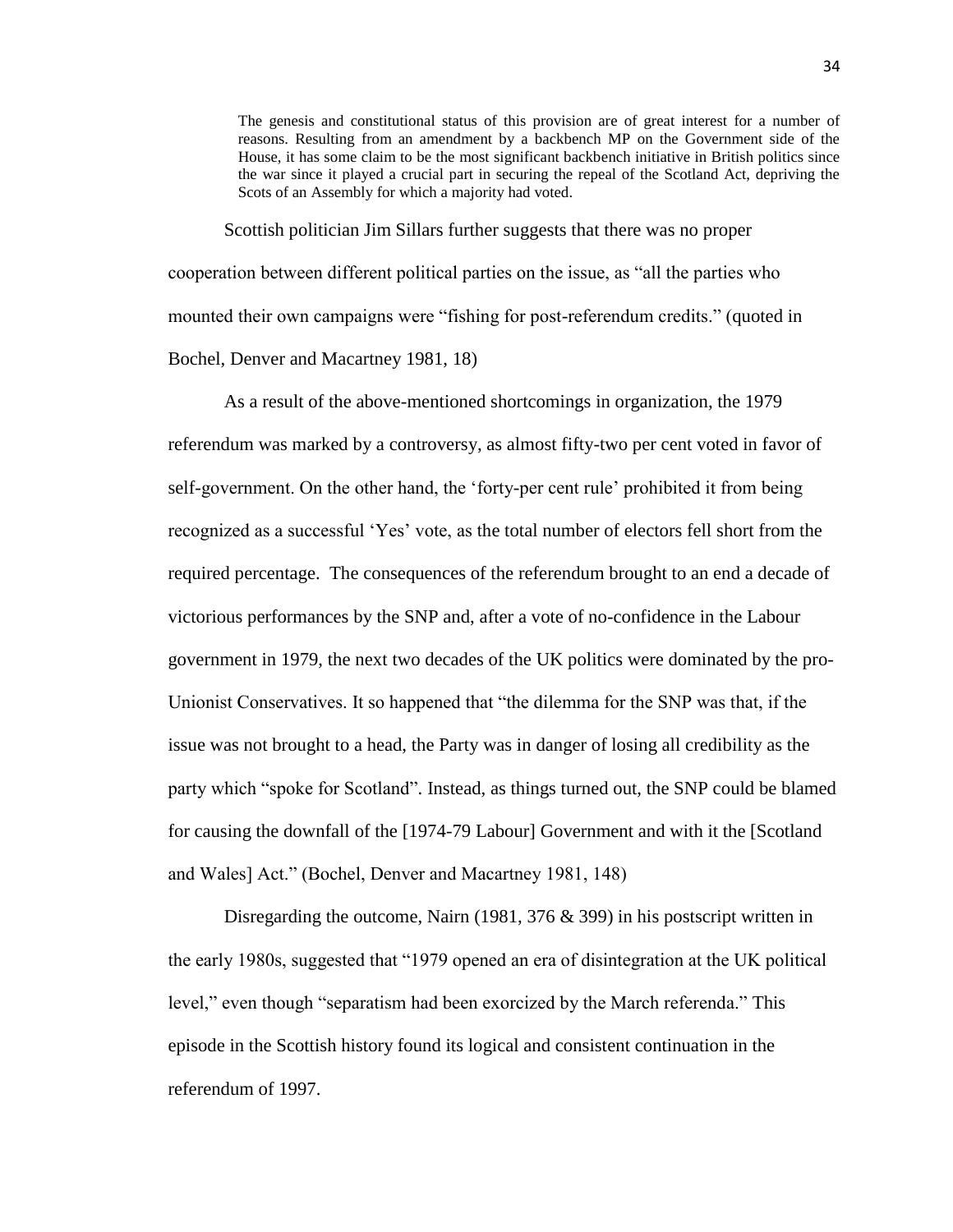The idea of self-government was on the agenda of Scottish politics since the second half of the 19th century with its multiple downturns and achievements, but it has never got that close to realization as in the late 1970s. Many nationalists had hopes for the 1979 referendum as one of the steps to future independence, even though "most trace Labour's adoption of devolution to the rise of the SNP in the 1970s, when the Nationalists gained first seven and then eleven seats in the two general elections of 1974." (Taylor 1999, 147) Unfortunately, due to many last-minute obstacles, including, but not limited to, the infamous forty percent rule, the 1979 referendum failed, triggering the collapse of the Labour government with it.

Many SNP voters never forgave the party's vote of no confidence that helped oust the Labour government in 1979, and eventually brought in the Conservatives for almost two decades. At the 1979 Westminster election, SNP's representation went down from eleven seats to just two, with Scott (1997, 164) commenting that the failed 1979 devolution referendum "was a Labour measure, but the SNP took the blame."

The SNP's key new political idea of the 1980s, which got implemented in the SNP manifesto at the 1992 election campaign, was a U-turn in the SNP's European perspective. Largely attributed to Jim Sillars (1988, 179), the SNP's shift of policy on EEC, underlined that if the party maintained its anti-European stance, then "next time the charge will be that we are 'double separatists', seeking to break away from not only our large English market, but from the 323 million European market offered by the Community." Referring to his newly envisioned type of Scottish statehood as "internal independence", Sillars (1988, 180-1) insisted in 1988 that EEC "member status, should become a priority objective of the whole Scottish nation, and the centerpiece of SNP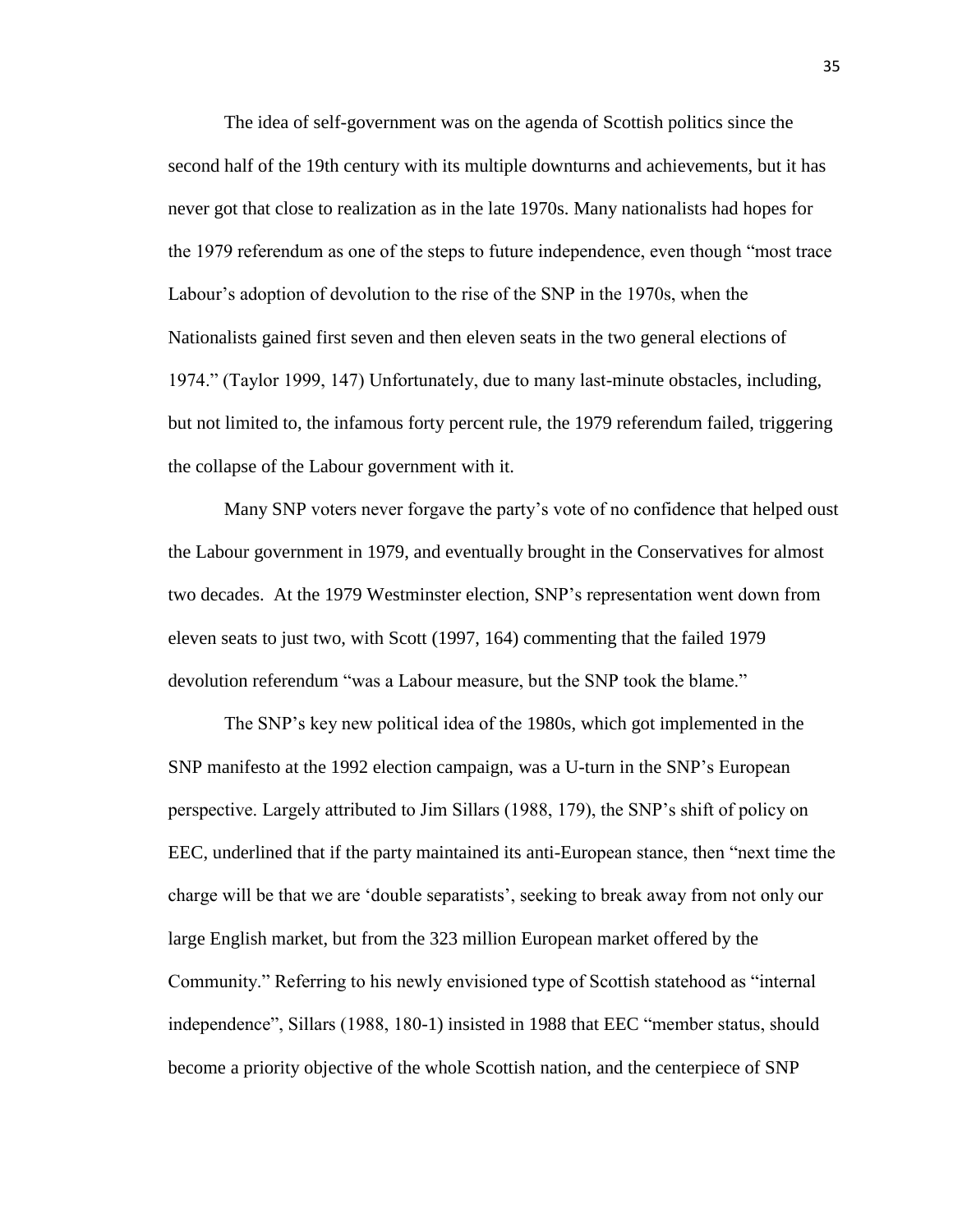policy," accusing "both the British unionists and the Scottish withdrawal group," that is the Euro-skeptic SNP members, as both taking anti-Scottish positions. "While advancing different views", Sillars (ibid) maintained than both perspectives, "would leave us in the same dangerously exposed position." Popular support for the pro-European agenda soon materialized, when "two months later [after his pamphlet's publication] in 1988 Sillars overturned a Labour majority of 19,000 to win by-election for the SNP in Govan," with Scott (1997, 182) also seeing this victory and the SNP's possible future menace as the reason "why Labour, usually suspicious of cooperation with other parties, decided to participate in the Constitutional Convention."

The Labour, Liberal-Democrats and a number of smaller parties and organizations, united in a "cross-party organization, the Campaign for a Scottish Assembly…and reported in July 1988 in a Claim of Right for Scotland, a deliberate reference to the previous claims of 1689 and 1841 which were earlier responses to misgovernment." (Scott 1997, 164) As it was noted in the 1989 Scottish Constitutional Convention's report – *Towards Scotland's Parliament* – "it became clear that the Scottish National Party had reservations, and they subsequently indicated that they will not be taking part." (Scottish Constitutional Convention 1990, 4) Even though the document did not specify the SNP's skepticism, it was quite apparent from the following passage: "Although the Claim of Right clearly acknowledges the right of the people of Scotland to opt for a wholly independent state, the Convention believes that this does not have majority support," later in the text generically referring to nationalist ideology in a dismissive manner – "this is no narrow nationalism: no desire for some nostalgic "little Scotland." (Scottish Constitutional Convention 1990, 7 & 18) Along these lines, Scott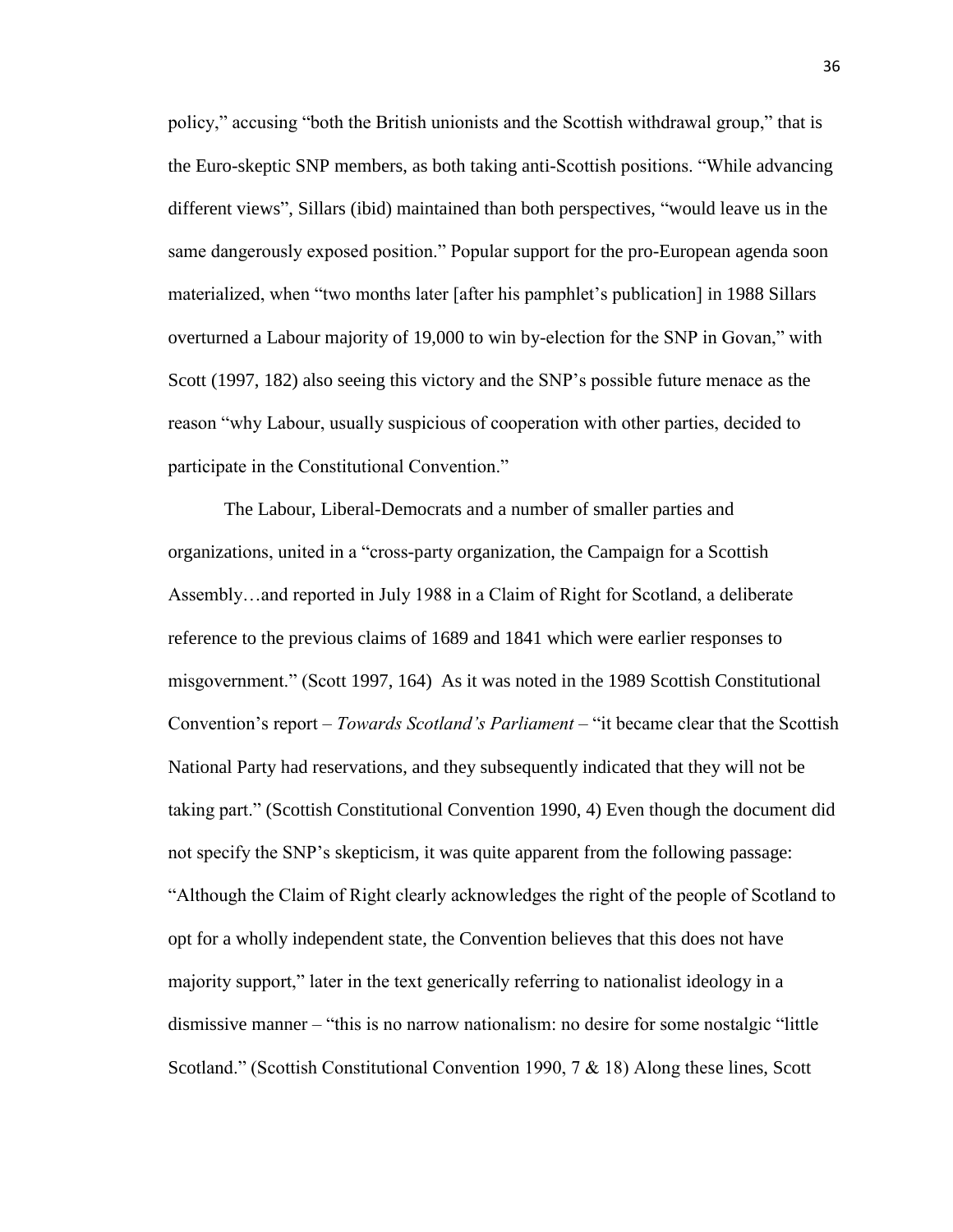(1997, 182) agreed that the SNP "in any case…could hardly support an organization which said that its object was not to annul the Union, but to strengthen it."

The Westminster electoral campaigns of 1983 and 1987 provided no substantial change to the SNP's 1979 results, with the same low level of SNP support at around 12- 14 per cent. The hope was for the new decade's election of 1992, especially after the revision of the party's policy on European issues. On the other hand, the electoral gap between the North and the South was becoming wider with every new victory of the Conservatives, as "this South of England view contrasts sharply with the working class image of Scotland, a division reasserted in 1980's elections." (Hague 1994, 140).

In the 1990s voters in Scotland came back to the SNP, with a percentage of support going solidly up. As noted by Scott (1997, 188), between 1987 and 1992 "the SNP share of the vote went up from 14 per cent to 21.5 per cent, but such are the vagaries of the electoral system that this gave them only three seats", which became "another disappointment for the supporters of Scottish self-government."

Most analysts agree that in the 1990s due to the disproportionate overrepresentation of the unpopular Conservative party in Scotland ("that won only 25% of the Scottish vote", yet received "11 out of 72 Scottish Members of Parliament" in 1992) (Scott 1997, 189), the Scots "should have the government which [they] elected, not the one elected by…larger neighbor to the south." (Scott 1992, 16) It became quite clear, as Scott (1997, 193) noted, that "since the 1992 Election, Labour and the SNP have been so far ahead in the opinion polls and in European and local elections that Scottish politics seemed to be resolving into a straight fight between them, which means between devolution and independence," as "both opposition parties demand a Parliament –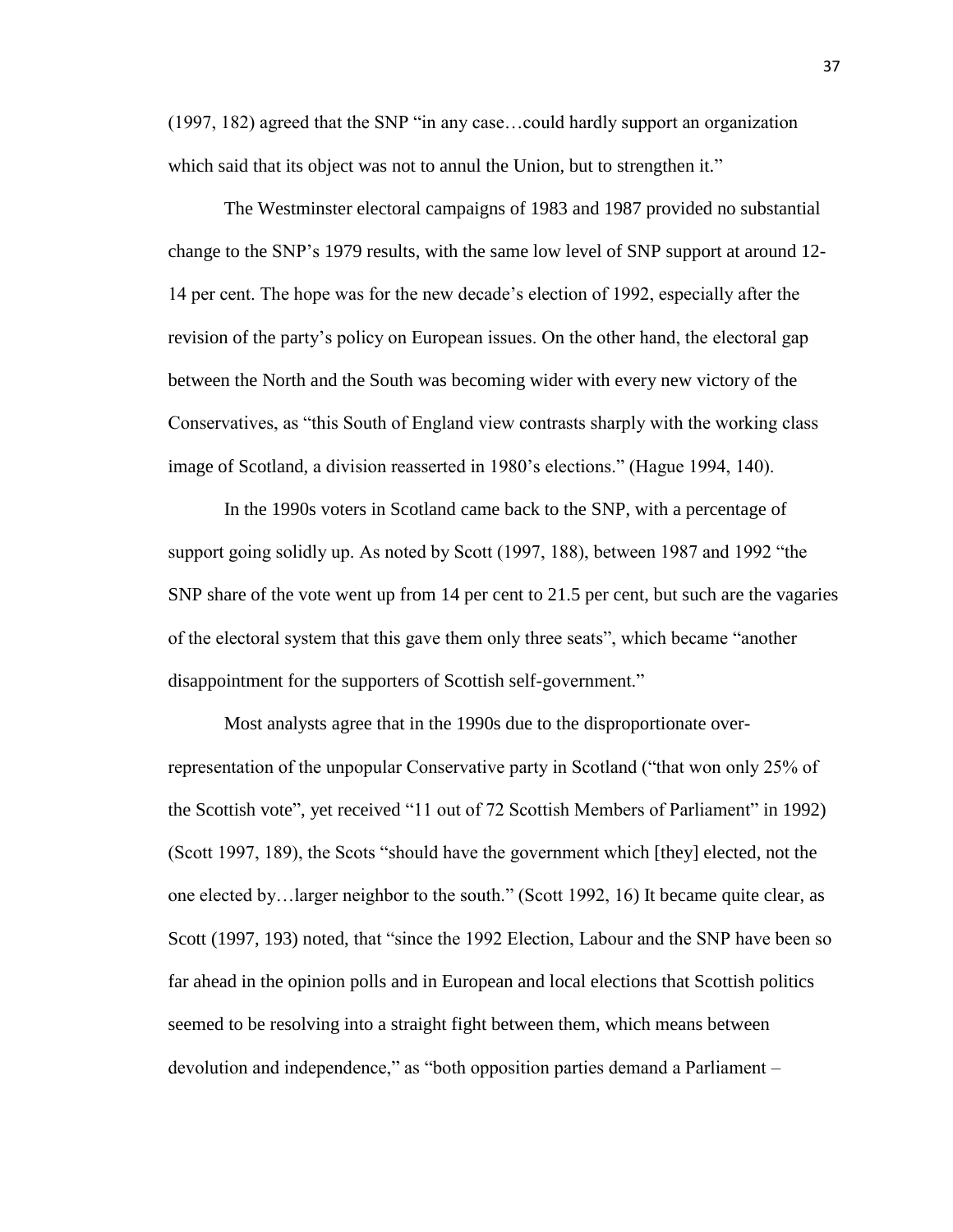Labour's would be devolved from Westminster, the Nationalists would govern an independent Scotland." Another key feature in that duality of possible scenarios was the European question, which Alex Salmond, the SNP leader and a guest in the 1995 TV program *The Great Debate* described as the following: "There is a stark contrast between the SNP's open vision of the new Europe and Labour's narrow view of regional Scotland cowering behind the walls of fortress Britain." (quoted in Scott 1992, 194)

#### Devolution as a Way Out

By the 1970s many people in Scottish society, not just nationalists, were not satisfied with the situation where "absorption, not federation, had always been the principle of [UK's] development." (Nairn 1981, 12) As a result, even though the main focus of Scottish nationalists was independence, in the short run many supported some sort of devolution as the first step.

This idea was not new, and was successfully exploited by different political parties in various historical circumstances – at first in the 19th century, mainly by the Liberal Party in opposition to the Conservatives as to acquire as much support from the Scottish electorate as possible, and later, following its formation in 1900, by the Labour Party on similar principles. That support also differed depending on the political environment, and it is important to keep in mind that "until the secession of southern Ireland in 1922, a general formula of 'Home Rule' for all three countries was widely discussed and approved of." (Nairn 1981, 13)

Two decades after the failed 1979 referendum, with the devolution in the air after the Labour Party's victory in the 1997 Westminster election, there suddenly reinvigorated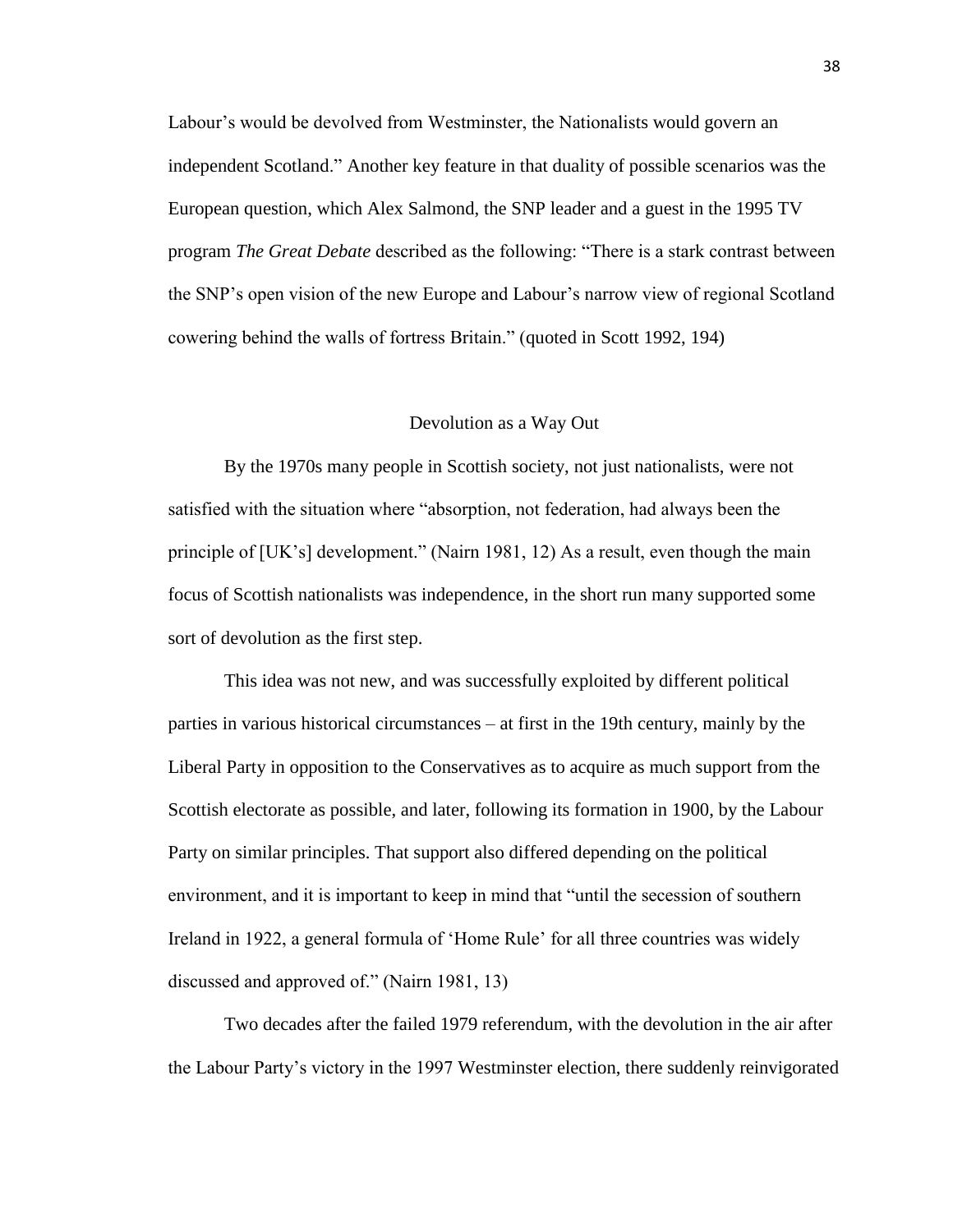an old issue, known from the 1979 experience, of the appropriate referendum. The Labour "party line was that the referendum would make devolution 'stable and durable'." (Taylor 1999, 76) This was seen as a surprise to many as the Labour party majority as Bogdanor recalled for the 1979 experience could have easily served as an unconditional right to implement it in the parliament.

Many saw these 1997 devolution developments as just another instrument to stop the increase of the SNP's popularity, especially if to take into consideration SNP leader Alex Salmond's claim that "Labour supports Scotland when Scotland supports the SNP." (quoted in Scott 1992, 195) For the SNP itself, devolution was just a big step in the right direction, as they still considered that "there is all the difference in the world between a country free to take its own decisions and participate fully in international relations, and a province, even if it has some degree of internal self-government." (Scott 1992, 52)

Another peculiarity, similar to the last-minute 40%-arrangement with the 1979 plebiscite, was a second question on the ballot in the 1997 devolution referendum regarding tax powers. Even though of great importance to the future parliament and its potential fiscal authority, the question on delegation of more tax powers to Holyrood, due to its complexity, could stimulate a negative outcome for the whole devolution process. It was even seen by many top Labour politicians "as a 'wrecking device', who warned against 'the men in the dark'…who, allegedly, wanted to dump the tax power" (Taylor 1999, 77), as well as probably influence the overall result on devolution.

One of the central tasks of the post-1999 Scottish Parliament (the year when the Scottish Parliament first met after almost three centuries break) was to overcome centuries-old political disagreements, while "in both countries it is probably the result of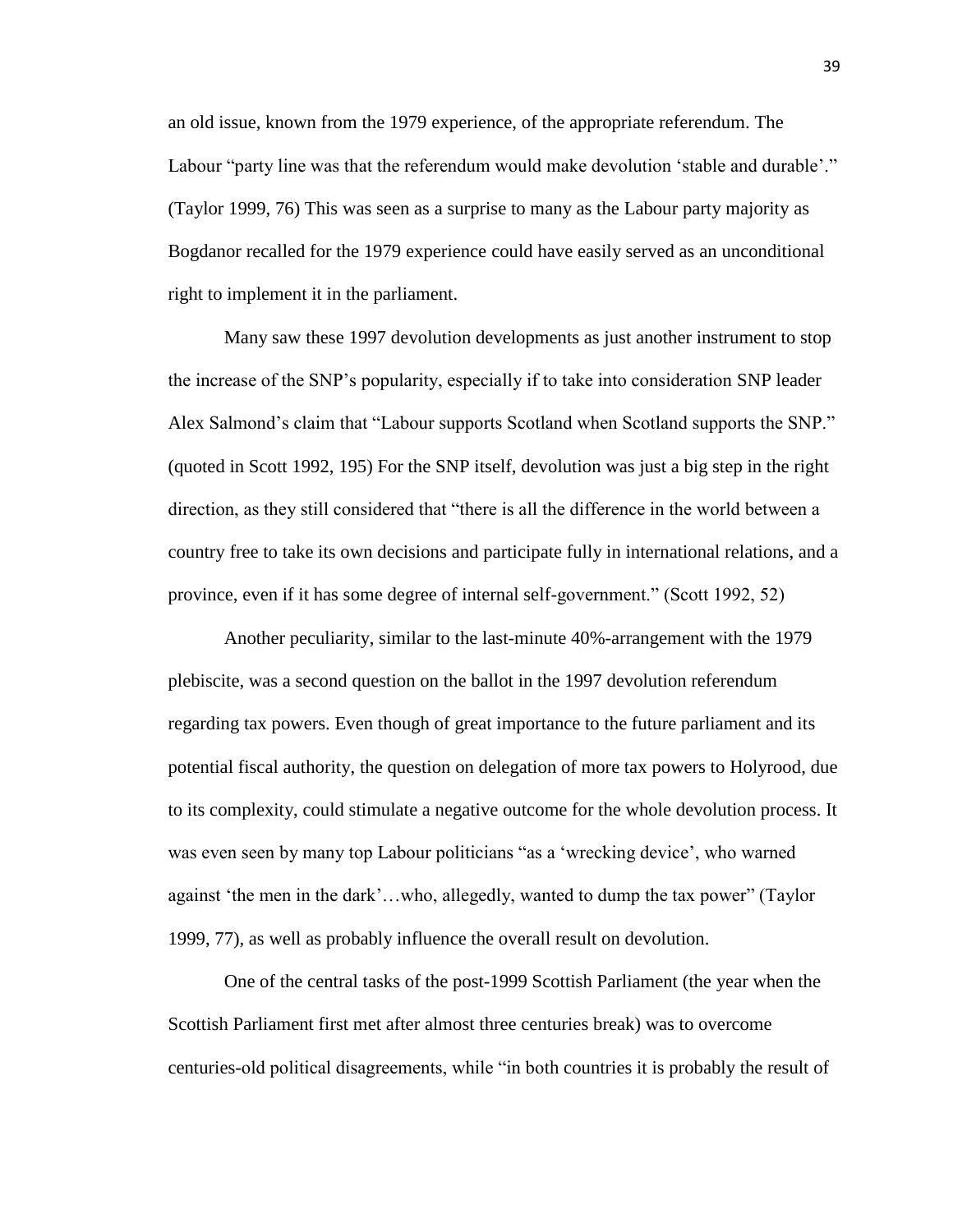the Westminster style of confrontational politics, encouraged by the old two-party, firstpast-the-post system and even by the design of the House. In Scotland there is a wide measure of consensus on what needs to be done." (Scott 1992, 39) To help with that, it was decided to amend the election rules, as to avoid scenarios when under "the 'first past the post' electoral system…a party with less than a majority of the votes quite often wins a large majority of the seats." (Scott 1992, 19)

Unlike the 1970s, or maybe because of the unsuccessful 1979 referendum, the Scots were much more active and "some 1 775 045 or 74.3 per cent voted Yes to a Parliament while 614 400 or 25.7 per cent were against. That left Scotland three to one in favor of devolution," and consequently "that clearly empowered the [UK] Government to introduce its Bill, the Scotland Bill, to legislate for a Scottish parliament." (Taylor 1999, 138) Also successful was the question on the tax powers, even though with the slightly smaller margin. As a result, Scotland was rewarded with the long-awaited restored parliament in Edinburgh, finalizing an over-a-century-long debate on "Home Rule", and opening, albeit not consciously at that time, a Pandora's box of looming new independence argument, as "the mandate for independence is now defined in terms of support within the Edinburgh Parliament." (Taylor 1999, 170).

#### Scottish National Party's Platform and Key Issues

As far as the SNP's nationalism is concerned,

It is not, and never has been at any time in history, aggressive, but wants only good relations and cooperation with other countries. It is entirely on the side of democracy and emancipation… Scottish nationalism is liberal and civic, not…intolerant. The SNP would welcome everyone living in Scotland to Scottish citizenship, if they want it. (Scott 1992, 58-9)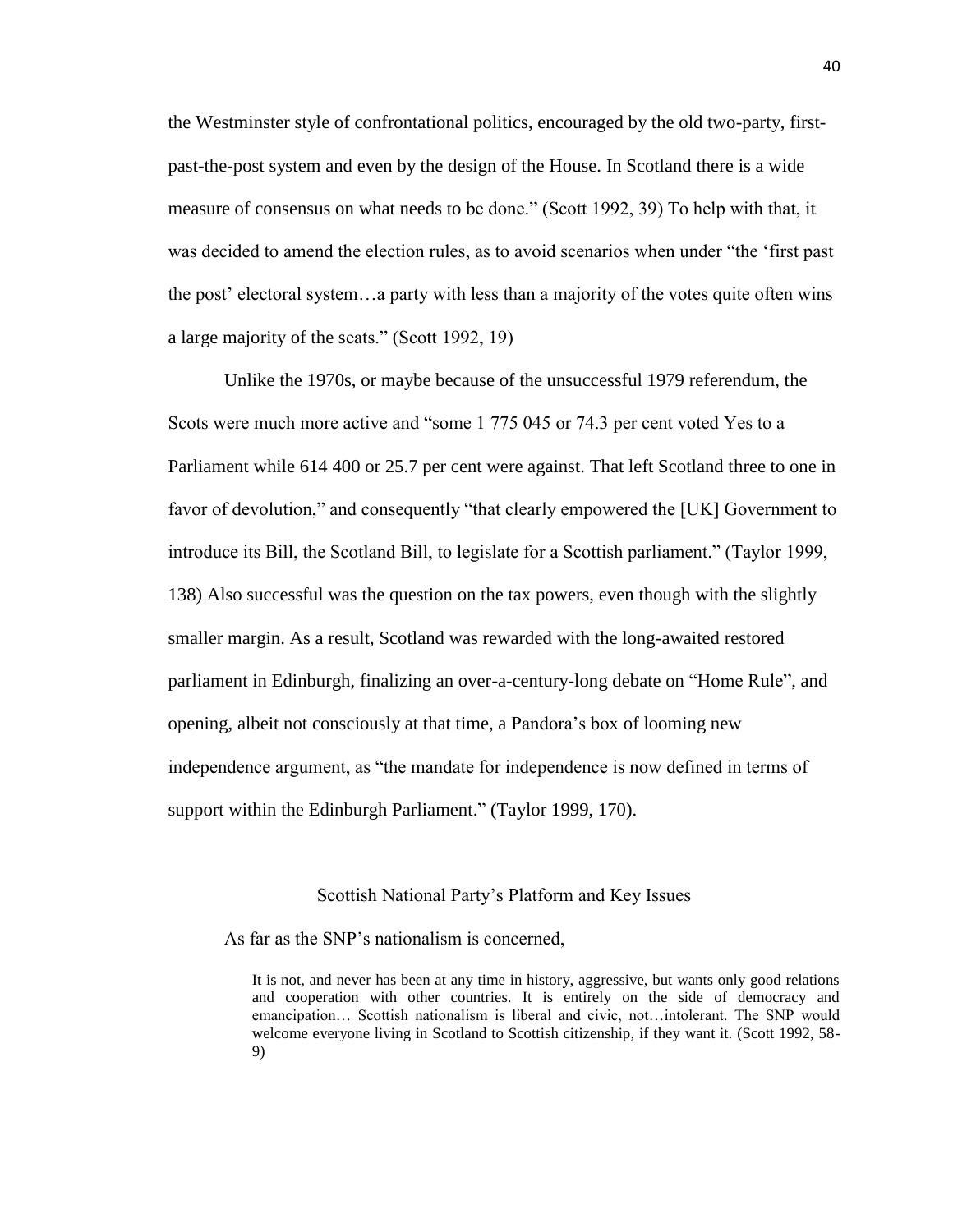In terms of historic development, "the Party did not grow without stresses and strains resulting from tension between persons of different ideologies whose meeting ground was self-government for Scotland" (Wolfe 1973, 114), even Alex Salmond was "briefly thrown out of the SNP in the early 1980s as a leading light of the '79 Group which attempted, after the 1979 general election, to reshape the SNP as a party of the Left." (Taylor 1999, 164) Eventually, and not without Salmond's endeavors, the SNP was clearly positioned as a left-wing political party, while he himself is sometimes seen as "something of a paradox: an undoubted Nationalist who nevertheless displays few of the customary characteristics of cultural Nationalism. He dutifully attends the party's Bannockburn rallies – but appears more at home expounding the alleged economic benefits of independence." (Taylor 1999, 163)

The main line of all the SNP manifestos (e.g. 1997, 9-10) is definitely: "A vote for the SNP is a vote for Independence," accompanied and reinforced by multiple economic, political and social issues, as for instance, "an independent Scotland will have a written constitution and Bill of Rights. This means that Scots will be citizens, not subjects." The future constitutional status is widely debated, and the form of government is also sometimes challenged, as the party itself shifted from proposing a republican form of government towards the preservation of a symbolic monarchy: "The SNP propose the reform of the Monarchy…allowing the Queen and her successors to remain Head of State…In the absence of the Queen from Scotland the elected Chancellor (Speaker) of the Scottish Parliament will act as Head of State." (SNP 1999, 10) This is a uniquely Scottish solution, as within the British Commonwealth, the Queen is usually represented by a Governor-general. Scott fully agrees with the party's clause on keeping the Queen: "The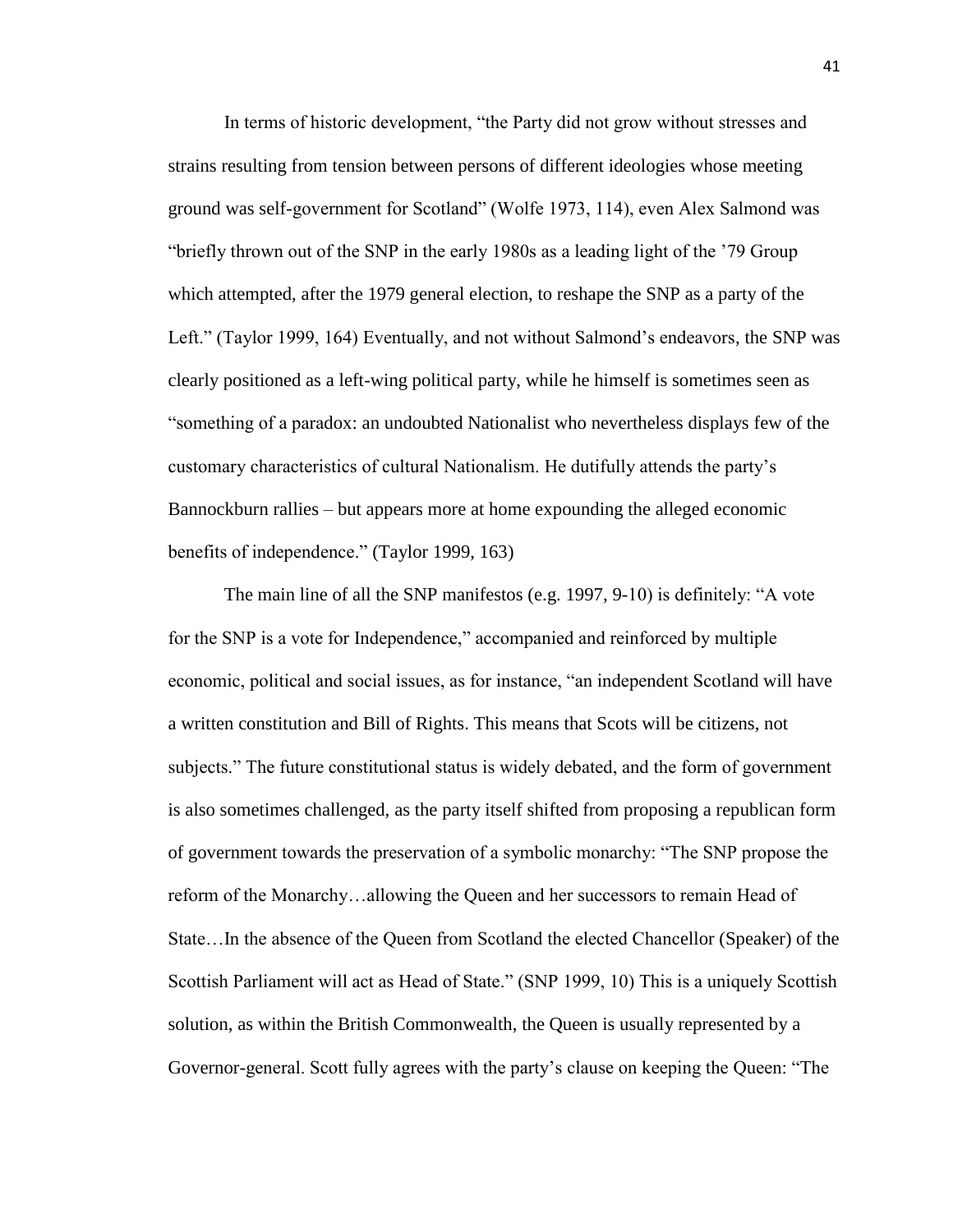monarchy will be no more of an obstacle to Scottish independence than it was for Canada, New Zealand and all the others. After independence it will be for the Scottish people to decide whether they wish to regard the Queen as Head of State." (Scott 1992, 62-3)

Scottish National Party's manifesto (e.g. 1997, 22 & 27) pays attention to the issues of cultural heritage, as in the proposal that "Gaelic and Scots must be given equal status with English, both legally and in broadcasting and the arts," as well as to the issues of economic prosperity, insisting that "an Independent Scotland will secure a division of North Sea oil assets based upon the latitude of 55°50' north or the international legal principle of equidistance."

Since the SNP's 1980s U-turn, independence in Europe became a key issue of all the campaigns since 1992, as, in Scott's terms (1992, 44), "better a small voice than no voice at all…The fact is that international organizations are of more benefit to small countries than to larger ones." Scott (1992, 40-1) also dismisses the anti-EU propaganda that argues an independent Scotland would need to re-apply for EU membership: "Under the international law they would both [independent Scotland and the rest of the UK] inherit the other treaty rights and obligations of the former United Kingdom and that includes membership of the European Community."

With independence in Europe as a key idea, the SNP clearly does not want to lose Scottish voters who, according to Michael Lynch in his *New History of Scotland*, "embraced not Britain, but the British Empire," (Scott 1992,  $7 \& 25$ ) and their manifesto (SNP 1997, 31) correspondingly assures that "only political union will end – our social union will be as strong as ever, and indeed improved by our new equal status as good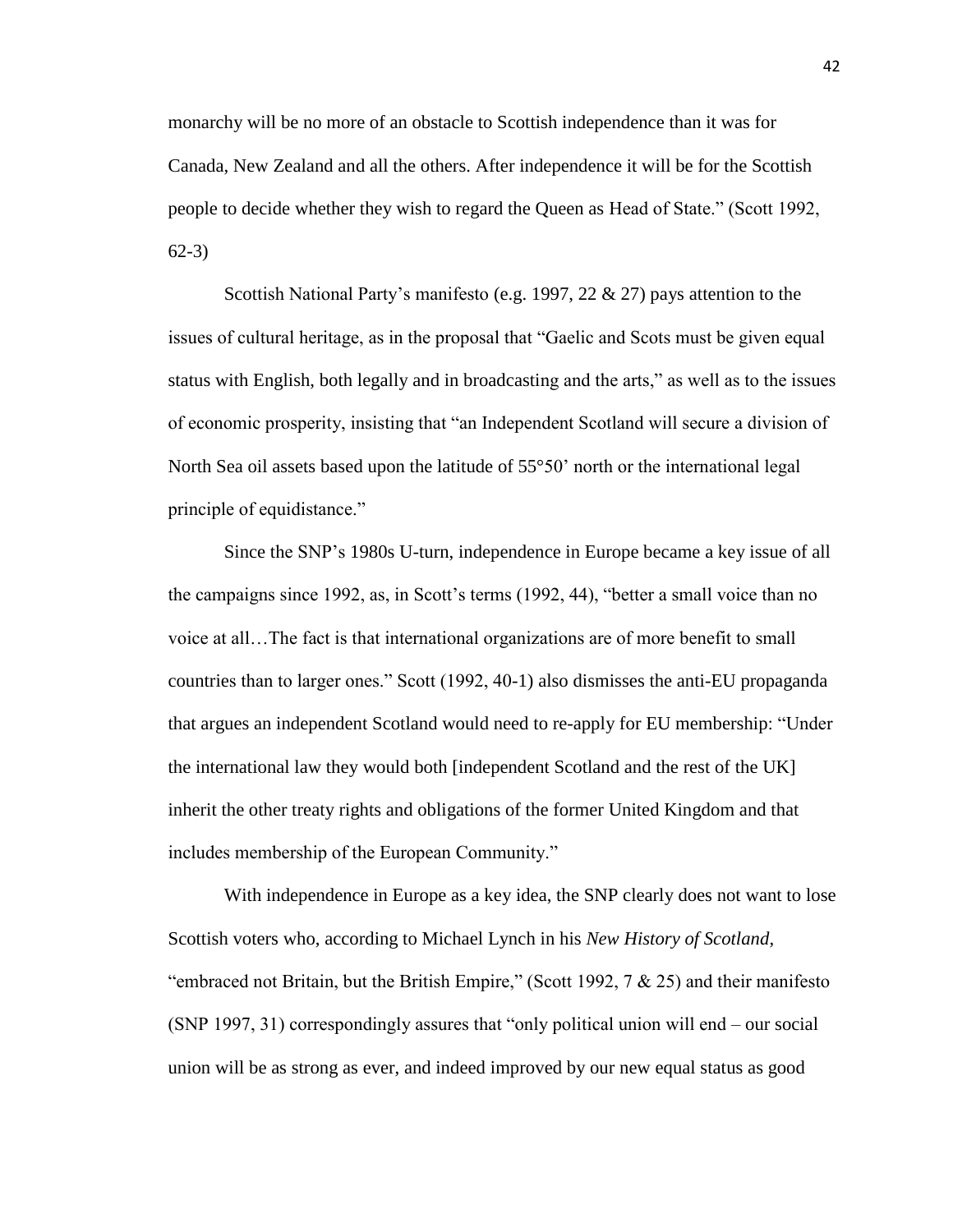neighbours,"as well as that "Scotland will seek to assist in the establishment of an Association of States of the British Isles which will include England, Wales and Ireland." Wolfe (1973, 137) agreed with such a possibility and even clarified possible formats of this cooperation: "There is no reason why an independent Scotland managing her own affairs and in control of her own finances should not have a customs and passport union with the other states of the British Isles and have other forms of cooperation also."

Among the SNP's historic disadvantages, Wolfe (1973, 107) underlines the following: "we suffered, and still suffer, from two handicaps – lack of a daily newspaper, radio and television station with a wholly sympathetic outlook on self-government; and insufficient funds." Taylor (1999, 170) also comments on his observations in 1999 that "nationalists will say, with some justification, that one reason for that disparity in treatment is that Scotland's newspapers are generally hostile to the SNP." That is why during debates on jurisdiction of the newly established legislature, "the Nationalists wanted further powers devolved in the fields of broadcasting, finance and relations with Europe." (Taylor 1999, 140) In the same time we should not forget that, especially before the Westminster elections, "many people read London newspapers and take most of their political information from network television which hardly mentions Scottish issues." (Scott 1992, xiii) Since 2007, the situation in Scottish media has changed in terms of impossibility of ignoring the nationalists, as the SNP has been in power with its leader, Alex Salmond as the First Minister.

As far as major problems inside the SNP, Hanham is quoted as analyzing "the chronic division between 'political' and 'cultural' wings of the movement – a division far deeper and more irreconcilable, one should add at once, than the customary quarrels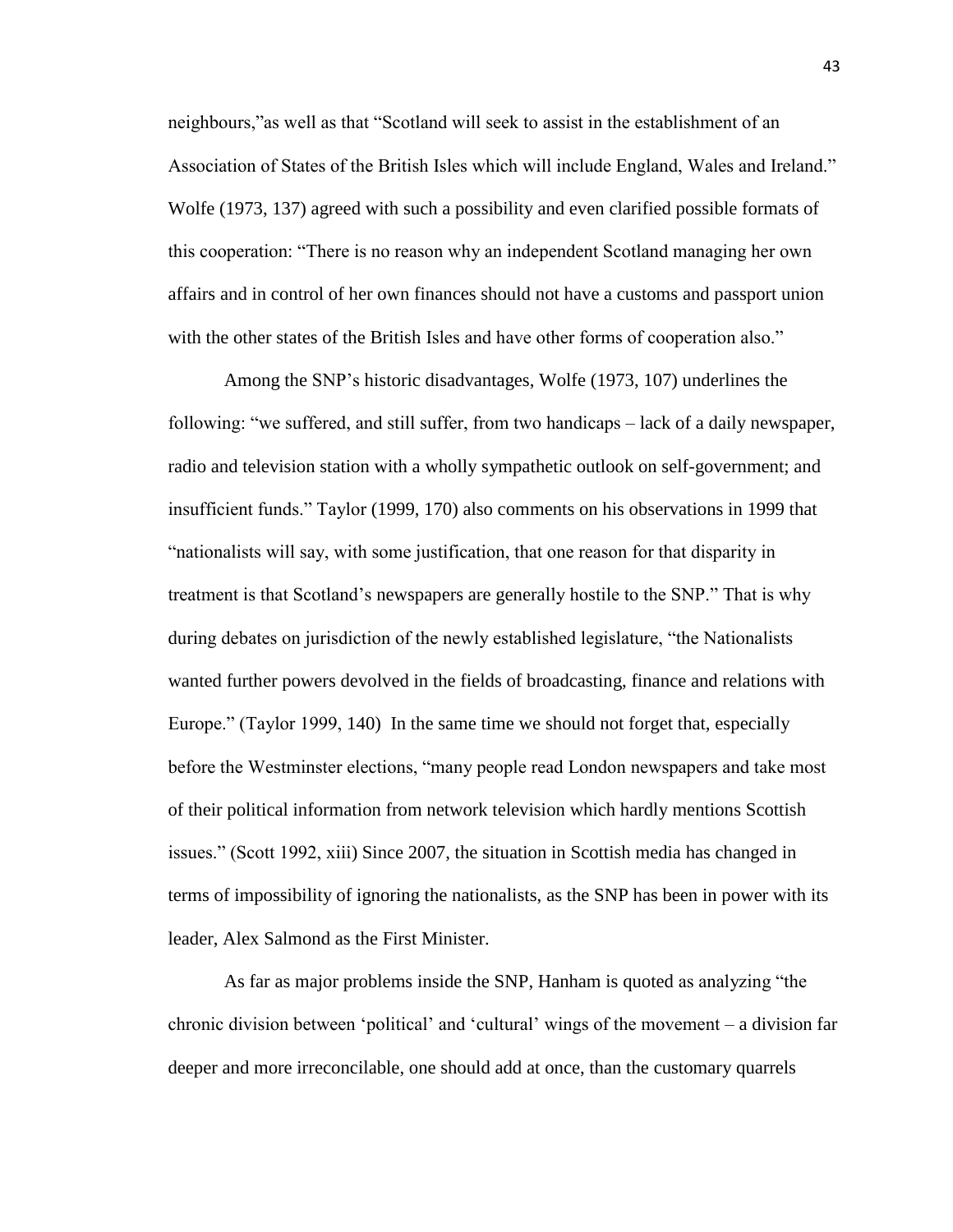between idealists and 'practical men' which dog all national parties." (quoted in Nairn 1981, 175) Some ideological differences include the conflicts between the proponents and opponents of the EEC integration in the mid-70s, as well as the party is sometimes torn between those who see independence as the only solution, and those who support "the concept of an Association of British States as the successor to the United Kingdom, to preserve what is indeed functional and 'viable' in the union." (Nairn 1981, 77) This situation pertains to the early 21st century as well, when we witness a debate between the supporters of both the full Scottish independence and "devolution max" – a term for the maximum autonomy but within the United Kingdom.

In his characterization of the SNP's political agenda, Nairn (1981, 71) emphasizes that it operates "overwhelmingly a politically-oriented separatism, rather exaggeratedly concerned with problems of state and power, and [is] frequently indifferent to the themes of race and cultural ancestry." While scrutinizing party's election broadcasts of 1992, Euan Hague in a way agrees with Nairn (1994, 147), elaborating further on its future agenda, stating that the "[SNP] need to move beyond the fragmented image of Scotland to create a genuine, not just emotional following…For the SNP, revisiting a Scotland past of kitsch stereotypes, is not an option. Their broadcasts disregard the past and concentrate on the freedom and glory of future separatism."

Among the key issues on the SNP's current political agenda is the 2014 independence referendum, which is mentioned in a separate "Independence" section of the most recent manifesto (SNP 2011, 28), where the SNP states that the party "think[s] the people of Scotland should decide our nation's future in a democratic referendum and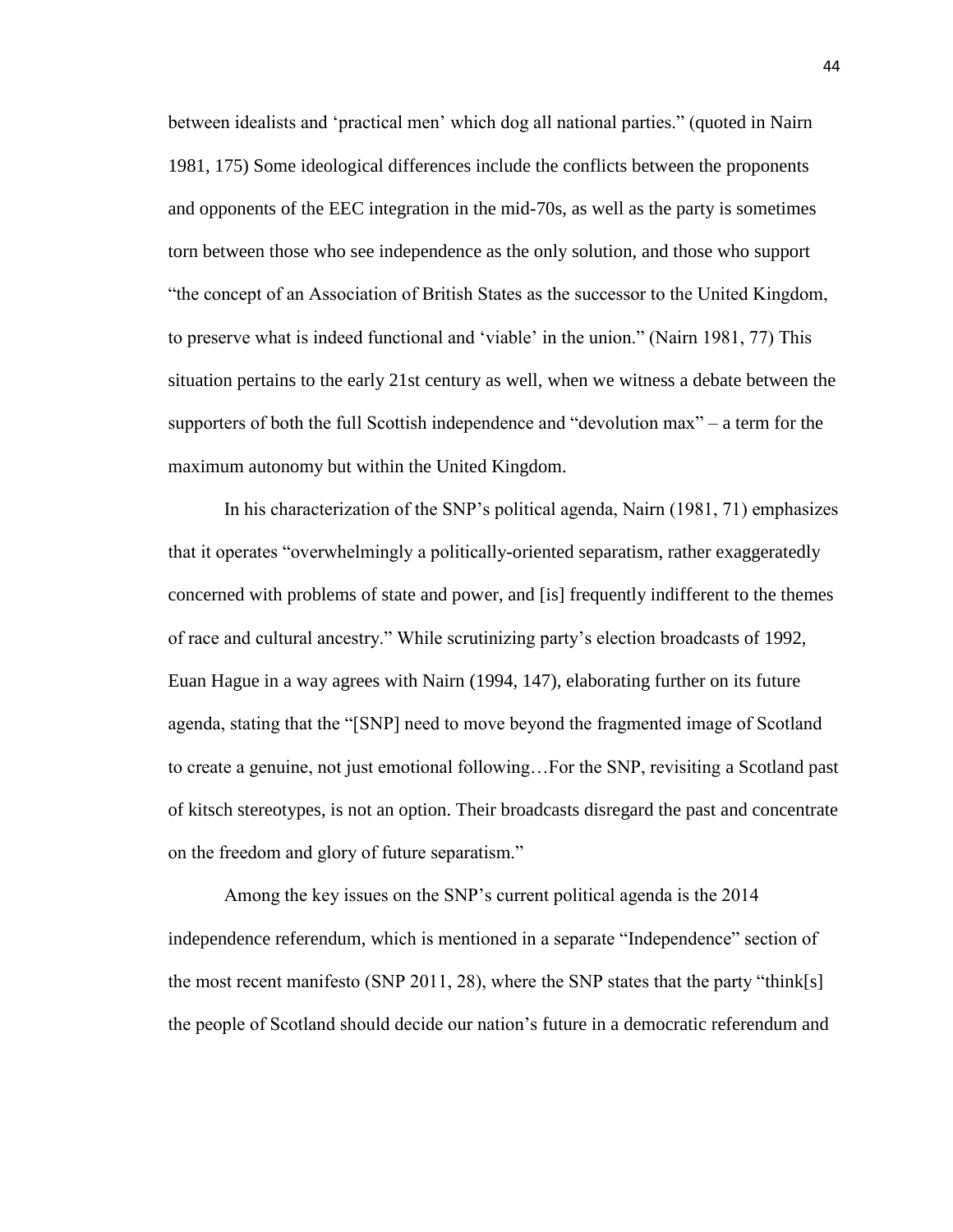opinion polls suggest that most Scots agree. We will, therefore, bring forward our Referendum Bill in this next Parliament."

## **3.3. Scottish Society and Culture**

Often mentioned by authors on Scotland and its nationalism, is a difference between the current 'stateless' political position of previously independent old European states and 'civil society'. Famed 19th century Scottish novelist Robert Louis Stevenson was quoted as saying "that no two neighbor peoples were so utterly – and unalterably – different as the Scots and the English." (quoted in MacDiarmid 1968, 344) At the same time there is a classic scenario for the nation-state laid out by Max Weber, who insisted that "[a nation is] a community of sentiment which would find its adequate expression only in a state of its own, and which thus normally strives to create one." (quoted in McCrone 1992, 204)

One of the reasons that so many people in Scottish politics, as well as Scots of different social groups and origins, demand more rights for their nation is the abovementioned fact that "the Union of the Crowns in 1603 and of Parliaments in 1707 have transferred cultural as well as political power to England." (McCrone 1992, 122) Even when trying to present the nation to the outsider, the united 'British' face is often understood, and sometimes misrepresented, as solely English, but according to Hague (1994, 141) the images of England and Scotland are distinct:

England's national image, masquerading as British, is a fabricated, nostalgic, rurality, an idyllic nation at ease with itself. Scotland's image, similarly nostalgic and contrived, is very different. Scottish history, landscape and subsequently culture create an image of Scotland independent of British or English influence.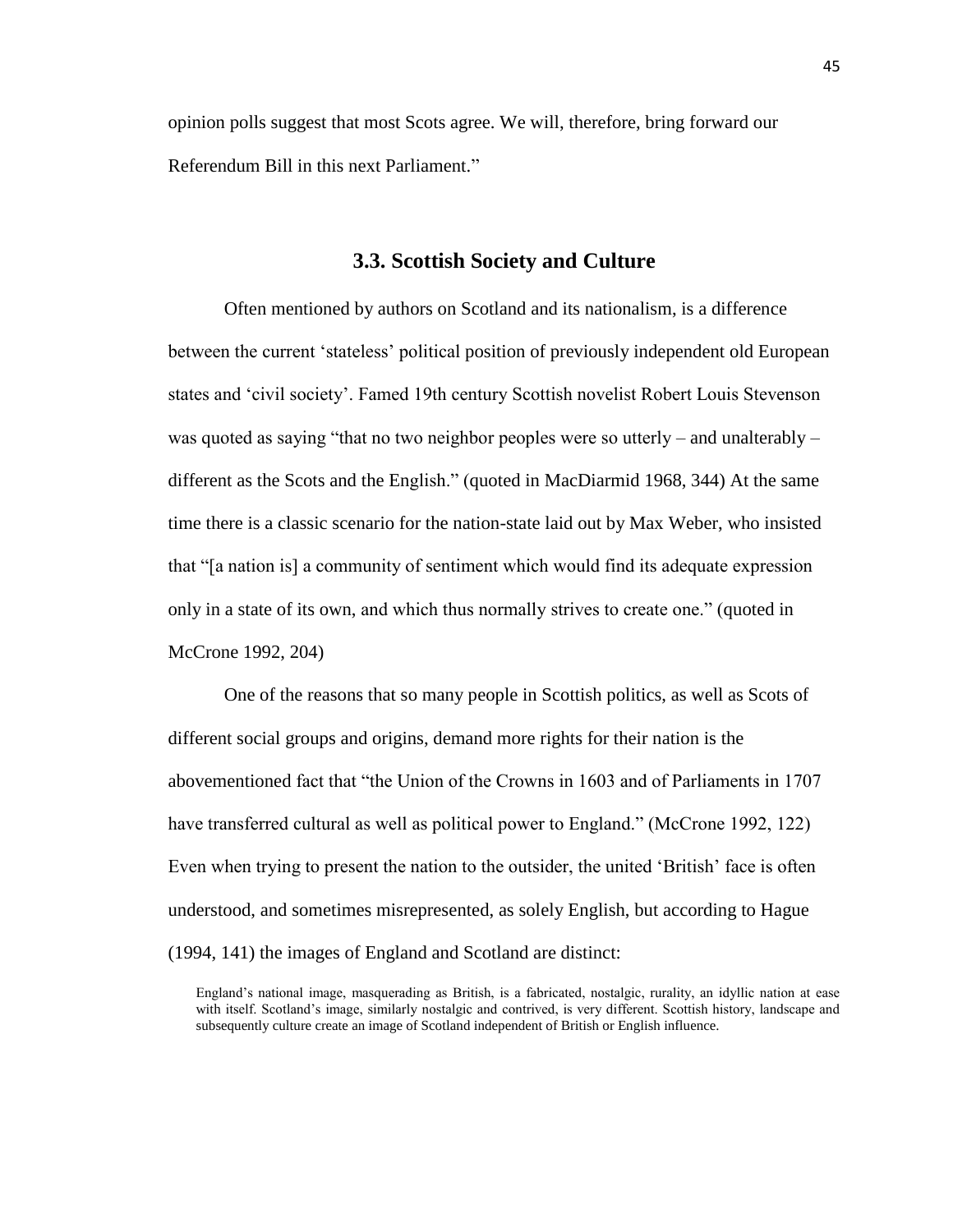#### Civil Society

Nairn (1981, 135) subtly depicted the situation of Scottish civil society while juxtaposing "standard European (and later world) pattern of one political State and its society, or one distinguishable ethnic society and its own State" versus the fact that "Scotland was a hippogriff: a manifest bastard, in the world of nationalist wedlock". This idea is strongly supported by James Kellas who stated: "While possessing neither a government nor a parliament of its own, it has a strong constitutional identity and a large number of political and social institutions…These became the transmitters of Scottish national identity from one generation to the next." (quoted in Nairn 1981, 171) McCrone (1992, 211) defines these as "the old institutional trinity of law, education and religion," while Harvie (1994, 138) recalls one other important element of societal autonomy, also underlining constant fear of being assimilated, claiming that back in time "Kirk, law, local government and education had traditionally protected the nation…but the estates were at risk through secularization, collective intervention, and doctrinaire educational prescriptions." The fact of menace to those "estates", to use Harvie's term (1994, 137-8), is supported by the famed nationalist poet and author MacDiarmid (1968, 344) who relates that in the past "the English have persistently encroached on the remaining vestiges of difference … and sought complete assimilation of Scotland to England," later linking this to the situation in Scottish literature by saying that "the Union with England, and the abandonment of Scottish subjects in Scottish schools and colleges, threw the independent Scottish literary tradition into the discard." (ibid, 347) On the contrary at the end of twentieth century, Christopher Whyte (quoted in Schoene-Harwood 2007, 1) suggested that "in the absence of an elected political authority [in Scotland], the task of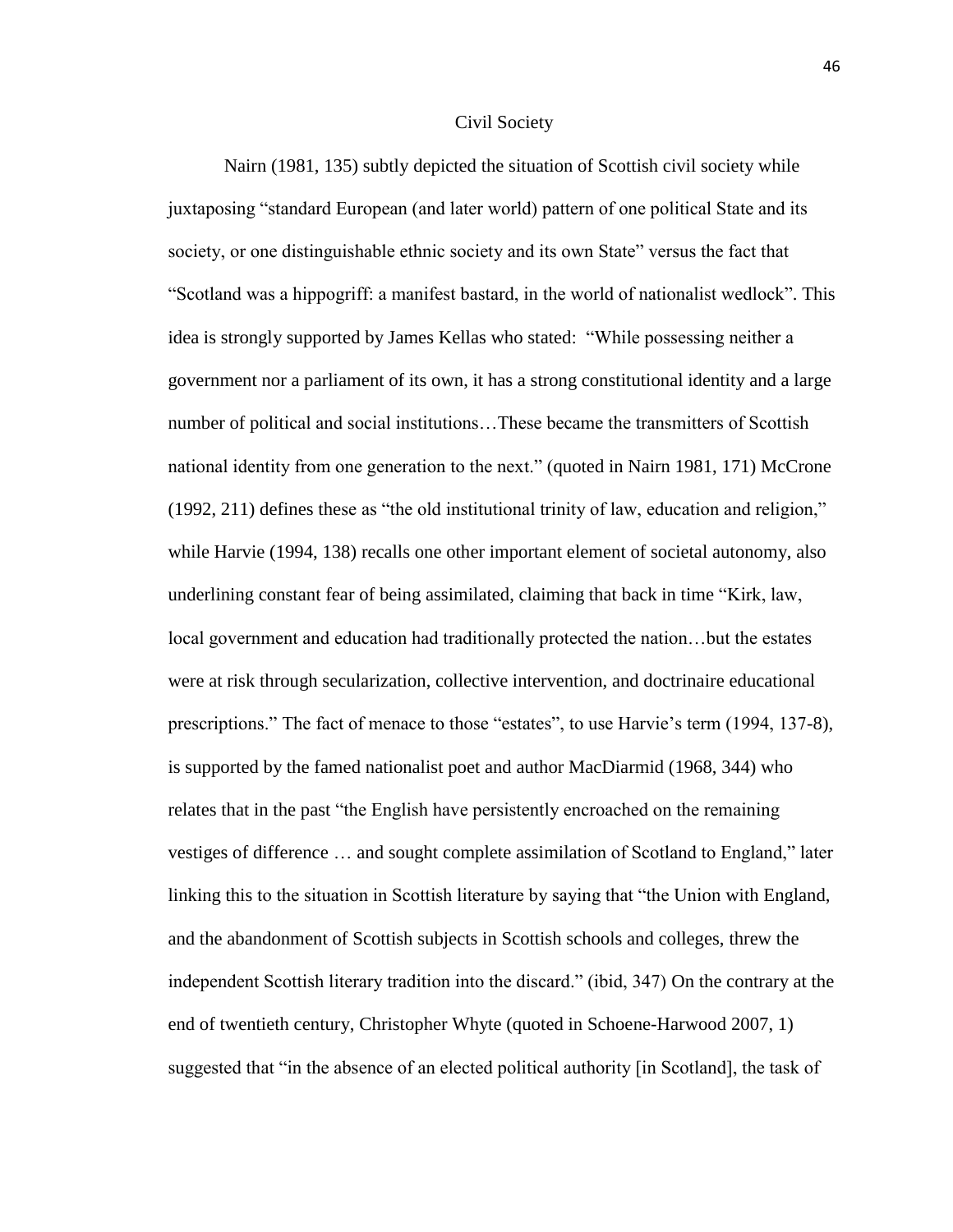representing the nation has repeatedly devolved to its writers" – proving not only the overall importance, but also the positive developments in the Scottish literature.

### Regional Divide

When discussing Scottish society, it is hard not to mention the historic regional divide between the Highlands and Lowlands, and the Shetlands. This is accepted by overwhelming consensus by most of the authors on Scotland, although typically interpreted in different ways. While Nairn (1981, 147) himself contrasts the two parts of the country in the past by stating that "Gaelic-speaking Scotland had remained predominately pre-feudal, while the Lowlands had evolved into a bourgeois society," he also cites A.J. Youngson who reiterates the fact by saying that "there were still obviously two worlds in Scotland, a poor highland world and a comparatively prosperous lowland world." McCrone (1992, 31) describes the multiple "competing versions of Scotland... Scotland of the past and the present; Scotland of the Highlands and the Lowlands; smalltown east-coast Scotland versus Scotland of the west-coast conurbation." Hechter (1999, 310) reminds us of a third, though smaller, cultural region as opposed to a common binary by claiming that "for centuries Scotland has contained three separate cultural groups, Celts in the Highlands, Norwegians in the northern counties, and Englishspeaking groups in the Lowlands and Border counties." It is also hard not to notice the changing demographics in the Highlands versus the rest of the country: "Scotland is divided into Highland and Lowland regions. Between 1755 and 1911, the total population rose from roughly 1.3 million to 4.8 million, while the percentage of Highlanders fell from 20 percent to 8 percent." (Velychenko 1997, 416)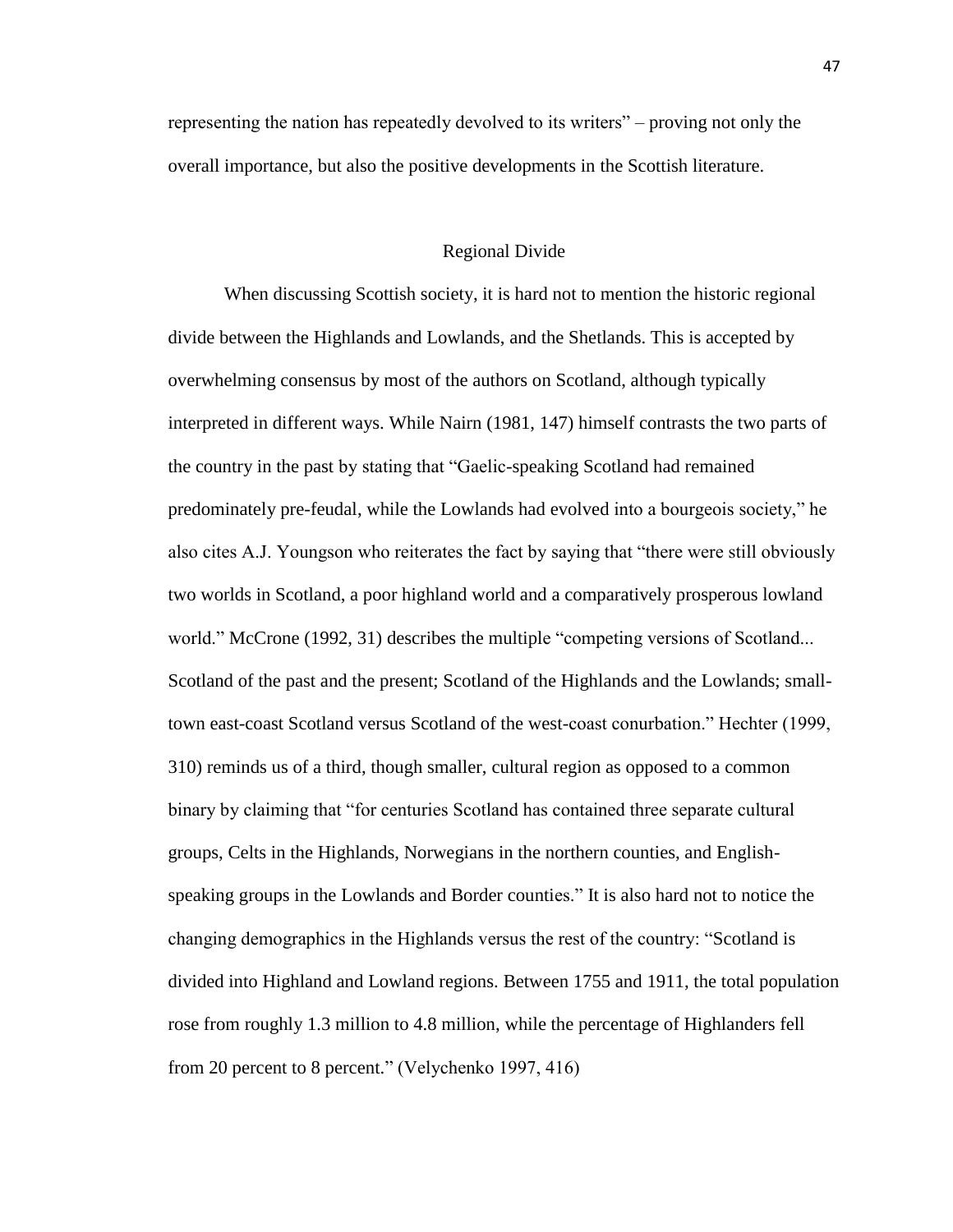Hague (1994, 142) lays out a theoretical framework of popular interpretation of Scotland by singling out three major stereotypical perceptions of the country – through the prism of Tartanry, Kailyard and Clydesidism, which he calls "images and idylls":

> Clydesidism has stretched to cover urban Scotland, Tartanry has elevated rural Highland Scotland to globally recognized kitsch (and an image very different from the English rural idyll). The Kailyard, a literary genre nostalgic for a non-industrial 'golden age' of parish gossip, shows Scotland's numerous small towns as different from the four cities.

Tartanry is probably the most recognizable of all, as it is associated with the Highlands and "the Scottish face presented to the outside world was increasingly a Highland face." (McCrone 1992, 117) Nairn (1981, 165) explains this phenomenon in his own terms: "Tartanry will not wither away, if only because it possesses the force of its own vulgarity – immunity from doubt and higher culture."

#### Language

In the beginning of the 21st century the question of language is not as crucial in Scottish society nor on the nationalist agenda, as it might have been in the past. But historically there are areas of Scotland, where Scottish Gaelic and the Scots language are spoken. Although there are other views on the cultural aspects of nationalism, Nairn (1981, 144) considers that "in every superficial respect except one – language – Scotland was quite exceptionally well equipped for the usual nationalist struggles". McCrone (1992, 29) says that "it is not necessary for nations to be linguistically distinct, but there are plenty of examples – not simply the Scottish one – of nations … reconstructing 'national languages' for political purposes: Hebrew, Norwegian, and even Irish."

As far as the history of Scottish languages is concerned, Colley (2009, 12) suggests that "long before the Act of Union, a cognate language with English called Scots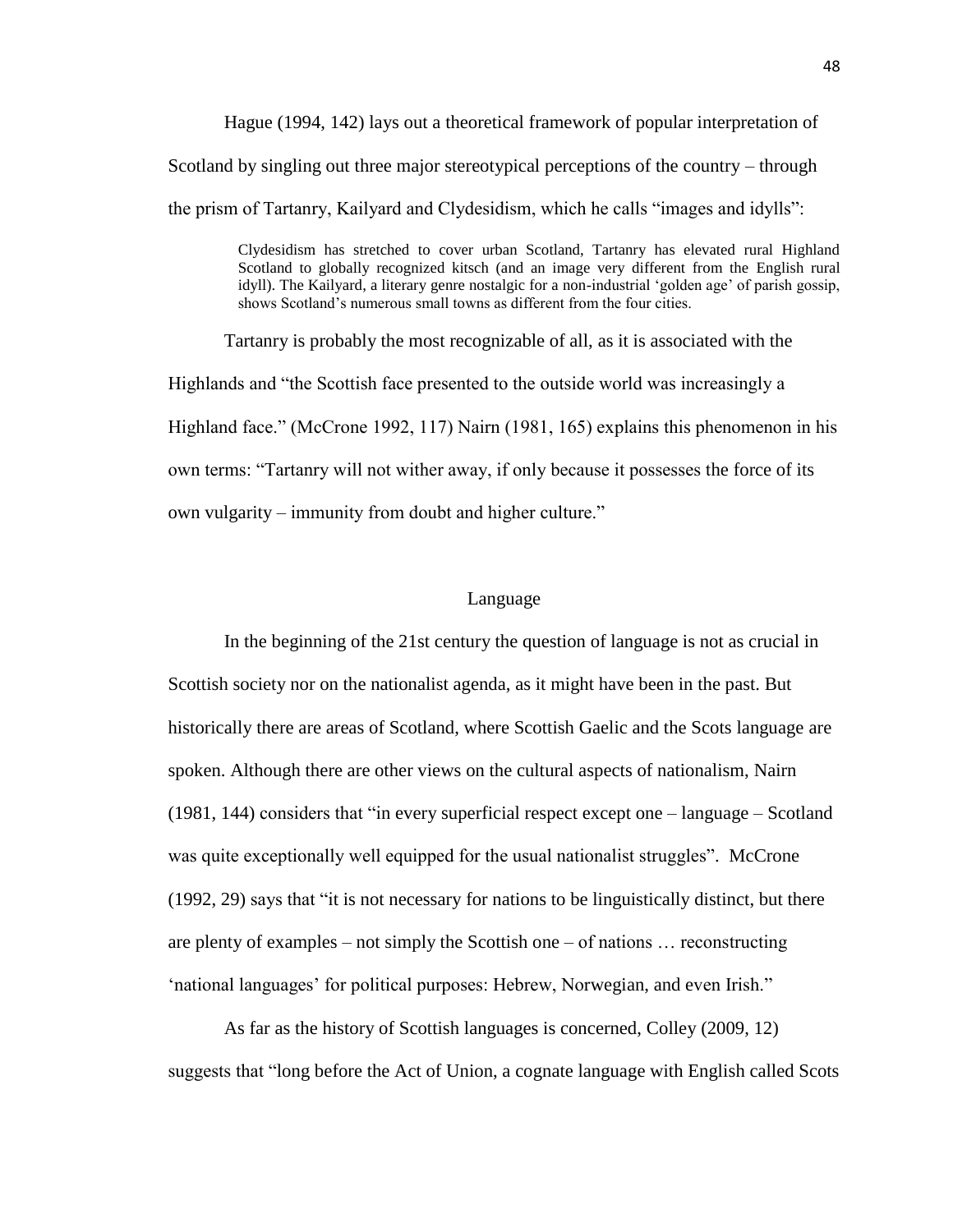had spread throughout the Scottish Lowlands and beyond," while MacDiarmid (1968, 352-3) claims that in the late 1960s there were positive developments in Scots and Gaelic literature. Similarly to Irish nationalism, Hanham (1969, 125) recalls that the short-lived Scottish Party<sup>8</sup> of 1907 even suggested "a compulsory qualification in Gaelic for every person in Scotland holding state office." Nairn (1981, 106), on the contrary, believes that "the Scots did not have a really separate majority language."

A good explanation of the decline of the regional languages of Scotland is provided by Hechter (1999, 302) who thinks that "peripheral groups, like those in the Celtic fringe, were…substantially culturally differentiated from the dominant groups…As industrialization proceeded much of this peripheral cultural distinctiveness, especially linguistic distinctiveness, began to be muted." The question of linguistic Anglicization is also raised by Hanham (1969, 34-42), who argues that England intended to downplay and assimilate the Scottish elements in the language and educational system.

Nevertheless, since the 1999 devolution and the Scottish National Party gained more political (and since 2007 – administrative) powers in the Parliament and Government, some legislation on language has been successfully implemented in cooperation with our parties in Scottish Parliament. Despite the fact that "the total number of people recorded as being able to speak and/or read and/or write and/or understand Gaelic in the 2001 census was 92,400 (1.9 per cent of the Scottish Population)" (The Scottish Government 2011), Gaelic Language (Scotland) Act 2005 was adopted, which is

 $\overline{\phantom{a}}$ 

 $8$  The historic party that existed in the beginning of the  $20<sup>th</sup>$  century, not to be confused with the more popular namesake of the 1930s, which merged to form the SNP. It is briefly mentioned in the *Sydney Morning Herald* on Saturday, 9 February 1907 and can be accessed at http://trove.nla.gov.au/ndp/del/article/28152873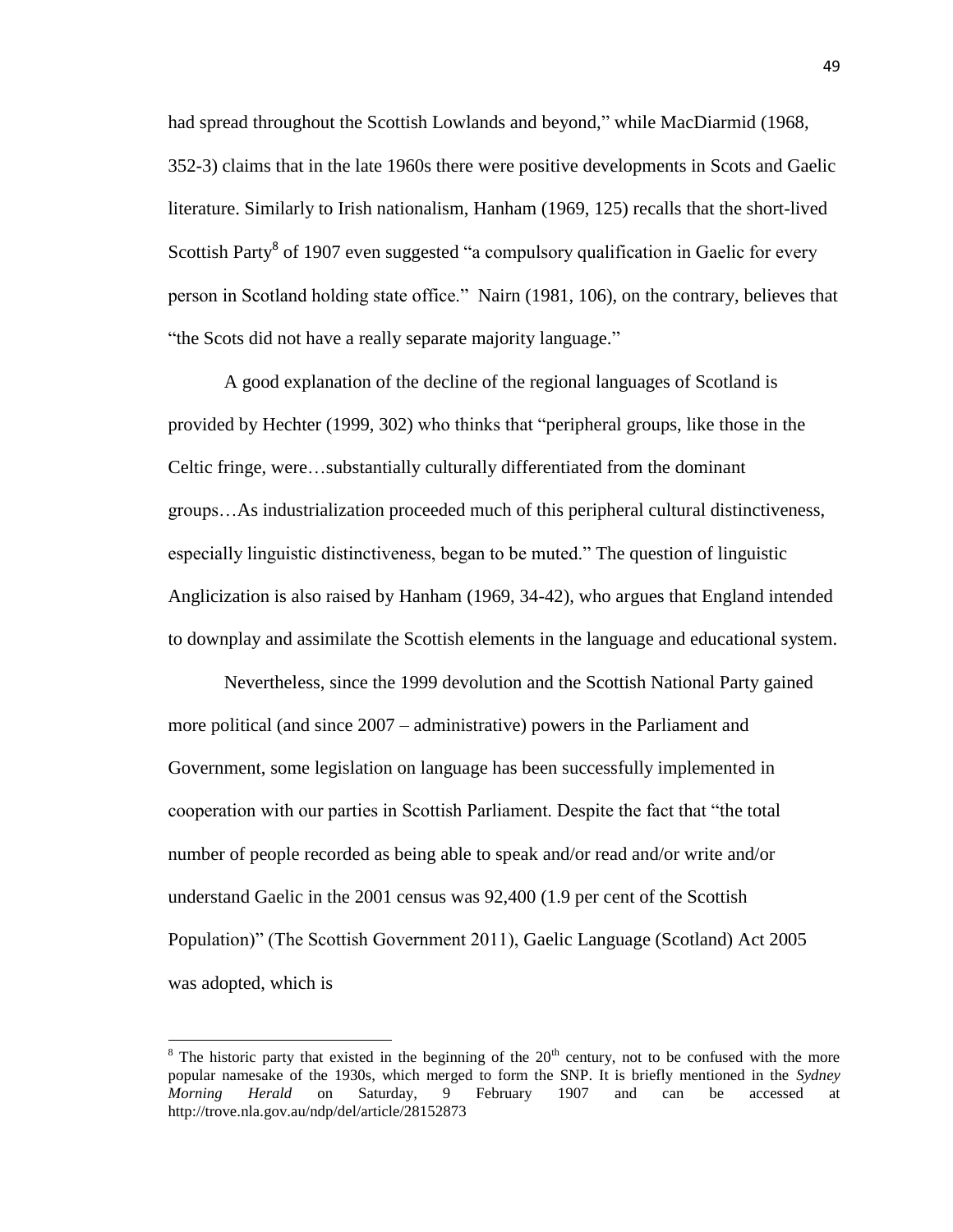An Act of the Scottish Parliament to establish a body having functions exercisable with a view to securing the status of the Gaelic language as an official language of Scotland commanding equal respect to the English language, including the functions of preparing a national Gaelic language plan, of requiring certain public authorities to prepare and publish Gaelic language plans in connection with the exercise of their functions and to maintain and implement such plans, and of issuing guidance in relation to Gaelic education. (Legislation.gov.uk 2005)

The adoption of the Act followed "some initial attempts by SNP MSPs Mike

Russell and Alex Neil to introduce legislation." (Sim 2011, 173) This fits along the lines

of past Scottish National Party's manifestos (e.g. 1999, 30), which suggested that

"English, Gaelic and Scots must co-exist on an equal basis in Scotland, and we will grant

Scots and Gaelic "secure status" in the Parliament and national life." The most recent

SNP Holyrood election manifesto (2011, 33) is equally concerned with the nation's other

language – Scots, while laying out its party's language priorities:

We will develop a national Scots language policy, with increased support for Scots in education, encouragement of a greater profile for Scots in the media, and the establishment of a network of Scots co-ordinators. We will promote the acquisition, use and status of Gaelic through the implementation of the Gaelic Action Plan with the aim of ensuring that by 2021 the proportion of Gaelic speakers is back up to 2001 levels. We will continue to raise the profile of the Gaelic language across Scotland.

#### Literature

Literature often plays an important role in promotion certain aspects of the nationalist vision, or national identity in general. Poets and writers often played a role in popularization of the Scottish culture, as it is impossible to imagine the overview of Scottish culture and society without mentioning Robert Burns and Walter Scott. Although Scott's works are considered by many as nationalist, Hanham (1969, 70) argues that "The Waverley novels are full of Scottish propaganda but they are not directed against the status quo."

Worth mentioning is also the part that the Scots (alongside the Irish and Welshmen) played in the overall English-language literature, which "would be very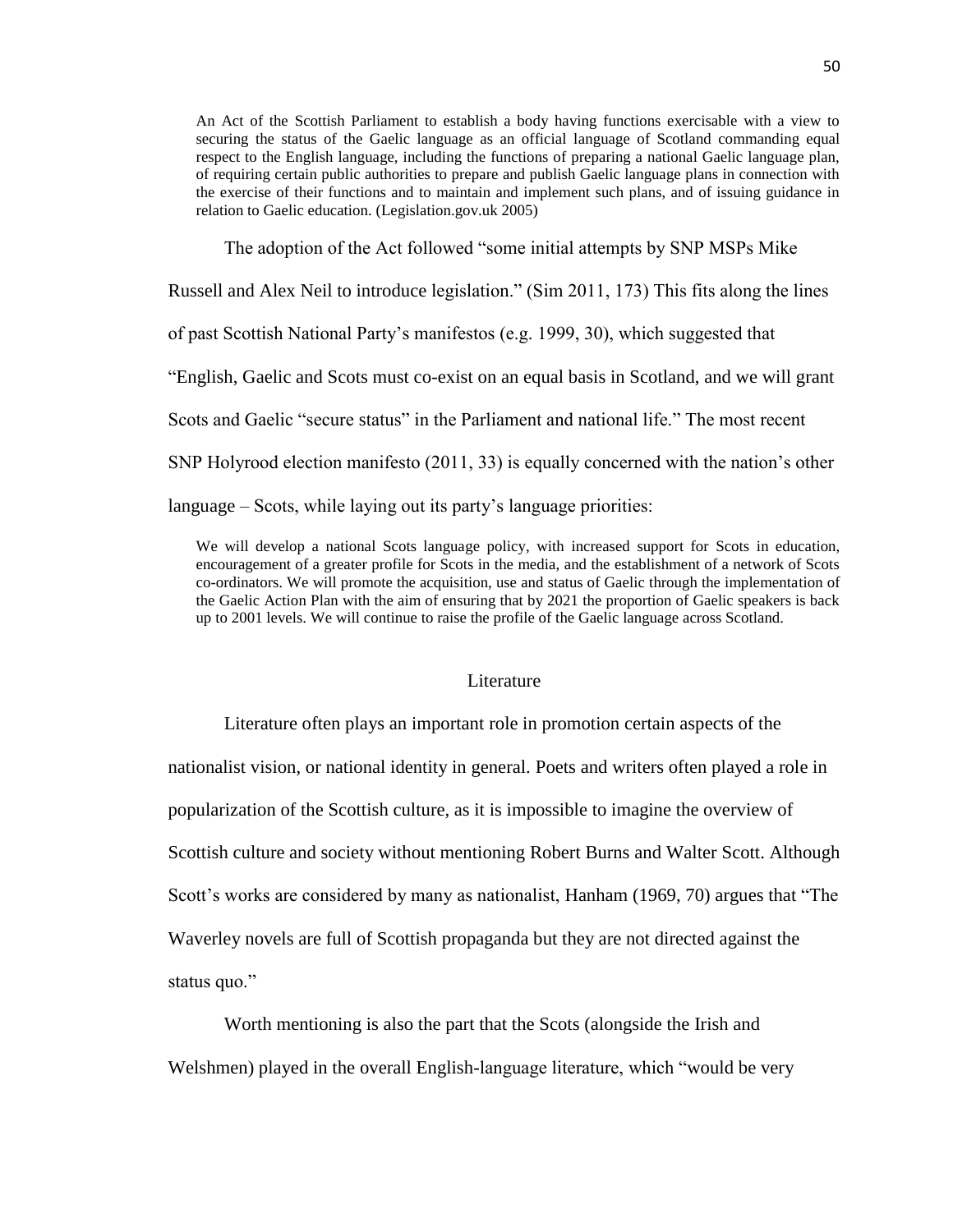diminished if we eliminated from its roster such figures from the so-called 'Celtic fringe' as W.B. Yeats, Dylan Thomas, James Joyce, George Bernard Shaw, Gerard Manley Hopkins, Samuel Beckett and Sean O'Casey, to mention but a few." (MacDiarmid 1968, 308) Nairn (1981, 156) was critical of the outflow of some Scottish poets and writers in the  $19<sup>th</sup>$  and the first half of the  $20<sup>th</sup>$  centuries, suggesting that "among the numerous strands in the neurosis, two are especially prominent: cultural emigration, and the Kailyard School."

In many instances literary developments are more important for the nationalist aspirations than unsuccessful politics, as in the example with "the 1980s, a decade which, politically and economically, Scotland could have done without, [which] turned out intellectually and culturally remarkable." (Harvie 1994, 199)

Some literary traditions are inseparably combined with other cultural processes, sharing the same name, as seen from the abovementioned example of tartanry, considered by Nairn (1981, 168) "a borrowing… not in the name of 'nationalism' but in order to enrich a sub-nationalist culture." At the same time, "the Kailyard was – and still is – very much the reverse of the coin of emigration. Its lack of 'human and political dignity' does not express some collective fault in the Scots psyche, but the 'historical fact' of the relationship between the intelligentsia and the people." (ibid, 161)

Schoene-Harwood (2007, 2), however, analyzing the late 20th and early 21st centuries' Scottish literature, states that "it is imperative that post-devolution Scotland cease once and for all to identify itself in opposition to all things English," adding that "while discussions of Scottish nationalism and nationhood feature prominently…they are conducted invariably with reference to other [contemporary] debates." The author also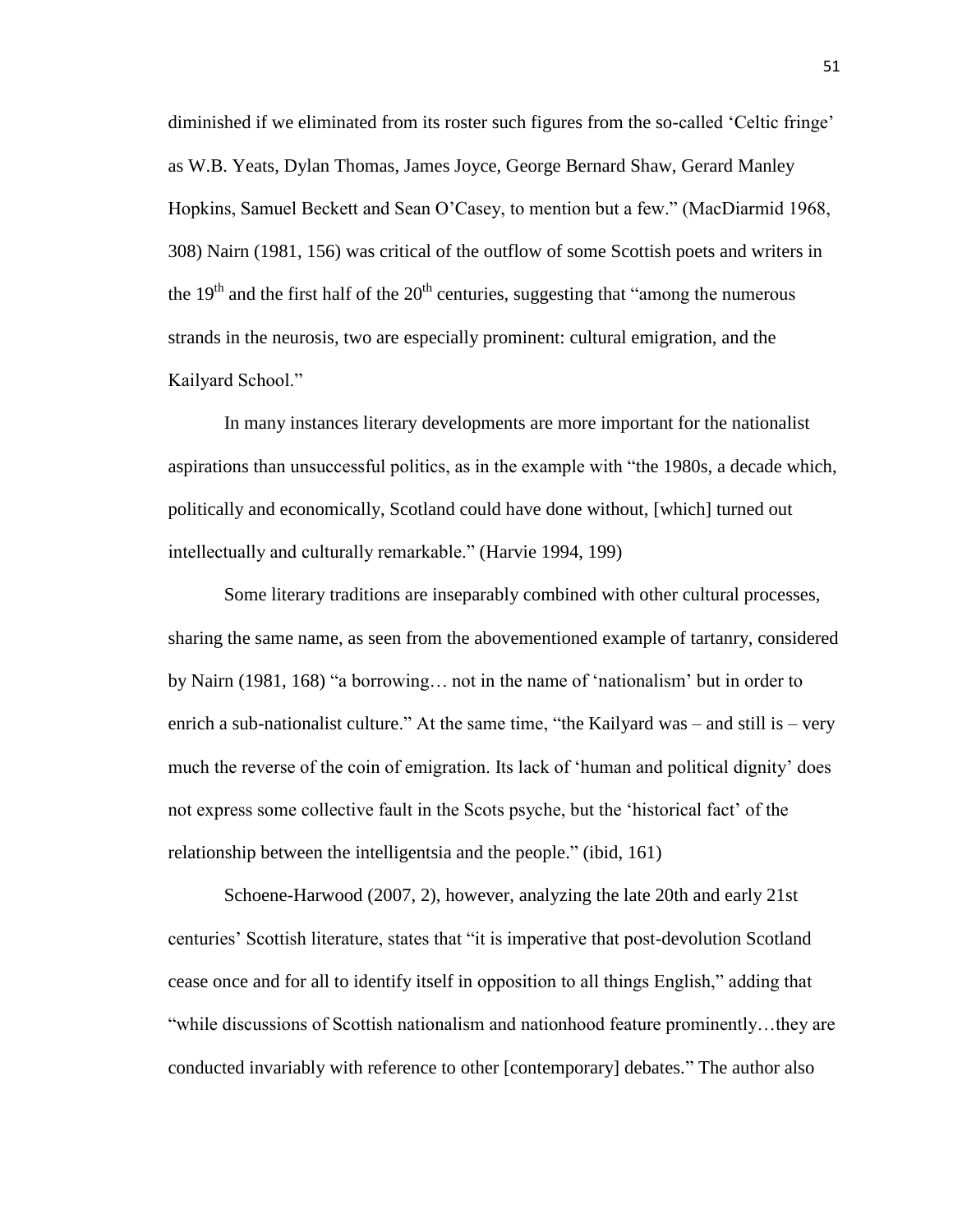mentioned "the fundamental contribution Scottish literature has made to national identity," which according to him "was conspicuously celebrated in the Opening Ceremony of the Scottish Parliament on 1July 1999," providing a list of the famous Scottish contemporary and classic authors who were "featured prominently in the ceremony." (Ibid, 17)

## Religion

In many societies, religion plays an important role in nationalist mobilization, as it "can identify a community but it can also inhibit the sort of imaginative political commitment that progressive nationalism requires" (Harvie 1994, 145). For Scottish nationalism, the Church of Scotland or Kirk, or other Scottish churches for that matter, do not play the same role in the current stage of nationalist agenda. The major reason for that is the preservation of Kirk's autonomy under the provisions of the 1707 Treaty of Union, as it was known that "religion has never been the opium of the Scottish masses. The politics of the Kirk had been closer to most people than those of Parliament or town council." (Harvie 1994, 147) Although if compared with the neighboring English, "[the Scots] had…the enormously important factor of a clear religious difference" (Nairn 1981, 106), "the Kirk tradition is both irrelevant to SNP Scotland and responsible for every one of the country's numberless unacceptable faces!" (ibid, 164).

One of the most difficult events for the Kirk was the 1843 Disruption, "a major split which saw about one third of the Kirk break away to form what came to be the Free Kirk," although in 1929 a "process of reunion gave the Church of Scotland an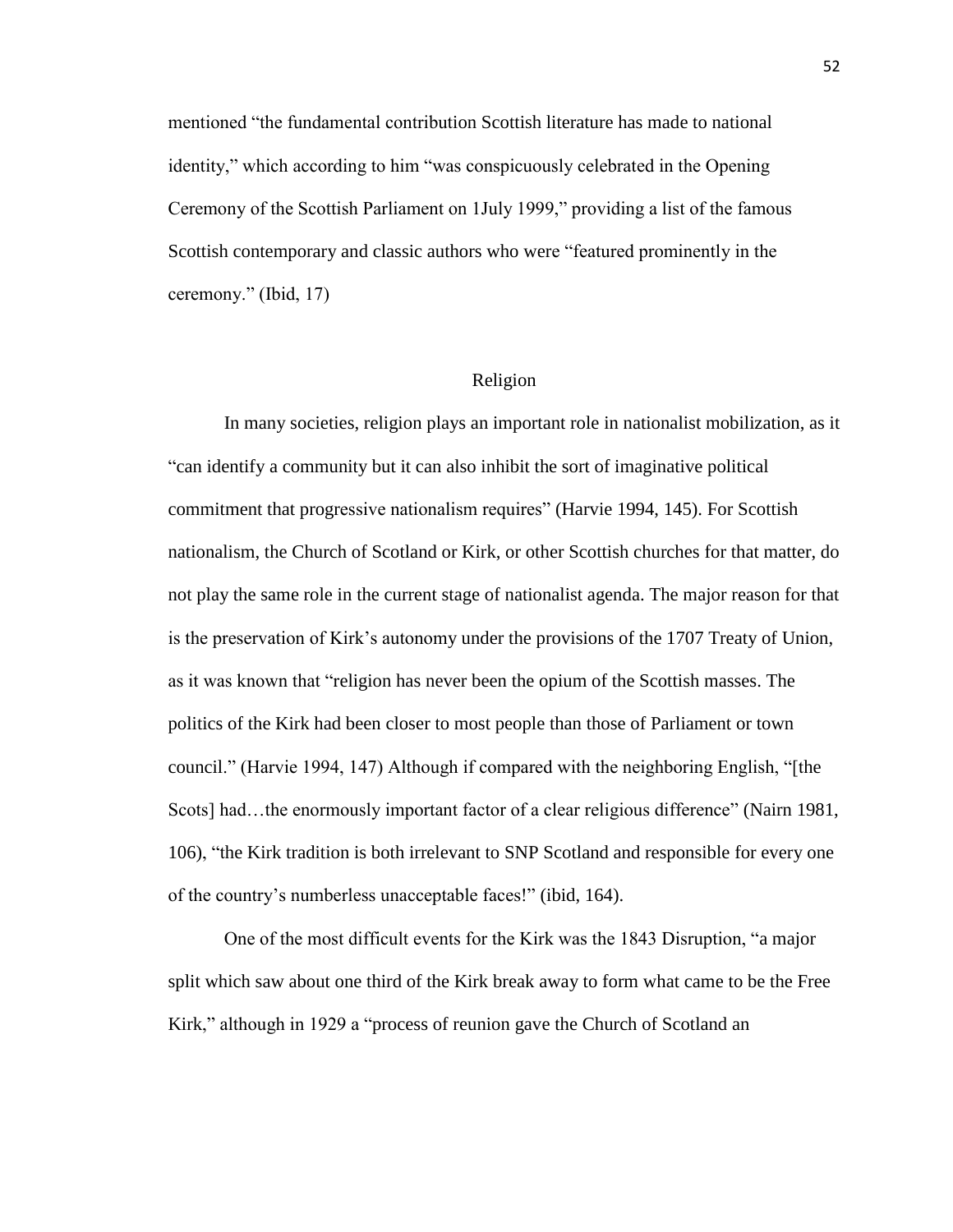opportunity to resolve once and for all how it wanted to govern itself and how it wanted to relate to the state." (The Church of Scotland 2012)

In terms of its cooperation with the government it is important to mention that, unlike the Scandinavian countries and England, "the Church of Scotland (the Kirk) is not State-controlled, and neither the Scottish nor the Westminster Parliaments are involved in Kirk appointments", but it does have a "status as the national Church in Scotland [which] dates from 1690, when Parliament restored Scottish Presbyterianism, and is guaranteed under the Act of Union of Scotland and England of 1707," (The Church of Scotland 2012) with over 42 per cent of Scots reported to be its members. (The Scottish Government 2001)

Important among other churches in Scotland is also the Catholic Church, being prevalent in the areas of compact historic resettlement of the Irish, and according to the 2001 Census is followed by almost 16 per cent of the population. (The Scottish Government 2001) The same results suggest of the increase of the Scots who follow no religion (around 28 per cent), as well as presence of many immigrant religions, as Buddhism, Hinduism and Islam. (The Scottish Government 2001)

#### Diaspora and Emigration

Emigration is substantial in contemporary Scotland, as it has been historically. MacDiarmid (1968, 345) complains that in the late 1960s "the rate of emigration from Scotland is without parallel in any other advanced industrialized nation…[Scotland] has lost more than half a million in the last ten years," with Hanham (1969, 18) concentrating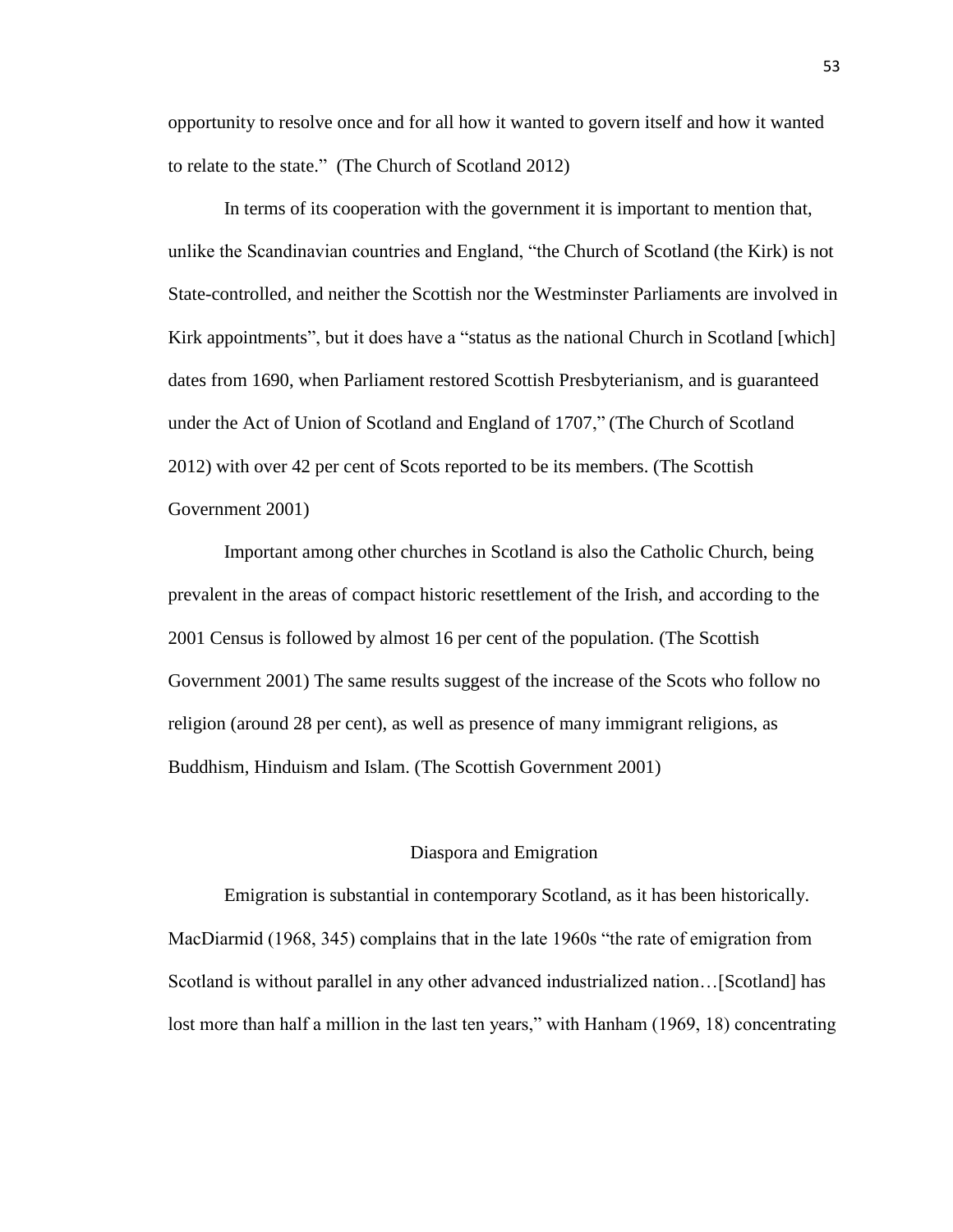on the issue of diasporic communities, as "emigration also led to the creation of new Scotlands across the world."

"Between 1951 and 2006 net migration loss, defined as the difference in the number of people moving to and leaving a country, was about 825,000, described by one authority as 'a staggering amount' from a nation of little more than 5 million." (Devine 2011, 271).

There has been many examples of participation of foreign Scots in the nationalist struggle of the homeland, and as an example MacDiarmid (1968, 349) describes a new wave of pro-independence support by people who came back from abroad in the late 1960s, while Hanham (1969, 121-2) notes the importance of Australian diaspora in Home Rule movement, which is echoing Anderson's idea of "long-distance nationalism" (Bauböck 2010, 44).

According to Sim (2011, xiii) émigré communities are sometimes especially important nationalists, as "many nationalist movements…may look to their diasporas for support." Detailing Scottish immigration and community formation in North America, to the formation of heritage organizations and associated festivities, Sim emphasizes the changing fortunes of Scottish identity in recent US history. Unpopular until the 1990s, Sim suggests the recent increase in American adoration for a distinctly Scottish culture with a Celtic flavour as being largely due to the success of Hollywood blockbusters such as *Braveheart (1995)*. Among the most popular heritage activities for American Scots are Highland Games, clan society events, Gaelic language courses, St. Andrew's balls, Burns Nights, and Tartan Day celebrations. Given this upsurge in Scottish-identifying American residents, Sim examines the increasingly complicated issues of how Scottish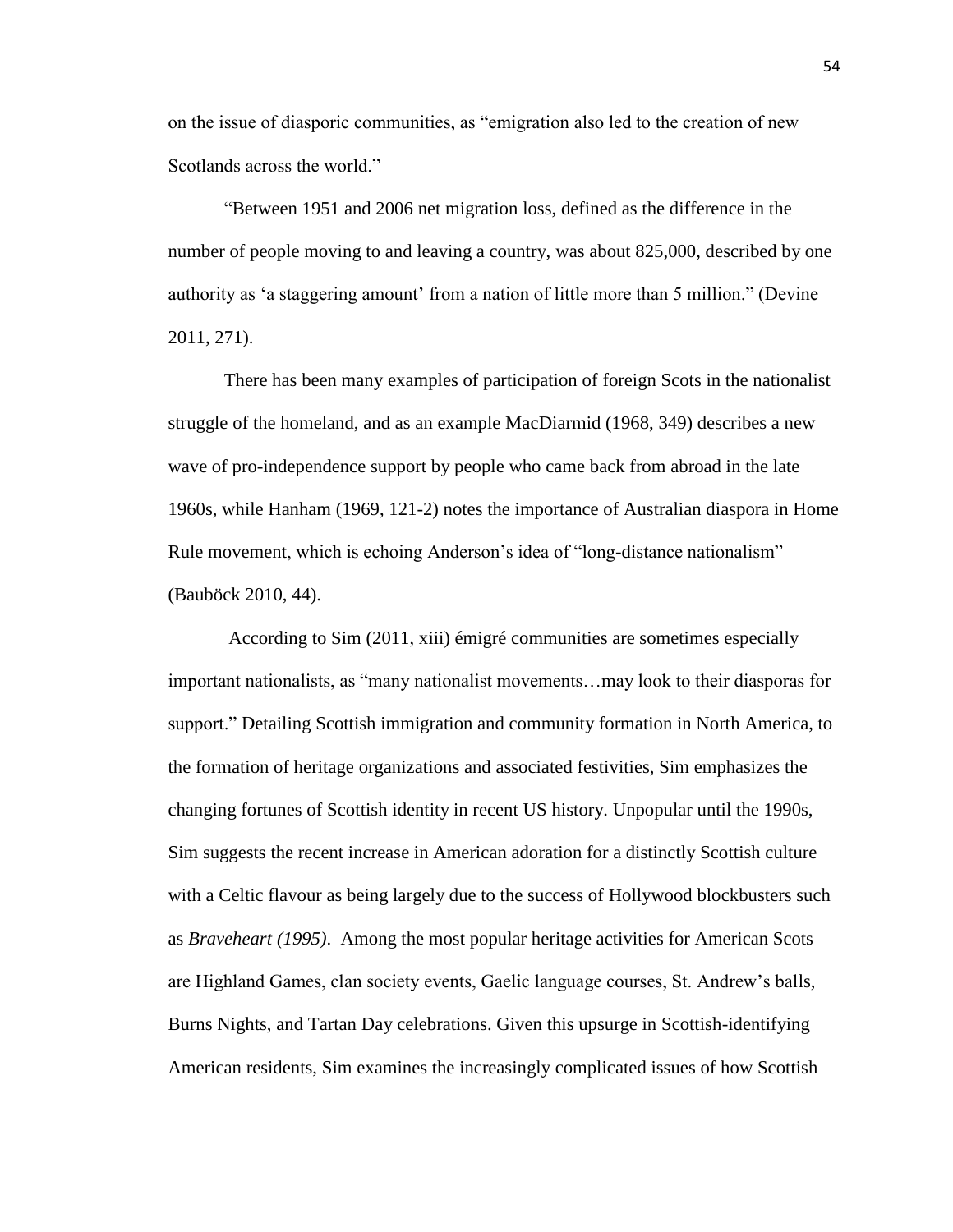identity is understood in North America. Sim's interviews demonstrate a clear disconnect within the American Scottish community between those identifying as Scottish American by ancestry and those that were Scotland-born on a variety of issues, including the perception of Scotland itself. Quoting one of his interviewees, Sim notes that some American Scots feel that rather than being Americanized, they are more Scottish than those "people who lived in Scotland went on and became far more anglicised in some ways" (C11, p. 140). Another respondent argues for subdividing American-born Scots into "Scottish Americans" and "Americans of Scottish descent" depending on the degree of assimilation (N6, p. 122).

As far as the type of identity of Scots in diaspora is concerned, Devine (2011, 279) claims that "the Scottish identity embraced by American descendants of Highland Scots, Lowland Scots or Ulster Scots is a Highland Gaelic identity which was formed in the nineteenth century," namely "Tartanry".

This "disjunction between the activities and traditions of American Scots and homeland Scots", argues Sim (2011, 128), is pervasive and he describes major differences between these two subgroups in their interpretations of, amongst other things, the 'invented traditions', largely unobserved in Scotland, of the Kirkin' o' the Tartan – "a prayer service that generally begins with a local pipe band leading a procession of officers and members of the St. Andrew's Society" (ibid, 126), Tartan Day – a Scottish American festival established by U.S. Congress in 1998 (Hague 2001), and even dispute over traditional Scottish dancing styles. Sim also records Canadian examples, such as that of Nova Scotia where, between 1933 and 1954, the "impact of a single individual in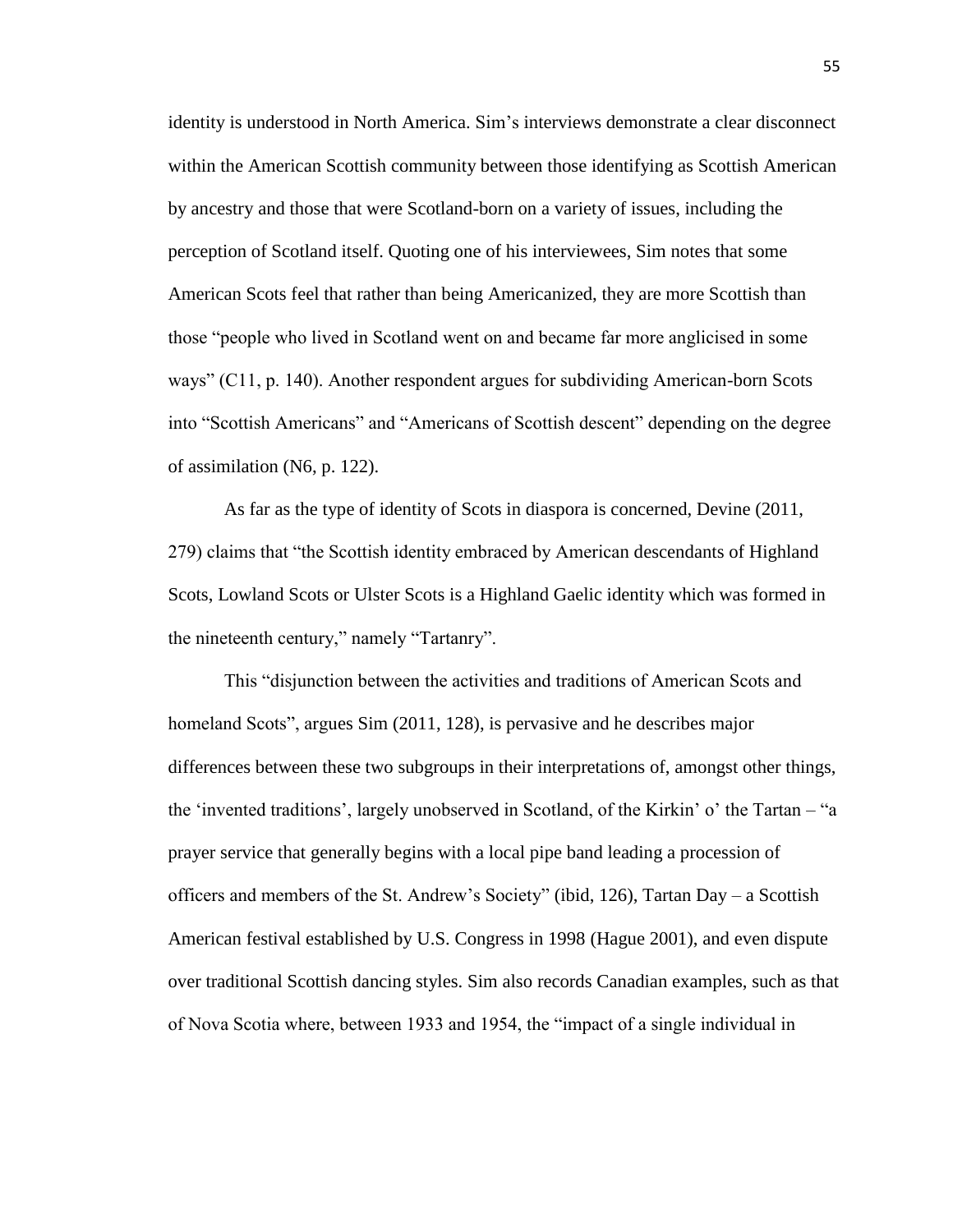promoting a personal vision of 'Scottishness'" (ibid, 57), saw premier Angus Macdonald build a Scotland-themed provincial identity.

Devine (2011, 277) insists that "the recent evolution and popularity of Scottish heritage in the United States is an indigenous American development, managed and directed by the transatlantic diaspora and often containing elements which native Scots find risible or even offensive."

Since its inception in 2009, the Scottish Government's Homecoming event strengthens Scottish American ties to Scotland. Devine (2011, 286-7) also informs that "in September 2010 the Scottish government announced a 'Diaspora Engagement Plan', proclaiming that Scotland was the first European nation 'to develop a formal approach to motivating and engaging its diaspora'," and, furthermore, "the Scots have also taken note of Ireland's economic success in developing rewarding relationships and networks with elite members of its diaspora."

## **3.4. Scottish Economy & Globalization**

### Economic Overview

When discussing the issue of Scottish sovereignty, it is crucial to mention the economic situation of the country. Economic policy plays an important role in SNP manifestos and its governing agenda, and it is an integral part of the country's everyday policy-making. Control over the economy is also an important issue for the secessionist movements and parties in their pro-independence agenda. In a similar way, Scottish nationalists stress a central role for an Edinburgh-controlled economy, especially after the discovery of the North Sea oil in the 1960s. The most common SNP accusation was that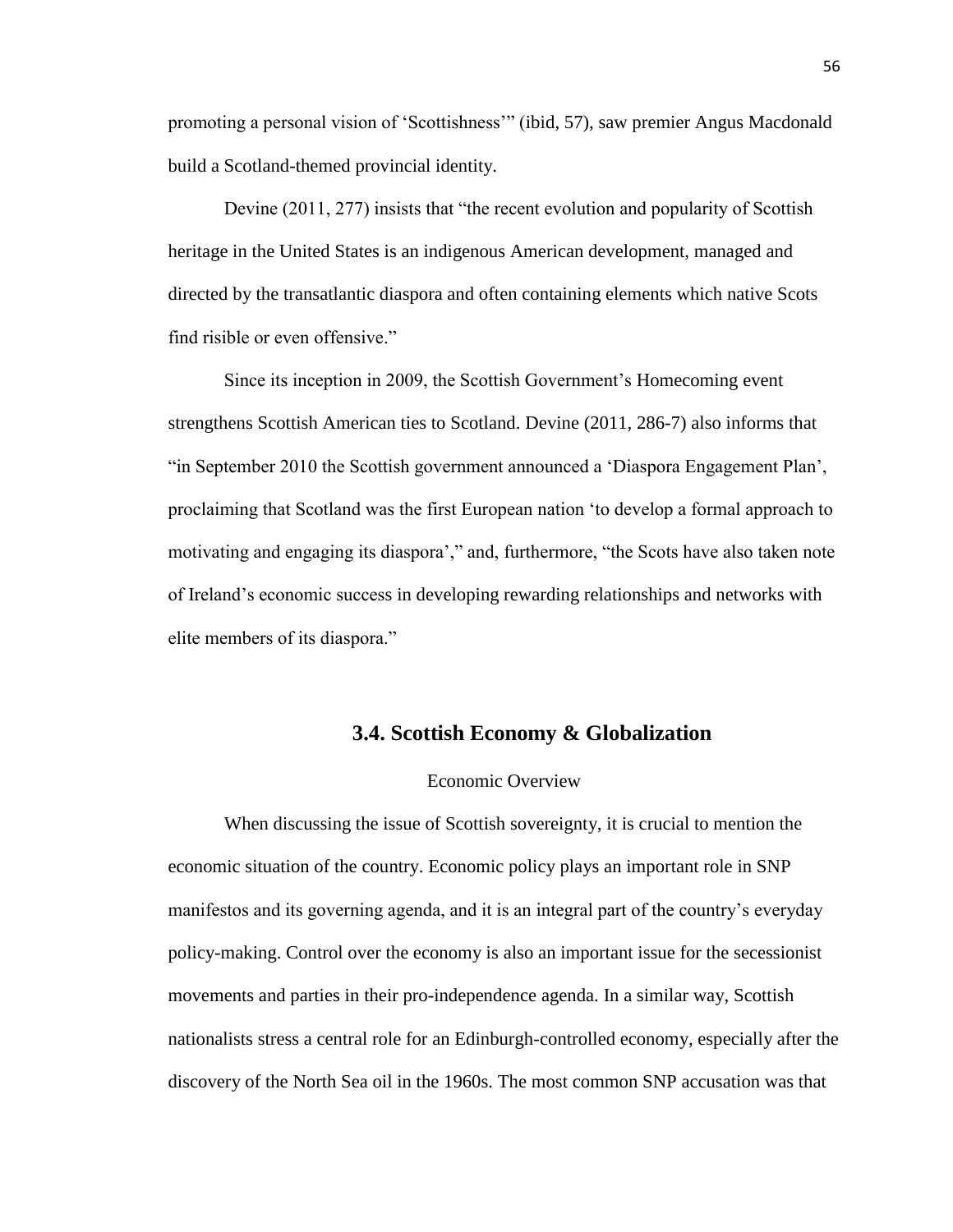Westminster is subsidized at the expense of Scottish economy. Moreover, it is widely understood that the revival of Scottish nationalism was interrelated with these economic developments, which underlines the indivisibility of economy from politics.

Currently, taking the most important economic parameters into consideration, Scotland is definitely a developed European economy. According to the The Scottish Government (2012), based on GDP quarterly growth rates, Scottish economy is recovering from the effects of the Euro crisis (as in Figure 1). Despite the fact that, according to the same sources (ibid), "Scottish Gross Domestic Product (GDP) in constant basic prices fell by 0.1 per cent during the first quarter of 2012," in the same time, as seen from Figure 2, the "output in the services sector grew by 0.2 per cent, total output in the production sector grew by 1.2 per cent, within which manufacturing output grew by 0.9 per cent." In terms of inflation, it "remained at 2.7% for the fourth month running in January 2013" (The Scottish Government, 2013) – which is quite acceptable in the light of the recovery from the Euro crisis.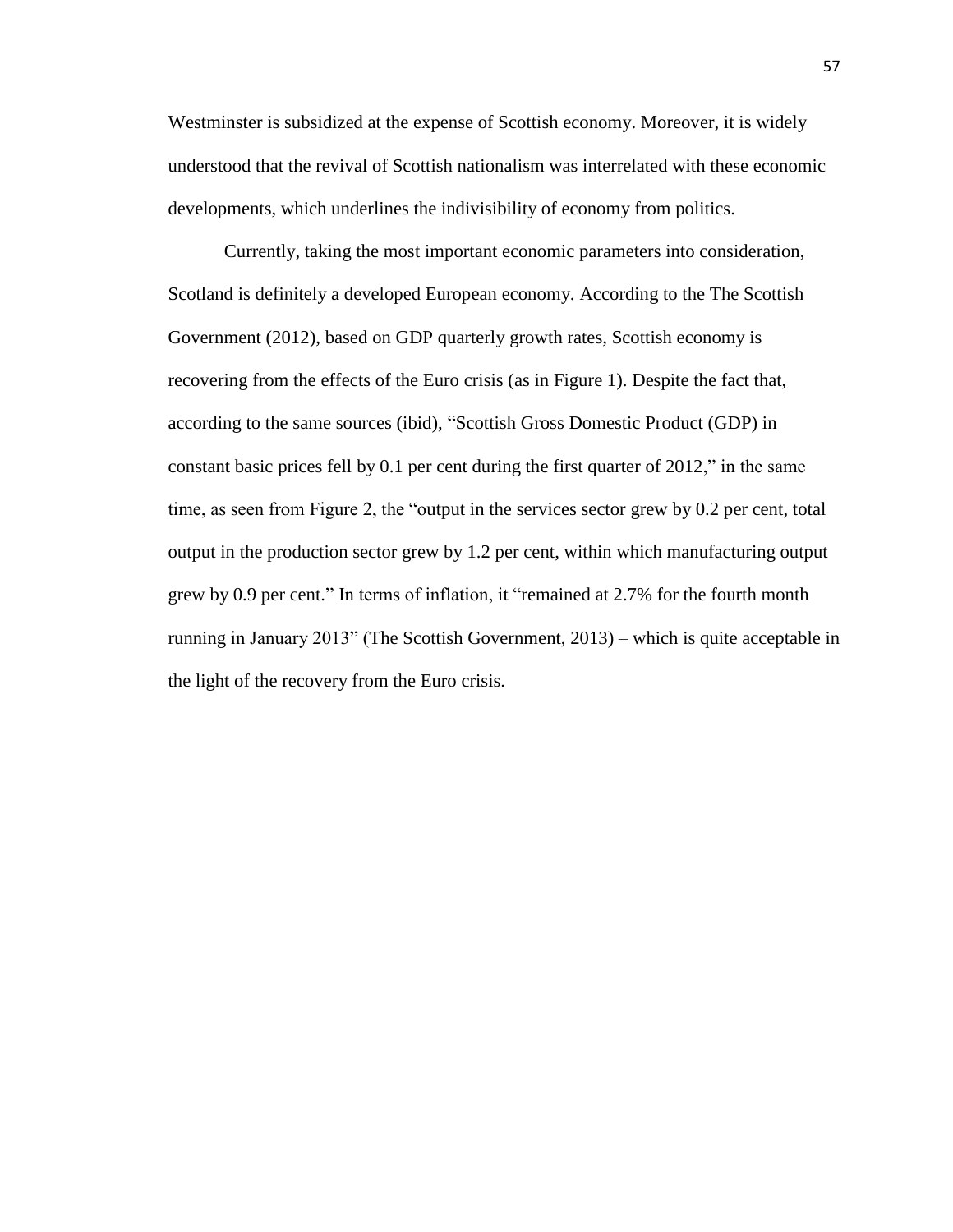

Figure 1. GDP Quaterly Growth Rates (The Scottish Government, 2012) GDP Quarterly Growth Rates 2007 - 2012 Q1

Figure 2: GDP at Constant Basic Prices (The Scottish Government, 2012)

| Percentage Change: latest quarter on previous quarter<br>(seasonally adjusted) |                  |                   |                              |        |
|--------------------------------------------------------------------------------|------------------|-------------------|------------------------------|--------|
|                                                                                | <b>Total GDP</b> | <b>Production</b> | <b>Construction Services</b> |        |
| 2011 Q1                                                                        | $+0.2$           | $+0.6$            | $-0.6$                       | $+0.3$ |
| 2011 Q2                                                                        | $+0.1$           | $+1.9$            | $-2.7$                       | $-0.1$ |
| 2011 Q3                                                                        | $+0.3$           | $-0.8$            | $-2.4$                       | $+0.8$ |
| 2011 Q4                                                                        | $-0.1$           | $+0.2$            | $-2.8$                       | $+0.1$ |
| 2012 Q1                                                                        | $-0.1$           | $+1.2$            | $-6.9$                       | $+0.2$ |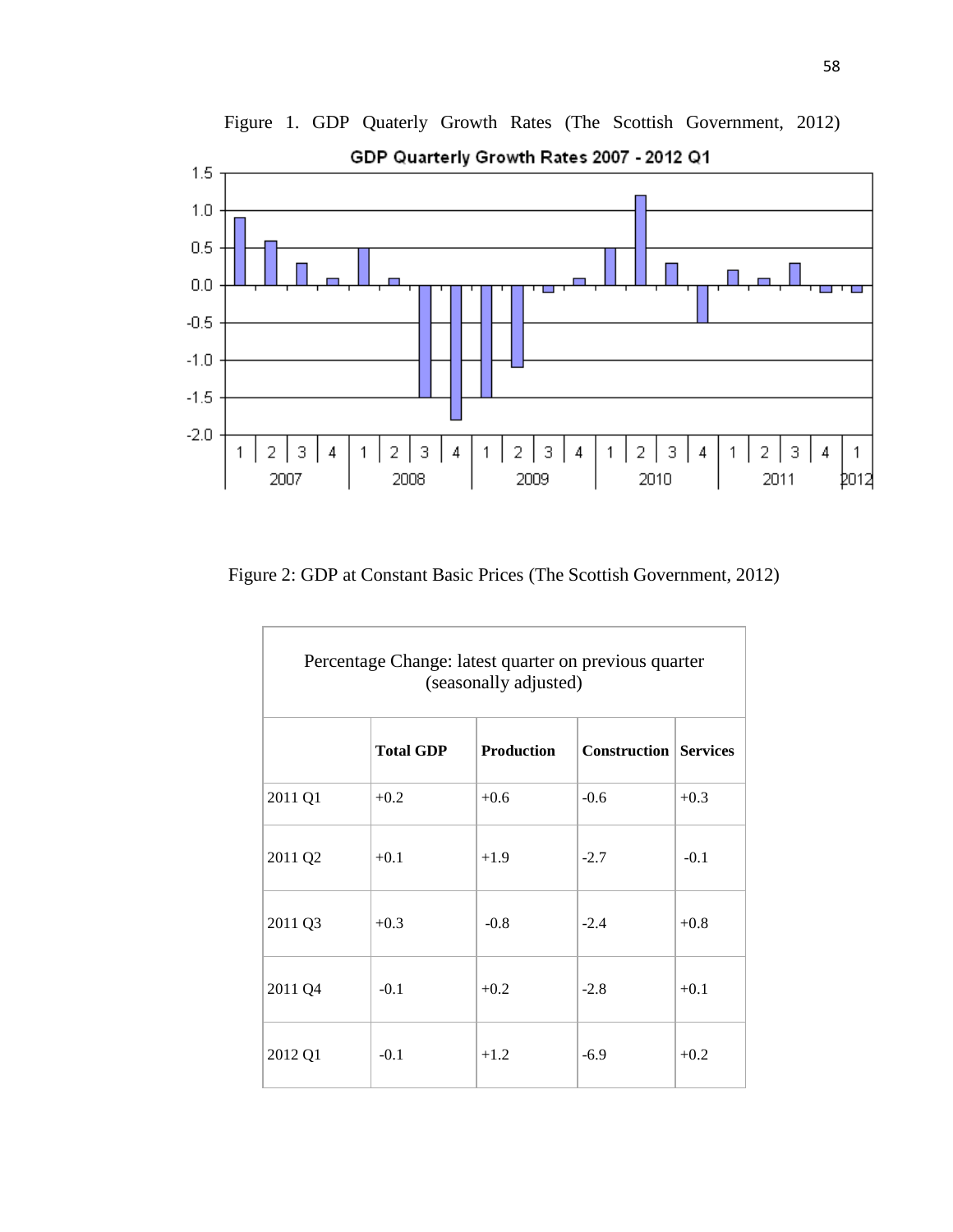Among Scotland's major trading partners, "the rest of the UK accounts for almost 70% of Scotland's [trade] and the EU is the largest overseas export partner. During 2008, an estimated £9.5 billion of Scottish exports were to the EU, 46% of the total. In terms of individual countries, the USA is Scotland's largest overseas export destination, receiving an estimated £3.1 billion in exports during 2008 [while the] Netherlands is the second largest export destination." (Scottish Enterprise, 2010)

The question of public debt is an important component of the future debate on the viability of Scottish independent economy, as well as in analysis of the requirements for the possible entry to the Eurozone. This calculation for Scotland as part of the UK is possible due to the fact that "Government Expenditure and Revenue Scotland (GERS) assigns Scotland a population share of UK debt interest payments, irrespective of the relative strength or otherwise of Scotland's fiscal position," while it is also important to emphasize that "the recent deterioration in the UK public finances has increased the expenditure on debt interest payments assigned to Scotland in GERS from £1.8 billion in 2002-03 to £4.1 billion in 2011-12 in cash terms" (The Scottish Government, 2013). As a result of the Scottish Government's (2013) economic research on that topic, it was discovered that:

UK public sector net debt at the end of  $2011-12$  stood at £1.1 trillion. Scotland's per capita share is estimated to have been equivalent to £92 billion (62% of GDP). This would represent a lower debt to GDP ratio than for the UK as a whole (72%), reflecting the fact that Scotland has a higher level of GDP per capita (including North Sea oil) than the UK.

Another criterion taken into consideration in analysis a potential Eurozone

candidate or viability of the economy in general, is budget deficit or surplus. From that perspective "over the period 1980-81 to 2011-12 as a whole, Scotland is estimated to have run an average annual net fiscal surplus equivalent to 0.2% of GDP. The UK is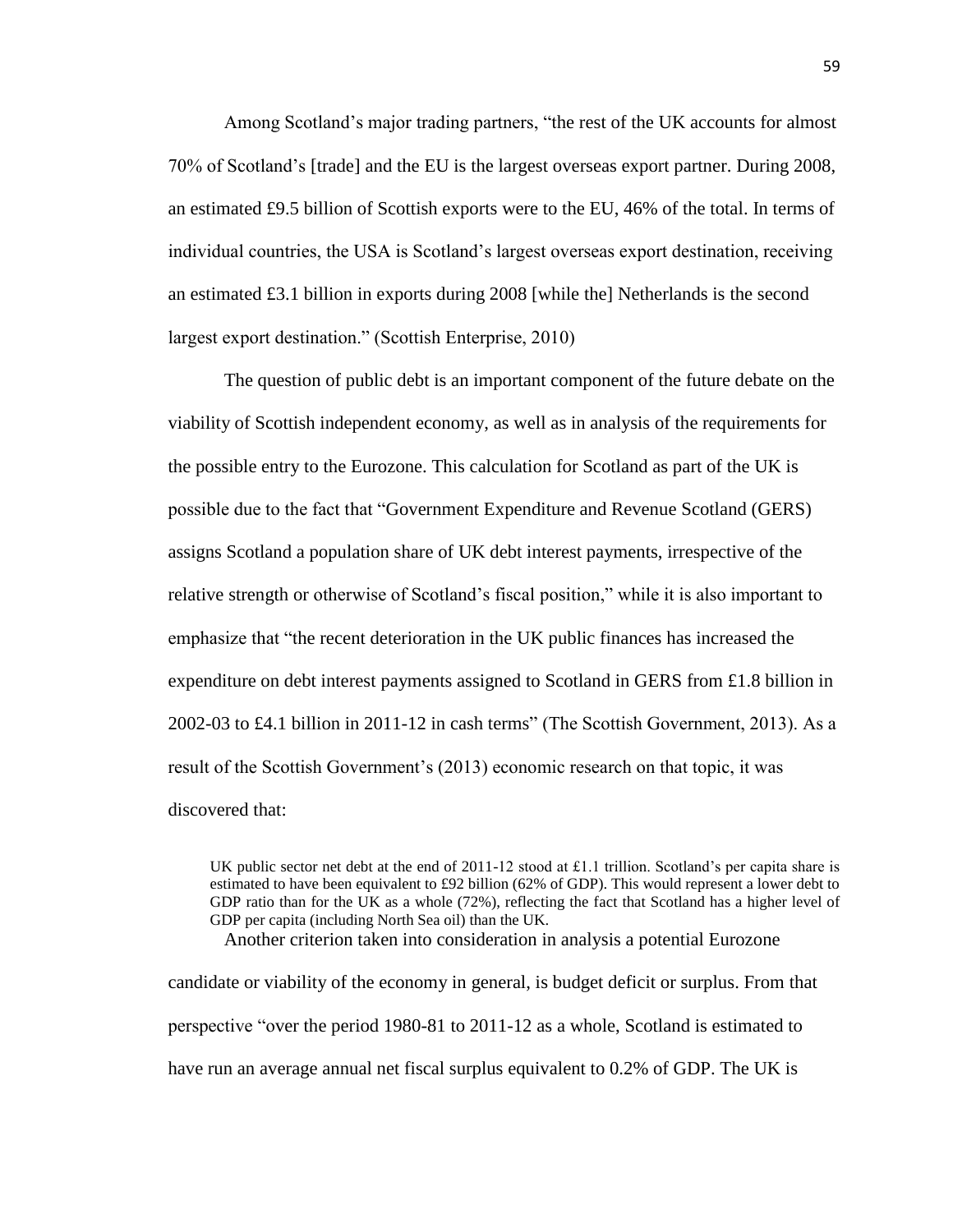estimated to have run an average annual net fiscal deficit worth 3.2% of GDP." (Scottish Government, 2013) This comparison definitely helps the whole independence debate, as it was primarily "driven by the significant growth in North Sea revenues." (ibid)

Oftentimes we may come across comparisons of what Ireland has reached in economic terms (at least before the Euro crisis of 2000s) with political sovereignty as opposed to what Scotland is losing lacking full independence and control over its economy. Hechter (1999, xiv-xv) argues that historically, "the lack of sovereignty had different economic consequences in Ireland than in Scotland and Wales. In Ireland, it encouraged agricultural specialization; in Wales and Scotland, however, it promoted economic stagnation." MacDiarmid (1968, 317) in *Scottish Nationalism* provides statistical information for the year of 1964 on sufficient difference between unemployment rates in the UK in general and Scotland in particular, where the latter is much higher, and interestingly, this statistical data is somewhat different now. The period of deindustrialization was followed by the SNP success. The Scottish Government (2012) statistics suggests that as of February 2012, "Scotland has the highest employment rate of the four countries in the United Kingdom." As a result, it may be considered as a successful implementation of some effective socio-economic policies of the devolved Scottish Government.

At the same time, absence of full sovereignty prevents the Scots from overall control over their economy, as the macroeconomic policies are managed by the Westminster government, including the key elements of fiscal and monetary policy. The latest key document that regulates Westminster-Holyrood spheres of control is the 2012 Scotland Act (Legislation.gov.uk 2012) – "an Act to amend the Scotland Act 1998 and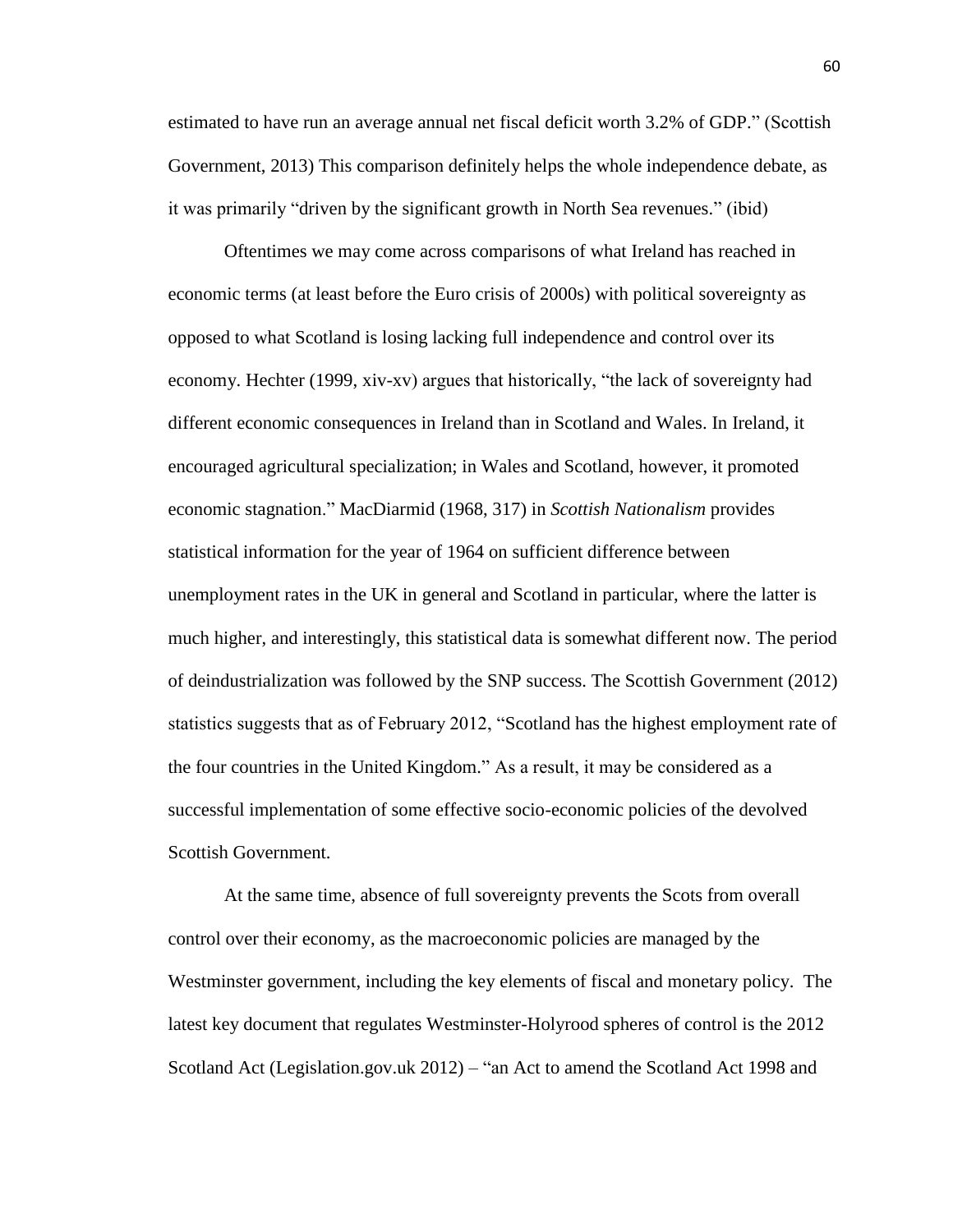make provision about the functions of the Scottish Ministers. It has the following passage – known as Schedule 5 – on the economic jurisdiction reserved by the Union in accordance with the amended Scotland Act 1998" (Legislation.gov.uk 1998), claiming that Westminster has control over "fiscal, economic and monetary policy, including the issue and circulation of money, taxes and excise duties, government borrowing and lending, control over United Kingdom public expenditure, the exchange rate and the Bank of England." This reality contradicts the ideas of MacDiarmid (1968, 327) from the late 1960s, as well as many contemporary nationalists that "the key sectors of Scottish industry, essential of a buoyant Scottish economy, must be controlled by the Scottish people." Reserved for the Scottish Government (Legislation.gov.uk 2012) are "local taxes to fund local authority expenditure (for example, council tax and non-domestic rates)," as successfully voted for in the second question of the 1997 devolution referendum.

Another important economic question is potentially sovereign Scotland's future economic cooperation and a degree of integration into the European economic institutes in the increasingly globalized world economy. The most recent debate before the future referendum, given that Scotland becomes politically and economically independent, is the status of a new British state in the contemporary European Union: will it automatically preserve its status as part of an existing member-state or does Scotland need to re-apply as a newly proclaimed independent country?

If Scotland remains in the European Union, equally debated is the issue of hypothetic economic sovereignty of Scotland in case of a successful 2014 independence referendum, as well as at has been analyzed by the SNP in the latest manifestos. One of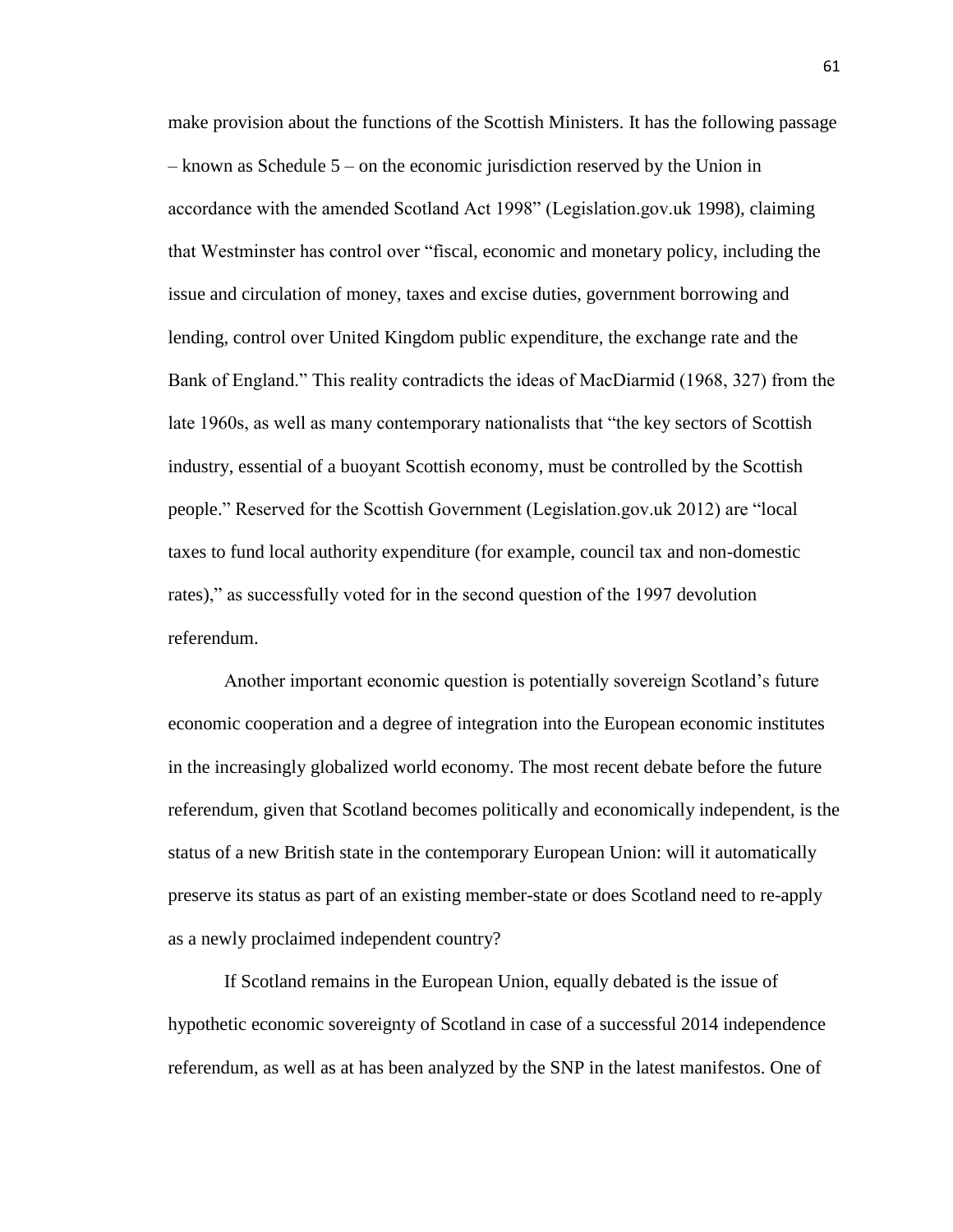the major questions is definitely the euro versus pound sterling choice, which in the recent time (following the European and world crisis) is no longer a serious controversy. The SNP's change of policy towards potential adaptation of the euro is well motivated due to the vulnerability of the current EU monetary union, as at the time of creation of the Eurozone some important economic components of some of the prospective members were overlooked. Before joining the euro area, each member state was expected to meet all five Maastricht criteria – low inflation,  $\leq 3\%$  of the budget deficit,  $\leq 60\%$  of public debt in relation to the GDP, low long-term interest rates, and successful entry to the preeuro ERM II system of exchange rates (Reuters Financial Glossary 2012), but in reality many of them did not perform accordingly, which eventually led to a crisis due to a highly globalized Eurozone financial sector.

After the European crisis and during the 2014 independence debate, Alex Salmond and his fellow ministers express their interest in preserving the pound sterling as a more viable currency option. But this also creates the same problem, which has been already seen in the Eurozone – the perspective of regulating a common monetary policy with the existence of two (or over a dozen in the case of Europe) separate fiscal policies.

# **3.5. Conclusion**

From the above-mentioned chapter, it is clear that Scotland is not a fully sovereign state in the political sense, but at the same time it possesses a considerable degree of cultural, religious and administrative autonomy due to the articles of the 1707 Treaty of Union, reinforced by the 1999 devolution implementation following the all-Scottish referendum of 1997. Historically, Scottish type of nationalism has been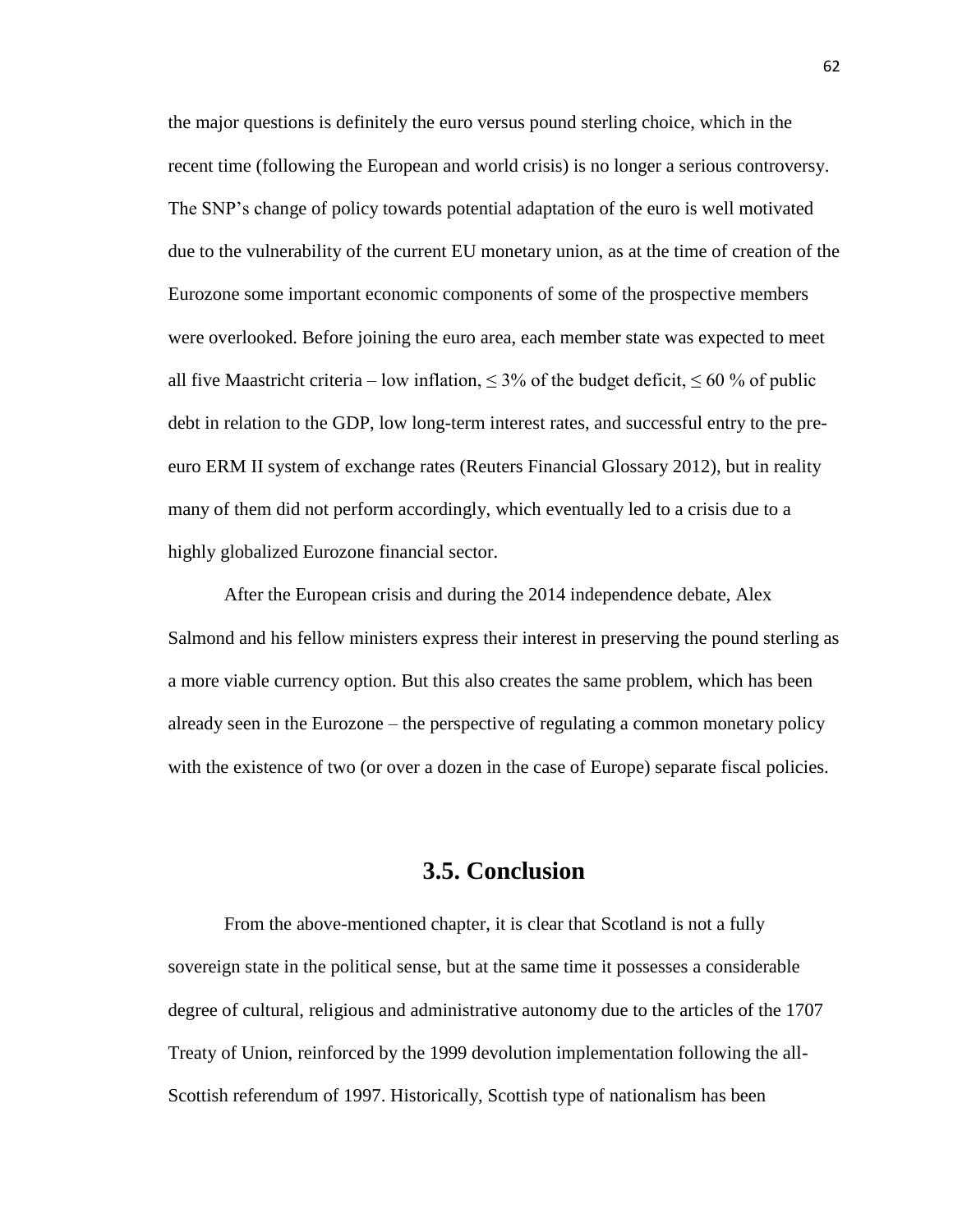predominantly inclusive and civic in nature, as is also recently seen in the Scottish National Party's manifestos, which include multiple references to the "civic society" and "civic Scotland". (e.g. 1999, 29) Additionally, diaspora Scots actively engage themselves in Scottish customs and traditions, and follow events in their historic homeland, although without any financial or legal mechanism to influence politics in general, or elections in particular, in their homeland. In terms of economy, based on its major components, there is a strong tendency to recovery from the European crisis, and Scotland as a potentially independent country in 2014 clearly meets the required Maastricht criteria, if it decides to join the euro, or peg its potential future currency to it. Additionally, the future economy, if the electorate chooses independence, will be boosted by the revenues from Scottish oil, which are currently benefiting the entire UK economy.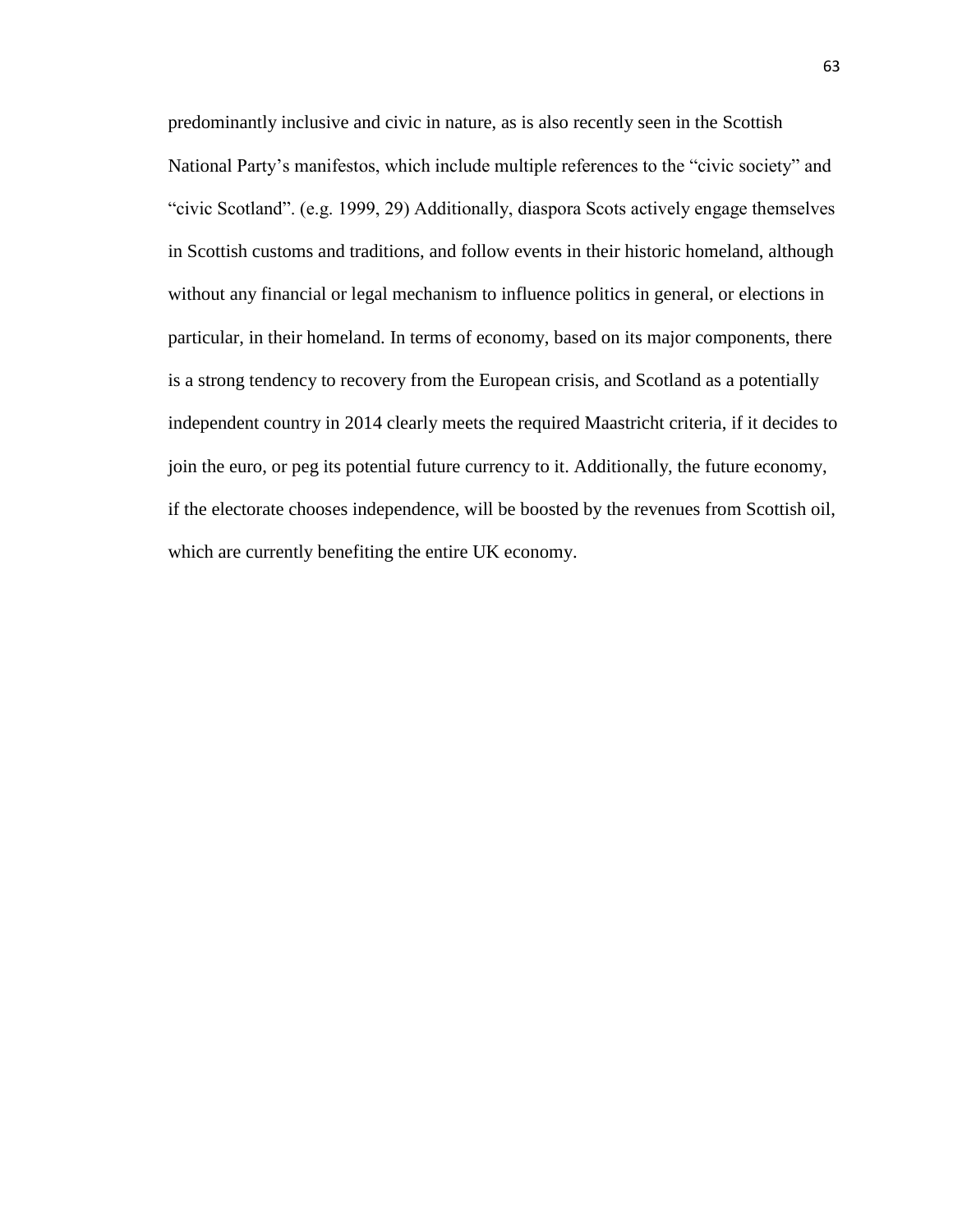# **CHAPTER FOUR: UKRAINIAN NATIONALISM**

Eastern European nationalist movements, according to Miroslav Hroch (quoted in Wilson 1997, 26), "typically developed in three phases": "scholarly interest", "patriotic agitation", and "the rise of a mass national movement." Ukrainian nationalism developed through a series of historic forms, many of them cultural, with the prevalence of distinctly political, and furthermore, pro-independence movement in two historic periods – 1918- 1921 and 1989-91. It was undeniably related to the fact that:

the only part of the Tsarist Russia which contained a genuine national movement before 1917, though not a separatist one, was Ukraine. Yet Ukraine remained relatively quiet while Baltic and Caucasian republics demanded secession, remained under the control of the local Communist party leadership, and did not resign itself to separation until after the failed coup of August 1991 destroyed the USSR. (Hobsbawm 1992, 166)

# **4.1. Historic Background**

## Forced Union

 The colonial dependence of Ukraine within the Russian Empire can be traced back to 1654, when military protectorate treaty between the Cossack Hetmanate under Bohdan Khmelnytskyy was later interpreted by Muscovy as 'the union'– event known as the Pereyaslav Rada<sup>9</sup>.

As a result, a large part of today's Ukraine eventually ended up being a colony of Muscovy. This forced incorporation was challenged multiple times by uprisings in the  $17<sup>th</sup>$  and  $18<sup>th</sup>$  centuries, as well as by the abundant nationalist literature of the  $18<sup>th</sup>$ -20<sup>th</sup> centuries, which helped to educate Ukrainians under imperial rule about national origins and culture, and mobilized many to rebel against tsarist power. One of the reasons why

 $\overline{\phantom{a}}$ 

<sup>&</sup>lt;sup>9</sup> 'Rada' is Ukrainian for 'council', while Pereyaslav is the city where it took place. Later in the text, the term "rada" is used in a number of parliaments in Ukraine, as in Central Rada in 1917-19 and in present Parliament – the Verkhovna Rada or Supreme Council.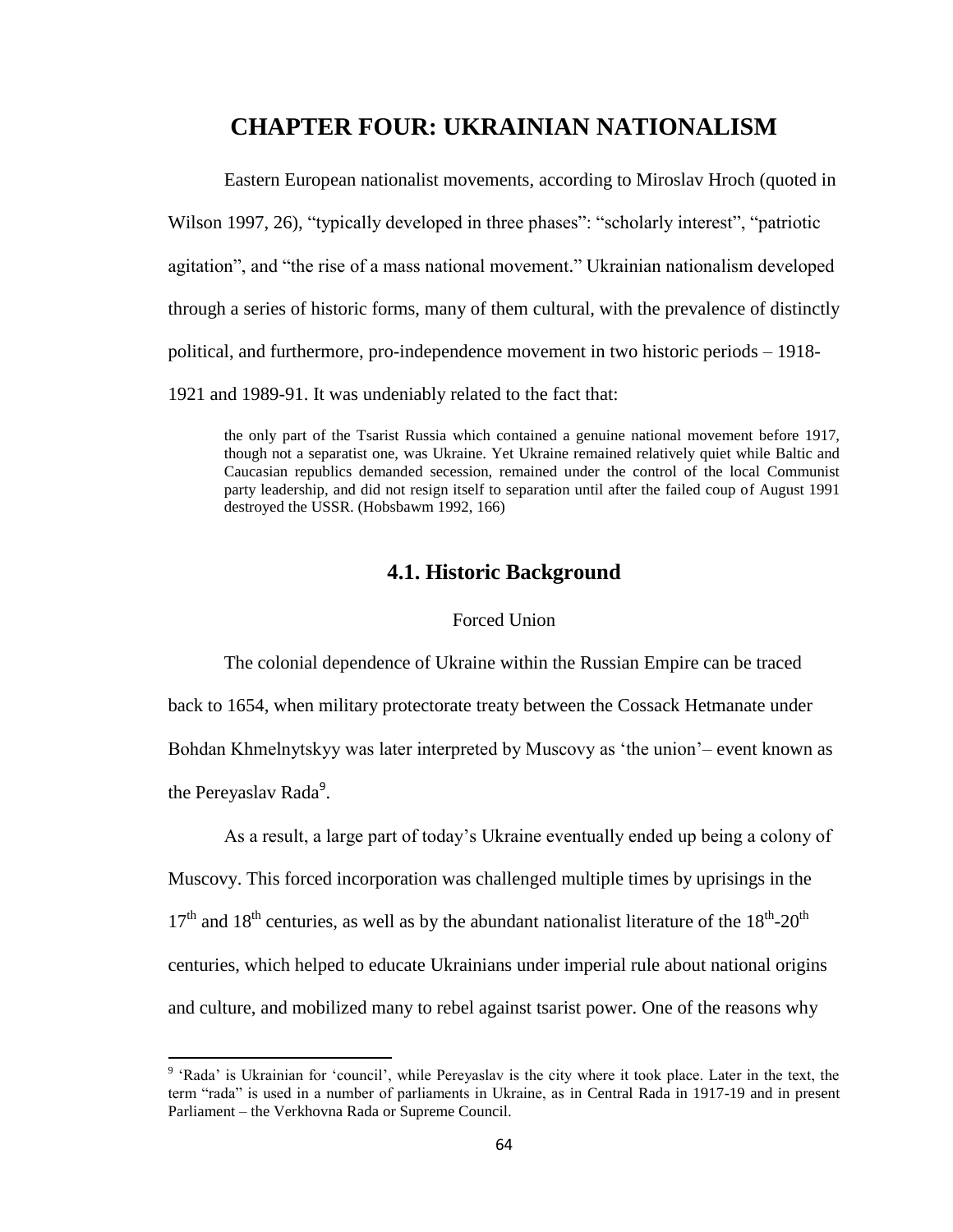Russia could not sustain the loss of Ukraine was and still is the element of local nationalist mythology of linking its history to the period of the Ukrainian state Kyivan Rus, which would be challenged after disintegration, as "for several centuries prior to the union with Ukraine, official Muscovy had a very dim sense, if indeed any at all, of being the direct heir of Kyiv… [and] the idea that…the Muscovites were really "Russians" performed a significant integrating function in the eighteenth century and afterwards." (Szporluk 1997, 95)

Similar stateless political situation was common for the rest of the Ukrainian territories under Poland, and later – Austro-Hungarian rule between 1772 and 1918, while other smaller segments being absorbed by Romania, Hungary and, briefly, former Czechoslovakia, and were only reunited with the rest of Ukraine during Soviet rule. At the forefront of the Ukrainian nationalist struggle for a separate state and reunification with the rest of the ethnic territory were numerous literary and public organizations and groups, which especially flourished under relatively moderate Austro-Hungarian colonial power prior to the WWI.

#### Nationalist Agenda and the brief Independence of 1918-21 and 1941

The first short-lived period of Ukrainian political sovereignty of 1918-21 followed the Bolshevik Revolution and loosening of the grip of power of Petersburg over many territories. As a result, many ethnic communities used that chance to proclaim their national independence, most notedly the countries of the Baltic region, Poland and Finland. In a similar fashion, Ukraine also chose the path of sovereignty, but with the coexistence of two distinct groups – autonomists (who fought for more rights within 'new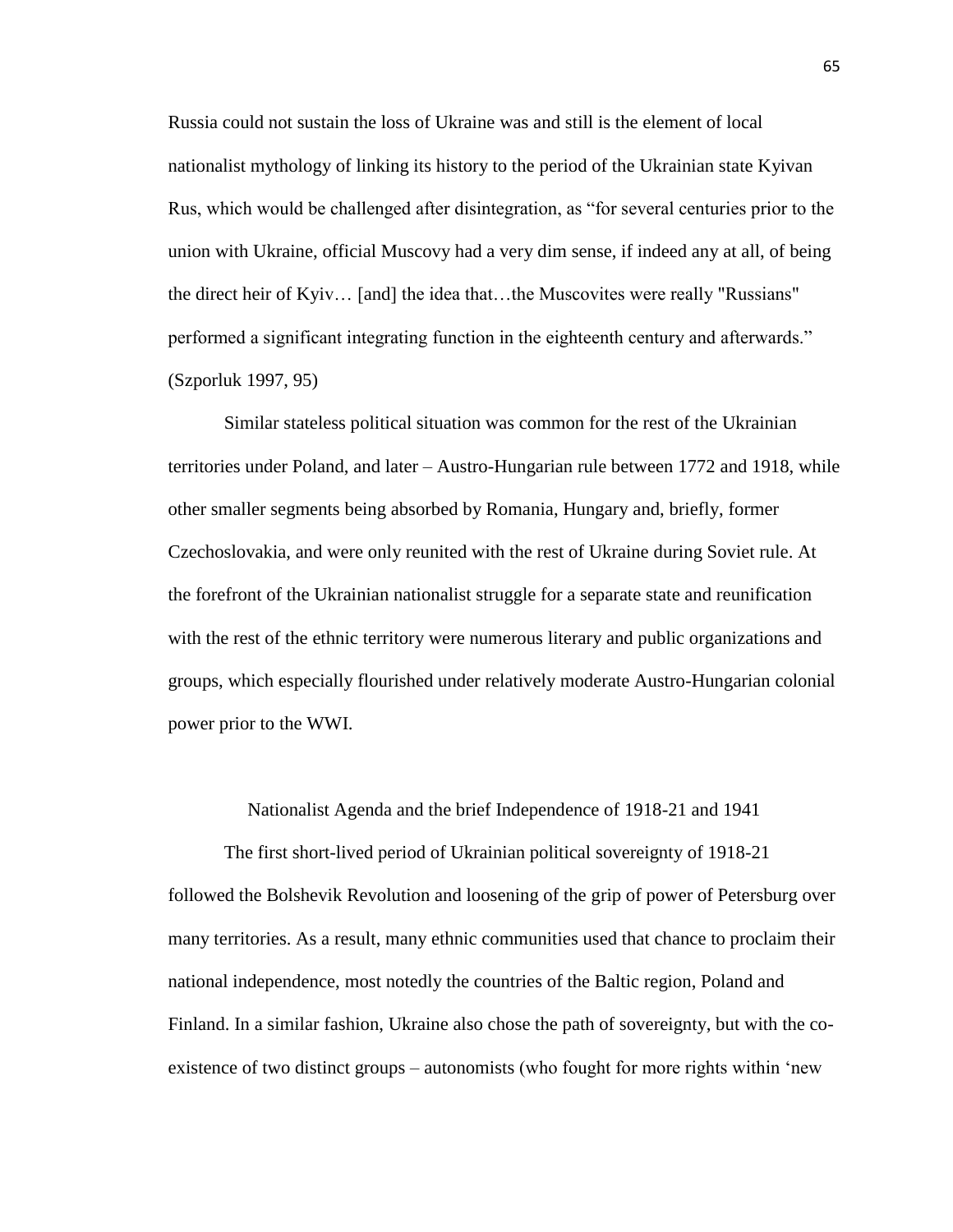democratic Russia') and separatist one on the political arena. Also, historians agree that "Ukrainian nationalists had no strong political organizations before 1914, nor any links with foreign powers." (Velychenko 1997, 422) These circumstances prevented an effective functioning of the Ukrainian National Republic (UNR) proclaimed in 1918 by a document called 'Fourth Universal' of the Central Rada – a self-governing legislative body created a year earlier on behalf of the Ukrainian people. Unlike the first three documents – 'Universals' – of the Central Rada, the fourth no longer recognized any formal federal relation to the 'future democratic Russia', but instead created an independent state: the Ukrainian National Republic. This historic step was implemented despite the opposition of the autonomists and was advocated strongly by the writings and ideas of "the two most influential Ukrainian nationalist thinkers of the twentieth century" (Wilson 1997, 41) – Dmytro Dontsov and V'iacheslav Lypyns'kyi, as well as Mykola Mikhnovsky's famous manifesto, *Independent Ukraine* (1900)*.*

 Due to numerous disagreements on the issues of cooperation with Russia, the West and internal development, and constant pressure from Russia, instead of a functioning independent state, "Ukrainian nationalists formed three short-lived governments in the period [of 1917-1920]: the Ukrainian People's Republic (November 1917 to April 1918), the Hetmanate (April to December 1918) and the Directorate (December 1918 to December 1919)." (Wilson 1997, 11) The Central Rada was overthrown by the Hetmanate in cooperation with Germany in April 1918 – Ukrainian State headed by Hetman Pavlo Skoropadsky, who, nevertheless, continued the statebuilding initiatives, and many would argue, even more successfully, as his state was recognized by a number of countries.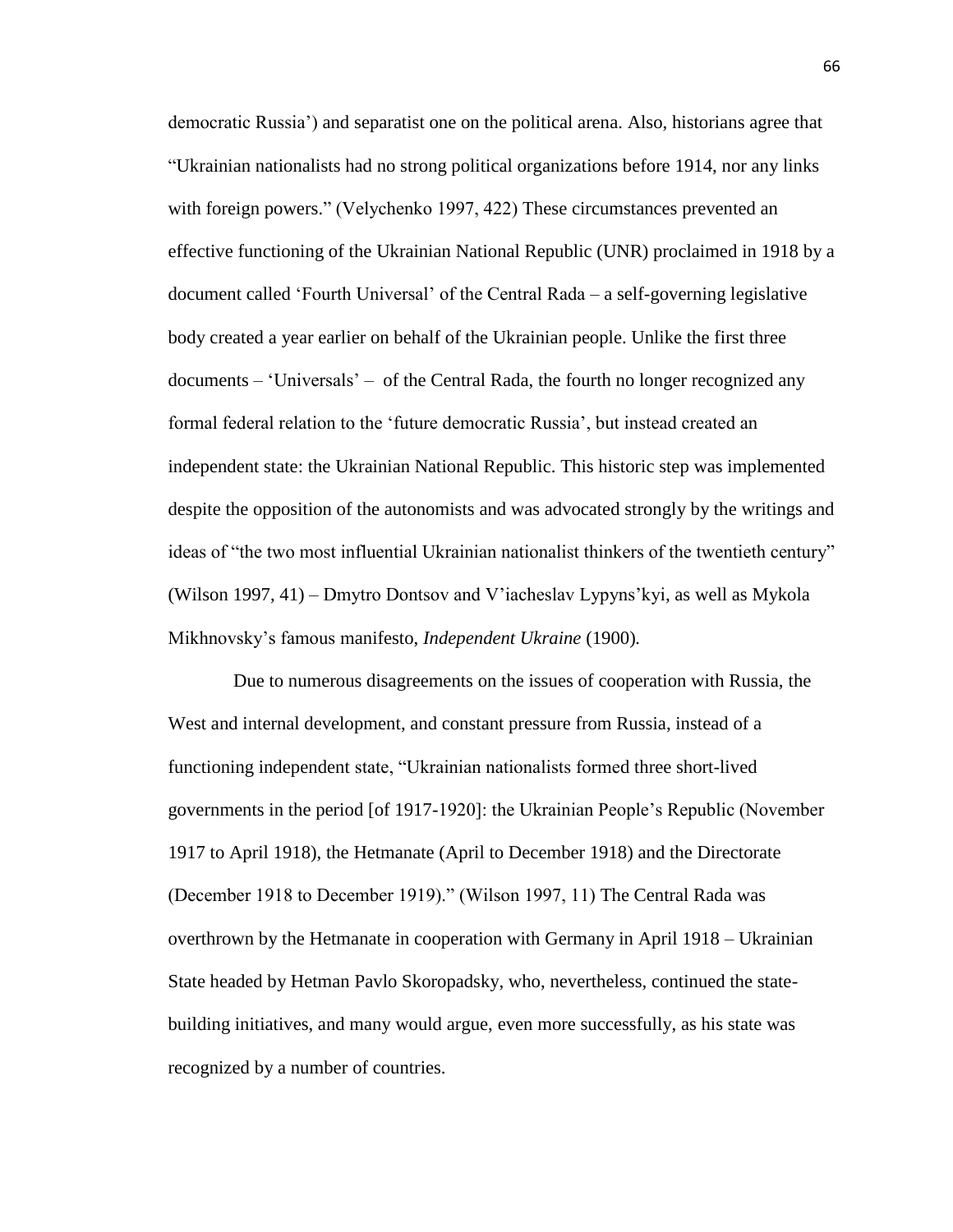In 1919, Hetman Skoropadsky was deposed by the third Ukrainian entity, the Directorate of Volodymyr Vynnychenko and Symon Petliura, the latter becoming one of the iconic figures of Ukrainian statehood, with Ukrainians often referred to as the Petliurites or 'petliurivtsi'. Among the shortcomings of this stage of Ukrainian statebuilding, which essentially ended with a loss of sovereignty, "V'iacheslav Lypyns'kyi identified the key weakness as the failure to win over elements from the old imperial elite to the national cause." (Wilson 1997, 14). In addition to internal and external disagreements, there was military presence of a number of mutually hostile foreign armies on Ukrainian territory: the Reds, the Whites, the Central powers (specifically, the German army), the Poles, and local anarchists with a relatively small presence of the UNR's own army. The underdevelopment of the national army under UNR was seen by many as the main reason of the state-building failure, with Stephen Horak stating that "the UNR's idealistic leaders paid too little attention to the task of building up proper armed forces" (quoted in Wilson 1997, 12). On the other hand, "as with Mikhnovs'kyi, Dontsov's starting point was a violent critique of the alleged provincialism, inferiority complex and Little Russian mentality of the Ukrainian intelligentsia", which added up to the explanation of possible reasons. (Wilson 1997, 42)

The beginning of the twentieth century became the time of formation of active political life in Ukraine, as during the tsarist times of Russian Empire any type of political activity – and more so an ethnically Ukrainian one – was strictly banned. Another important development to keep in mind when analyzing the political processes in early  $20<sup>th</sup>$ -century Ukraine, is the division of Ukrainian intelligentsia after 1848 (the year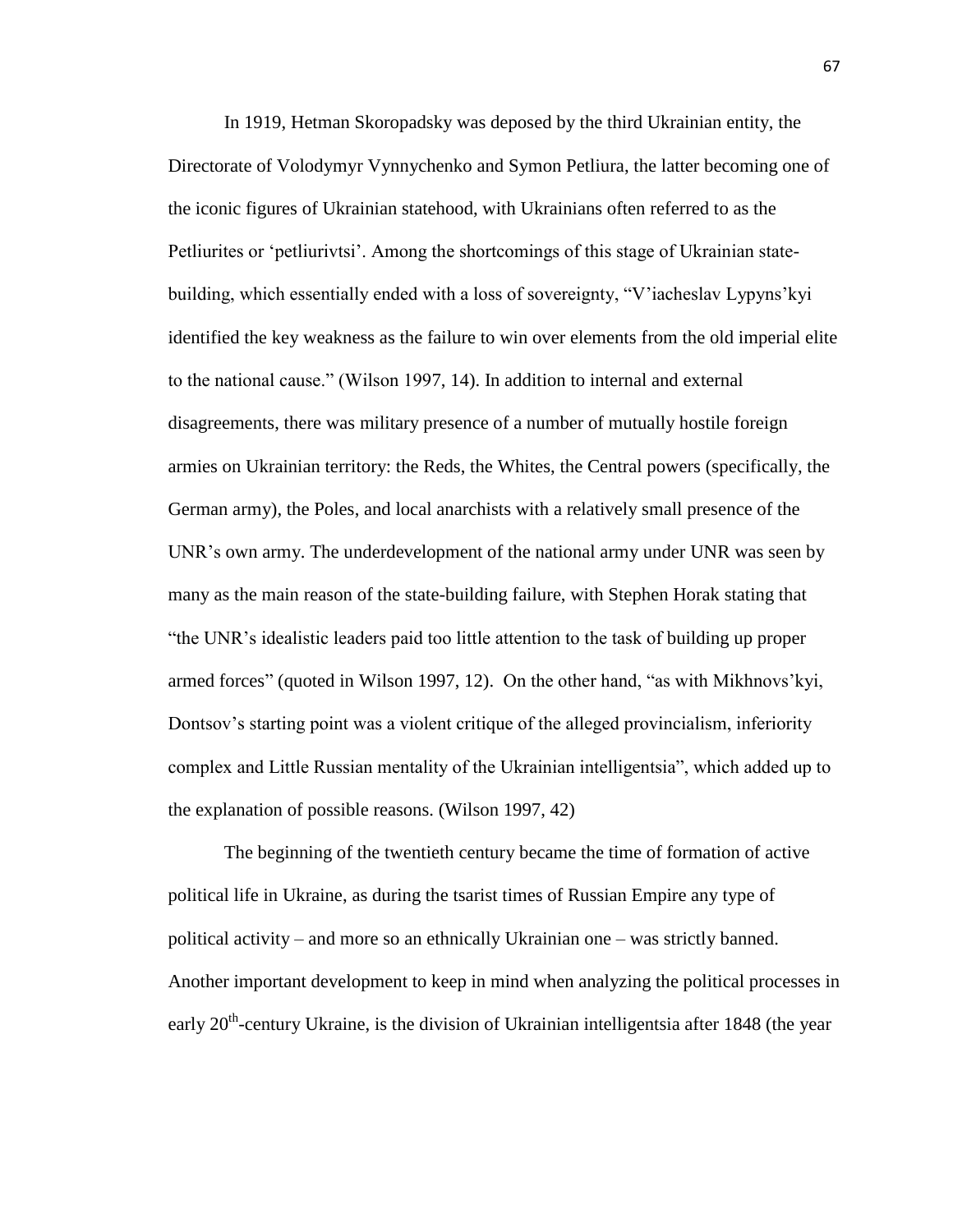of all-European revolutions that effectively outlawed the serfdom in Halychyna<sup>10</sup> and boosted the nationalist agitation) into three groups: "the Old Ruthenians, the Ukrainophiles, and the Russophiles." (Magocsi 2002, 22) Accordingly, "the first stirrings of separatist sentiment were amongst the Brotherhood of Taras [secretly established in 1891]…Several of its members were instrumental in forming the RUP (the first political party in Ukraine established in February 1900 in Kharkiv), and in 1902 broke away to form the Ukrainian People's Party (UPP), the first truly nationalist political group in tsarist Ukraine." (Wilson 1997, 33)

While most of the Ukrainian territory was incorporated into the USSR, western part of it – Halychyna – constituted the Eastern Galician region of Poland, Bukovyna was part of Romania, while Transcarpathia was occupied by Czechoslovakia, and the Crimean peninsula – was part of Russia. In all those territories between the two world wars there were distinct Ukrainian nationalist organizations fighting for self-government and eventual reunion into one Ukraine. Due to the totalitarian nature of the Soviet regime there was no possibility to partake in the parliamentary process, which was totally marginalized and pre-arranged, the only way to fight the system and the unfair Union arrangements was through illegal underground activity, where the Organization of Ukrainian Nationalists (OUN) was actively operating.

In terms of comparison of the two occupied portions of the Ukrainian territory, Shekhovtsov (2011, 207) underlines: "both Western and Eastern parts of Ukraine had their nationalist movements. The Soviet authorities successfully suppressed the Ukrainian

 $\overline{\phantom{a}}$ 

<sup>&</sup>lt;sup>10</sup> Historic region of Ukraine, comprised by contemporary Lviv, Ivano-Frankivsk and Ternopil oblasts, and territories now in Poland.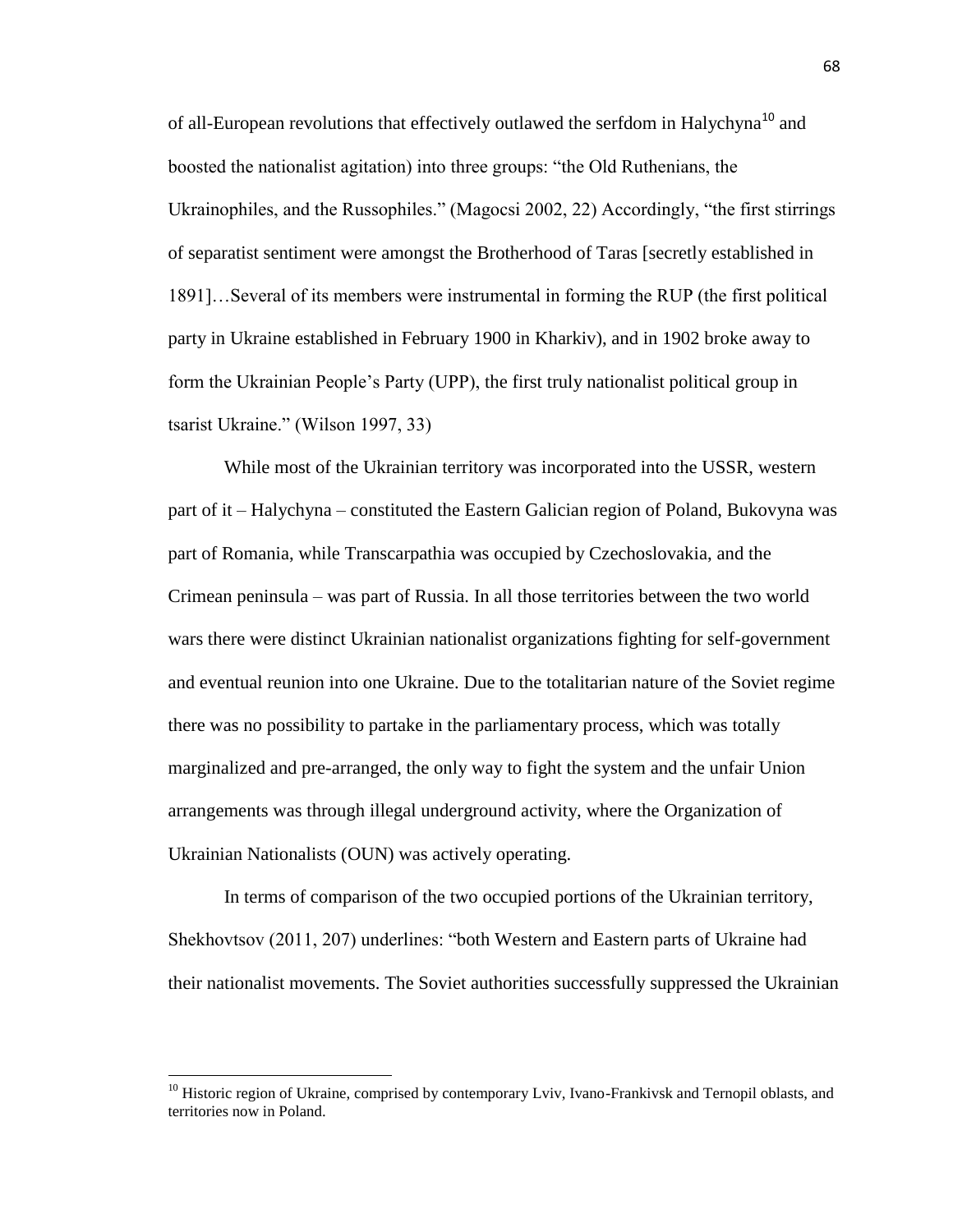nationalists, either moderate or radical, but in Poland there existed different political nationalist parties that tried to normalise relations with the Polish state."

In Halychyna, after the dissolution of the Austro-Hungarian Empire in 1918 another Ukrainian state, the Western Ukrainian National Republic (WUNR) was proclaimed. This proclamation, as well as the establishment of the UNR was then followed by the formal union of two republics into one UNR, in January 1919 – an event known as Unity Day. Eventually, Western Halychyna was absorbed by Poland and remained occupied as part of its territory until the beginning of the World War II. According to Shekhovtsov (2011, 207), "in the course of the 1920s, the most radical nationalist organisation in Western Ukraine was the Ukrayins'ka viis'kova orhanizatsiya (Ukrainian Military Organisation, UVO) led by Colonel Yevhen Konovalets." Wilson (1997, 45) differentiates three tendencies in national movement in Western Ukraine "after the international recognition of Polish administration (1923)": there was a movement for Ukrainian autonomy within Poland, "pro-Soviet or pro-Russian" bloc and finally, an "ultra-nationalist current, and its call for an independent Ukraine," which eventually became associated with the Organization of Ukrainian Nationalists (OUN). The real turn in Ukrainian nationalist thought took place when "in 1926, Dontsov published his magnum opus, Nationalism, in which he expounded the ideology of Ukrainian nationalism." (Shekhovtsov 2011, 208) Consequently, OUN was formed "in 1929 [in Vienna, when] radical Ukrainian activists in Poland completed the process of uniting all their forces into a single organization… led by Evhen Konovalets, who was also the leader of the Ukrainian Military Organization." (Marples 2006, 559). Along the lines with the vision of other nationalist groups in Europe of the early 20th century, "the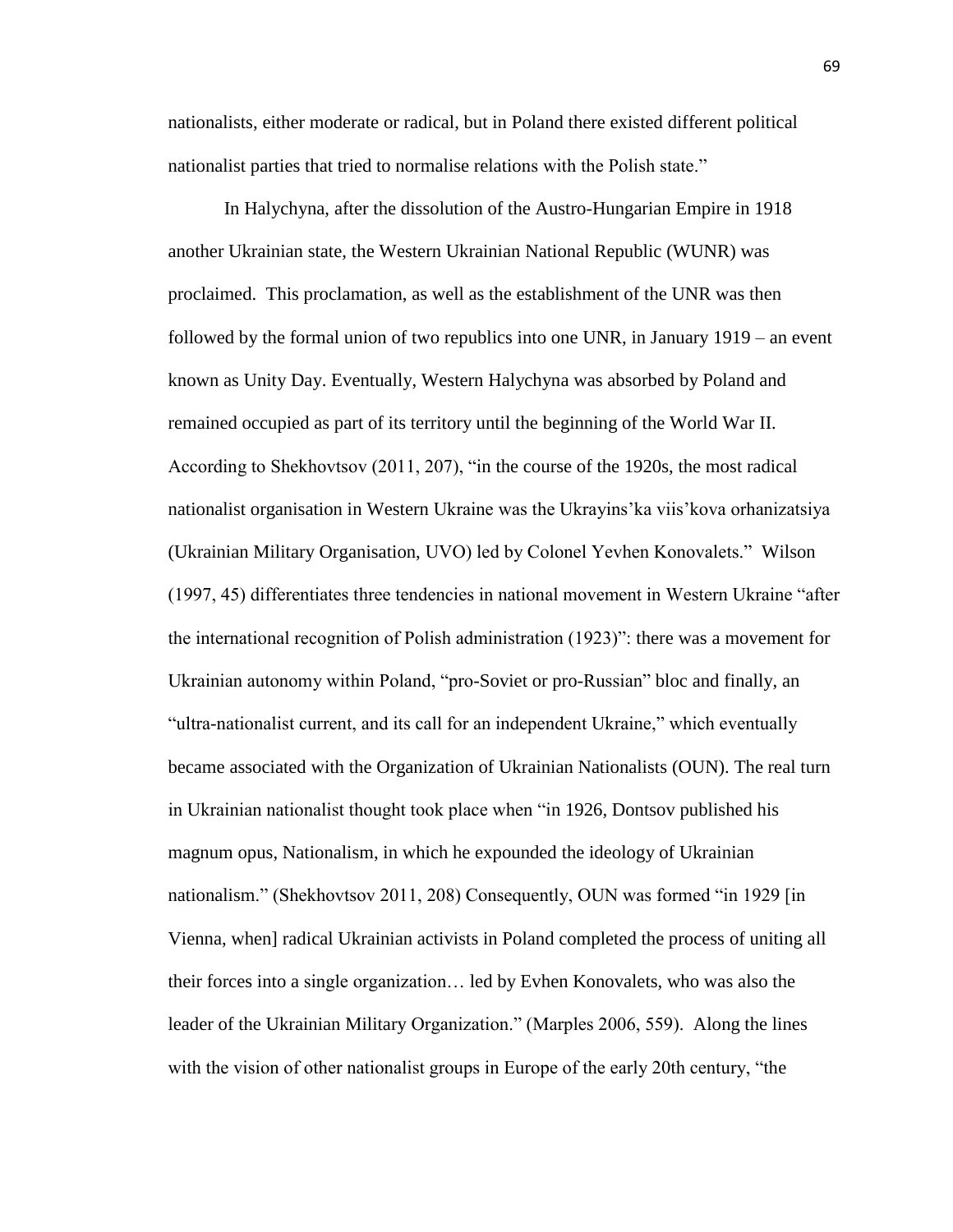OUN…declared that a future independent 'Ukrainian state would be a national dictatorship [natsikratiia]', defined as 'the power of the nation in the state'." (Wilson 1997, 47) According to Shekhovtsov (2011, 208), "in terms of doctrine, the OUN was indebted to the works of Dmytro Dontsov (who, however, never joined the organisation), as well as some ideologues within the OUN, in particular Mykola Stsibors'kyi, Volodymyr Martynets and Yuliyan Vassyyan."

Most sources depict the disagreement as one that developed on generational lines, as "the designated leader Andrii Melnyk failed to gain the support of the more radical members, who gradually broke away into a separate faction under Bandera... the new revolutionary wing of the OUN" (Marples 2006, 560). David Marples (2006, 555) captured the controversy between the two attitudes towards the Ukrainian national leader of the mid-20<sup>th</sup> century – Stepan Bandera – that of the Soviet propaganda, anti-Ukrainian in its contents, and contemporary Ukrainian in the country's spiritual 'heart' – Halychyna, the westernmost region of Ukraine: "In the Soviet period, his name was associated with evil, terrorism, and treachery by Soviet authorities and propagandists. In various towns and villages of western Ukraine, on the other hand, statues have been erected and streets named after him, including a prominent avenue in the largest city of L'viv."

Another attempt to recreate the Ukrainian state occurred in Lviv after "the formation of the two units and the event that followed after the German invasion of the Soviet Union – the declaration of a sovereign Ukrainian state on 30 June 1941 by Yaroslav Stets'ko on Bandera's behalf." (Marples 2006, 560) "However, the Nazis did not support the idea of Ukraine's independence and arrested both Bandera and Stets'ko. They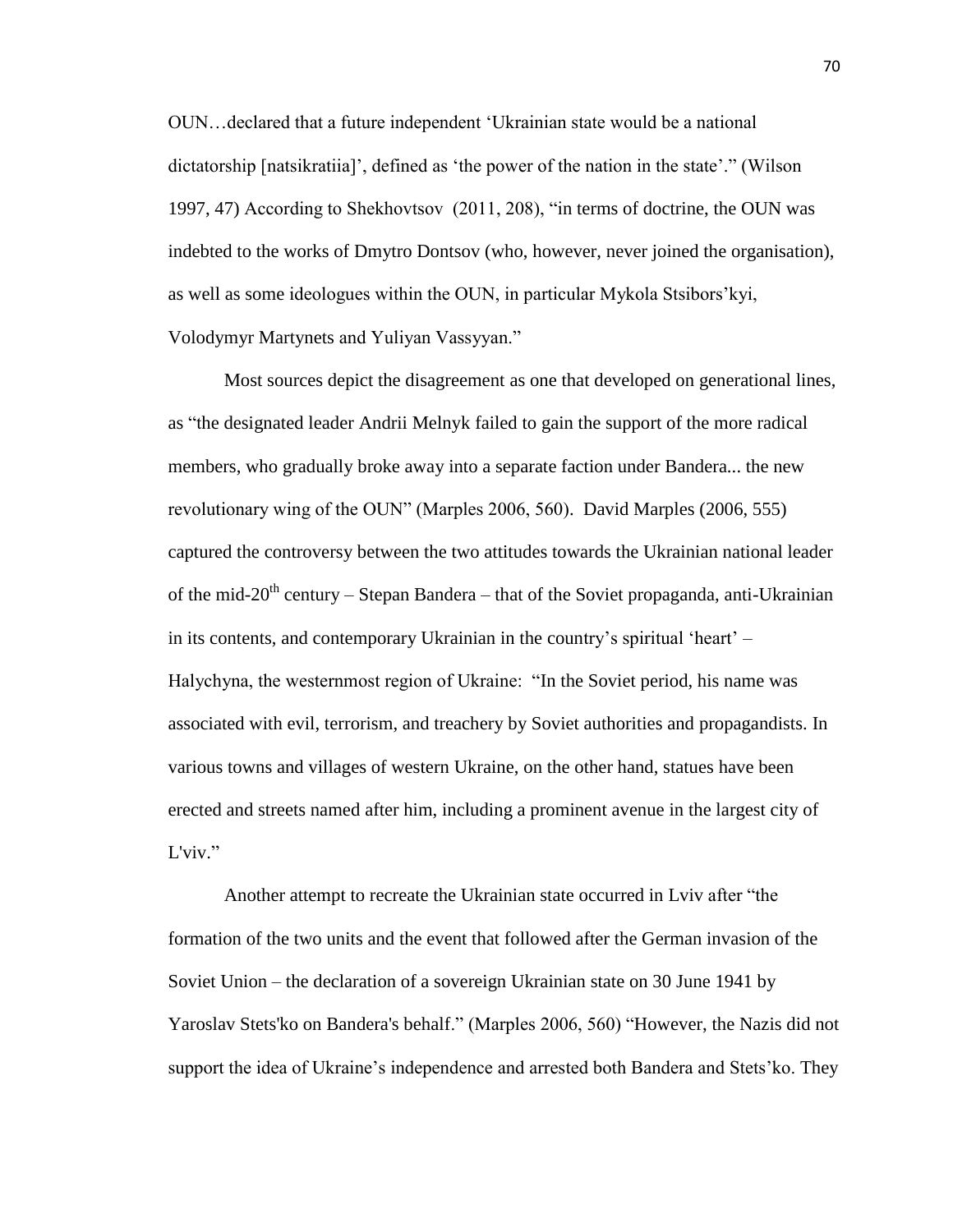were sent to the Sachsenhausen concentration camp and released only in 1944." (Shekhovtsov 2011, 209).

## Soviet Union and the Genocide of Ukrainians

At the time of the unsuccessful state-building attempts in 1918-21, before Ukraine was absorbed into the Soviet Union, the Bolsheviks simultaneously fought for the territory of Ukraine, having created their own puppet government in the city of Kharkiv in Eastern Ukraine, which became the center of the occupied Soviet Ukraine and, since 1922, part of the USSR. The creation of the Soviet Union was far from democratic, as the citizens of Ukraine did not have any say in that decision (similarly to the Pereyaslav Rada of 1654), which was largely made by the Communist party functionaries. Aware of the nationalist aspirations of Ukrainians (as well as other nations), Moscow laid out a policy of 'korenization' (translated as 'going to roots') with its Ukrainian equivalent in the form of 'Ukrainianization'. This policy was not only designed to pacify the nationalists and to "legitimize [Communist] rule in Soviet Ukraine by attracting to its ranks a broader spectrum of the local population" (Magocsi 2010, 569) but, more importantly, to detect them in order to neutralize or exterminate them later.

As a result, the next stage in Stalin's policies in 1930s was oppression in the form of mass murders, detentions in Siberian concentration camps, and, horrifically, mass killing by hunger, a widely recognized genocide, the Holodomor of 1932-33, which "caused the death of up to 10 million Ukrainians due to starvation" (Semotiuk [n.d.]). This tragedy of the Ukrainian nation was promulgated by the order to confiscate the grain yields and reserves targeted villagers, those living on the land, with "roadblocks set up by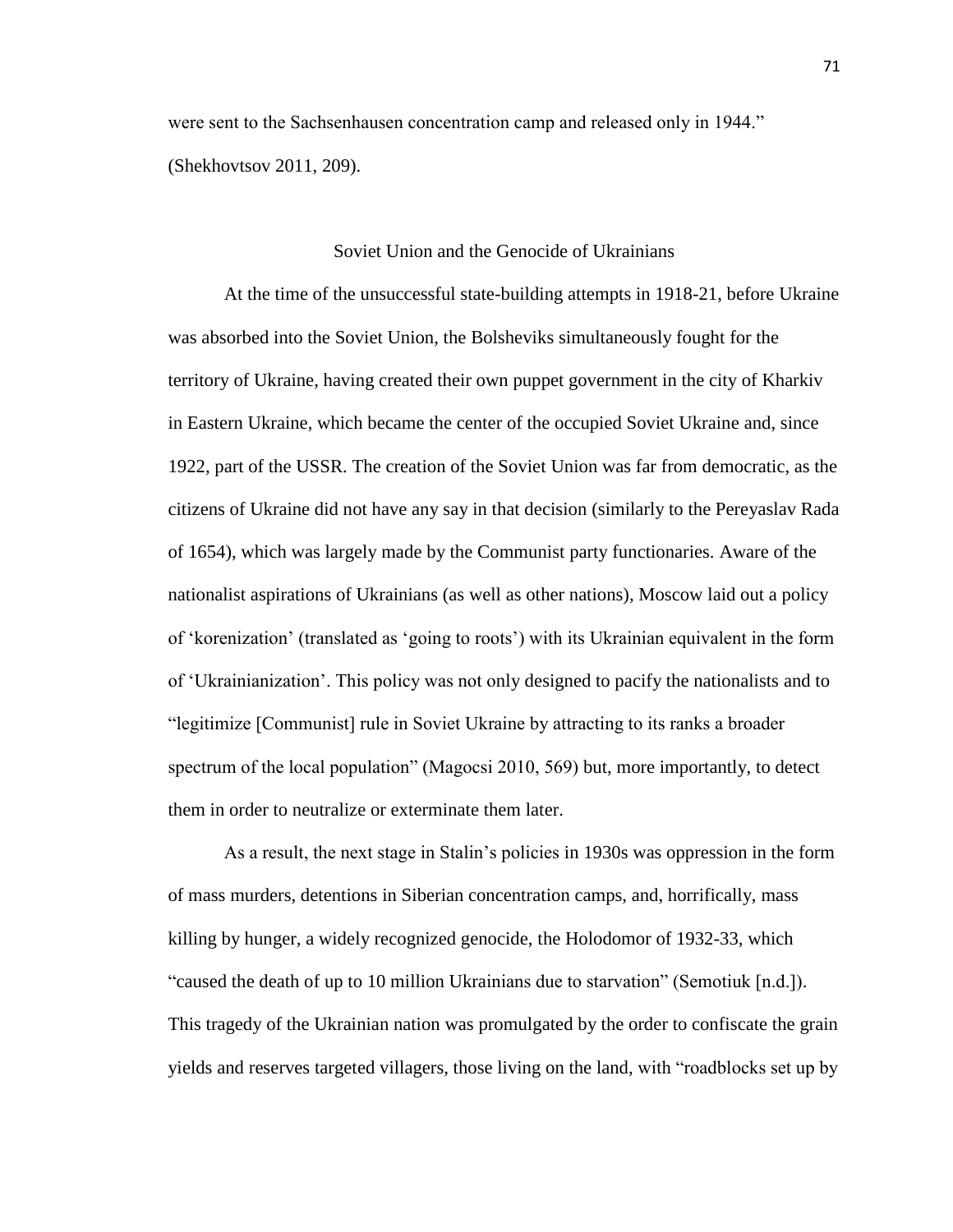the authorities [which] prevented Ukrainian peasants from entering the cities, where food was sometimes available, though far from plentiful." (Naimark 2010, 73) This was a logical continuation of oppressive anti-Ukrainian policies and, as noted by Wilson (1997, 151), "three centuries of Russian rule have supposedly been a demographic catastrophe for Ukraine. In 1654, it is claimed there were more Ukrainians than Russians, six million as opposed to five, whereas today the population of Russia outnumbers that of Ukraine by almost three to one."

The instrument of Holodomor greatly changed the demography of Ukraine. Deserted villages were subsequently settled with Russians from all over the Soviet Union, largely continuing the imperial policies of Russification of Ukraine, which effectively ended the transitional Ukrainianization stage in the late 1920s, with its "ultimate aim…to foster the elimination of national distinctions within Soviet society and to create a new Soviet man (*Homo Sovieticus<sup>11</sup>*), whose primary concern would be loyalty to the [USSR] through the medium of the world's only "true revolutionary" language, Russian." (Magocsi 2010, 695)

#### The World War II and Ukraine

During the Second World War, similarly to the First one in 1914-18, Ukraine had no statehood, being part of the USSR with most citizens formally fighting on the side of its yesterday's conqueror – the Red Army. This predicament did not satisfy many freedom-minded Ukrainians who dreamed of an independent state, and envisioned the war as a chance to materialize their plans. This latter group of Ukrainian nationalists in large numbers secretly belonged to the OUN, which decided to create "the Ukrainian

 $11$  Original emphasis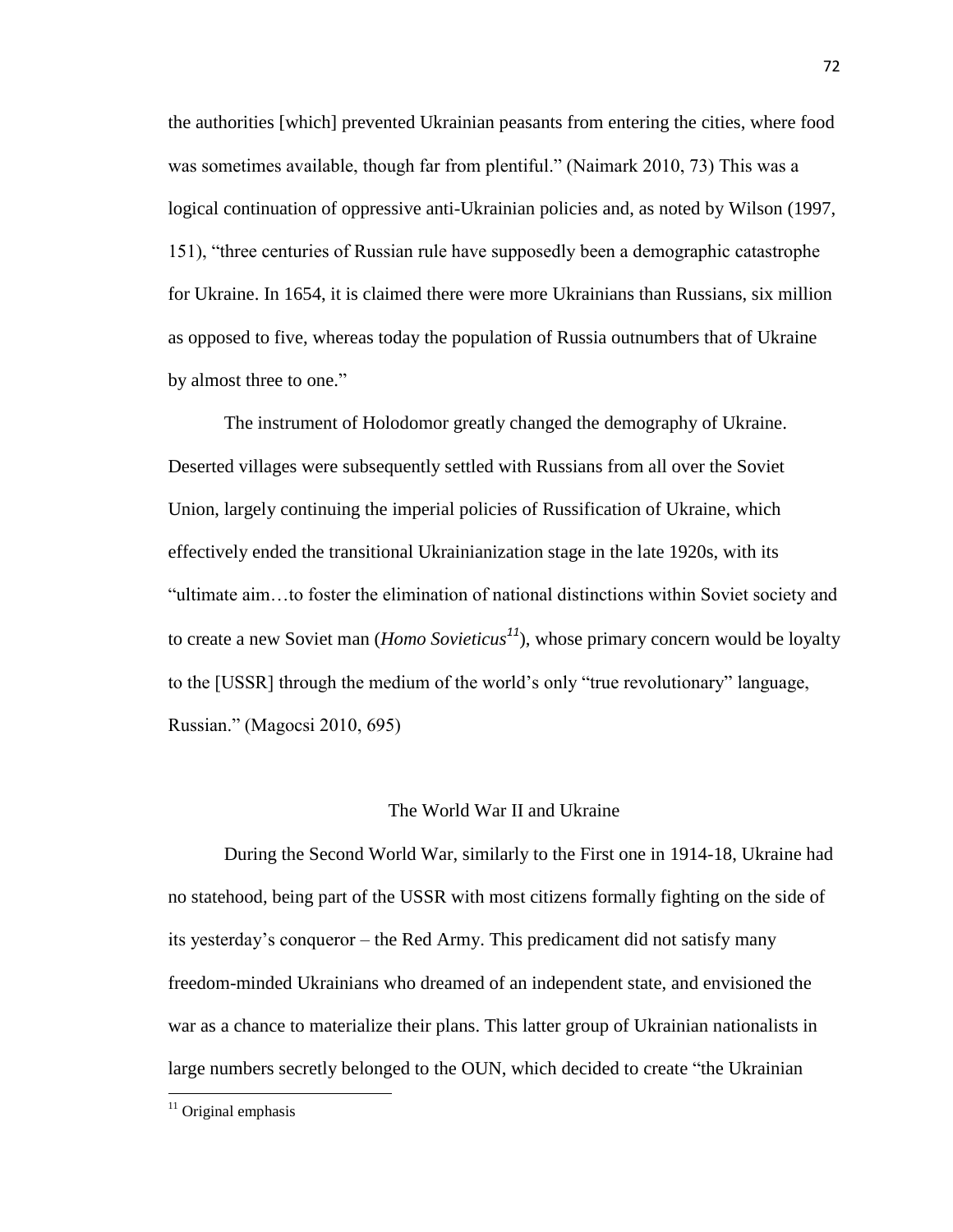Insurgent Army (UPA) in October 1942 though in active form only from the spring of 1943 […which] was a large and well organised military and later guerrilla army under Roman Shukhevych," (Marples 2006, 562) which "fought against the Nazi and Soviet forces," and even later the war "the UPA continued its struggle against Soviet law enforcement up until the early 1950s but then was suppressed [and] fighters of the UPA and Bandera's OUN were sent to Gulag prison camps, while other members of these organisations had to emigrate to Western Europe, Canada and the USA." (Shekhovtsov 2011, 209) The UPA was so highly organized and efficient that former French President Charles De Gaulle noticed the following: "If I had an army such as the OUN has, the German jackboot would never have trampled the French soil." (quoted in Lypovetsky 2009, 1)

With the decade of 1950s – the time of latest mention of the UPA fighters and their dugout bunkers – which was mainly characterized by a newer wave of oppressions, the 1960s were also marked by another distinct cultural nationalist wave – the "60iers" or the "Sixties group" – "no part of a deliberately organized movement, these [were] writers, together with a few theatrical directors, film directors, composers, and artists [whose literary forms] both implicitly and explicitly sought to renew traditional Ukrainian cultural values and to restore the Ukrainian language, which had suffered sovietization and russification during the Stalinist era." (Magocsi 2010, 704) All of them were either murdered or sentenced based on "flirting with "decadent Western artistic notions" and, even worse, with Ukrainian "bourgeois nationalism"." (Ibid, 710)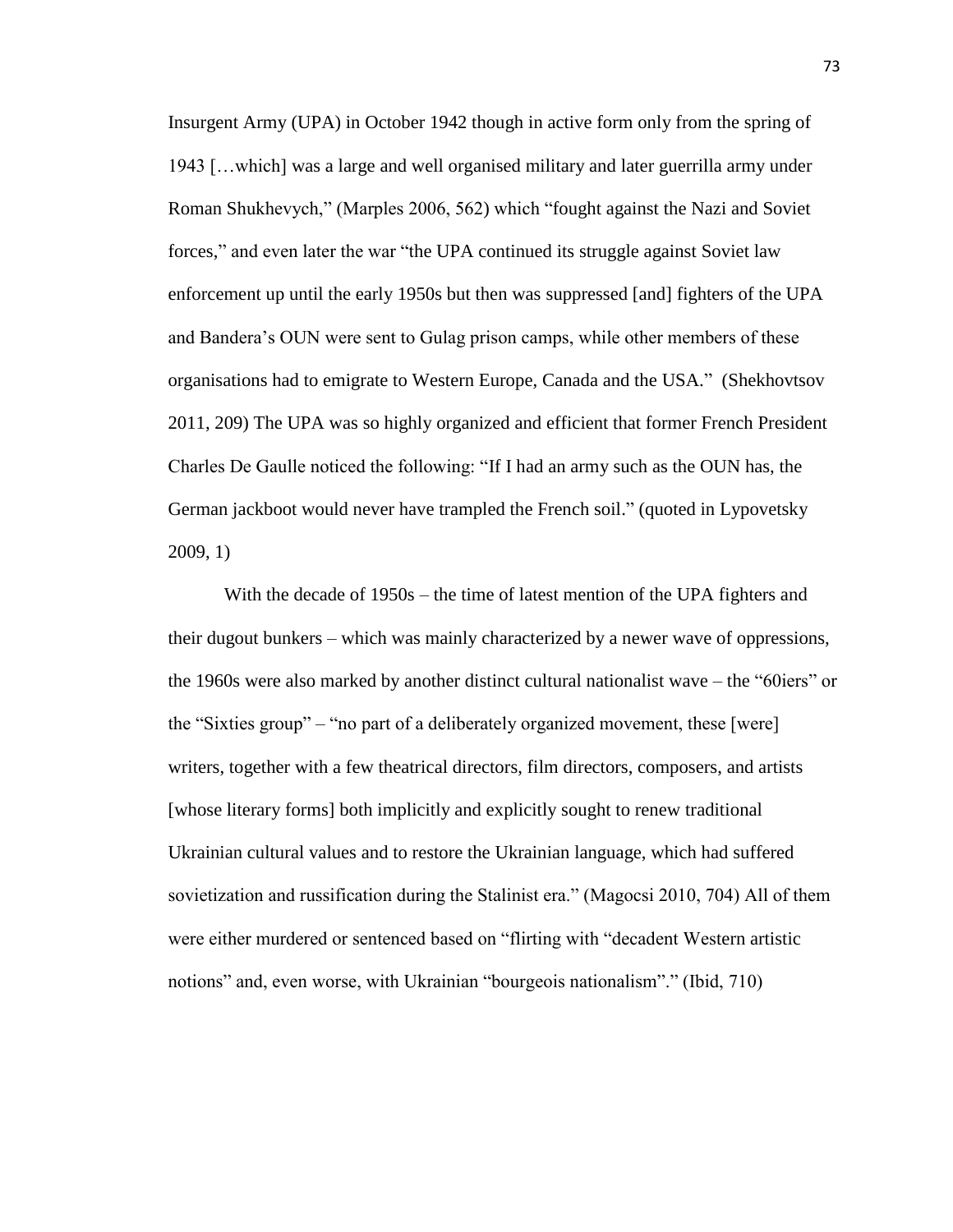# **4.2. Ukrainian Politics**

It is often believed that independence of Ukraine just happened due to the collapse of the Soviet Union. Some may even question if "Ukraine and Ukrainians suddenly appeared deus ex machina in 1991?" (Magocsi 2002, ix), but it is far from reality, as it was a distinct nationalist movement, I argue, that did the most to reinforce the idea of national statehood for the Ukrainians after centuries of colonial rule, and united millions in the fight for the independence. According to Hobsbawm (1992, 164), "the eggs of Versailles and Brest Litowsk are still hatching…The explosive issues of 1988-92 were those created in 1918-21…The simplest way to describe the apparent explosion of separatism in 1988-92 is thus as 'unfinished business of 1918-21.'." After proclamation of independence on 24 August 1991, many Ukrainians believed there would be immediate changes in their country's political and economic development but, similar to other states in the region, the transition appeared to take longer than expected. In the period of 'Perebudova'<sup>12</sup>, with the elements of democratization in place, there appeared the first political organizations like the Ukrainian Helsinki Group – human rights movement, organized by many former dissidents, with majority of its members eventually belonging to newly established Ukrainian Republican Party of Levko Lukyanenko, a prominent dissident himself. Historic organizations were also revived, like *Prosvita* – a famous educational society founded in the  $19<sup>th</sup>$  century. As Kuzio (quoted in Shekhovtsov 2011, 209) states that "although small Ukrainian nationalist groups, such as the Natsional'nyi front (National Front) or Ukrayins'ka helsins'ka hrupa (Ukrainian Helsinki Group), did appear in the Ukrainian SSR in the 1960s and

<sup>&</sup>lt;sup>12</sup> 'Reconstruction' – in English, or 'perestroika' – in Russian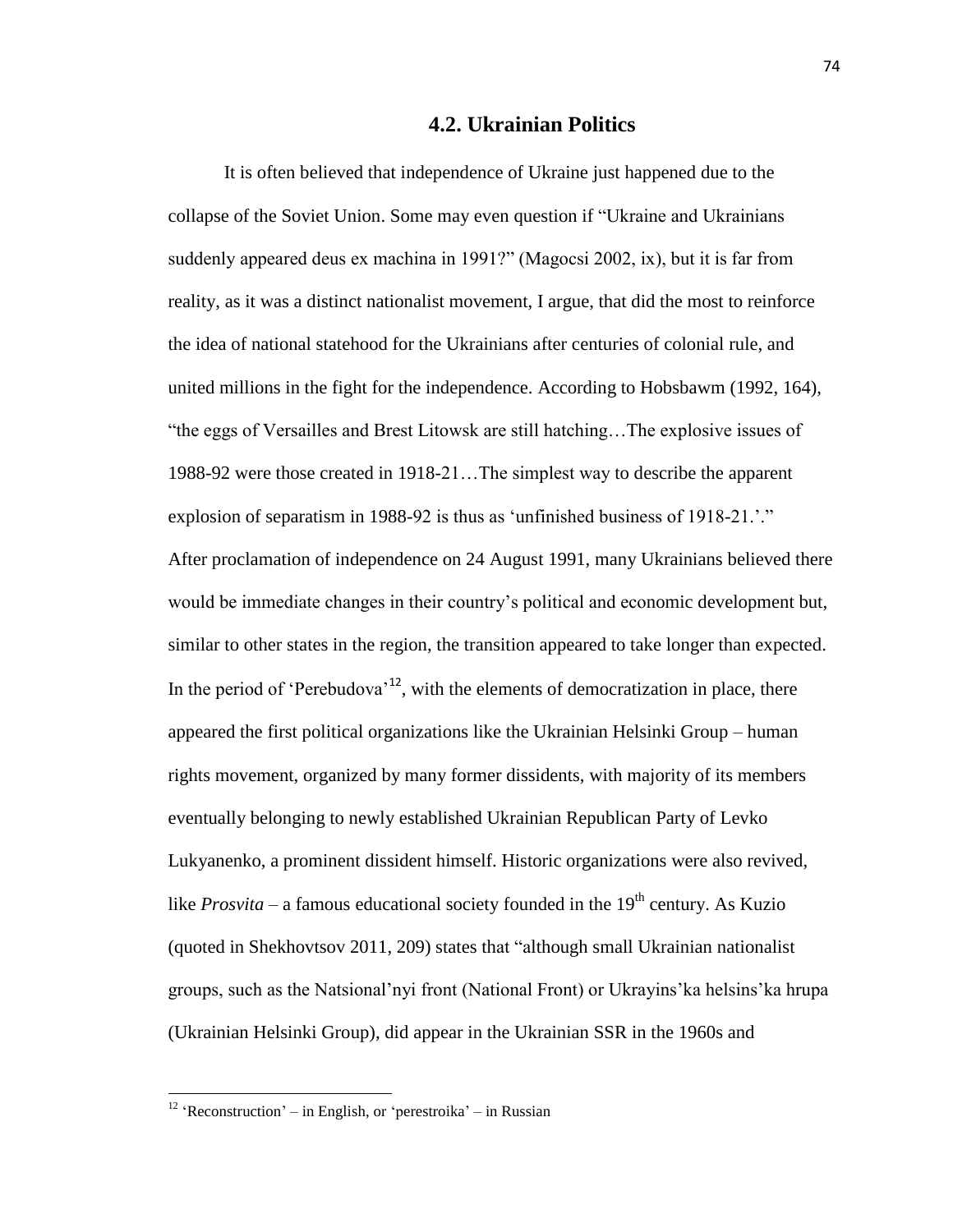afterwards, they were generally national democratic in their ideological orientation 'with a concentration upon cultural and linguistic issues, human rights and national oppression'."

The most important event occurred "on 8-10 September 1989 the founding congress of the Popular Movement of […] Ukraine for Perestroika," (Paniotto 1991, 177) which gave birth to the Ukrainian banner of the pro-independence movement, commonly known as Rukh<sup>13</sup>. The establishment of Rukh was comparable to the formation of the Polish *Solidarnost*, both in time and importance, as it instrumentally opposed the communists in cultural and political domains of Ukrainian life, attracting millions of people into support of independence, and then sustainable political and economic development. In its evolution, Rukh was on the center-right of the political spectrum has effectively changed its priority from just cultural and political autonomy to a clearly proindependence stance in 1990 (Narodnyi Rukh of Ukraine). Adopting the name Narodnyi Rukh of Ukraine (People's Movement of Ukraine), Rukh formalized into a political party to participate in the 1994 election campaign as the main opponent to still powerful Communists, having "transformed itself from a movement for perestroika into a movement for the state independence of Ukraine." (Wilson 1997, 68)

Ukrainian independence, proclaimed in August 1991, was confirmed by a nationwide referendum on 1 December 1991. After centuries of foreign rule and different assimilations, Ukrainians voted for independence: "According to the Central Electoral Commission, out of a total of 37,885,555 eligible voters, some 31,891,742 (84.18 percent) took part in the Referendum.

<sup>&</sup>lt;sup>13</sup> 'Rukh' is Ukrainian for 'movement'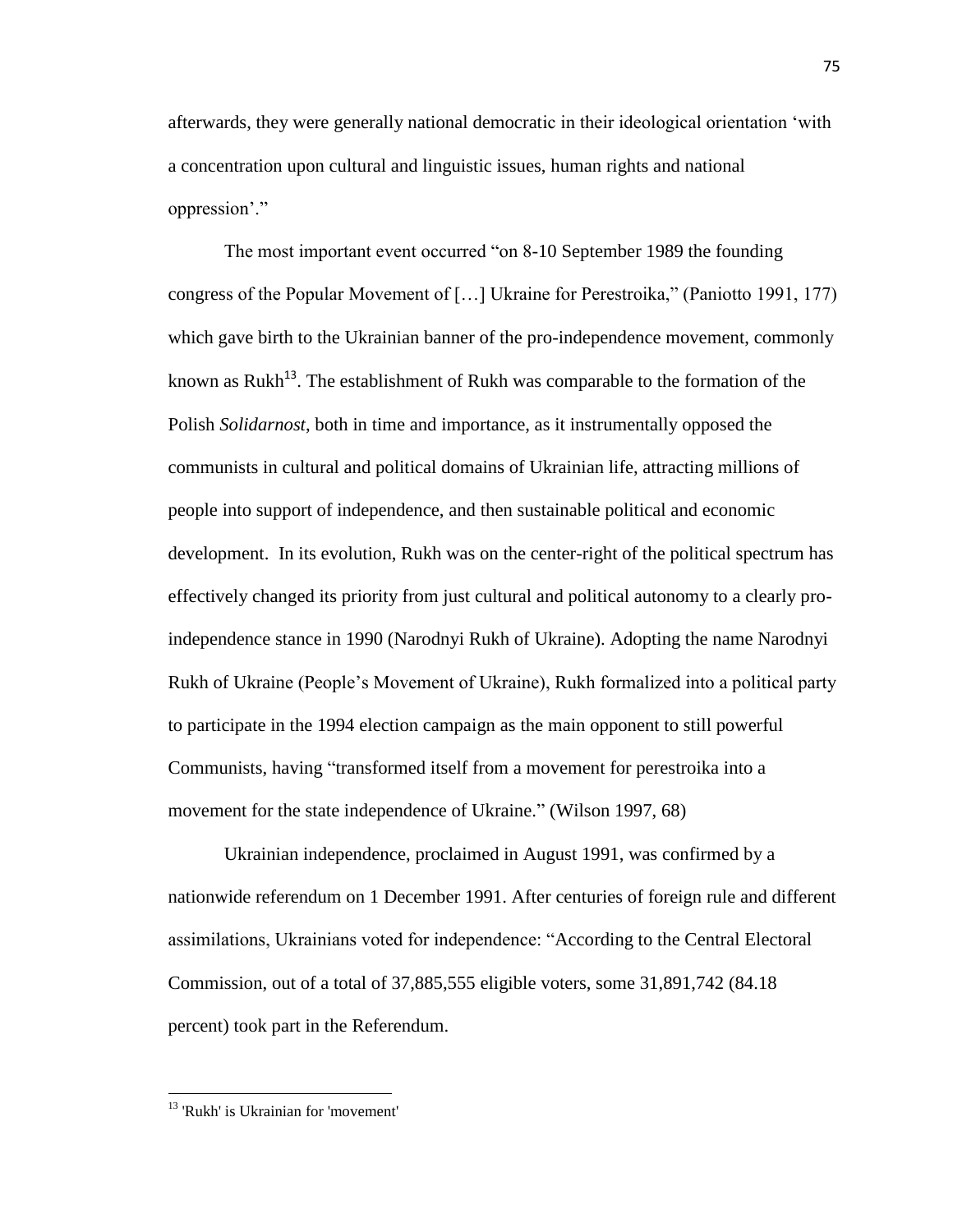Of those, 90.32 percent or 28,804,071 voted for independence; 2,417,554 or 7.58 percent voted against." (Potichnyj 1991, 129)

In its twenty years of independence, Ukraine has been governed by four presidents: Leonid Kravchuk (1991-1994), Leonid Kuchma (1994-2004), Viktor Yushchenko (2005-2010) and the incumbent Viktor Yanukovych, elected in 2010. Major problems that divert Ukraine from further development and implementation of effective economic and political reforms are corruption, cronyism, and the omnipresent Russian factor – which keeps Ukraine hostage in matters ranging from gas supplies and energy dependence, to cultural dependence with the expansion of Russian media, entertainment and publishing through multiple proxies in the Ukrainian establishment. One reaction to these developments is a nationalist agenda, historically more prevalent in Halychyna and Western Ukraine. It is also worth mentioning that according to Wilson (1997, 137) the nationalist parties and movements represented in Ukraine should be divided into "national-democratic" and "ultra-nationalist". Many would argue about such division, but Wilson (1997, 197) provides the historic parallels, claiming that "most nationaldemocrats have taken their ideological inspiration from Hrushevs'kyi and Lypyns'kyi rather than Mikhnovs'kyi or Dontsov." Indeed Rukh was initially much more liberal and centrist in its political nature drawing heavily from Lypynskyi's teachings, while *Svoboda* clearly positions itself as the descendant of the Ukrainian People's Party (UPP) of the early  $20<sup>th</sup>$  century and the OUN of the 1920-40s, favoring the ideology of Dontsov, Mikhnovsky and Bandera. While Rukh preferred parliamentary activity with electoral participation, *Svoboda* (known as SNPU – the Social National Party of Ukraine<sup>14</sup> –

 $14$  Not to be confused with national socialist ideology, this social nationalism is based on the traditionally Ukrainian right nationalism with respect to human and religious virtues.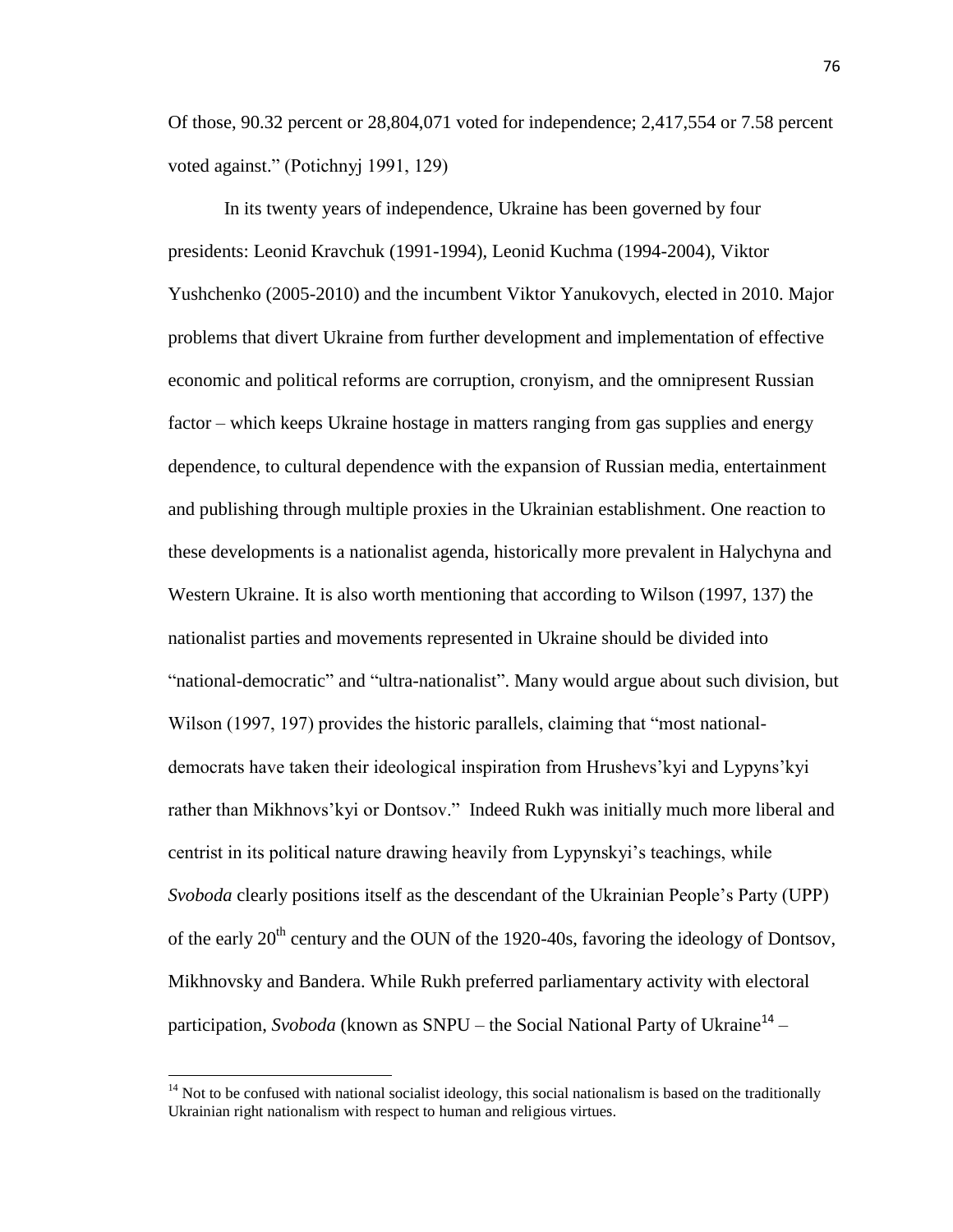# before 1991) before the election of 1998 concentrated heavily on extraparliamentary activities, like protests and education activities. According to Shekhovtsov (2011, 213),

the Sotsial-natsional'na partiya Ukrayiny (Social-National Party of Ukraine, SNPU), which changed its name to the Freedom Party in 2004, was launched in Lviv on 13 October 1991. Several small nationalist organisations contributed to the formation of the SNPU, namely the Varta rukhu (Guard of the Movement) led by Yaroslav Andrushkiv and Yurii Kryvoruchko, Students'ke bratstvo L'vova (Lviv Student Fellowship) led by Oleh Tyahnybok, and Molodizhna orhanizatsiya 'Spadshchyna' (Organisation of Ukrainian Youth 'Legacy') led by Andrii Parubii…In terms of ideology, the SNPU claimed that its social nationalism was founded on the work *Two Revolutions* [1951], written by Yaroslav Stets'ko under the pseudonym 'Z. Karbovych', who argued that a Ukrainian revolution had to combine two revolutions, a national and a social one"

Additionally, Shekhovtsov (2011, 209) argues that "in the post-communist but

'pre-Orange' period, the radical rightwing milieu in Ukraine was dominated by three major political organisations, the Vseukrayins'ke politychne ob''ednannya 'Derzhavna samostiinist' Ukrayiny' (All-Ukrainian Political Union 'State Independence of Ukraine', DSU), Konhres ukrayins'kykh natsionalistiv (Congress of Ukrainian Nationalists, KUN) and Ukrayins'ka natsional'na asambleya (Ukrainian National Assembly, UNA)."

Years of mismanagement and absence of expected political and economic reforms, invigorated by the repression against opposition leaders and the murder of the famous journalist Heorhiy Gongadze<sup>15</sup> in 2000, and the allegedly rigged 2004 presidential election, precipitated the Orange Revolution, a popular uprising in the country's capital, Kyiv, in late 2004 and early 2005. The Orange Revolution reached its apogee in Kyiv's Independence Square or Maidan Nezalezhnosti, which gave the uprising an alternative name: the 'Maidan'. It became a symbol of nationwide unity and demand for immediate change, which was seen in the initial success of an opposition candidate, Viktor Yushchenko, but was deprived of victory in the runoff of the 2004 election, and was allegedly poisoned, having his face transfigured. It was only later

<sup>&</sup>lt;sup>15</sup> Famous Ukrainian journalist allegedly killed by the Kuchma regime as confirmed by the "Melnychenko's tapes" (sometimes referred to as Gongadzegate in mass media) – recordings of the former security head of President Kuchma.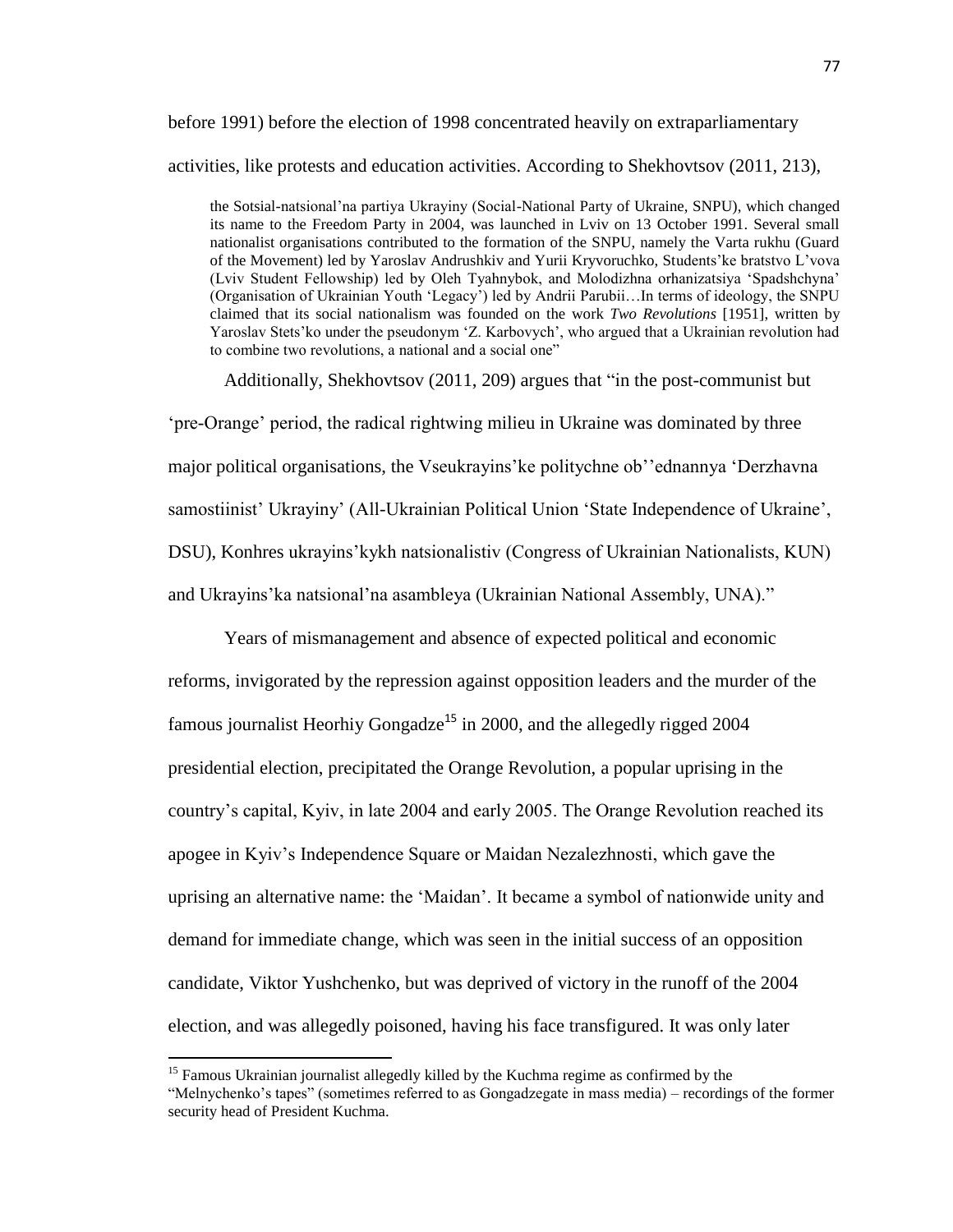determined that the Orange Revolution, according to some, had "mobilized the largest number of participants of any democratic revolution and lasted the longest," (Kuzio 2010, 285).

Ukraine's geopolitical situation also plays an important role and, according to Meyer "with the EU's indifference and Russia's not-so-covert enmity, the danger is that it will end up stranded between two worlds, neither East nor West." (Meyer 2005, 78) Since independence, the Euroatlantic card was regularly played by almost all the presidents, counterbalancing it with the strategic partnership with Russia. Often this duality in international relations was used to threaten one of the sides by preferring either a European, or a Russian vector. As for the nationalist forces, the European cooperation is a major priority, while Russia – impossible to be totally ignored – needs to recognize the crimes of the Soviet system, its official predecessor, and primarily the genocidal Holodomor of 1932-33 before any serious political cooperation. According to Morrison (1993, 677), "since the breakup of the Soviet Union in December 1991, Russia and Ukraine have been at odds over a wide range of issues, ranging from the future of the Black Sea Fleet to the division of former Soviet property, from international debt repayments to energy deliveries, from the shape of the CIS to the control and ownership of nuclear weapons." Additionally, nationalists are among a few political and pressure groups in contemporary Ukraine that demand 'lustration' – a politically motivated clearance which was successfully conducted in a number of Central and Eastern European states. "According to the Freedom Party," claims Shekhovtsov (2011, 221), "one of the instruments for fighting political corruption would be the implementation of lustration policies, which would purge the Ukrainian political system and administrative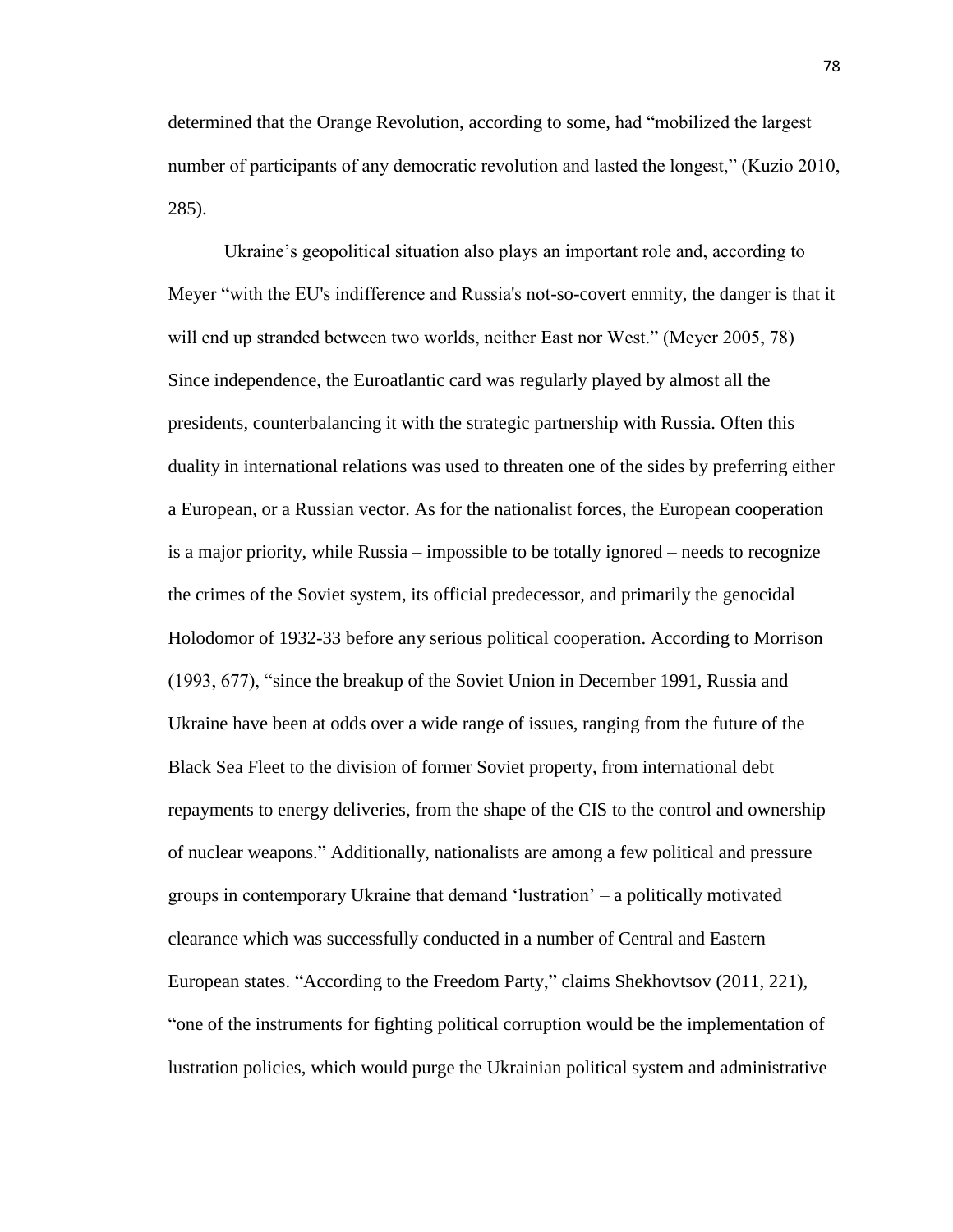machine of 'komunisty-kadebisty-kuchmisty' (communists, KGB agents, and adherents of Kuchma)."

## Political System

The current Ukrainian Constitution was adopted in 1996, and has been amended a number of times. Its Article 1 states that "Ukraine is a sovereign and independent, democratic, social, law-based state" (Verkhovna Rada of Ukraine 1996), and by the form of government is a mixed presidential-parliamentary republic. Even though there was a tendency to delegate more powers to the VRU – the unicameral parliament, in reality both Kuchma (1994-2004) and now Yanukovych (2010- ) are trying to adopt additional amendments to extend their powers over the candidature of the Prime Minister and the cabinet, simultaneously limiting those of the VRU. Constant changes are also made to the electoral legal framework, substituting firstly a first-past-the-post system majoritarian (which is based on voting for specific candidates similar to the British and U.S. systems) with a mixed model – majoritarian-proportional (reintroduced for the 2012 VRU election) – and then, transforming into the solely proportional parliamentary election (common in western Europe), depending on the political environment and on the opportunity to influence the election. It was more beneficial for the pro-Kuchma parties to be elected by the old first-past-the-post system, when they had control over local government, but after the Orange Revolution they insisted on changing the law, realizing that by the proportional system they still could draw the electorate as Party of Regions in south-eastern Ukraine, which is their electoral base. Such electoral manipulations are common and provoke the heated debates over the percentage barrier for the parties to get into the VRU, with the pro-presidential parties proposing to raise it above the current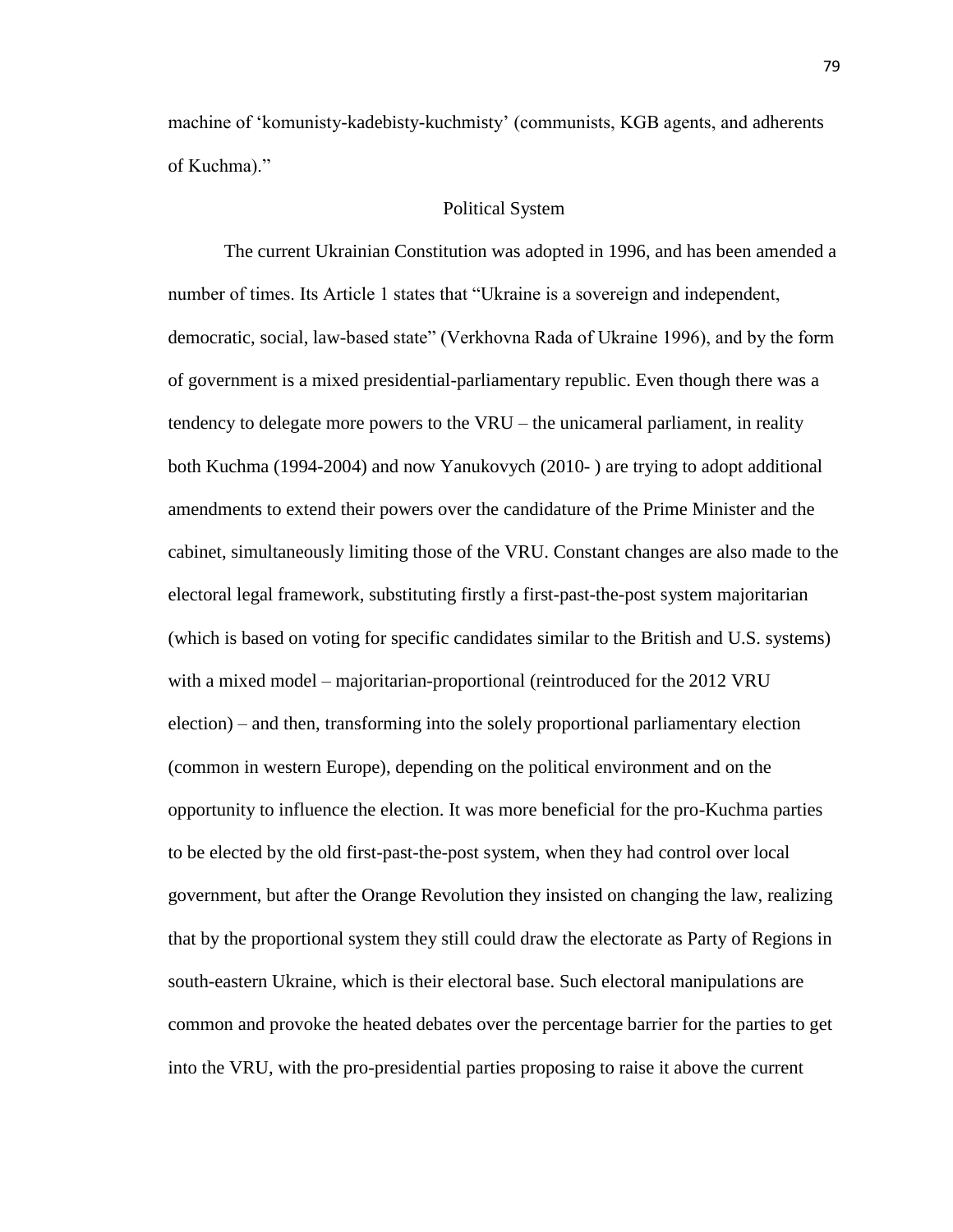three per cent, while some smaller opposition parties emphasize a lack of democracy with such a high requirement, which will always leave smaller political parties and blocs outside the parliamentary participation, marginalizing them.

The reform of 2004 – known as a compromise between the outgoing Kuchma government and the president-elect Yushchenko – has been considered by many analysts and political scientists as an unnecessary move by Yushchenko's team in the midst of the Orange Revolution, when he had a clear lead over any other possible candidate and support of millions of Ukrainians. When "most of his key aides believe[d] that the remaining one-year window of strong presidential power will give him sufficient time to deal with the legacies of corruption and to shape a broad future parliamentary majority" (Karatnycky 2005, 46), many of "Yushchenko's supporters were against these changes, arguing that it was unfair to change the powers of the presidency during presidential elections." (Kubicek 2009, 327)

The contents of the abovementioned reform became a trojan horse of the outgoing regime for the sake of legitimization of the rerun of the 2004 rigged November election, leaving the new President and his government with limited powers and possibilities to facilitate visible changes in the country, as a lot of important powers were now transferred to the VRU – the national legislature. The President, according to the amendments, remained only fully responsible for a few key ministries (defense, interior and foreign affairs), while the other top government departments were dependent primarily on parliamentary coalition. The greatest loss of that political compromise between the outgoing and incoming elites was delegation of the power to nominate the Prime minister from the head of state to the parliamentary majority, which essentially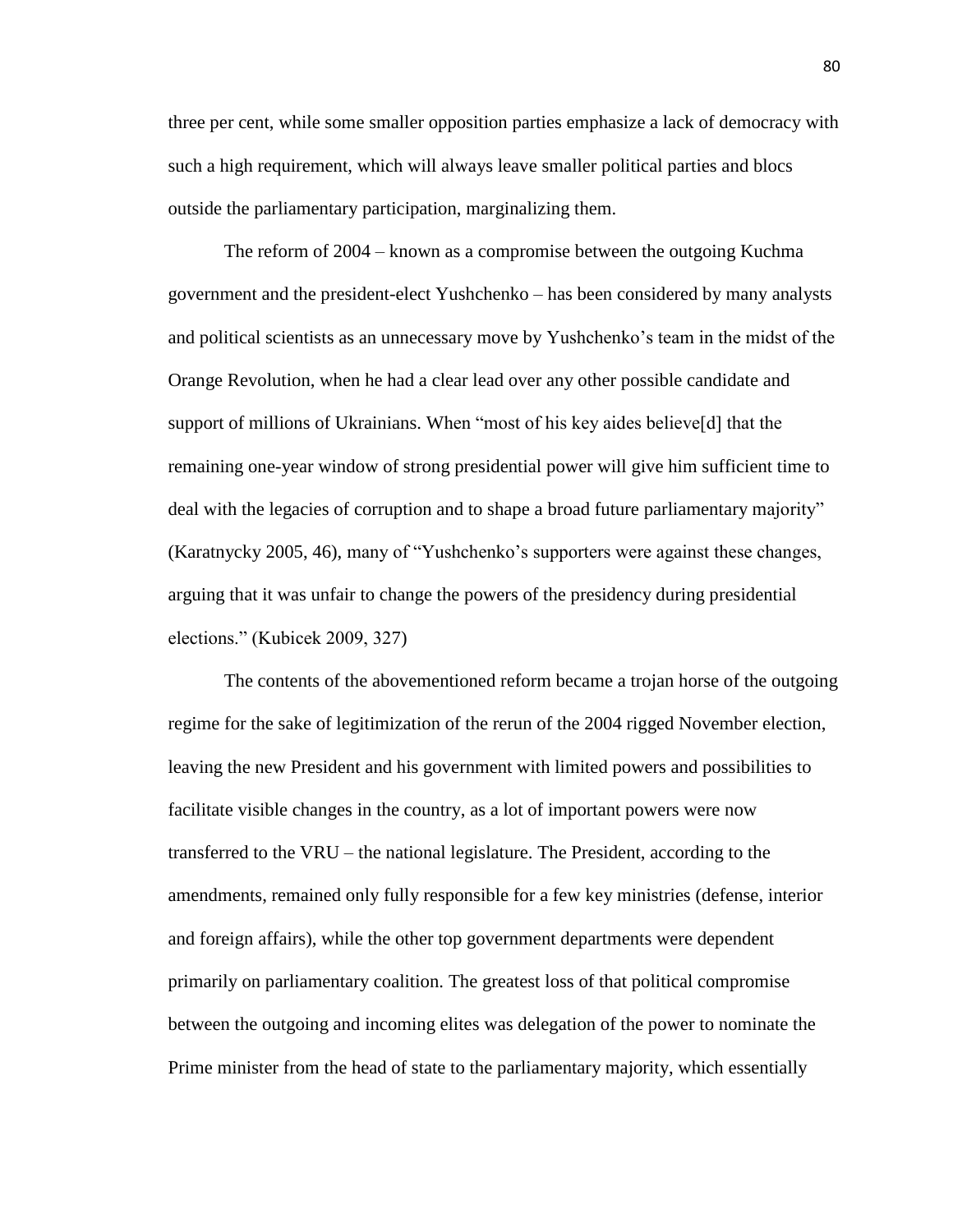both weakened the leader of the Orange Revolution and popularly supported President, and, simultaneously, necessitated formation of a governing coalition in a still weak parliamentary democracy in 2005. This development became a matter of bitter disagreement between the pro-presidential political forces and the Yulia Tymoshenko Bloc, a political union supporting the other popular figure of the Orange Revolution, who later became the Prime minister.

Following the 2006 election, these feuds created something similar to a British hung parliament. As a result, the President Yushchenko had to dissolve the ineffective legislature and a new election was held in 2007. This became a breakthrough campaign for the losers of the Orange Revolution, the Party of Regions, who won a majority and, according to the logic of the creators of the amendments, were eager to nominate their Prime Minister. Mathematically the Orange parties and blocs could have reunited and formed their own coalition, but they were not able to agree on a candidate for the Prime Minister. One of the Orange parties, the Socialist Party of Ukraine switched sides, building a coalition with the Party of Regions.

One of the most controversial steps during Yushchenko's presidency, and one of the reasons for his failure to be reelected, was a memorandum agreed with his former opponent, the pro-Kuchma and pro-Russian candidate, Yanukovych "in September 2005, by which Yanukovych delivered the votes of the Party of Regions to approve Yushchenko's nominee, Yuri Yekhanurov, as Prime minister." (Kubicek 2009, 325) Many considered that move as a betrayal of principles of the Orange Revolution, not only were the organizers of the alleged electoral falsifications unpunished, they were instead offered government offices. According to Menon and Motyl (2011, 137) Yanukovych's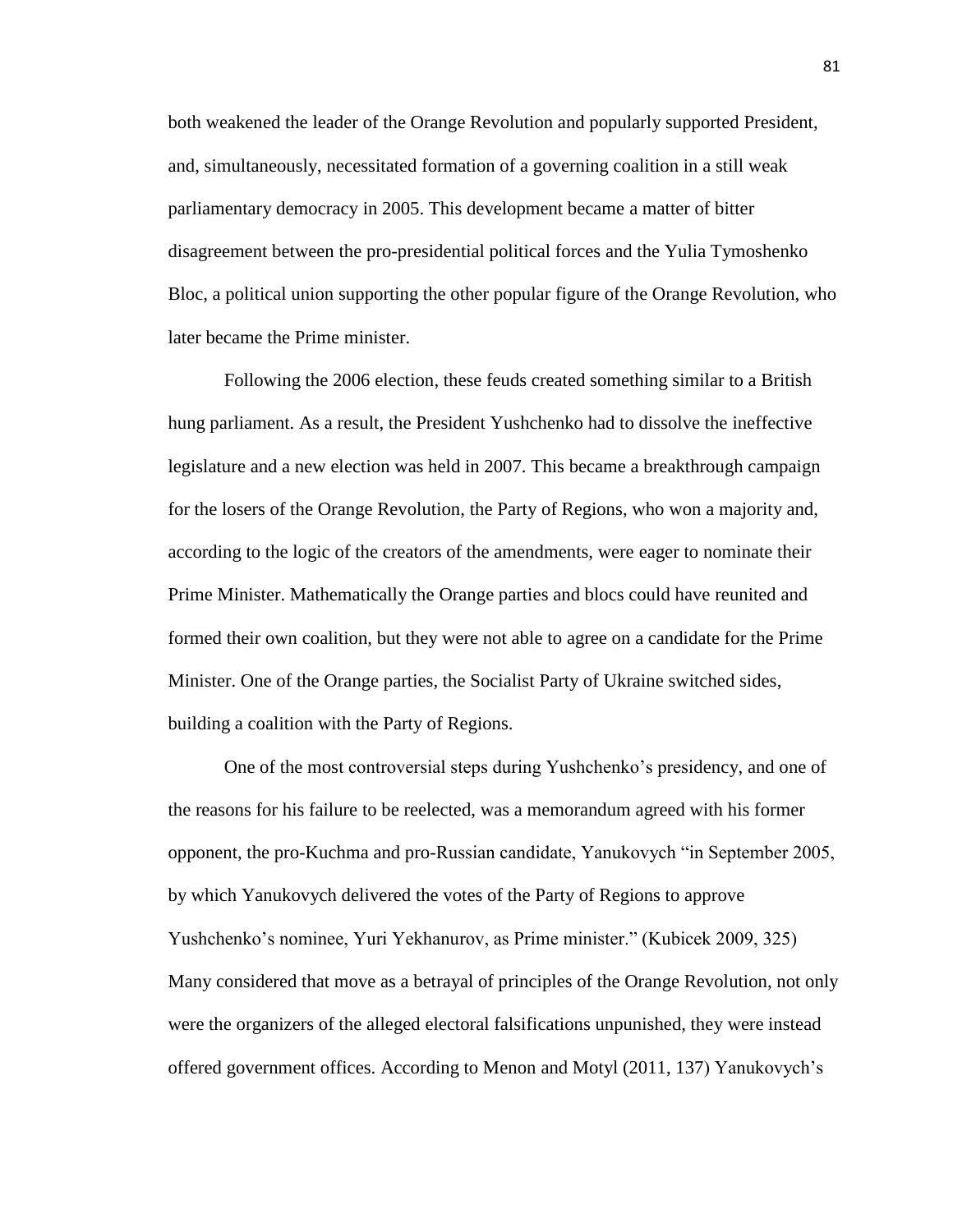victory and first years at power only "rolled back democracy and the rule of law, deepening political, regional, and linguistic divisions in the country."

The judiciary, despite being the independent branch of government in accordance with the Constitution, has been heavily influenced by the executive branch through the mechanism of appointing judges. Following the Orange Revolution, a number of court orders, including the decision of the highest Constitutional Court, enabled the rerun of the 2004 presidential election. But the whole judicial branch needed according to Kubicek (2009, 334) encompassing fundamental changes, "a vast reworking of legal codes to take into account new social, economic, and political realities – needed to take root." But they did not: neither before, nor after the Revolution.

## Euro-Atlantic Integration

Since Ukraine's independence in 1991, there has been ongoing debate over its choice between Euro-Atlantic integration and some sort of cooperation with a Euro-Asian sphere of Russian influence. The governments under Presidents Kravchuk and Kuchma gravitated closer to the Russian geopolitical orbit, formally calling their foreign policies multi-vector or even non-aligned, despite having advocates in the European Union, specifically Ukraine's neighboring countries of the Visegrád Group (Poland, Czech Republic, Slovakia and Hungary) and the Baltic nations, eager to negotiate some EU preferences on Ukraine's behalf.

One of the central objectives of the Orange Revolution was to review Ukrainian foreign policy. Proponents favored integration to both the North Atlantic Treaty Organization and the European Union. In 2005, for the first time, Ukrainian authorities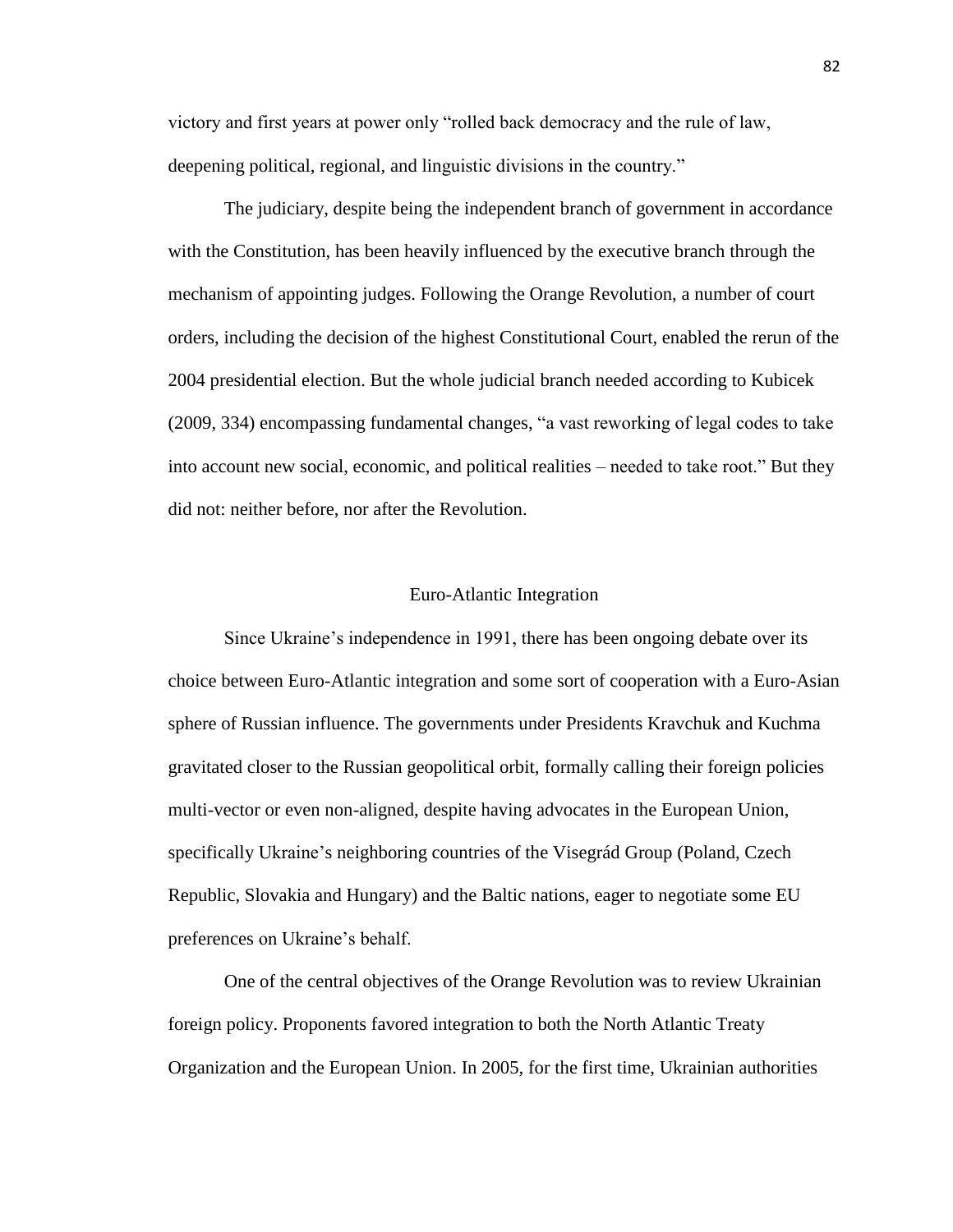opened a serious nationwide debate on closer integration into the European organizations. The West was astonished by these developments in Ukraine, as "by the time victory was announced – in the form of opposition leader Viktor Yushchenko's electoral triumph – the [O]range Revolution had set a major new landmark in the post-communist history of eastern Europe, a seismic shift Westward in the geopolitics of the region." (Karatnycky 2005, 35)

It was an especially uneasy start to the debate on the NATO, as the southeastern part of the country is greatly affected by the post-Cold War sentiment against any military cooperation with NATO, while the rest of the country has predominantly seen possible NATO entry as a move away from the Russian sphere of interest and towards EU membership. This is primarily dictated by the unwritten practice of other nations, as most of the post-communist neighbors have walked that same way of the NATO membership before the EU entry.

After 2010, Ukraine's bipolar foreign policy was effectively reinforced by the pro-Russian Yanukovych regime, where similar Kuchma-like rhetoric of strategic partnership is used to an equal extent in Brussels and in Moscow, while the media invigorates a debate on whether to strive for the association status with the European Union, or to simply agree on the warm welcome of the post-Soviet Euro-Asian customs union with Russia, Belarus and Kazakhstan.

 In terms of European cooperation, Svoboda supports Euro-Atlantic integration as long as it coincides with the country's national interests, promoting closer cooperation with the countries of the Black Sea basin and formerly Soviet Baltic states. As noted by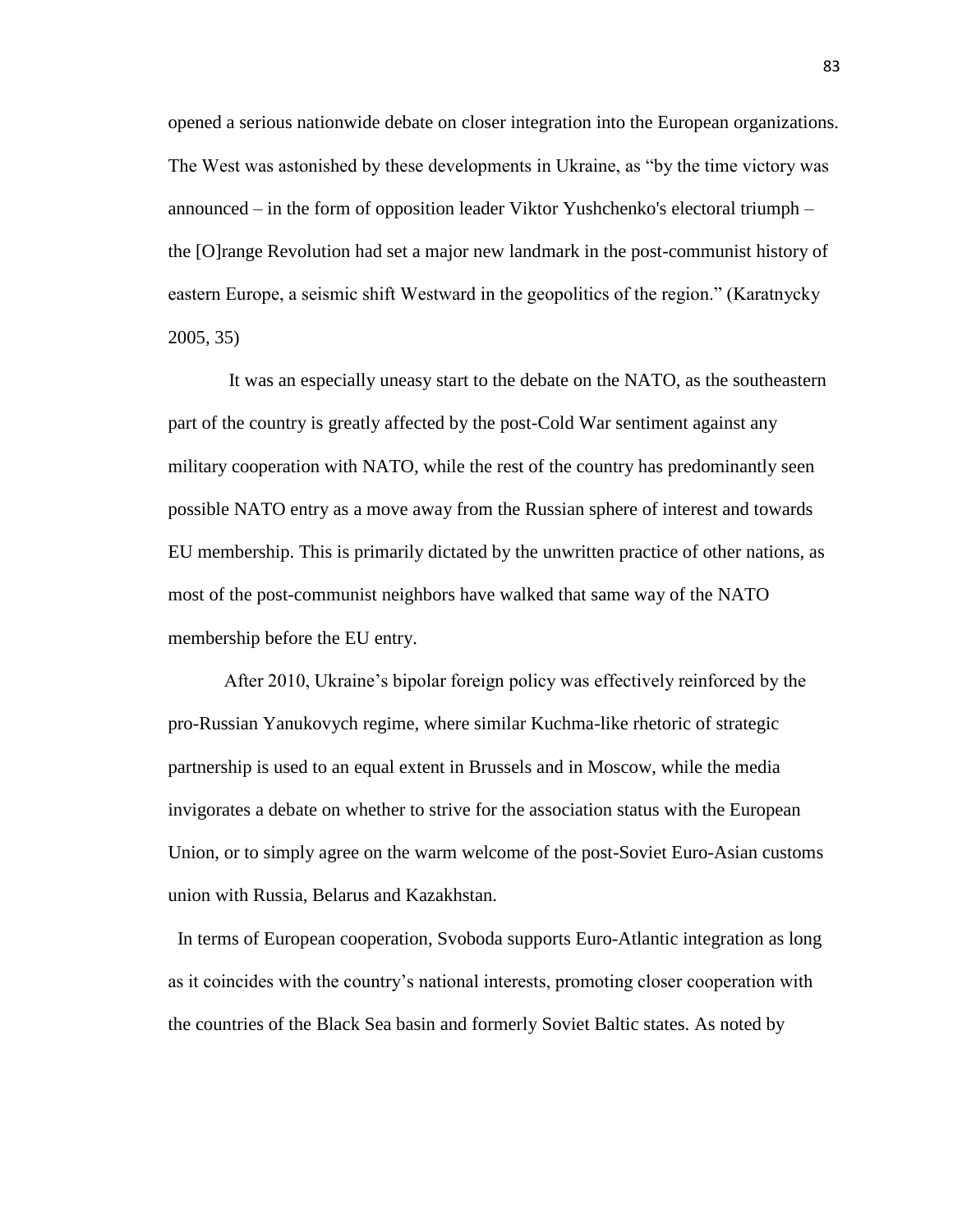Wilson (1997, 173) "Ukraine's primary foreign policy tasks should be to secure a 'return to Europe' and build a strong independent state free from pernicious Russian influence."

## Ruling Parties

Between 1922 and 1990, the Communist Party of the USSR and its Ukrainian branch – the CPU – were the only legal political actors in all the Soviet elections. Kravchuk, the first post-USSR President in 1991, was not favoring any political party when in office, the Communist party was briefly banned from political life. Despite this ban, "former Communist Party officials, recast as national patriots, led the new state," (Karatnycky 2005, 38) some disguised as national democrats, while others as reformed socialists or social democrats.

Ruling parties were a symbol of the Kuchma presidential administrations: during his second term in office, the President was supported by the highly centralized United Social Democratic Party of Ukraine led by the head of his administration, and later ordered the creation of a pro-presidential *For the United Ukraine* election bloc during the 2002 presidential election. Following the Orange Revolution, the opposition Yushchenko-led *Our Ukraine* and the Yulia Tymoshenko's Bloc won a sweeping victory during the 2006 campaign, but eventually internal conflicts led to a new election in 2007, which brought in the largest parliamentary faction of the former rival – Viktor Yanukovych's Party of Regions, and gave him a Prime ministerial post, and after Yushchenko lost re-election became a new ruling party. As pointed out by Shekhovtsov (2011, 221), another reason of the failure of the Orange coalition is the fact that "in September 2008, two 'Orange' coalition parliamentary groups, Nasha Ukraina–Narodna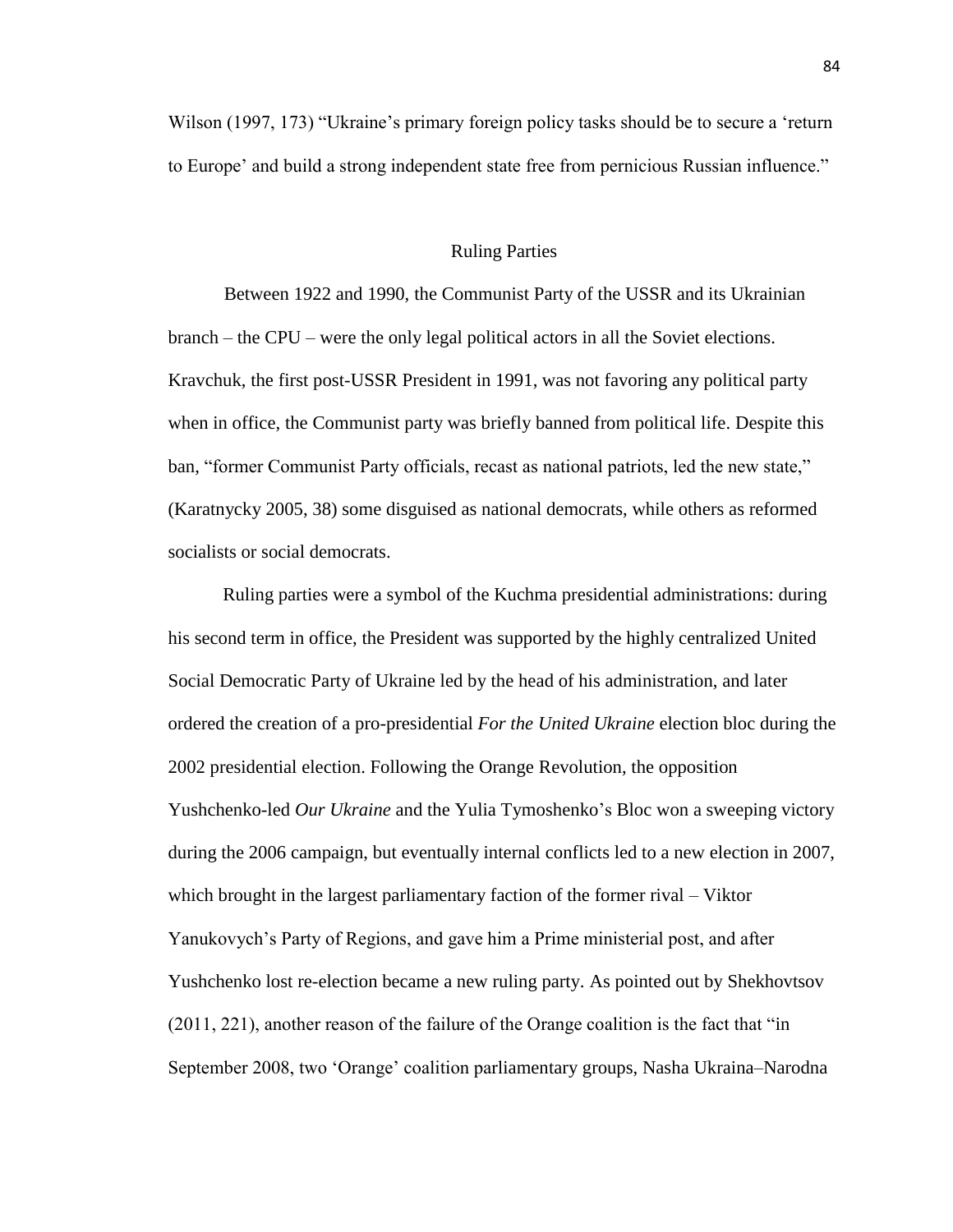Samooborona (Our Ukraine—People's Self-Defence, NU-NS) and the BYuT, started clashing with each other over the scope of presidential powers, and Prime Minister Tymoshenko was accused of colluding with the 'anti-Orange' Partiya rehioniv (Party of Regions, PoR)."

The major concern about the whole political participation debate in contemporary Ukrainian politics is that, as claimed by many independent observers, the presidents in office usually enact extensive 'administrative resource' (corrupt schemes to influence an election result through control over the election precincts in general and judges), abusing their positions to promote their own political brands and create an autocratic centralized system of government. The only exception was the Yushchenko's *Our Ukraine* bloc, which came from opposition and eventually lost its support and dissolved into smaller constituent parties that originally established it. Since 2010 the ruling Party of Regions has been building a communist-like highly centralized party structure, successfully wooing top businessmen and regional politicians to become members for granting political preferences. In the event of their support of the opposition parties, they might be prosecuted and under formal charges put in jail. In other words, President Yanukovych has returned the totalitarian methods, oppressing opposition parties and media, due to the fact that "Ukraine enjoys a bewildering array of security and law enforcement (the distinction is blurry) bodies within its government, and an equally remarkable lack of clear delineation of functions among them." (Harasymiw 2003, 327) Party of Regions could be described as "a collection of ex-Soviet functionaries who have amassed wealth through corruption and have scant understanding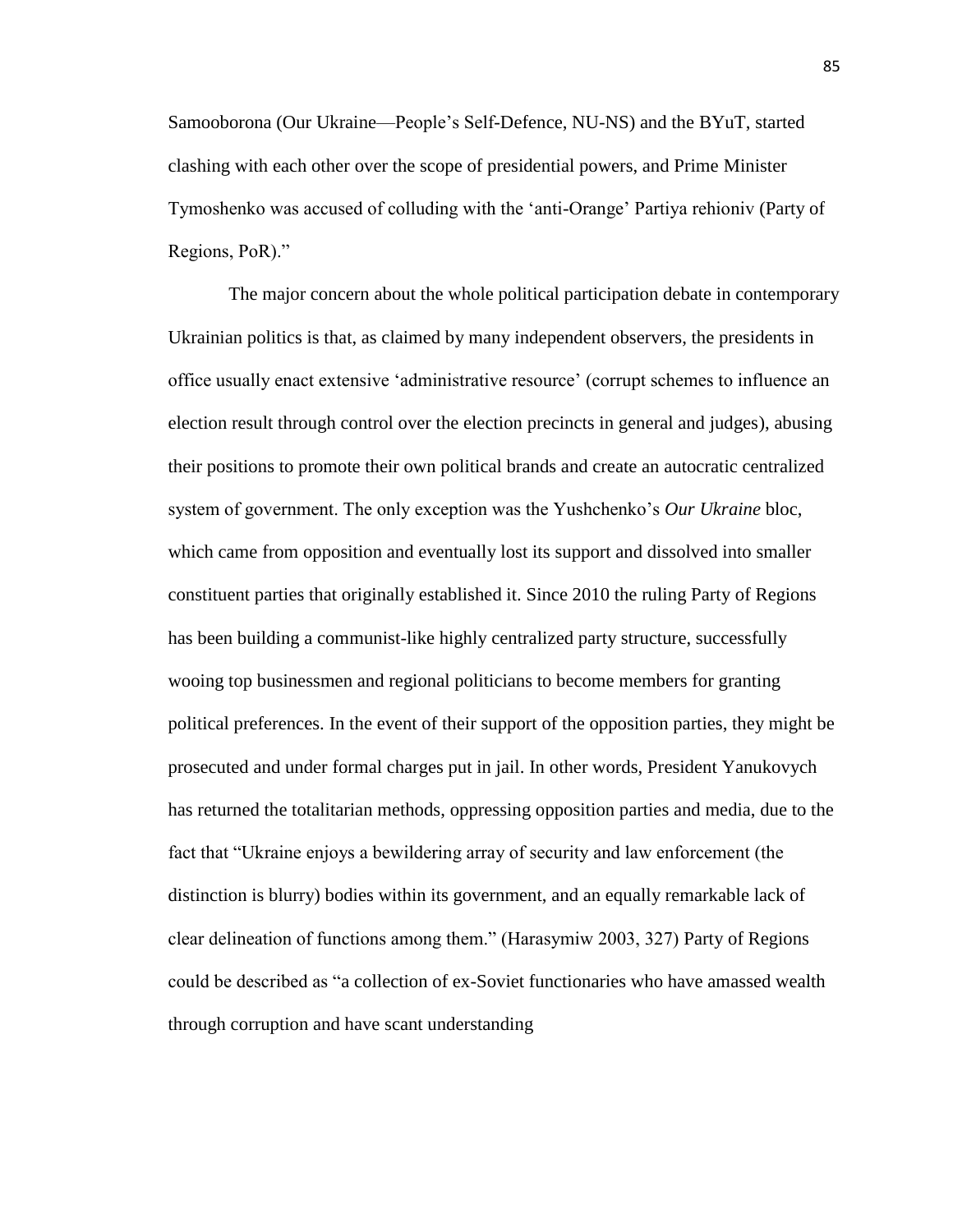of democracy and even less appreciation of Ukrainian identity." (Menon and Motyl 2011, 137)

### Nationalist Opposition

 The first election after Gorbachev's 'perebudova' in 1990 came as a surprise to many, as it successfully ended the Communists' monopoly on power. This provoked a surprising electoral makeover of the Western Ukrainian oblast councils, which were dominated by the dissident-led Rukh (People's Movement). Opposition deputies were elected among others to the parliament in the first Ukrainian parliamentary election of 1994, even though the number of communists was still disproportionate, and according to Wilson (1997, 134), who comparing two parliamentary campaigns of 1990 and 1994, comes to the conclusion that little has changed in the political spectrum, with the exception of the fact that "from late 1992 onward anti-nationalist forces began to revive." Commenting on the results of the 1994 Rada election – the first since independence, Kubicek (2000, 284) stated that "the national-democrats, endorsing more reform, withdrawal from the CIS and various aspects of Ukrainianisation, were favoured in the west and in Kyiv, and communists and their allies backing less reform and closer ties with Russia won elsewhere."

Most non-party parliamentarians were ex-Communists and formally independent, and just waited for a time to form an economically beneficial coalition with the ruling elite, especially during Kuchma's presidency (1994-2004), while the first President Kravchuk (1991-94) had to work with a somewhat remodeled, but still Soviet parliament which he once headed as a speaker and a leader of the Communists.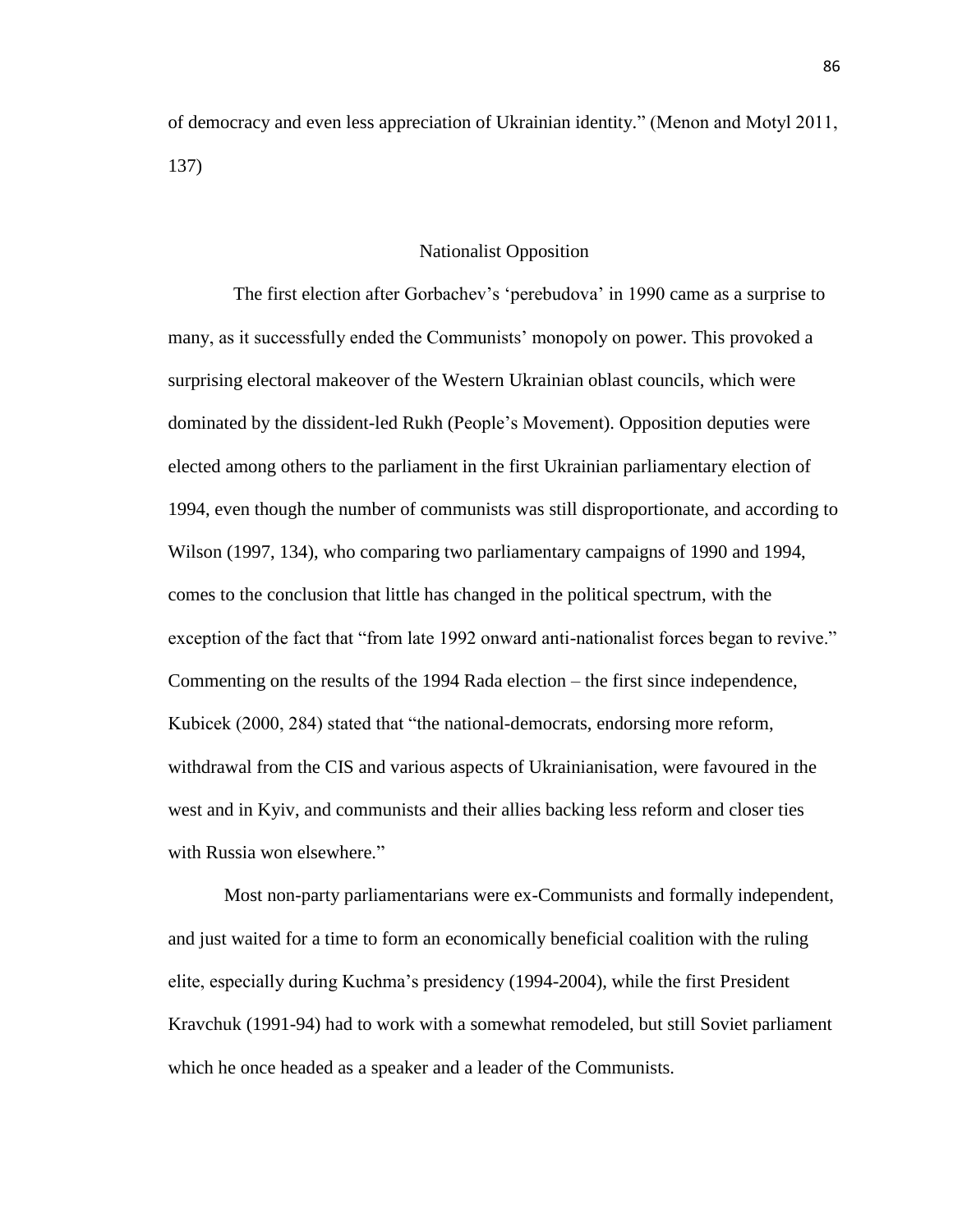The results of the 1998 Rada election according to many were very similar to the previous one, and underlined "quite clearly that regionalism has not waned in Ukraine…national-democrats, led by Rukh, fared well, as usual, in the western regions (31.4% of the vote there, 48.4% in L'viv) and in the city of Kyiv (24.8%), but only received 15.6% of the national total." (Kubicek 2000, 286).

With leftists having been in power for the whole Soviet period and then reconfigured into the political center, the political opposition was on the nationalist right flank. As claimed by Wilson (2009, 27), "modern Ukrainian nationalism has its roots in the national revival of the nineteenth century," but it was also greatly invigorated by opposition to the Soviet regime in the dissident movements since 1960s. With transformation into a political party, Rukh participated in all the post-independence elections, but always remained in opposition to the existing governments until the Orange Revolution when, as a member of the *Our Ukraine* electoral bloc, it received a real opportunity to take enter the government. After the death of Rukh leader, Vyacheslav Chornovil in 1999, which by many was seen as an ordered assassination masked by a traffic accident, Rukh broke up into two separate factions. As a result, its popularity was affected, as well as it influenced the whole nationalist movement. Interestingly enough, another smaller nationalist party – the Congress of Ukrainian Nationalists (CUN), which claims its roots in the historic OUN, was also part of the Yushchenko's *Our Ukraine* bloc, having a few deputies in the Verkhovna Rada, as well as the chairman of the NaftoGaz of Ukraine – a state-controlled oil and gas monopoly. After Yushchenko's lost re-election both Rukh and CUN were further marginalized, leaving *Svoboda* at the forefront of Ukrainian nationalist struggle.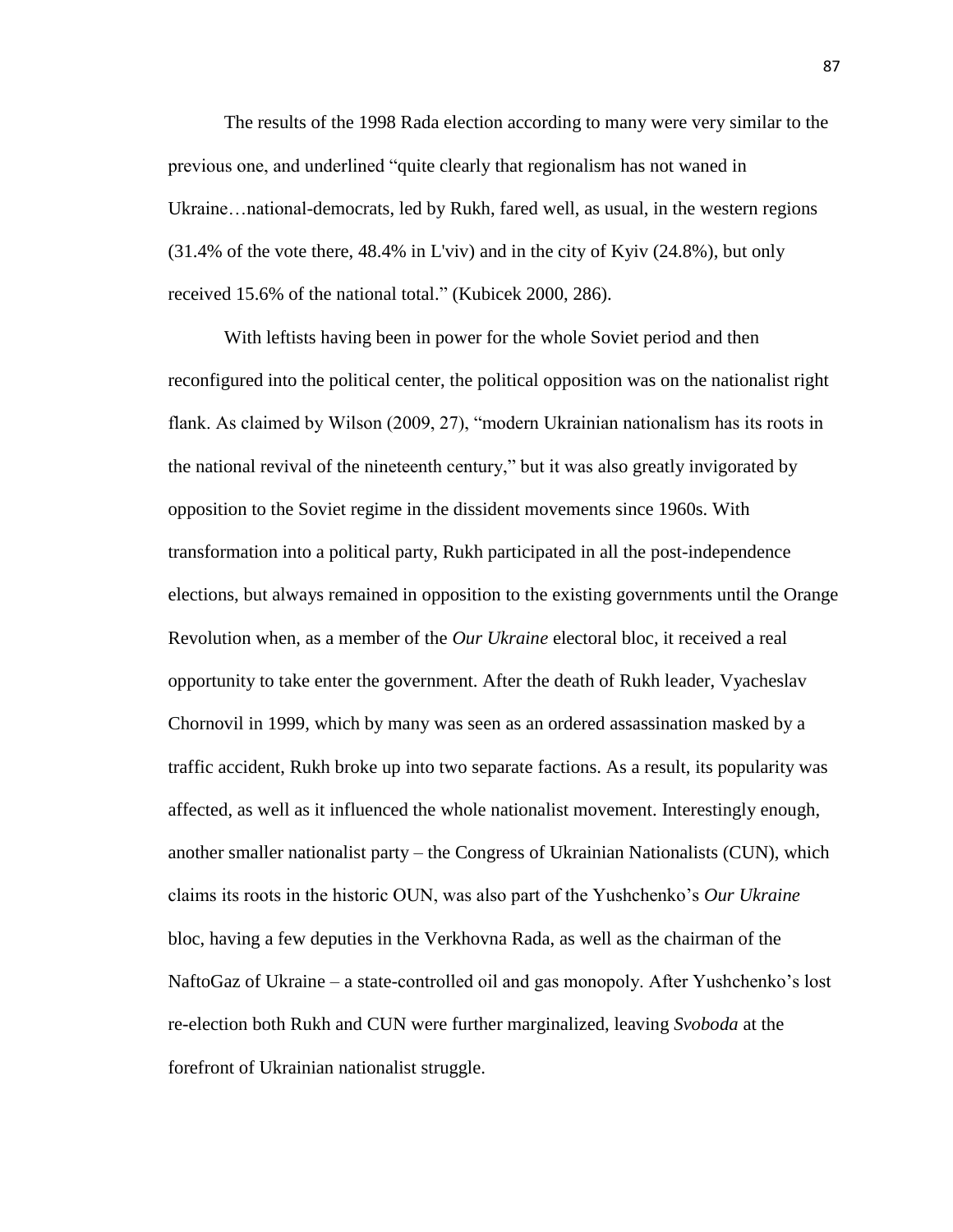While in the first SNPU's (Svoboda's) election "in 1998, the party formed an electoral alliance *Menshe sliv* (Fewer Words) with the DSU" and earned little electoral support, "in 2006, for the first time, the Freedom Party flexed its renewed organizational and ideological muscles at parliamentary, regional and city council elections [and] announced the document 'Program of the Protection of Ukrainians' as its political program for the parliamentary elections." (Shekhovtsov 2011, 214 and 217) In 2012, nationalists remain the most effective opposition to the ruling Party of Regions whose ministers have "spent most of their professional lives in the Donbas, where entrenched communist rule was replaced with entrenched oligarchic rule," while the leftist parties are cooperating with the Yanukovych regime on the basis of the common business interests and pro-Russian rhetoric. In 2012, the most popular opposition party on the nationalist flank is *Svoboda*, and among its electoral gains is the 2010 victory in the heartland of the Ukrainian nationalism – Halychyna, controlling the three oblast councils, repeating the same electoral result as the Rukh victory in 1990. Furthermore, *Svoboda* has increased its nationwide support with each election since 2006 to reach the required 5 per cent to get into the 2012 Parliament. In the 2000s, nationalists increased their support in the Central and Eastern Ukraine unlike in the 1990s, when "nationalists took control of the three oblast councils in Galicia (with between 60 and 80 per cent of the seats) and performed strongly in Volhynia and Kyiv (40 per cent), but made little progress elsewhere." (Wilson 1997, 124)

Yanukovych's regime allegedly uses its possible influence via the Ministry of Internal Affairs and the supposedly independent Office of the Prosecutor General to imprison the opposition leaders on formal allegations, similar to those in the Soviet times.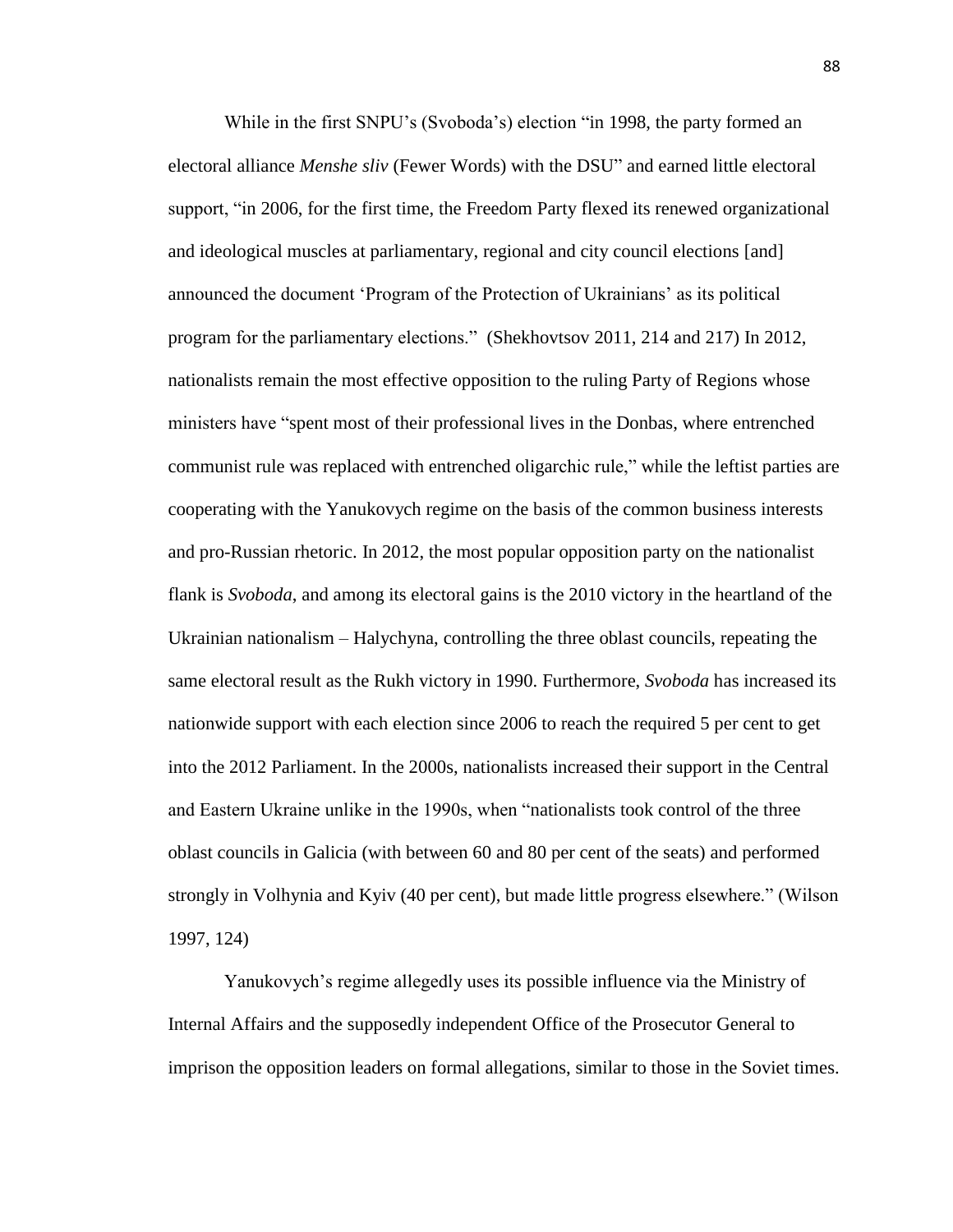Among the most high-profile arrests is the capture of the former Interior Minister Yuriy Lutsenko and the former Prime Minister Tymoshenko herself, and "from the start western observers thought that the charges were politically motivated," (The UK Parliament 2011, 3) as well as "the trial has only galvanized the opposition and discredited Ukraine just as it has sought to move toward the West by signing a free-trade agreement with the European Union." (Menon and Motyl 2011, 137) Similar prosecutions are common against opposition journalists. The nation's second President Kuchma, for example, has a marred "reputation after scandals concerning the Gongadze murder case," (Pavlyuk 2005, 308), which prompted a *Ukraine Without Kuchma* rally in the capital Kyiv in 2001, considered by many as a rehearsal of the 2004 Orange Revolution.

## *Svoboda's* Main Goals

*Svoboda's* political agenda and goals are best illustrated in the party's main document, *Program of the Protection of Ukrainians* (The Program of the *Svoboda* All-Ukrainian Union 2011), where the preamble reads that "the main goal of the *Svoboda* All-Ukrainian Union is the creation of the powerful Ukrainian state on the basis of social and national justice…the state, which will take its decent place among the world nations and will guarantee uninterrupted development of the Ukrainian nation." This document alongside *Svoboda's* own Constitution Bill is the major document complemented by the party's manifestos during each election campaign. It consists of eight chapters dedicated to the specific area of country's life – system of power and lustration (mentioned earlier), national economy (economic independence and social justice), nation's health and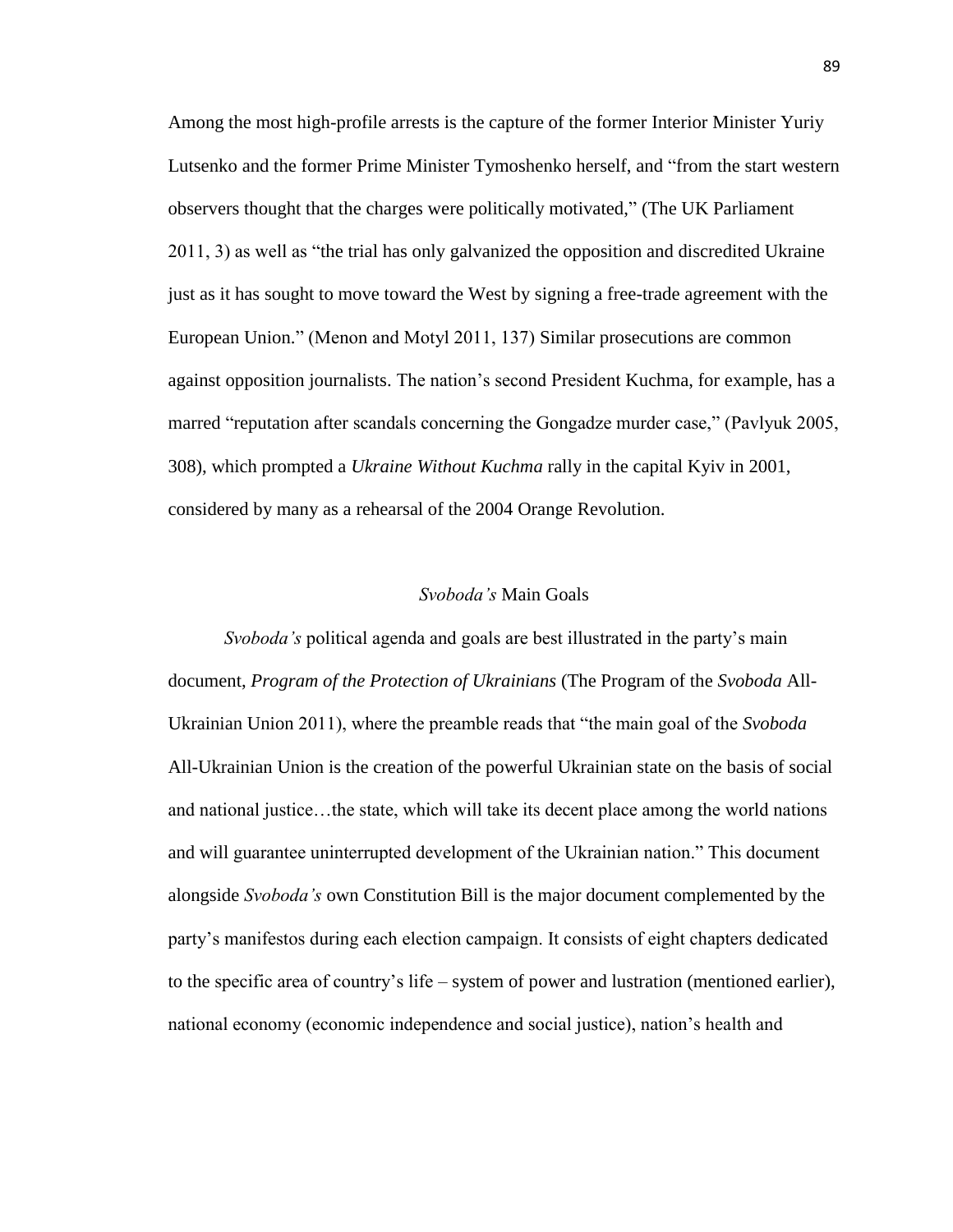overcoming the demographic crisis, citizenship and immigration, information and education, historic legacy, foreign policy and defense, Crimea and Sevastopol.

Shekhovtsov (2011, 221), similar to other political scientists and analysts of contemporary Ukrainian politics, insists that "anti-establishment strategies plays a crucial role in [Svoboda's] voter mobilization." It is important to emphasize that *Svoboda's*  ideologists do not solely concentrate on the cultural side of the revival of modern Ukraine, but also plan to modify its political system and "adopt a special anti-corruption law", design transparent economic policies and mechanisms, modify the system of education, regulate the status of Crimean autonomy and Sevastopol through the nationwide referendum (The Program of the *Svoboda* All-Ukrainian Union 2011). In terms of historic legacy, *Svoboda* insists on the formulation of the historic continuity between the major stages of Ukrainian statehood with in all constitutional matters with the emphasis on renewal of the Ukrainian political independence in 1991 rather than proclamation, referring to the period between the existence of the UNR and Ukrainian State of the 1918-21 and 1991 as "occupation", similarly to the Baltic states or Georgia; also paying special attention to the present-day matters of foreign cooperation and defense referring to the ideal national foreign strategy as "European Ukraine-centrism, based on which Ukraine must become not only a geographical, but also a geopolitical center of Europe." (ibid) Additionally, Svoboda maintains cooperation with other nationalist parties in Europe, jointly coining their position in the contemporary continental political arena within the Euronat, a right-wing pan-European alliance.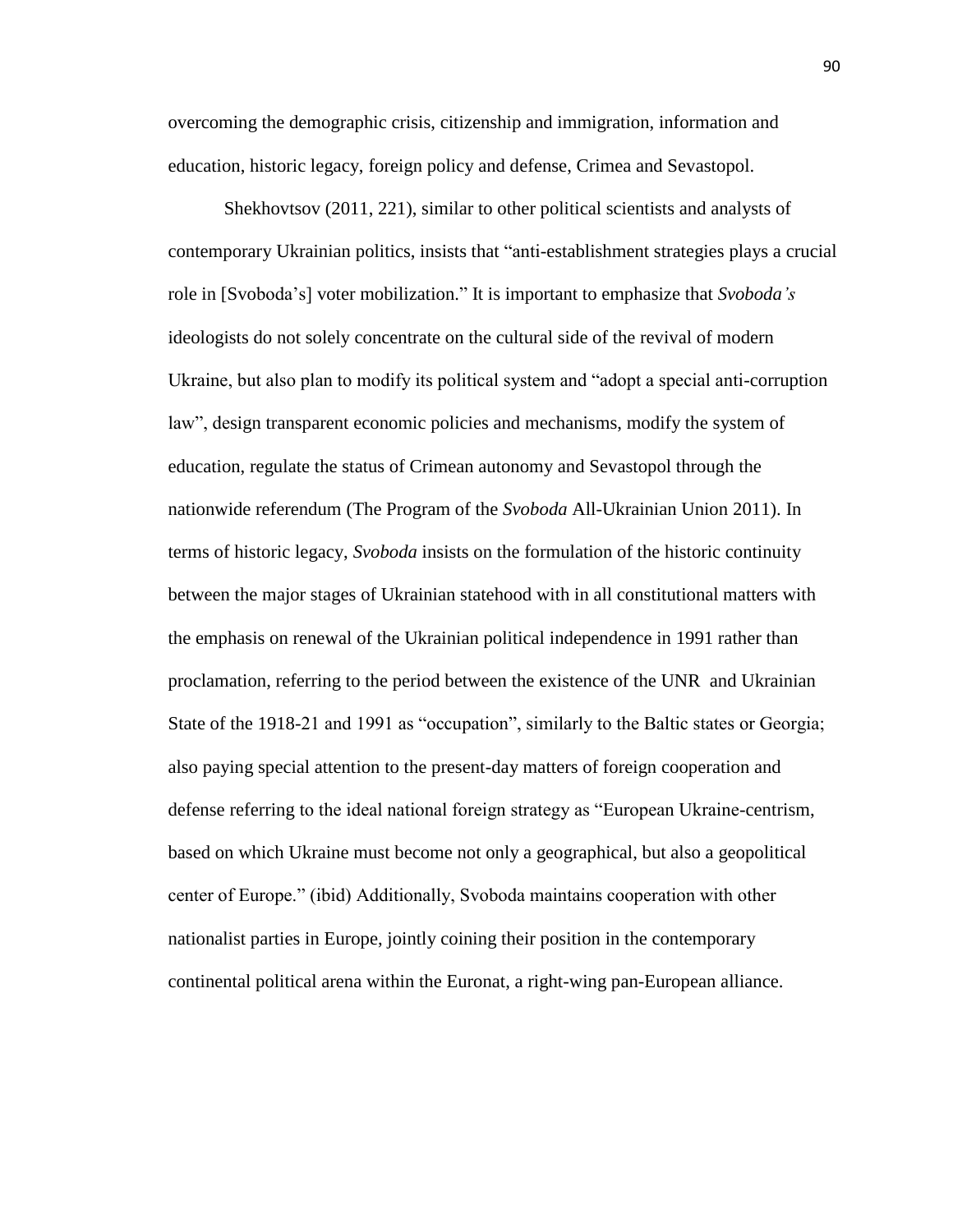# **4.3. Ukrainian Society and Culture**

As with many other European nationalist movements, Ukrainian culture played an important role throughout the centuries of oppression, being one of the major components on the agenda of nationalists. Of most importance are the questions of language and religion, but also relevant are the poems and writings of Taras Shevchenko, Ivan Franko and Lesya Ukrainka, and other authors who were the frontrunners of the Ukrainian nationalist idea of independent homeland. As an example, Taras Shevchenko, "the son of a serf who was eventually to be canonized as Ukraine's national bard…wrote in Ukrainian, where his very talent validated the use of the language and constructed its modern form," writes Wilson (2009, 90) and, as he continues, "according to the writer Oksana Zabuzhko, he was therefore the first true 'national intellectual'." According to Subtelny, one of the leading Ukrainian historians, Shevchenko's "poetry became in effect a literary and intellectual declaration of Ukrainian independence." (Wilson 1997, 29)

For Ukraine's nationalists defense of the national culture is a primary concern, as noted by The Program of the *Svoboda* All-Ukrainian Union (2011), where both of the chapters – on information and education, and on historical legacy and continuity are dedicated to a variety of cultural matters on both international and internal level, such as "to gain recognition by the VRU [and of the world organizations] of the Ukrainian Genocide of the  $20<sup>th</sup>$  century," "revive traditionally Ukrainian holidays", "establish a state museum of the Ukrainian fight for independence", as well as "facilitate a return to Ukraine of the national, cultural and historic treasures, removed abroad during the periods of occupation."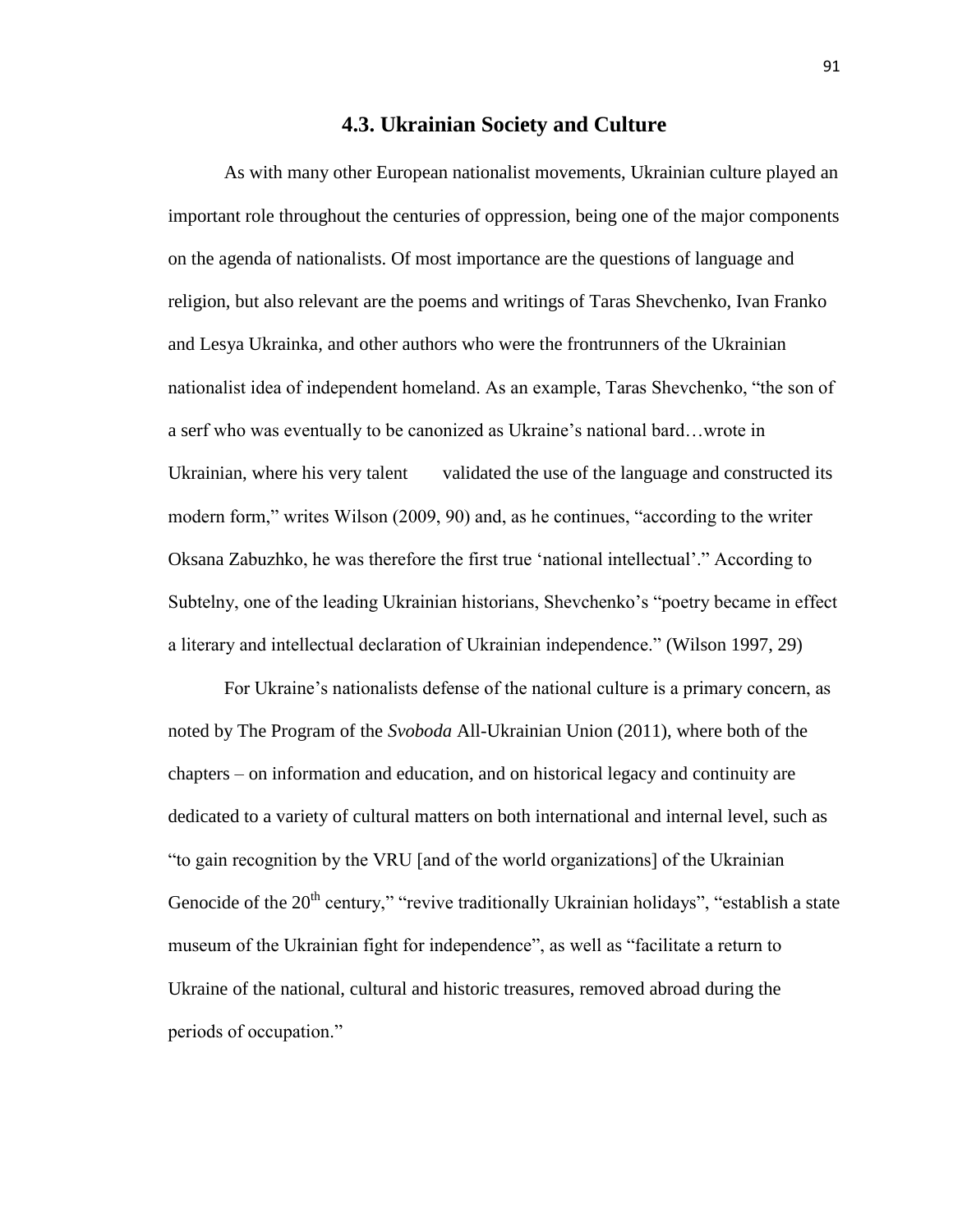#### Religious conflicts

In terms of Ukraine's religious identity, since the times of Kyivan Rus and Prince Volodymyr's Christening of 988, Ukraine has followed the Byzantine or Orthodox tradition of the Christian faith, which found its logical continuation in the formation of the Kyivan metropolis. Its existence was interrupted by the illegal "subordination of the Kyiv Metropolitanate to the Moscow Patriarchate in 1686" (RISU, 2012). With Ukraine's independence in 1991, the four largest churches were the Ukrainian Orthodox Church (UOC) of Kyiv Patriarchate, UOC of Moscow Patriarchate, Ukrainian Orthodox Autocephalous Church, and the Ukrainian Greek Catholic Church – formed in 1596 as the Byzantine church in communion with Rome. Moscow Patriarchate is supported financially and politically from Moscow and pro-Russian groups in Ukraine, as it "had been part of the structure of the Russian Orthodox Church, and only in 1990 was granted autonomy and given its current name though it remained administratively subordinate to the patriarch of Moscow." (Hentosh and Sorokowski 2000, 193) The other three churches are supported by a larger number of Ukrainian adherents, but have less political power. Being affiliated with the Russian Orthodox Church, the Moscow Patriarchate still possesses church property from other religious denominations as a result of the Soviet confiscations, which greatly impedes the positive intercommunal dialog of the Ukrainian churches in opposition. As a solution, the other three major Ukrainian churches, with the exception of the Russian patriarchate, are eager to negotiate further union to form an independent Ukrainian Autocephalous Church of its own right without jurisdiction of Moscow or Rome. This idea was present among the unifying slogans in the ideological framework of the Orange Revolution, in accordance with the Christian Orthodox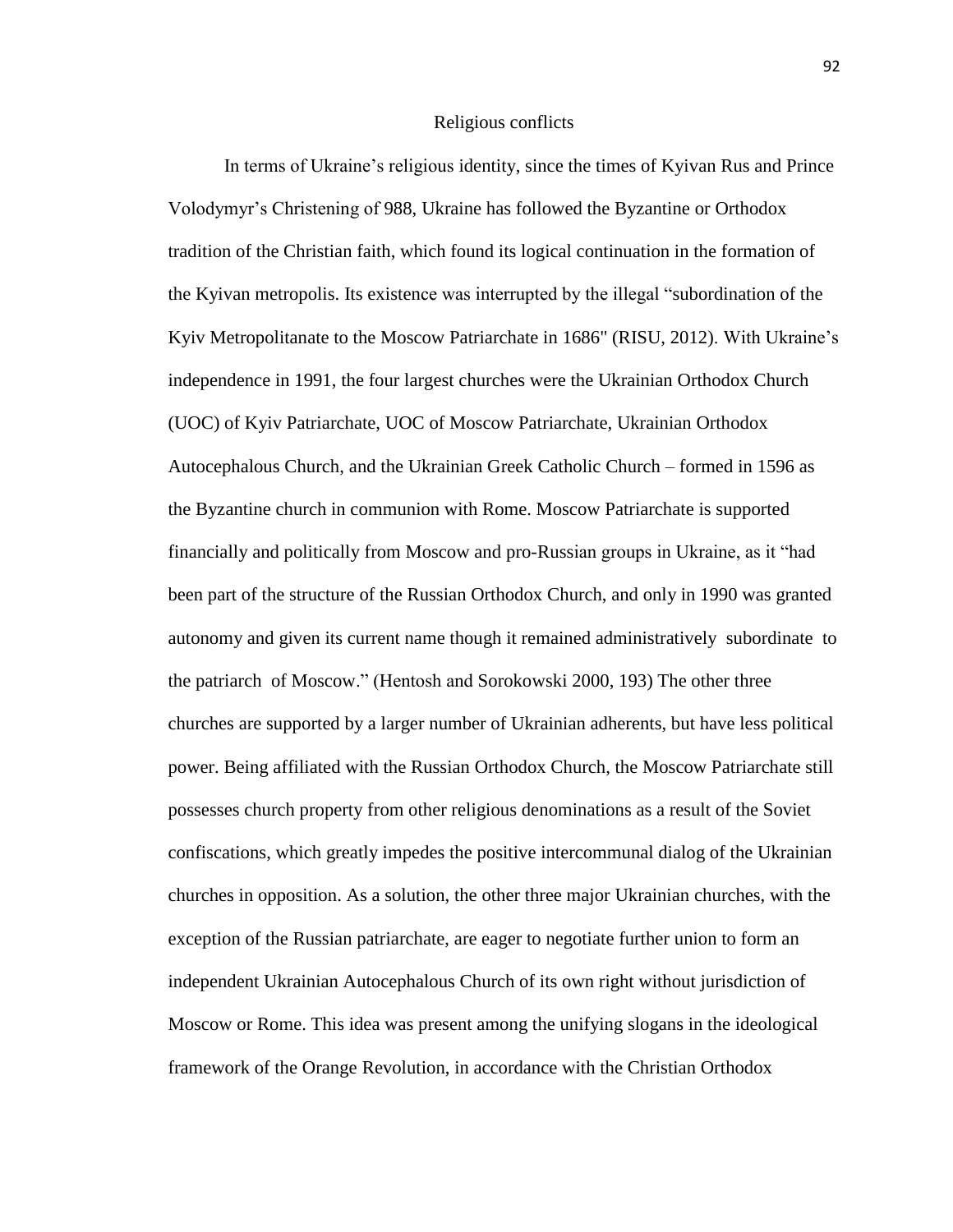practices, each independent nation has a right for their own autocephalous church in full communion with other Orthodox churches. This was not implemented due to fierce opposition from Moscow that heavily depends on its Ukrainian adherents, especially in financial and property terms, as "since approximately half of all Orthodox parishes in the former Soviet Union were [and still are] located in Ukraine." (Harasymiw 2002, 212) *At the same time, "a very prominent feature of the Ukrainian Orthodox* Church – Moscow Patriarchate remains its Russianness, [as] the sermons are usually in Russian and the entire religious culture of the Moscow Patriarchal parishes is Russian…and is often accompanied by a dismissive attitude toward Ukraine and the Ukrainian language as inappropriate for serious and sacred church matters." (Magosci 2010, 743)

Nevertheless, the issue was raised as a legitimate one, because of the outgoing Kuchma regime's politics of supporting the anti-Ukrainian agenda of the Russian church for their own political, and specifically electoral dividends, whereas Magosci (2010, 743) juxtaposes two of the first Ukrainian presidents – President Kravchuk who "favored the Kyiv Patriarchate" and President Kuchma with his support of the Moscow-oriented jurisdiction. Averell Harriman Institute for Advanced Study of the Soviet Union (2004, 13) in their review even suggested that "the Kuchma election appeared to represent a full victory for the east and south of Ukraine, the Russian-speaking population, and the Moscow Patriarchate*."*

During the Orange Revolution rallies, the church question played a unifying role, as Ukrainians of all parts of the country expressed their desire to obtain a fully independent and recognized national church, although realizing that the widely supported Orange government cannot do much in exercising this popular will as according to the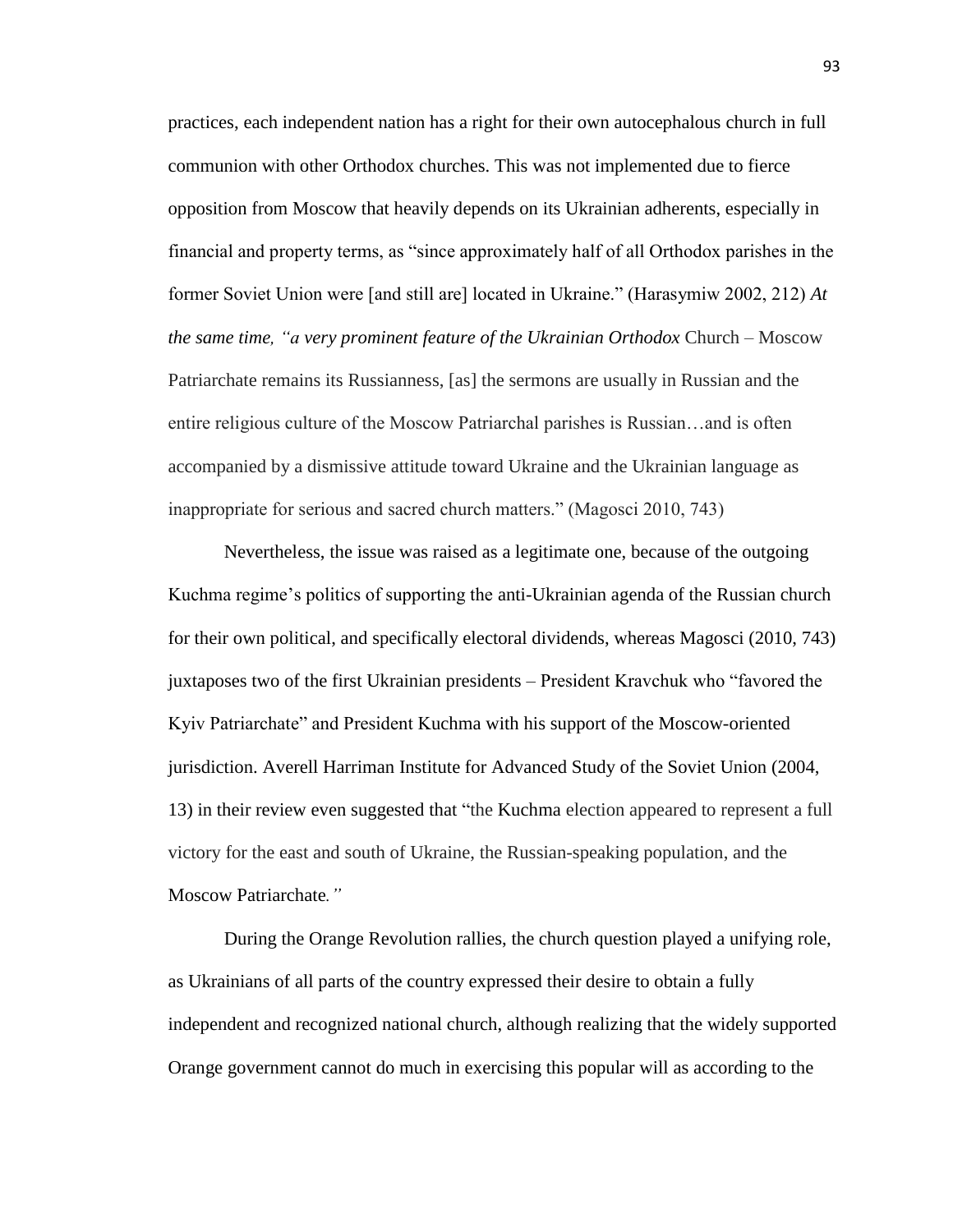Ukrainian Constitution the church is separated from the state. Many political scientists agree that "Ukraine's Orthodoxy has a pro-Western orientation and a majority of its believers supported the Orange Revolution and Yushchenko's candidacy". (Kuzio 2010 a, 287) As a result, throughout his term in office, Yushchenko firmly supported the idea of a unified Ukrainian church with its historic center in Kyiv was mentioned in all his public addresses and official protocols. This stance of a new President added to the existing conflict with the Russian establishment, but Yushchenko was adamant that this issue could never be a matter of any debate, especially between the two officially secular countries.

Since Yanukovych took power in 2010, there started an extensive implementation of the Russian strategic interests through a charade of its proxies. Yanukovych's regime is manipulating the church question in a similar fashion to Kuchma, officially recognizing and supporting only the Russian affiliate, the Moscow patriarchate. This tendency becomes even more persistent now, after the Russian government's official policy of sponsoring the 'Russian world' – strategically constructed new regional expansion covered by the interests of the church and promoted by the Russian patriarch Cyril during his multiple official visits to Ukraine.

Ukrainian nationalists in general, and the Svoboda party in particular support the idea of an independent or autocephalous Ukrainian church with its center in Kyiv, which will unite all the Ukrainian Orthodox churches of Kyivan tradition. Section 29 of the fifth article of Svoboda's Program (2011) is specifically dedicated to this cause, as the creation of a totally recognized worldwide, or canonical, in the words of the world Orthodoxy, church will strengthen the cultural and political independence of Ukraine.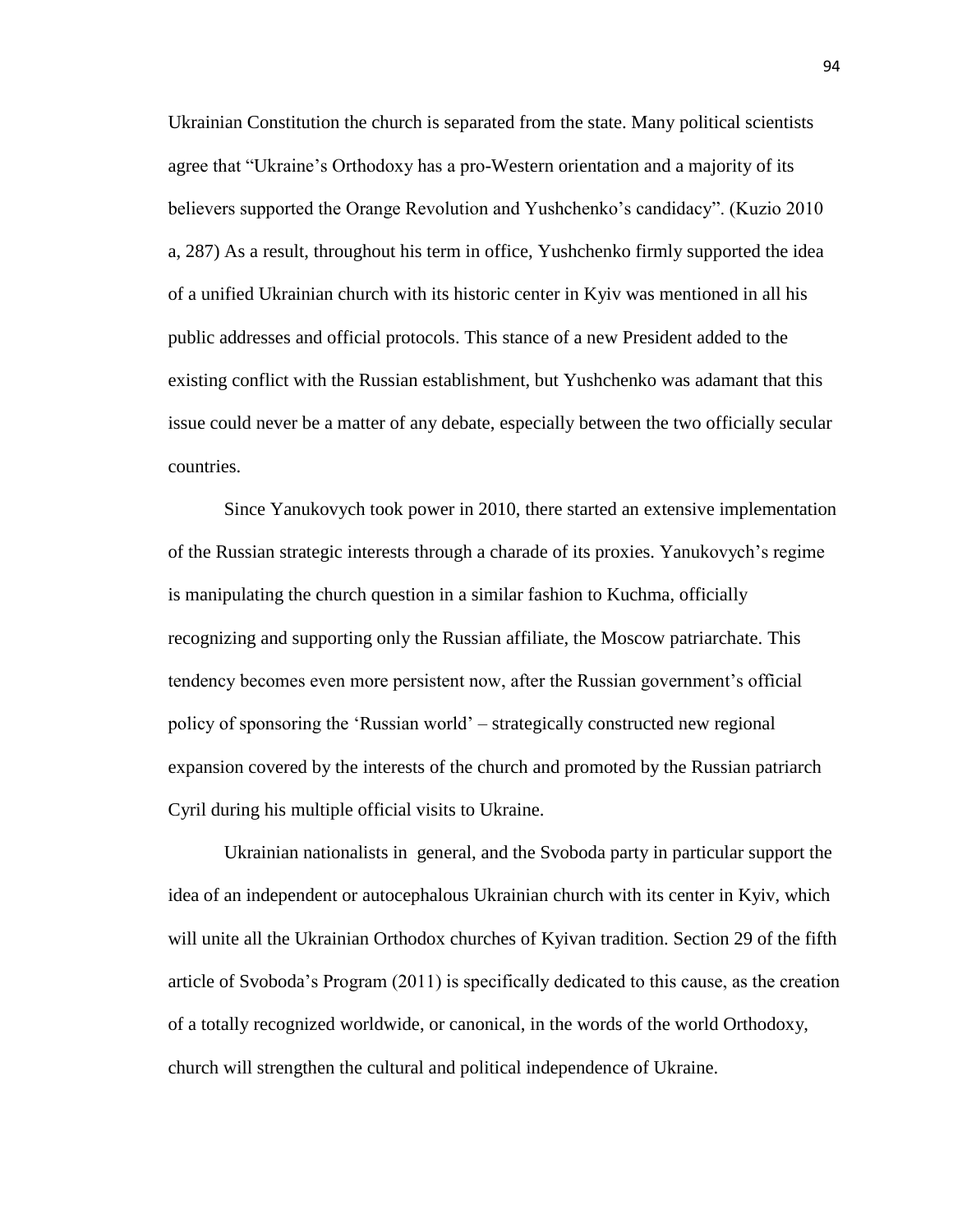#### Language issue

Another greatly politicized issue in the Ukrainian everyday life is language. The best illustration of anti-Ukrainian linguistic policies were the two tsarist prohibitions which "proscribed that language from schools in 1804 and, in 1863 and 1876, prohibited publishing in it" (Velychenko 1997, 420), known as Ems and Valuev Ukaz "during Russian tsarist rule in the mid to late nineteenth century…overtly banning any publications or public uses of Ukrainian." (Bilaniuk 2003, 51) With an exception of a brief official status for the Ukrainian language during the short-lived independence in 1918-21, as well as the policies of Ukrainianization of the early 1920s, in the later periods "soviet linguistic policies were usually more covert, carried out under the banner of internationalism, they generally continued to suppress the Ukrainian language (and other non-Russian languages) in favor of Russian." (Bilaniuk 2003, 51)

"Under the Soviet regime", writes Bilaniuk (2003, 51), "Russian was imposed forcefully and also attracted people by the privileges associated with it [while] Ukrainian was publicly held in low regard." Under the Soviet system, Russification became an official policy in the 1930s, and resulted in a tremendous change towards decline of the use of Ukrainian: "from 1959 to 1989 the number of Ukrainians speaking Russian as their mother tongue rose from 2 million to 4.6 million, while the proportion of the republic's population citing Ukrainian as their mother tongue fell from 73 per cent to under 65 per cent." (Wilson 1997, 22)

In 1989, Ukrainian became the official language of the country as "one of the first legal steps towards de-Sovietization and independence of the country in 1991." (Bilaniuk 2003, 50). Although official support for Ukrainian occurred during the Kravchuk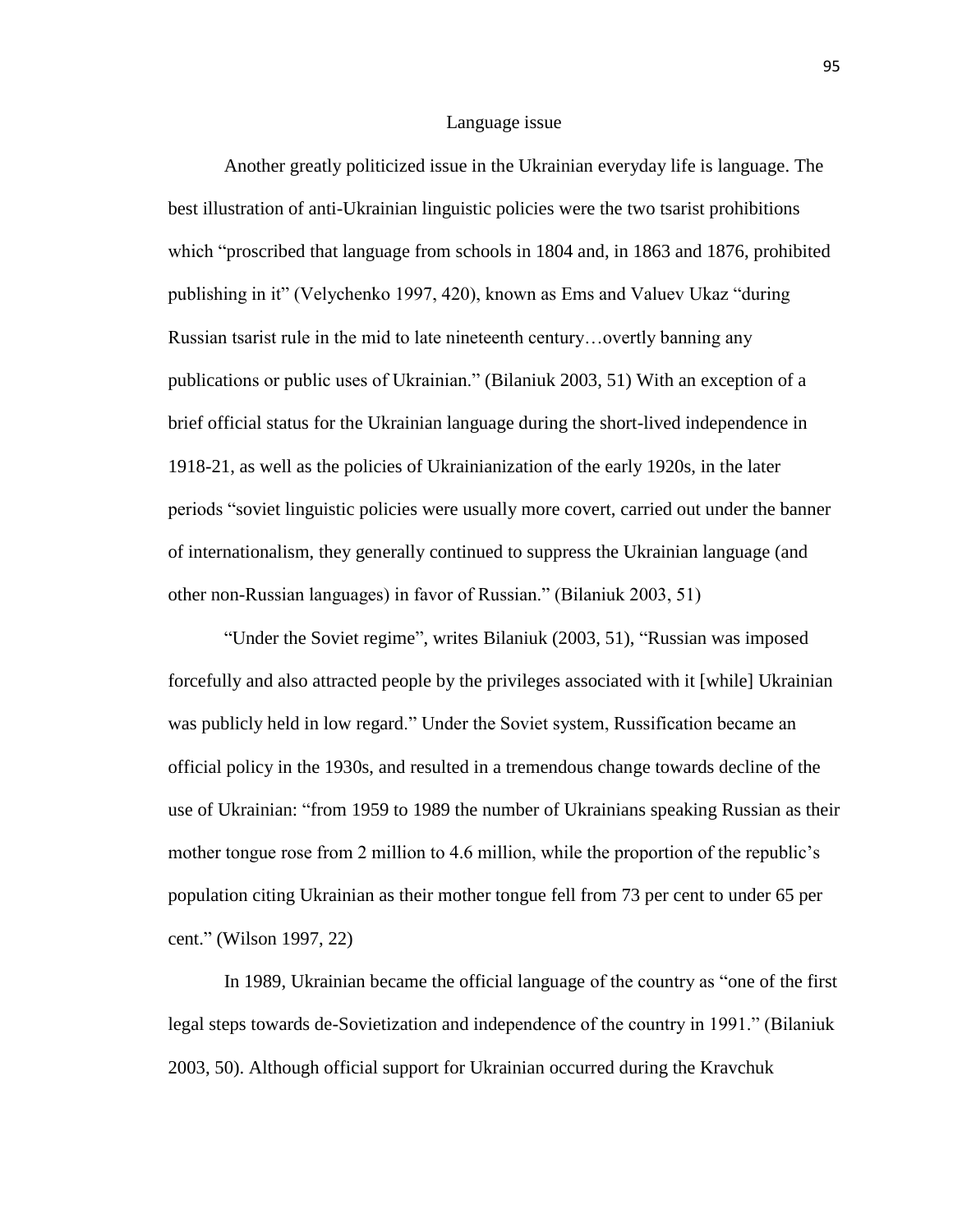government, this was reversed by the pro-Russian Kuchma regime. Most Ukrainians consider Ukrainian as their native language. According to the latest census of 2001 ( Ukrainian Census 2001) "the part of those whose mother tongue is Ukrainian totals 67.5% of the population of Ukraine, this is by 2.8 percentage points more than in 1989." In reality, the situation is rather different with a disproportional prevalence of the Russian language in southeastern Ukraine, and ineffectiveness of the language laws. There are nationwide irregularities in the language distribution in the media, schooling, entertainment, business and local government official use. Wilson (1997, 153) suggests that "as Ukrainian is the only true indigenous language…for nationalists Ukrainianization is more accurately described as 'de-Russification', that is the reversion to a more natural status quo ante." Language is a critical question in every presidential or parliamentary election, where pro-Russian political parties and blocs oftentimes use the issue for attracting voters in the oblasts along the Russian border. The issue of the Russian language was central to the presidential campaigns of Kuchma and Yanukovych, and, to date, Yushchenko is the only President who advocated the protection by the state for the Ukrainian language. As noted by Bilaniuk (2003, 51 & 61),

Russian is still a politically powerful presence, a lingua franca of the post-Soviet regions, and its cultural prestige remains strong - a situation that the Russian government is trying to maintain [and] although Russian is not the official language of the state of Ukraine, it is still used by many officials, and it is the official language of Ukraine's large and powerful neighbor to the north.

The Orange Revolution as a symbol of national consciousness led many people from the Russified southeastern parts of the country to switch to Ukrainian in their everyday use, similar to the post-independence developments in 1991. Maidan became a symbol of national unity, and the Ukrainian language was one of its elements, with almost all the speeches made in the country's official language.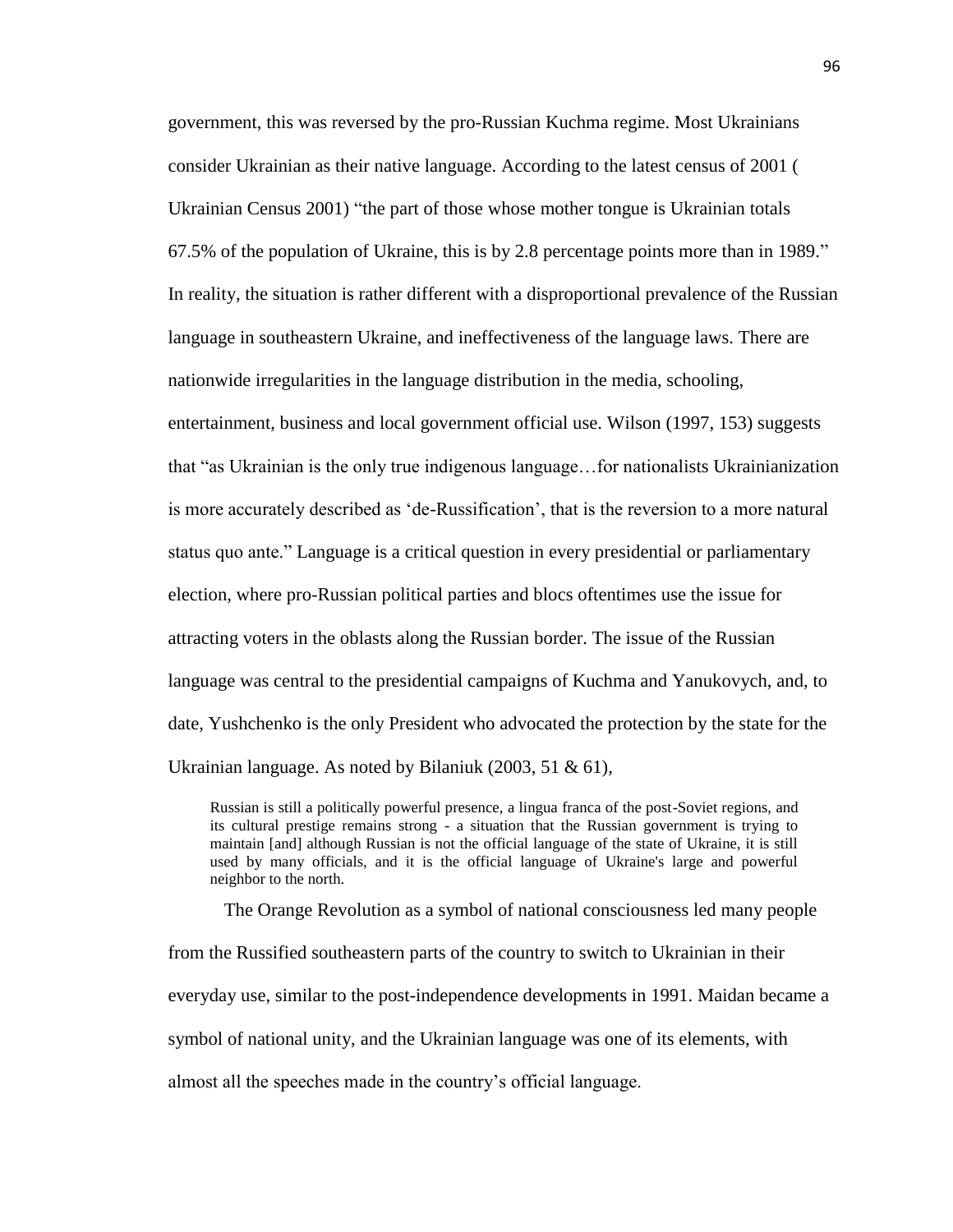Yanukovych's government is promoting the opposite agenda. Most of his government's officials come from the predominantly Russian-speaking far-eastern industrial Donbas region and typically ignore the constitutional norm of the mandatory knowledge of Ukrainian, as the single state language. As noted by Menon and Motyl (2011, 139), "Yanukovych reversed Yushchenko's pro-Ukrainian cultural initiatives by appointing the notoriously anti-Ukrainian official Dmytro Tabachnyk as minister of education and science and permitting him to roll back a variety of state-funded programs aimed at fostering Ukrainian language and culture," which legitimately united people around Svoboda's nationalist agenda, as it "provoked outrage within significant segments of the Ukrainian public, especially the pro-democratic, Ukrainian-speaking electorate based largely in central and western Ukraine."

Another language issue, debated in Ukraine since the 1994 ascension of Kuchma is the interpretation of the European Charter. Its emphasis on the protection of minority regional languages has been reversed by some in Ukraine to refer to the regional languages of minorities. Such an assessment specifically prioritizes the Russian language, which is both far from being endangered, and prevails in the Ukrainian regions neighboring Russia. This Kuchma-government approach was widely critiqued by the Orange governments, which rejected the pro-Russian interpretation.

However, with the victory of Yanukovych in 2010, the issue was revisited. Party of Regions emphasizes protection of the Russian language, and as in previous electoral campaigns, "incitement of regional and inter-ethnic tensions was a major strategy adopted by the Yanukovych shadow campaign and Russian political technologists…it drew on the success of Kuchma's 1994 election campaign." (Kuzio 2010 b, 384)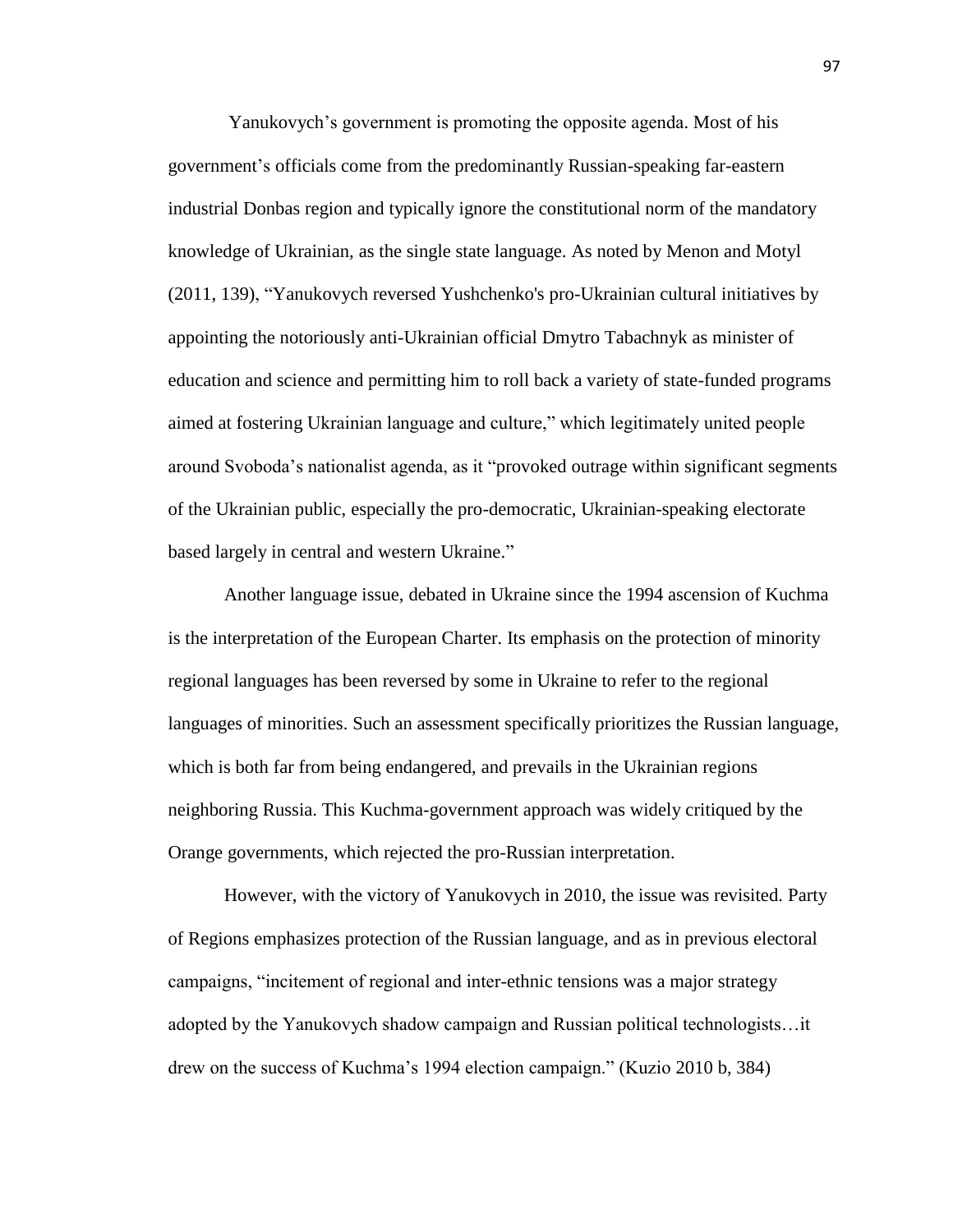The question of the language has always been among the main ones on the agenda of all the historic and contemporary nationalist parties and movements in Ukraine, as losing the language is often compared to losing the national statehood.

### Regional Divide

There is a historic territorial division of Ukraine, as for many centuries the western and eastern regions of the country were ruled by the neighboring powers – the former by Poland, Austro-Hungary, Romania and Hungary, while the latter by Russian and then Soviet Empires. This post-colonial legacy not only influenced the differences in some cultural elements, but also produced an electoral predicament for the contemporary Ukraine, where politicians sometimes go as far as to threaten the territorial integrity of the country. While they draw heavy support from only one of its two opposing parts, primarily the south-eastern Ukraine, those politicians lament the possible breakup of the country due to extreme political and supposedly cultural differences.

Roman Szporluk (1997, 87-88), the Ukrainian American historian provides a perfect overview of the Ukrainian regions and their historic evolution starting his analysis by introducing that "before 1648, virtually all Ukrainians lived within the Polish-Lithuanian Commonwealth, whose eastern frontier extended to the east of the Dnieper River," proceeding with the details of each region: "southern Ukraine, including the Crimea, conquered by the Russian Empire in the late eighteenth century from the Ottoman Turks," "the region of Transcarpathia… uninterruptedly a part of Hungary from the Middle Ages until 1919," "the Chernivtsi region – the northern part of the former Austrian province of Bukovina – was Romanian from 1918 to 1940," while also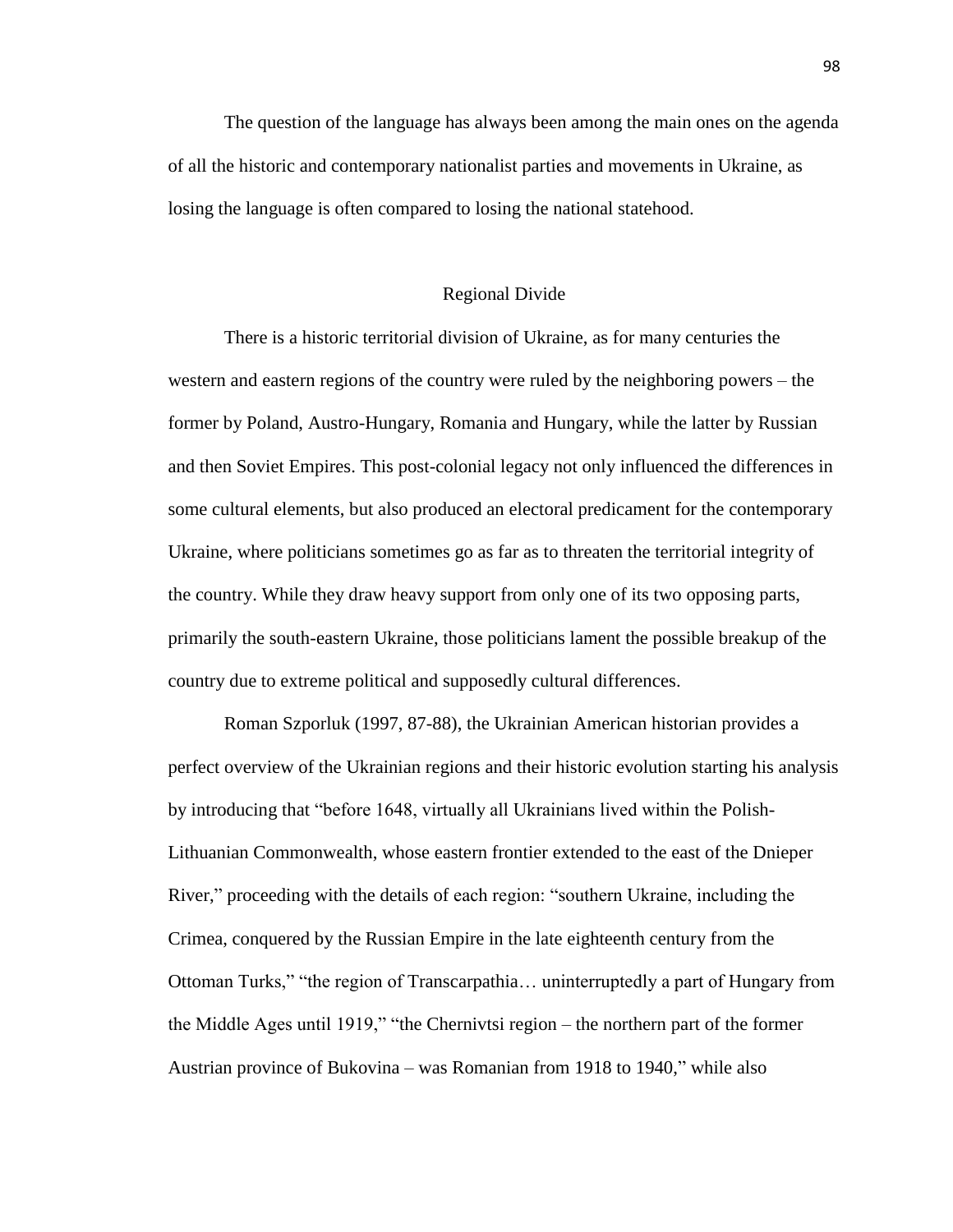analyzing the past of Halychyna, from the times of Polish domination through Austro-Hungarian rule, brief independence as WUNR, and then Soviet times.

Having this history in mind, and knowing similar unification processes in the history of Germany and Italy in the late  $19<sup>th</sup>$  century, many authors agree that the center of national and state-building unification for Ukraine was Halychyna, while Magocsi even called his book *The Roots of Ukrainian Nationalism: Galicia as Ukraine's Piedmont* (2002), comparing Ukraine's Halychyna (using its Western name variant) with Italy's leading nationalist unification region of Piedmont. The author also suggests that one of the reasons for this is the fact that "Habsburg rule […] was from the standpoint of Ukrainian nationalism quite positive." (Magocsi 2002, 57) Ukrainian National Committee of the United States (1919, 40) also refers to Halychyna as "'intellectual Piedmont' for the Ukrainian movement," while Zales'ka Onyshkevych and Revakovych (2009, 225) agree that "many view *Galicia as the center* of the Ukrainian national revival, both past and present."

In the same time, the issue of regionalism of Ukraine is really politicized, both culturally and electorally, which are two intertwined and interdependent aspects of the division. Also, it is important to mention that despite the fact that many regions of Ukraine were occupied by different former colonial powers, the real duality since the beginning of the  $20<sup>th</sup>$  century and the period of the first independence of 1918-21 was and still is between the "Ukrainian differentiation from Russia and Poland respectively [which] did not necessarily guarantee the unity of those Ukrainians who refused to be Russian with those Ukrainians who refused to be Polish." (Szporluk 1997, 109) Even though it is a simplified perception and mostly relevant to the early statehood attempts,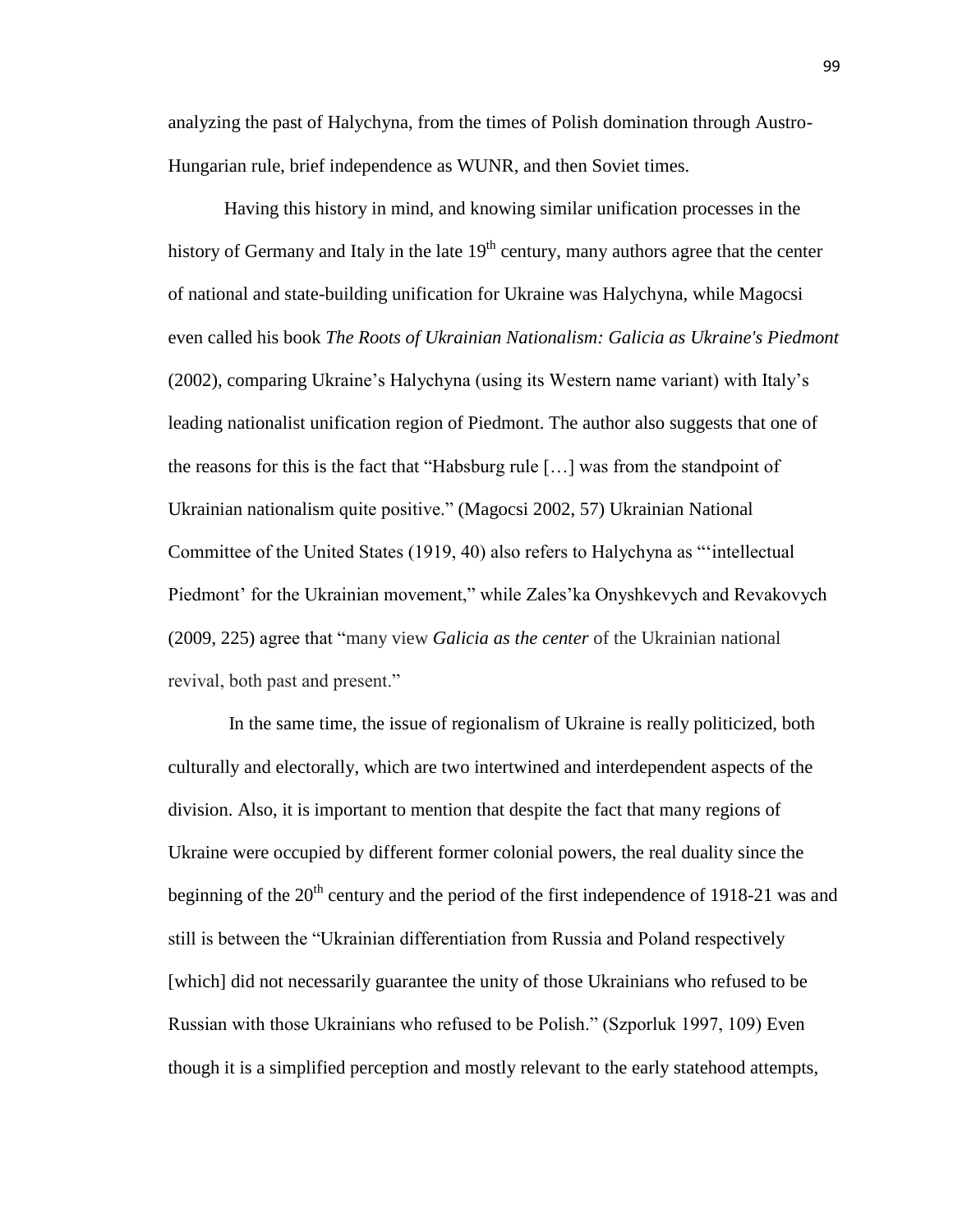conceptually the differences are still on the West and Center versus South-East line. Heavy industrialized regions, artificially vacated from Ukrainians by the genocidal Holodomor in South-eastern Ukraine were settled with Russians, which provoked that duality between them and the rest of Ukraine, which is more Western-oriented and Ukrainian–speaking. Kubicek (2000, 273) provided a detailed overview to the regional distinction of Ukraine, calling it a state,

In which regional and ethnic divisions and the uncertain loyalties of a substantial body of citizens have been the source of numerous troubles and worries since independence was achieved in 1991…Generally, analysts draw a line along the Dniepr river, dividing the country into a Russified and heavily industrialised East, and a more ethnically Ukrainian, Western-oriented West. The former harbours conservative communists who are ardently against market reforms and desire closer links with Moscow. The latter is the home to Ukrainian nationalists and assorted national-democrats who seek more rapid political and economic reforms and integration of their country with the West.

### Diaspora and Nationalism

Discussing the question of Ukrainian émigré communities, Magocsi (2010, 457) differentiates 'Ukrainian diaspora' – "which almost always refers to communities of ethnic Ukrainians and their descendants living in various places outside Ukraine" – and 'Ukraine's Other Diasporas', "since Ukraine was – and is – home to many different peoples." Similarly, in this thesis I refer to the ethnic 'Ukrainian diaspora,' not at the least because other ethnic communities stemming historically from the territory of Ukraine do not regard themselves as such, preferring their own ethnic markers, as the Poles, Jews or Romanians etc.

The phenomenon of Ukrainian nationalism is almost impossible to imagine without an important role of its numerous diaspora. Similarly to other émigré groups, there are multiple discourses within and about the diaspora regarding the use and applicability of the term as such, as well as differentiation of the diasporic communities based on the wave of arrival to a host country and its geographic location. Important to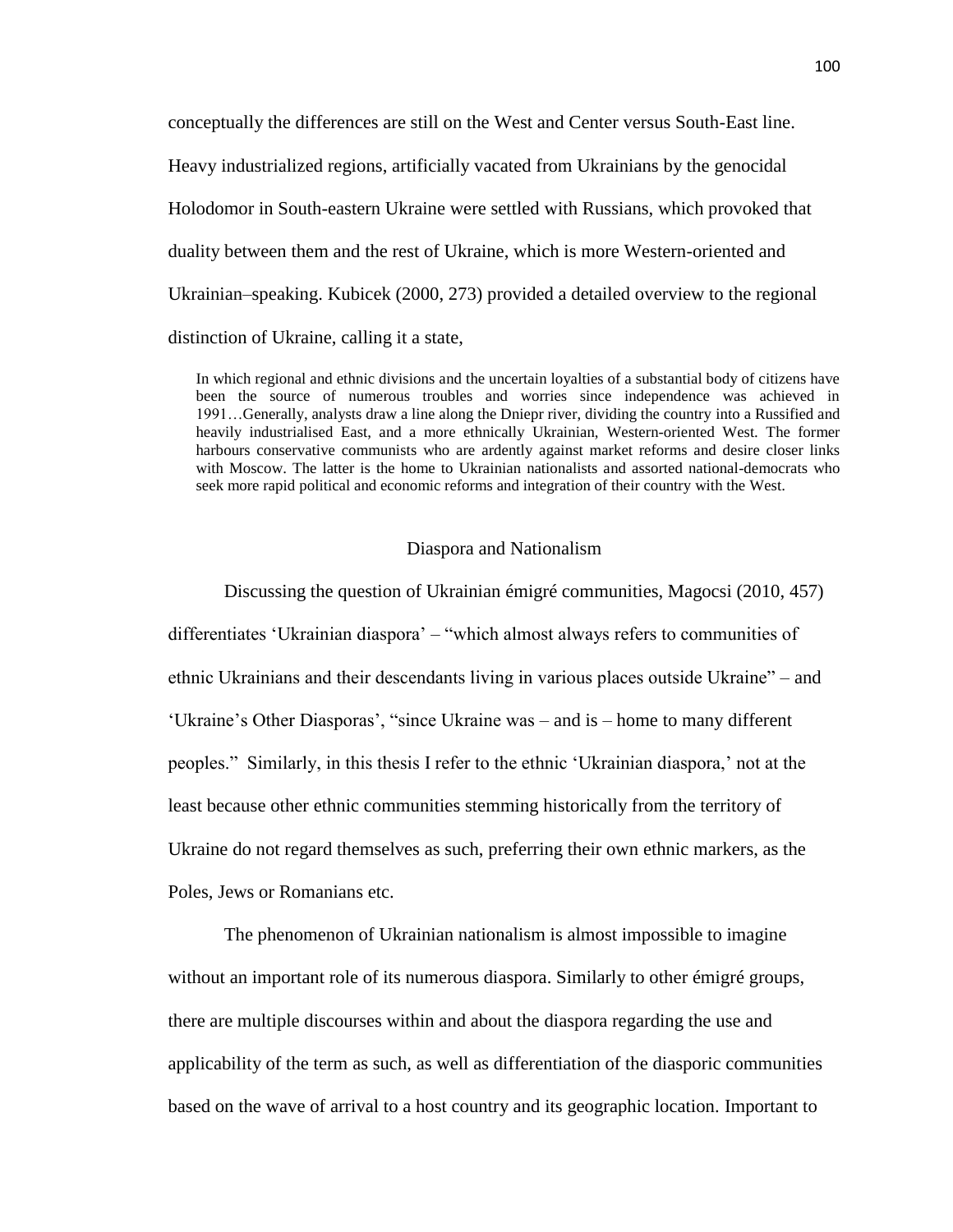my debate in this thesis is also the role played by nationalism as the main ideology of the diaspora in the struggle of the Ukrainian nation for its independence, and, more recently, in the fight to preserve Ukraine's political and cultural sovereignty from the geopolitical and interventionist economic influences of its northern neighbor – the Russian Federation.

While most historians agree that the first wave of Ukrainian immigrants was the least politically active, the next waves came to play more important roles in the community's political life, expressing their various ideological preferences. With smaller socialist and monarchist groups, nationalists were the most numerous, and benefited in membership with each new wave, especially the ideologically strongest third immigration stage of DP immigrants. From that perspective, the members of the interwar and post-war (pre-1991) diaspora were also the strongest actors on the Ukrainian nationalist arena, and a substantial part of the émigré Ukrainians belonged to the OUN, as well as UPA, which fought both the Nazi Germany and Soviet Union. This event became possible after "Ukrainians in Europe came to realize that their political effectiveness was diminished by the divisions that had formed earlier in the decade...[and together with] the subsequent split within it had a profound effect on the Ukrainian diaspora ." (Satzewich 2002, 64) Similarly to the situation in the western Ukraine from where most of the immigrants historically migrated or the circumstances of the interwar diasporic community (with its fragmentation between the monarchists-hetmanists and supporters of the republic), the division into Banderites and Melnykites – two nationalist factions – was clearly present and influenced the everyday life of the diaspora, as "the differences between the…wings of the OUN, along with other nationalist-oriented groups, split many Ukrainian diaspora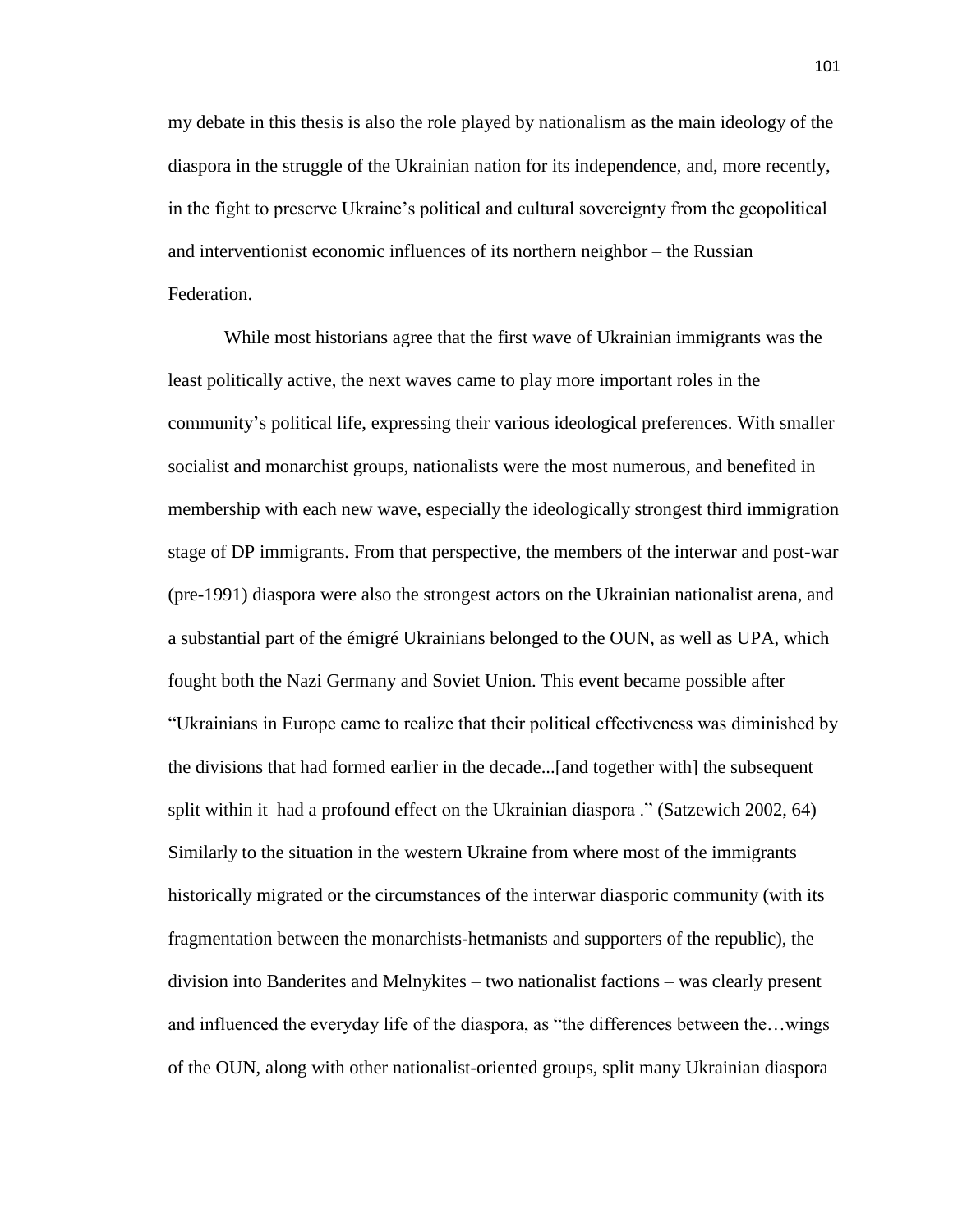communities ." (Satzewich 2002, 115) In the same time, Luciuk in his article is referring to the Ukrainian DP camps as "Little Ukraines" or "Ukrainian villages":

Since most Ukrainian refugees were to spend two or more years in these centers many eventually came to share the worldview of the militants among them. They came to believe that only through militant struggle would they return to a Ukraine freed from the powers which occupied this nation. They would, in the meantime, place all their resources at the disposal of the nationalist movement, no matter where they resettled (Luciuk 1986, 474).

As a consequence, nationalism has become a common ideology for the prevalent

part of the Ukrainian diaspora, being the only acceptable instrument in their struggle against the formally leftist Soviet system, stemming back from the first part of the twentieth century and being the integral part of the diasporic community until the proclamation or rather rebirth of the Ukrainian independent state in 1991. It is still playing its role when the recent developments in already independent Ukraine go the unexpected way, in an openly pro-Russian pattern, which is immediately implemented in the form of protests and boycotts.

# **4.4. Ukrainian Economy and Globalization**

# Economic Overview

One of the major problems facing Ukraine in 2012 is overwhelming unemployment, a result of the bankruptcies or closures of the former heavy machinery enterprises, which were primarily involved in the cold-war military industry, and poorly managed agriculture that has hardly recovered from the transition from collective to private farming. As a result, many Ukrainians are emigrating in search of better employment opportunities, forming a new, primarily economy-driven, diasporic wave. One of the possible positive developments in the country's economy depend on investment, but corruption and lack of effective liberalism, and overwhelming crony protectionism make the country an economy with an unstable financial climate.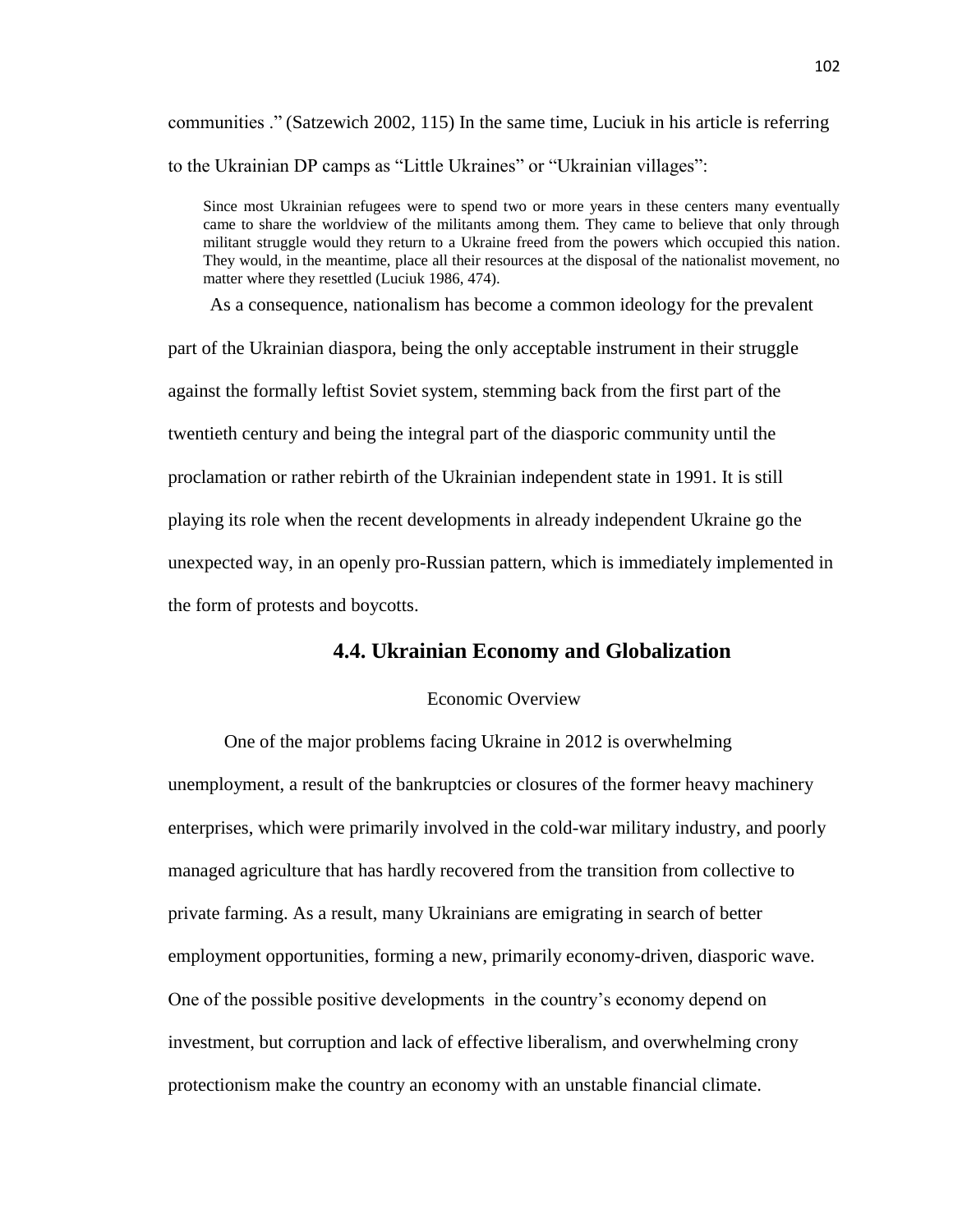In terms of major economic characteristics, we can see from Figures 3 and 4 that Ukraine's economy is recovering from the worldwide crisis. According to the Trading Economics (2013), the GDP "in Ukraine contracted 2.50 percent in the fourth quarter of 2012 over the same quarter of the previous year," while "historically, from 2000 until 2012, Ukraine's GDP annual growth rate averaged 4.43 percent reaching an all-time high of 14.30 percent in September of 2004 and a record low of -19.60 percent in March of 2009," with the Economist (as in Figure 3) putting these figures at 12.1 for 2004 and - 14.8 in 2009, following the global crisis. At the same time, according to Figure 3, the 2002 GDP Growth is the lowest in the three recent years while these negative markers are very similar to the same developments elsewhere in Europe or the rest of the world.

|  |  |  | Figure 3. Overview of the Ukrainian Economy (Economist Intelligence Unit, 2012). |  |
|--|--|--|----------------------------------------------------------------------------------|--|
|  |  |  |                                                                                  |  |

| Component/Year 2001                         |        | 2002 2003 |        | 2004 2005 |        |                  |        | 2006 2007 2008 2009 |             | 2010 2011 |        | 2012   |
|---------------------------------------------|--------|-----------|--------|-----------|--------|------------------|--------|---------------------|-------------|-----------|--------|--------|
| <b>GDP</b> Growth                           | 9.2    | 5.2       | 9.6    | 12.1      | 2.7    | $7.\overline{3}$ | 7.9    | 2.4                 | $-14.8$ 4.2 |           | 5.2    | 0.2    |
| <b>Budget</b><br>balance/GDP                | $-0.3$ | 0.7       | $-0.2$ | $-3.4$    | $-1.8$ | $-0.7$           | $-1.1$ | $-1.5$              | $-4.8$      | $-6.0$    | $-4.0$ | $-4.0$ |
| Public Debt/GDP                             | 36.5   | 33.5      | 29.0   | 24.7      | 17.7   | 14.8             | 12.3   | 20.0                | 34.8        | 39.9      | 35.9   | 41.2   |
| Inflation %                                 | 12.0   | 0.8       | 5.2    | 9.0       | 13.5   | 9.1              | 12.8   | 25.2                | 15.9        | 9.4       | 8.0    | 0.6    |
| Unemployment, % 10.9                        |        | 9.6       | 9.1    | 8.6       | 7.2    | 6.8              | 6.4    | 6.4                 | 8.8         | 8.1       | 7.9    | 7.7    |
| Real GDP/head                               | 10.2   | 6.2       | 10.6   | 13.0      | 3.4    | 8.1              | 8.6    | 3.0                 | $-14.3$ 4.6 |           | 5.6    | 0.5    |
| Trade Balance,<br>billion \$                | 0      | 1         | 1      | 4         | $-1$   | $-5$             | $-11$  | $-16$               | $-4$        | $-8$      | $-16$  | $-20$  |
| Current account<br>balance/GDP              | 3.7    | 7.5       | 5.8    | 10.6      | 2.9    | $-1.5$           | $-3.7$ | $-7.1$              | $-1.5$      | $-2.2$    | $-6.2$ | $-8.8$ |
| Inward foreign<br>direct investment<br>/GDP | 2.1    | 1.6       | 2.8    | 2.6       | 9.1    | 5.2              | 6.9    | 6.1                 | 4.1         | 4.8       | 4.4    | 3.7    |
| Inward foreign<br>direct Investment/        | 10.6   | 8.5       | 13.8   | 11.7      | 41.2   | 21.1             | 25.1   | 22.9                | 22.3        | 26.3      | 23.1   | 18.3   |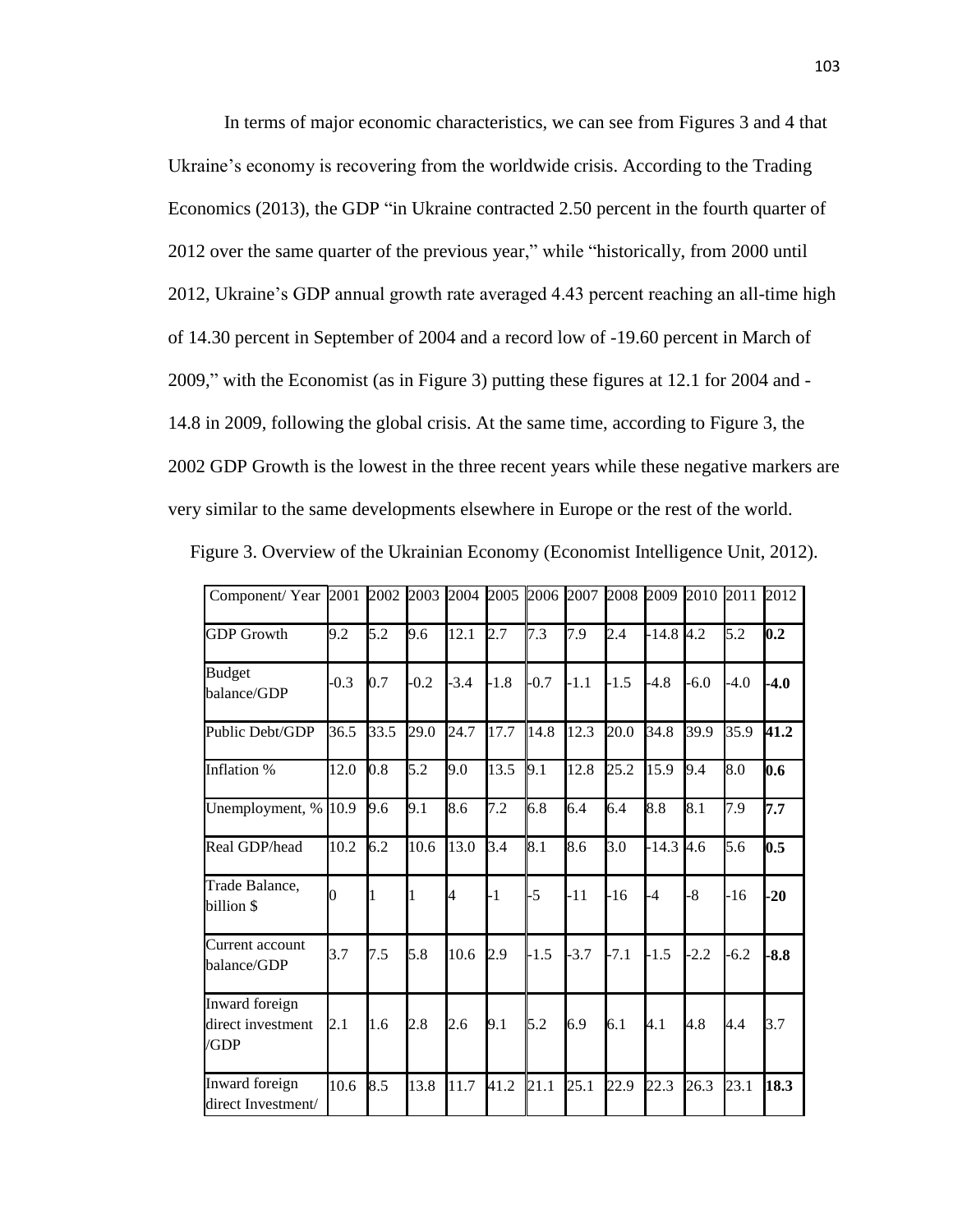| total investment |  |  |  |                                                        |  |  |      |
|------------------|--|--|--|--------------------------------------------------------|--|--|------|
| Total debt/GDP   |  |  |  | 54.0 51.1 47.6 45.2 37.7 47.5 54.3 53.7 88.2 85.6 75.9 |  |  | 80.6 |

Figure 4. Ukrainian GDP Annual Growth Rate (Trading Economics, 2013 – from the

# State Statistics Committee of Ukraine).



SOURCE: WWW.TRADINGECONOMICS.COM | STATE STATISTICS COMMITTEE OF UKRAINE

Important in the analysis of economic independence is also an overview of the main trading partners. For Ukraine in 2011, according the influential report "Ukraine: EU Bilateral Trade and Trade with the World" (European Commission, 2012) the main trading partners were on one side Russia with an average summary of exports and imports at about 32.4%, and the European Union partners (based on percentage from all 27 member states) with about 29.1% and China with 5.6% on the other side. This means that Ukrainian economy successfully diversifies its markets, but Russia still remains a major economic partner, with energy supplies accounting for the major stake of the overall Ukraine's imports.

At the same time, another criterion important to the future consideration of Ukraine's readiness for the EU application and further economic independence from the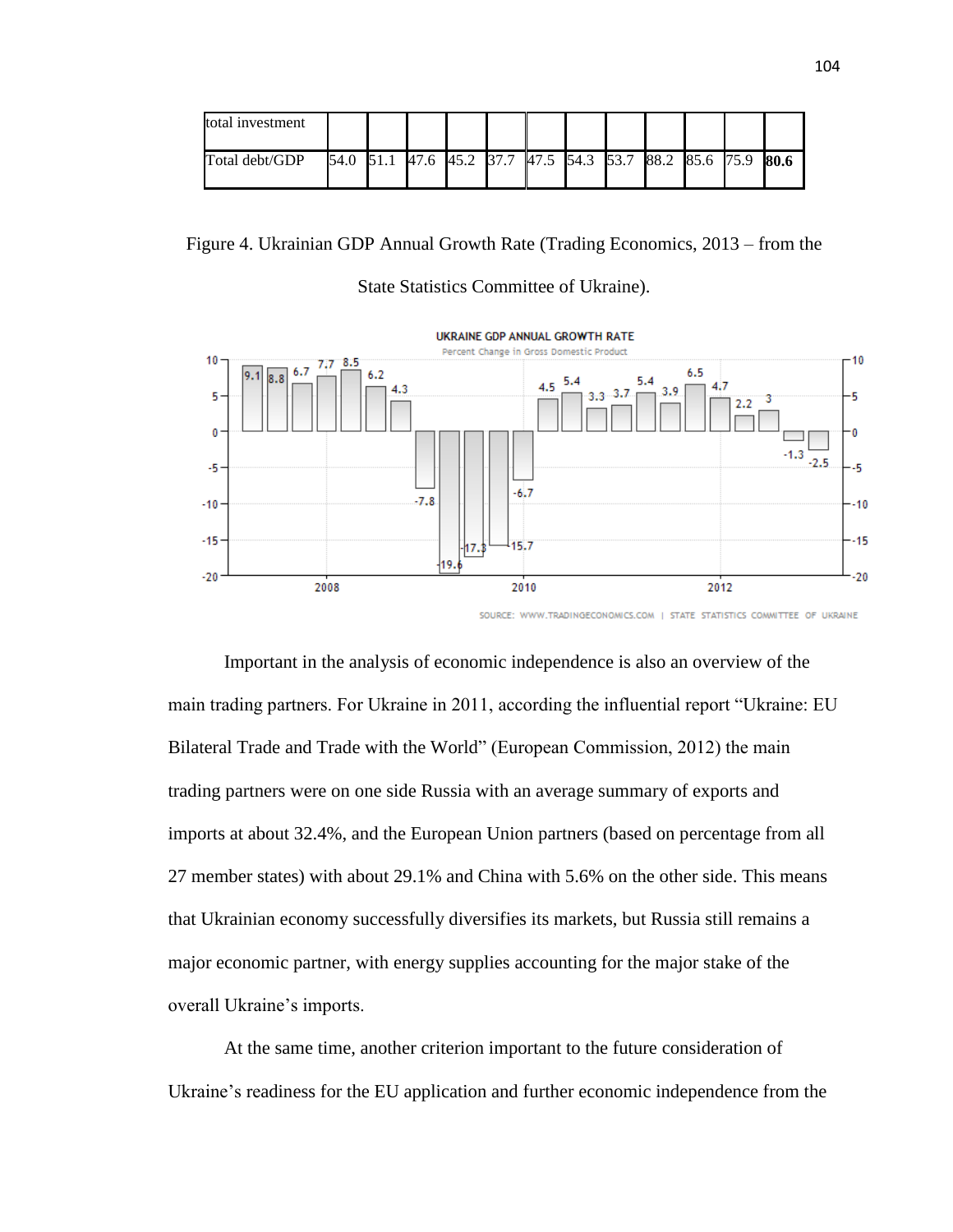northern neighbor, Russian Federation, is public debt as a percentage to the national GDP, and in 2011, "Ukraine recorded a government debt to GDP of 36.50 percent of the country's Gross Domestic Product," whereas "historically, from 1997 until 2011, Ukraine's government debt to GDP averaged 32.40 percent, reaching an all-time high of 61 Percent in December of 1999 and a record low of 12.30 percent in December of 2007." (Trading Economics, 2013) These figures mean that Ukraine's public debt is quite acceptable with the EU requirement of >60 percent. Current inflation rate seems also applicable to the above-mentioned Maastricht criteria, and according to the State Statistics Committee of Ukraine, it "was recorded at -0.80 percent in March of 2013" and in the same time "historically, from 1995 until 2013, Ukraine's inflation rate averaged 38.99 percent, reaching an all-time high of 530.30 percent in September of 1995 and a record low of -1.20 percent in June of 2012." (ibid)

One other important component of economic analysis of any potential EU candidate is  $\leq 3\%$  of the budget deficit, based on which Ukraine needs to improve the current "government budget deficit equal to 1.80 percent of the country's Gross Domestic Product in 2012." (Trading Economics, 2013) According to the same source (ibid), "historically, from 1997 until 2011, Ukraine government budget averaged -2.33 percent of GDP, reaching an all-time high of 5.10 percent of GDP in December of 1999 and a record low of -6 percent of GDP in December of 2010."

In post-socialist transition economies, a central issue is privatization of the formerly vast public sector, which in many instances was not properly controlled and sometimes lacked an appropriate legal framework. Ordinary citizens often claim no real benefits except for almost worthless share certificates, while "wide-ranging privatization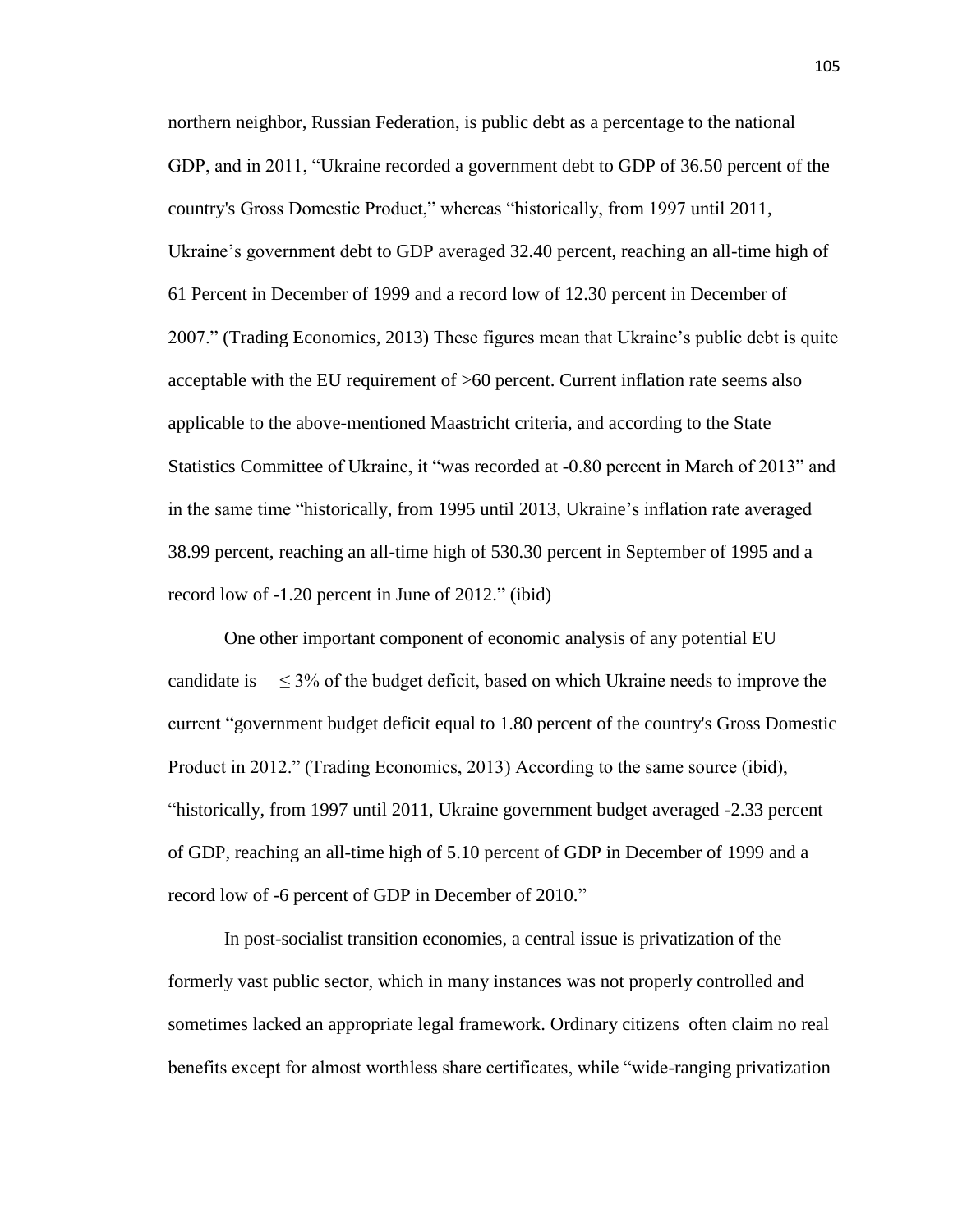also enabled government insiders and cronies to buy state enterprises at bargain-basement prices…steel mills, today worth several billion dollars, were bought for a few million." (Karatnycky 2005, 39) It is also sometimes referred to as "nomenklatura privatization", under which members of the old Soviet-era elite used their positions to obtain ownership in economic enterprises." (Kubicek 2009, 331)

Ukraine's tax system has been widely used as another element of corrupt persecution, "as the government manipulated it to gain financial and political advantages: competitors could be harassed or forced out of business by inspections and fines, and oligarchs could easily evade paying taxes." (Kubicek 2009, 339) Oligarchy<sup>16</sup> is a very widespread phenomenon in Ukrainian everyday life, which basically controls its politics, economy and mass media, and, according to Petrunya (2008, quoted in Shekhovtsov 2011, 220), "the [Svoboda] party leaders consider their radical right-wing project a political alternative to 'the crisis of parliamentarianism and seizure of power by the oligarchic clans, who deprived the people of any possibility to influence the processes in the country."

A rather disturbing illustration can be found in the book and print media market, where the major role is played by the Russian publishing houses that have lower taxes and better opportunities for the authors and editorial boards, while in the same time Ukrainian domestic laws remain fiscally austere, which is explained by the close ties between the publishers in Russia and their business lobbyists in the Ukrainian parliament who support the neighbor's market with proper legislation, in the same time bringing the local book market to a decay.

 $\overline{\phantom{a}}$ 

<sup>&</sup>lt;sup>16</sup>A Greek borrowing [which](http://dictionary.reference.com/browse/which), according to the Dicitonary.com, means: "a form of government in which all power is vested in a few persons or in a dominant class or clique; government by the few."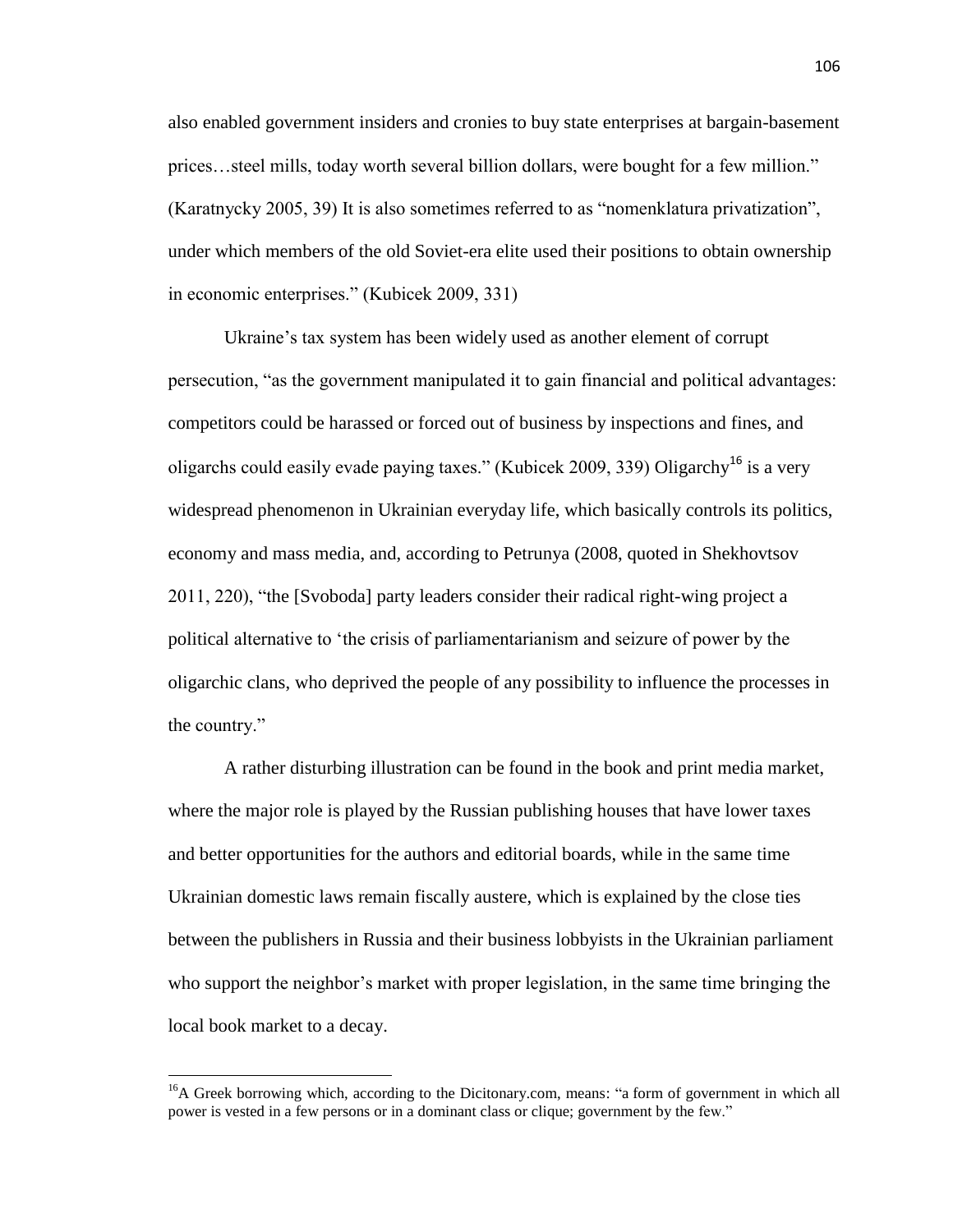The issue of solution of all those multiple economic problems was on the to-do list of the most urgent plans of the protesters at Maidan in 2004-5. They hoped that under an effective and transparent management of a new government these goals could be easily achieved, and they were assured accordingly by Yushchenko and Tymoshenko. What kept protesters' expectations high were Yushchenko's specialization in finances and his effective and positively regarded terms in office as National Bank chief and Prime Minister, when he managed to eradicate the post-Soviet tendency of severe salary distribution delays in the public sector. His team was also eloquent in making abundant promises during their addresses from multiple revolutionary tribunes, boasting many famous reformers from the previous governments, and those who yet never had a chance to demonstrate their economic skills. As the only possible way to implement the desire of people of Maidan, "Yushchenko needed to crack down on Ukraine's crony capitalism." (Karatnycky 2005, 41)

Unfortunately once in office, no serious reforms were introduced, and Yushchenko's once highly regarded team of professionals became known for their own new type of cronyism, employing and supporting their close allies, and paying less attention to urgent economic problems. This then was coupled with severe in-fighting between the former allies, primarily Yushchenko's and Tymoshenko's parliamentary and executive factions, which was followed by the latter's disastrous gas negotiations with Russia, which were partially classified. Mutual disagreements and accusations ended in government reshuffles and revival of Yanukovych, firstly as Prime minister following the memorandum, and then as the new President in 2010.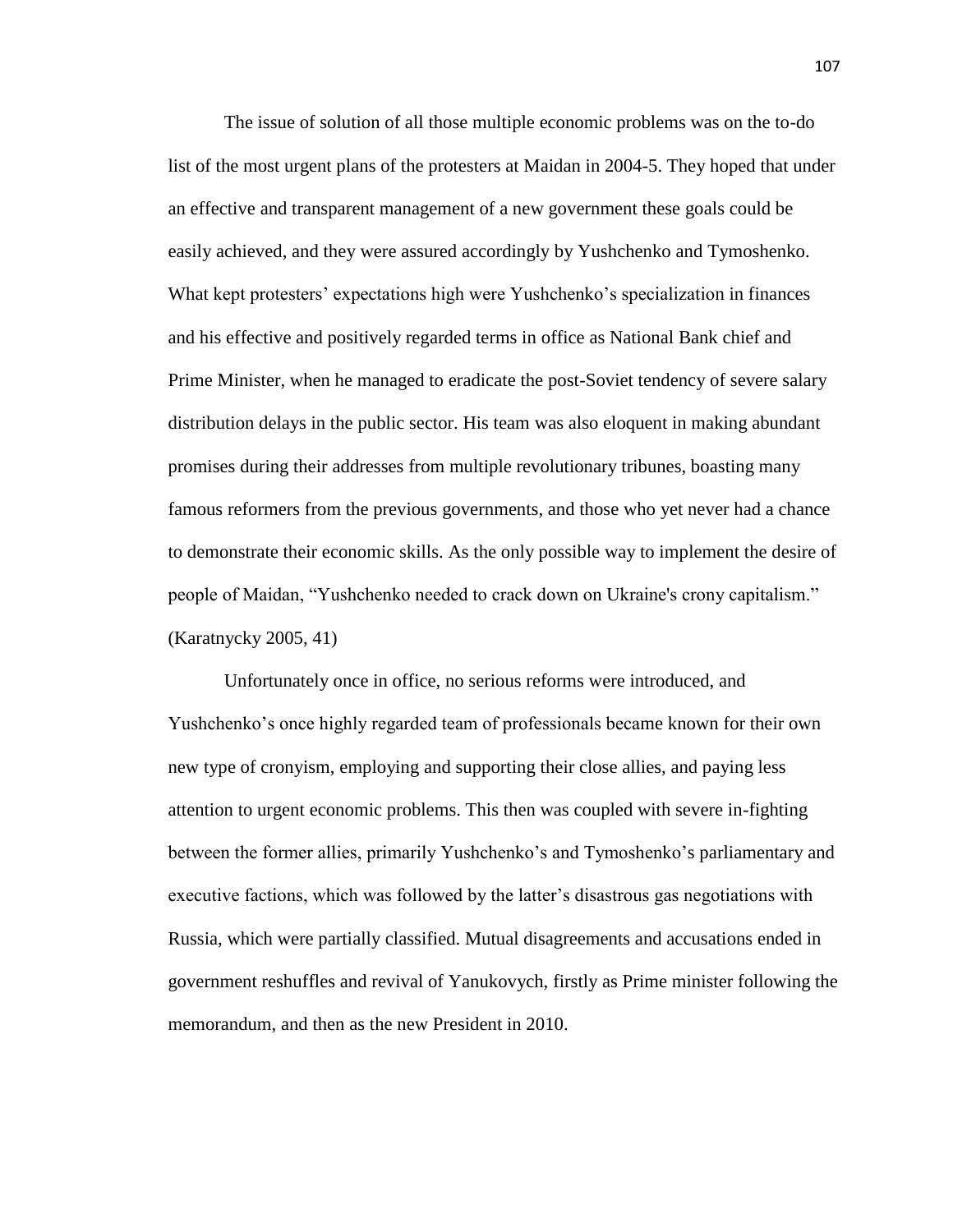#### Russian Gas and Ukraine's Dependence

One of the major problems of the post-independence Ukrainian development is definitely the issue of sustainability, especially in the context of natural resources. But instead of exploration of nationally owned gas fields, Ukraine's governments overconcentrated on negotiating the gas deals with the Russian federation, which have usually ended up in strategic losses for the Ukrainian government.

Russia continuously uses the issue of gas supplies in promoting its expansive policies bargaining the implementation of favorable projects, while Ukraine has so far failed to respond respectfully by protecting their own national interests. That is why this question was also urgently stressed at the times of the Orange Revolution, whereas Maidan favorites assured the supporters that new Ukrainian governments will work much harder in protecting Ukraine's own national priorities, specifically in renegotiating the deal on the rent of the port of Sevastopol by the Russian Black Sea Fleet, making it dependent on possible raises in gas prices.

After he was sworn into the office in 2005, Russian authorities continued to play the gas card with Yushchenko's government, but the Orange ministers decided to revisit the gas agreements. The northern neighbor responded by cutting gas supplies to all of Europe, which made other European states think of Ukraine as an unstable economic player as most of the pipelines are currently laid through Ukrainian territory. By this maneuver of blackmailing Ukraine, the Russian government at the same time started two different debates – one on necessity of the takeover of the Ukrainian pipeline system by the international community with their supervision, and another – on possible alternative pipeline projects outside Ukraine.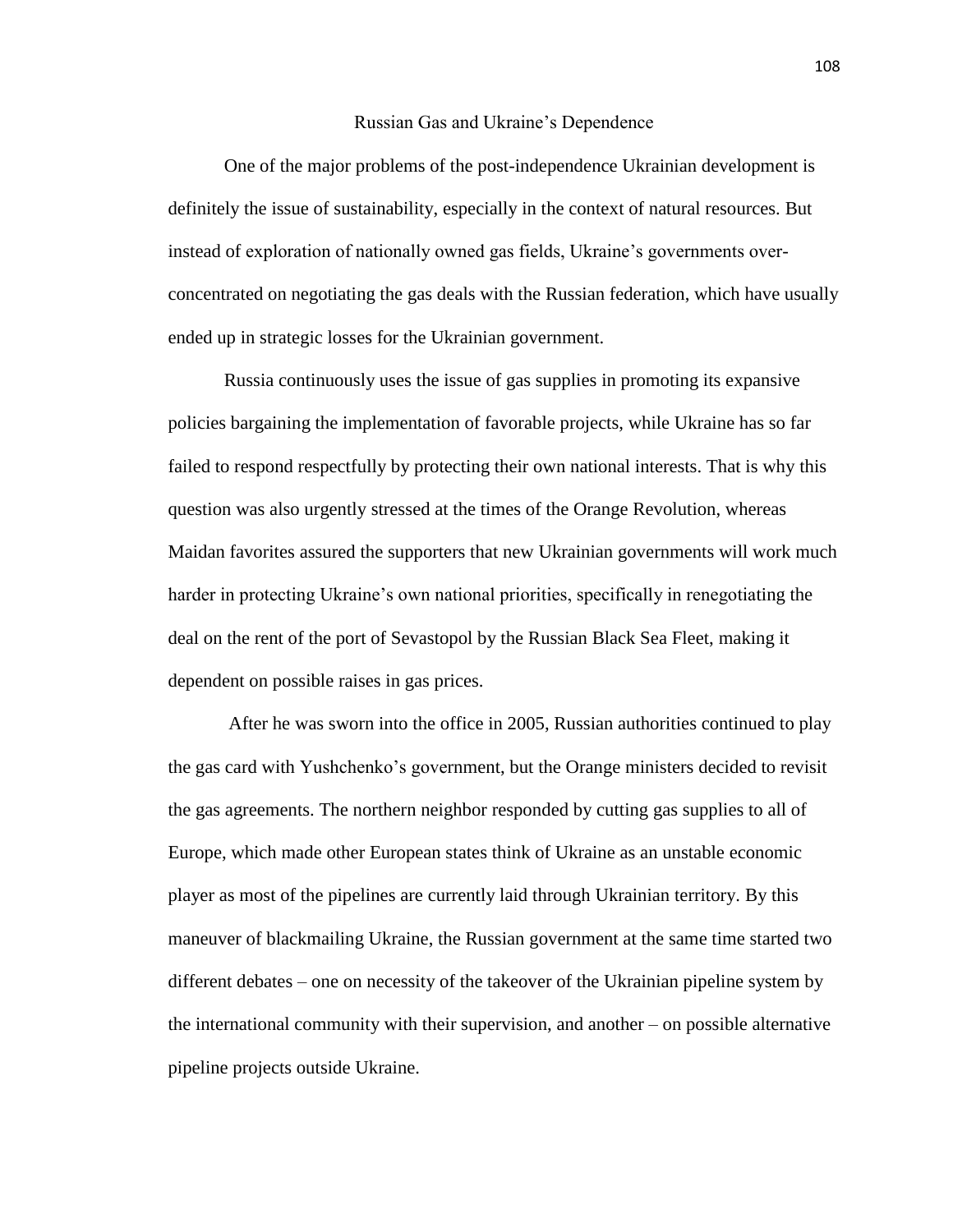With Yanukovych's takeover, the question was debated again, but was solved at the expense of Ukraine, seen as one of the greatest losses since Ukrainian independence. The former President Yushchenko suggested that it "would lead to the 'Russification' of Ukraine," while another opposition leader, Yuliya Tymoshenko "said the agreement violated part of the Ukrainian constitution, which forbids the country from hosting foreign military bases after 2017." (Jeffries 2011, 213) The 2010 Kharkiv agreement consisted of supposed gas price discounts in exchange of an extension of the lease for the Russian Black Sea fleet for another twenty years. When this agreement was made public, it was a great shock for the Ukrainian community both in Ukraine and abroad, and was considered by many as a severe blow to the country's sovereignty, comparable to the rejection of the third largest nuclear potential in the beginning of the nineties. According to Menon and Motyl (2011, 138), "even Ukrainian government officials admit in private that it was a bad deal: Ukraine still pays exceptionally high gas prices and failed to negotiate an adequate rent for the base, whereas Russia has succeeded in ensconcing itself for the long term in the intensely pro-Russian Crimean Peninsula." At the same time, the fiercest opposition to the Kharkiv agreement was expressed by the Svoboda party, which not only staged mass protests across the nation, but also dedicated a special point in the part 8 of its Program (2011) – "The Crimea and Sevastopol. Introduction of the constitutional order and maintenance of the stable development" – demanding "to denounce the Kharkiv agreement of Yanukovych-Medvedev of 21 April 2010."

# **4.5. Conclusion**

Having finally gained its political independence in 1991, nonetheless Ukraine remains vulnerable to Russia's economic expansion due to heavy dependence on energy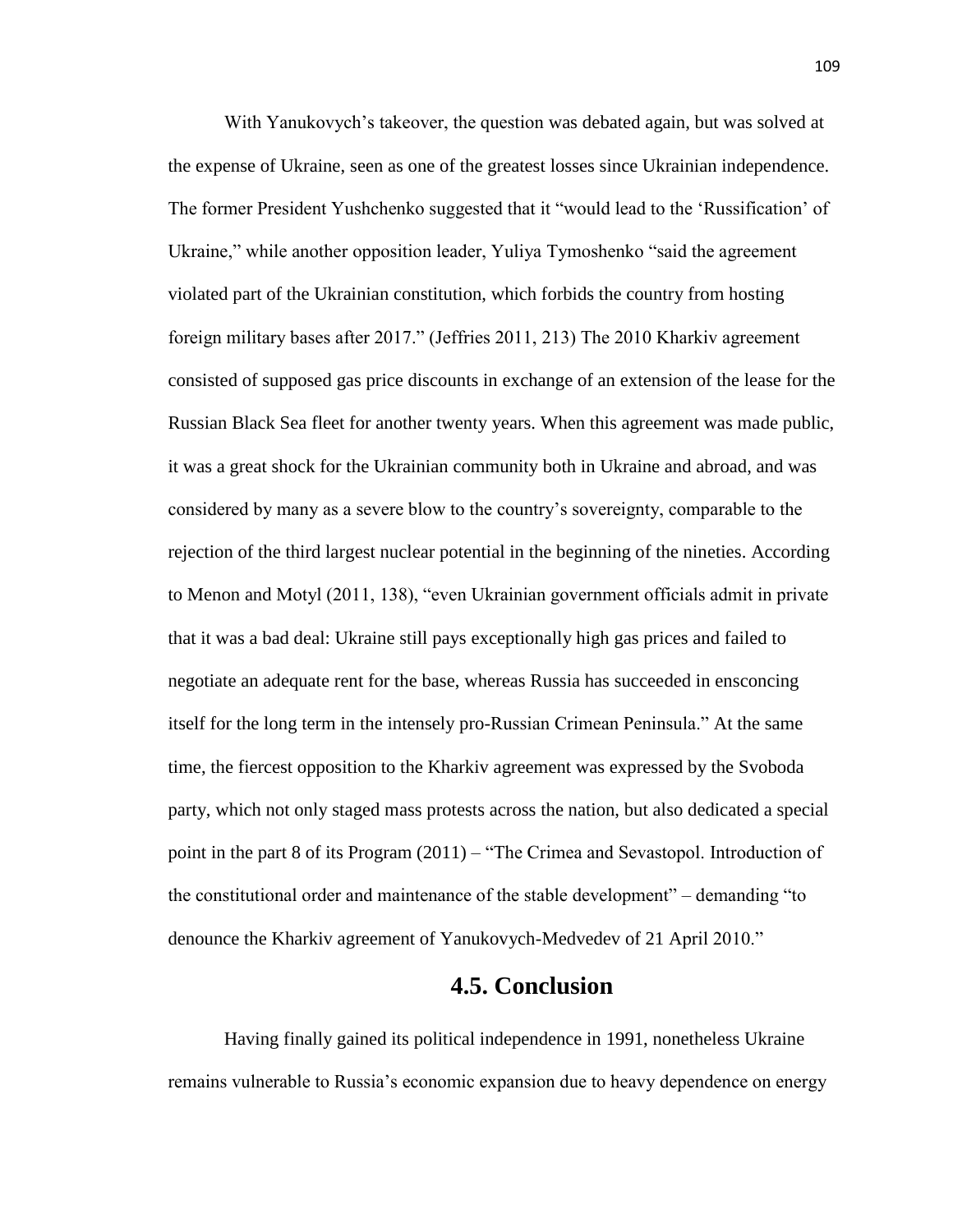imports. Through a string of pro-Russian governments, Ukraine failed to distance itself from numerous cultural and political influences from its northern neighbor and former metropolis, without implementation of legislation to protect the Ukrainian language, further develop local book printing business and cinematography. Additionally, Russian Orthodox church still heavily influences Ukraine's spiritual life and church politics through its formally autonomous branch – Moscow patriarchy. Nationalism in Ukraine, both historic and contemporary remains ethnic in nature and concentrates on the political right. Ukrainian diaspora, consolidated primarily by its second and third waves, political in nature, plays an important role in preserving cultural and linguistic identity of Ukraine abroad, as well as actively supporting democratic processes in the homeland and its Euro-Atlantic integration. In order to have a political or legal mechanism to influence Ukraine's election or politics, a member of diaspora has to be a citizen of Ukraine. In terms of Ukrainian economy, it is still transitioning towards fully market processes, being severely hit by post-Soviet oligarchy and overwhelming corruption that prevent normal and steady development. The main economic parameters are far from the required Maastricht criteria with much higher inflation, public debt and only nominal GDP growth.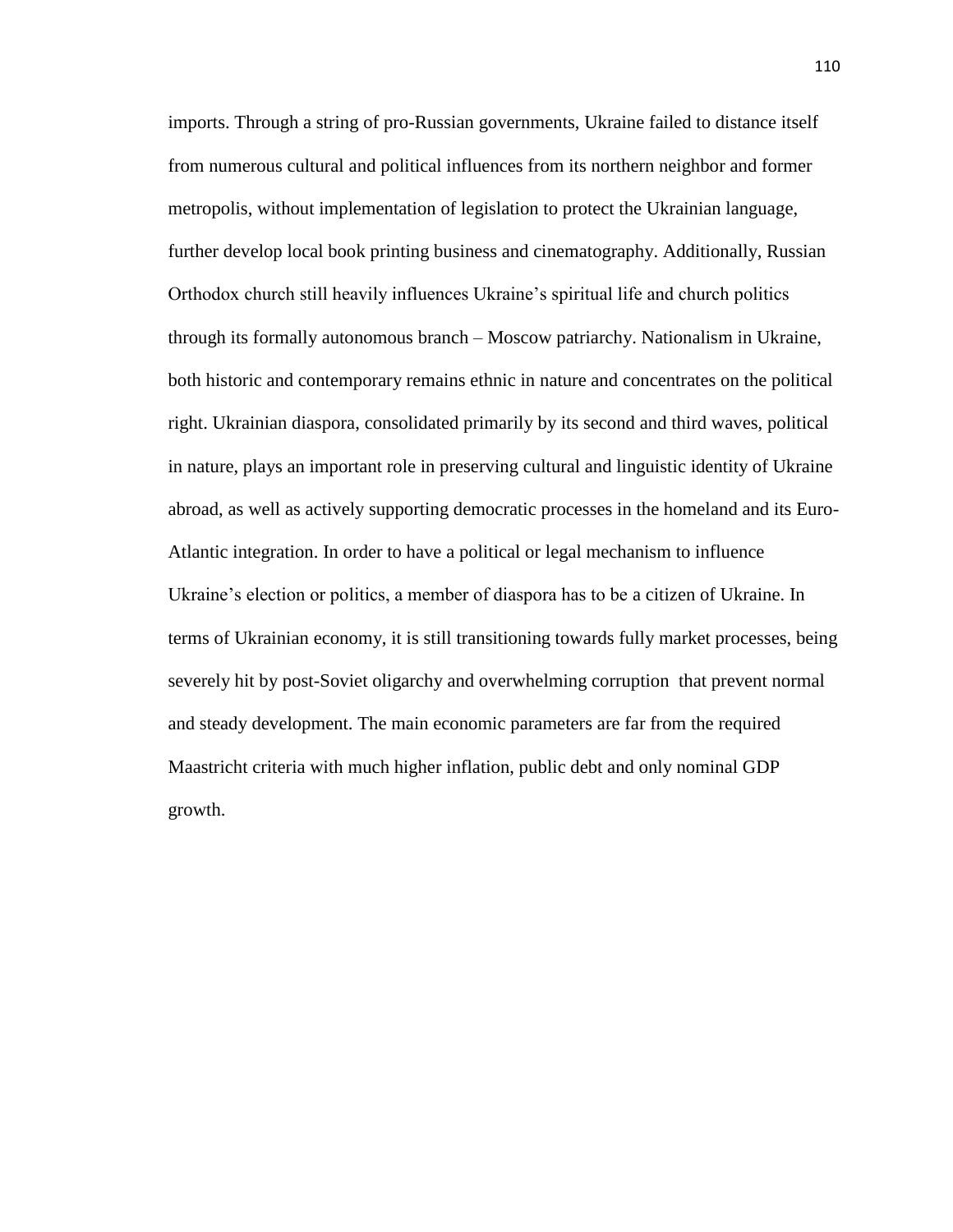# **CHAPTER FIVE: COMPARISON**

#### **5.1. Differences**

Of utmost importance is the actual political status of both nations. Having established that both countries can be considered nations for their culture and religion, it is also a well-established fact that from the point of view of international diplomatic relations and their respective status in the United Nations and other international organizations, Ukraine is politically independent while Scotland is a part of the United Kingdom with a devolved status due to the unwritten character of the UK Constitution.

Prior to 1980s, Scottish nationalism was stuck in the left-or-right debate with an eventual predominance of the leftist agenda in the Scottish National Party, especially due to the leadership of Alex Salmond. There has been little or no such debate in the Ukrainian nationalist flank, as any leftist ideology was tainted by association with the USSR and considered deeply anti-Ukrainian. Even though there were a few leftist political parties in the 1918-1920s, they were far from advocating a nationalist agenda and mainly relied on their potential federalist ties with the expected democratic Russia.

In a similar fashion, another dichotomy in the nationalist discourse – between ethnic and civic nationalism – is also a point of dissimilarity between Ukraine and Scotland: "Tsarist Russian relations with Cossack-Ukraine and English relations with Scotland provide two valuable examples illustrating the importance of law and civil institutions in determining whether regional patriotism would evolve into a separatist "ethnic" nationalism or a "civic nationalism" compatible with an imperial loyalism." (Velychenko 1997, 415) And this difference is both historic and contemporary, where

111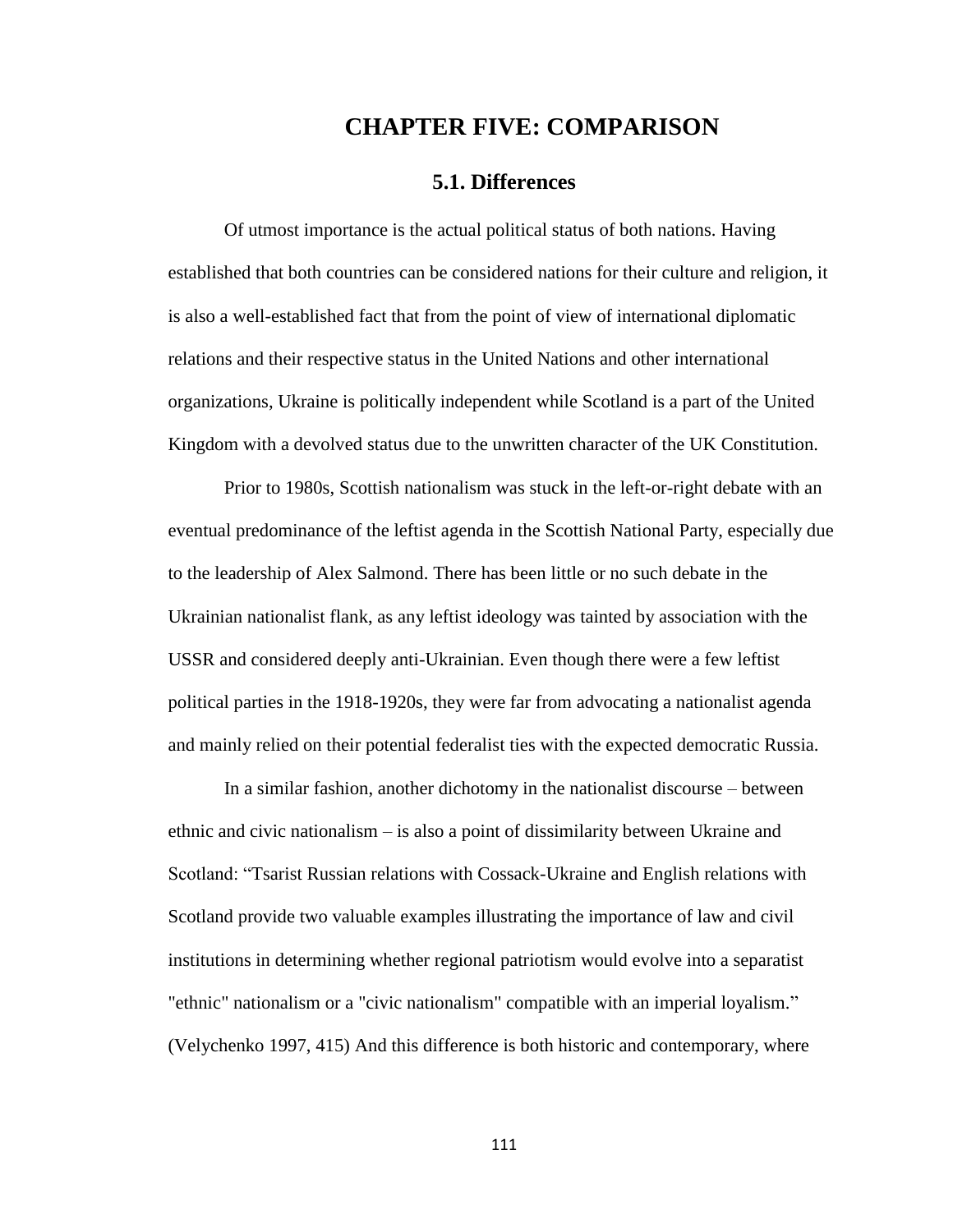Scottish ethnic nationalism is as much non-existent as its Ukrainian civic nationalist counterpart, neither in a form of ideological support, nor as an organized party.

Another dissimilarity lies in the field of language use, as disregarding a somewhat similar duality between English and Gaelic in Scotland versus Ukrainian and Russian, the background and historic developments are quite incomparable. With a mutual presence of the factor of geographic opposition in both countries, it was the oppression in the form of two prohibitions of the Ukrainian language that primarily caused the eradication of Ukrainian in some (primarily urban) areas of the south-eastern Ukraine, while Gaelic was geographically bound, and only later was it the lack of government's support that caused its near extinction, not least because of the  $18<sup>th</sup>$  century government oppression – even in the area of historic prevalence of the Scottish Gaelic language – in the Highlands and Western Islands. Also, contrary to Magocsi's (2002, 83) claim for the importance of language for stateless peoples, the revival of Scottish national aspiration was mainly concentrated on the issue of political autonomy through self-government, while for Ukrainian nationalism language played a major part in the fight against oppression, as "national revivals in East-Central Europe were led by […] linguists." (Magosci 2002, 84)

At first sight, religious distribution also seems very much alike, but at closer look there are multiple peculiarities absent in the opposite case study. Firstly, traditionally Scottish Church of Scotland or the Kirk was granted autonomy by the 1707 Treaty of Union and was considered as one of the greatest pillars of the national autonomy of Scots, especially due to an importance that religion played at that time. At the same time, in Soviet Ukraine (as well as in Ukrainian territories under Muscovy before) the official ban on traditional Autocephalous Orthodox and eastern-rite Greek Catholic churches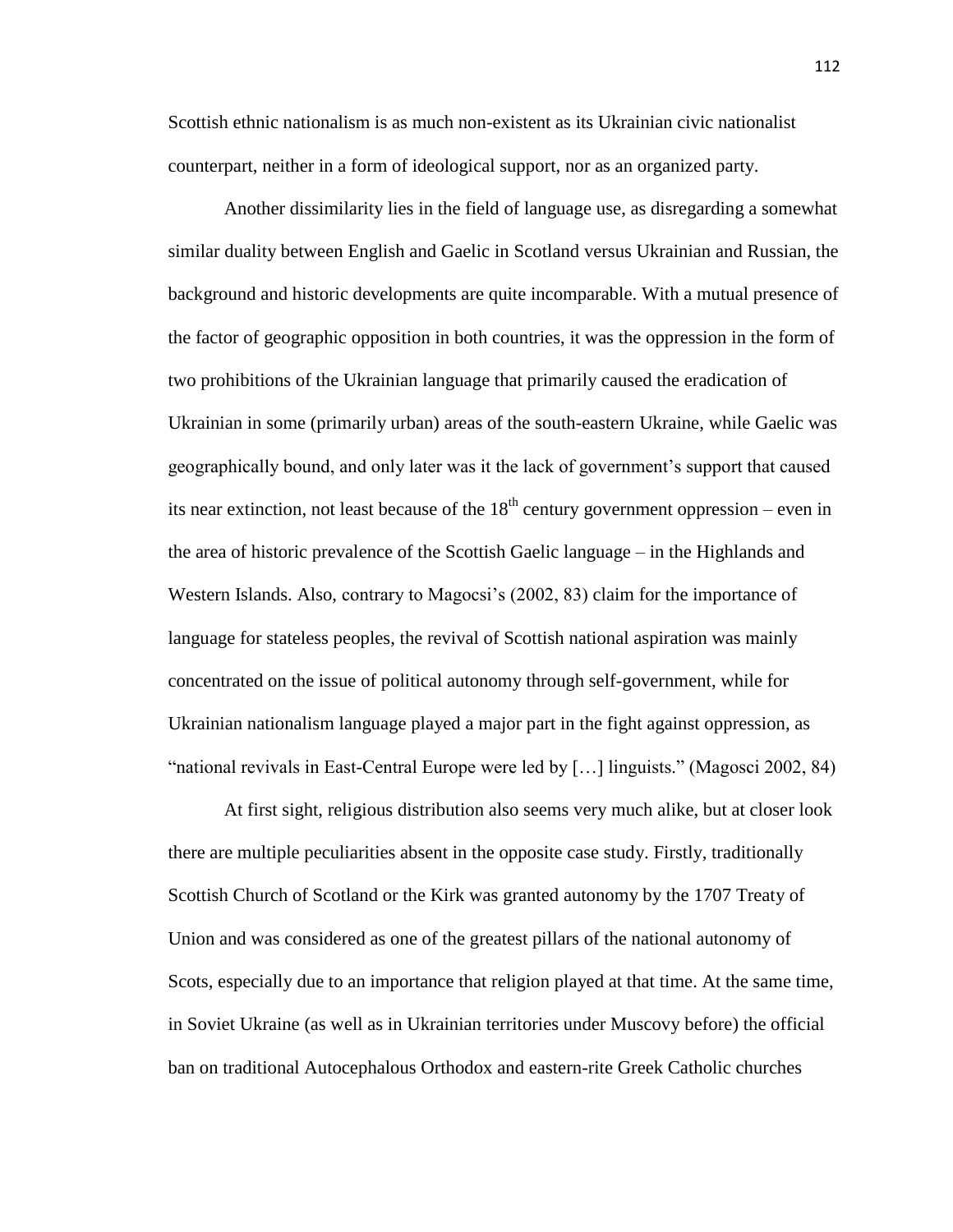outlawed any kind of religious activity unless it was operated under the jurisdiction of KGB-controlled Russian Orthodox Church (Bourdeaux and Shenk, 1996). Secondly, despite some similarities between the efforts of Kremlin and Westminster to break down the churches' unity, even after the Disruption of 1843, Scotland managed to preserve its Kirk – as a symbol of its religious freedom. Finally, the opposition of the Kirk (or rather Presbyterian church) on one hand and the Catholics on the other, is primarily based on the ethnically motivated dichotomy of Catholic Irish settlers against the autochthonous Scottish Calvinists, while the geographical division (unlike the Ukrainian Orthodox in the east versus Eastern or Greek Catholic in the west) has only played a marginal role earlier in the  $20<sup>th</sup>$  century and is no longer a major factor in Scotland's contemporary religious affairs.

Among the distinctions between Scottish and Ukrainian colonial history, it is worth mentioning that Ukraine (specifically, its contemporary Western part), unlike Scotland, was subordinated to more than one foreign power. Among them were Poland, Czechoslovakia (later - Hungary) and Romania, with all of them being unwilling to recognize any type of autonomy for the Ukrainians – neither cultural, nor political, similarly to the developments in the Soviet-controlled east of the Ukrainian territory. Spencer and Wollman (2002, 143) who, noting the Polish colonial administration over Ukraine's Halychyna: "After the First World War, many of the newly-recognized nationstates of Eastern Europe proved intolerant of nationalist movements in their own areas, Polish treatment of Ukrainians being a case in point." Seeing a successful example of self-determination elsewhere in Eastern and Central Europe, Ukrainian nationalists were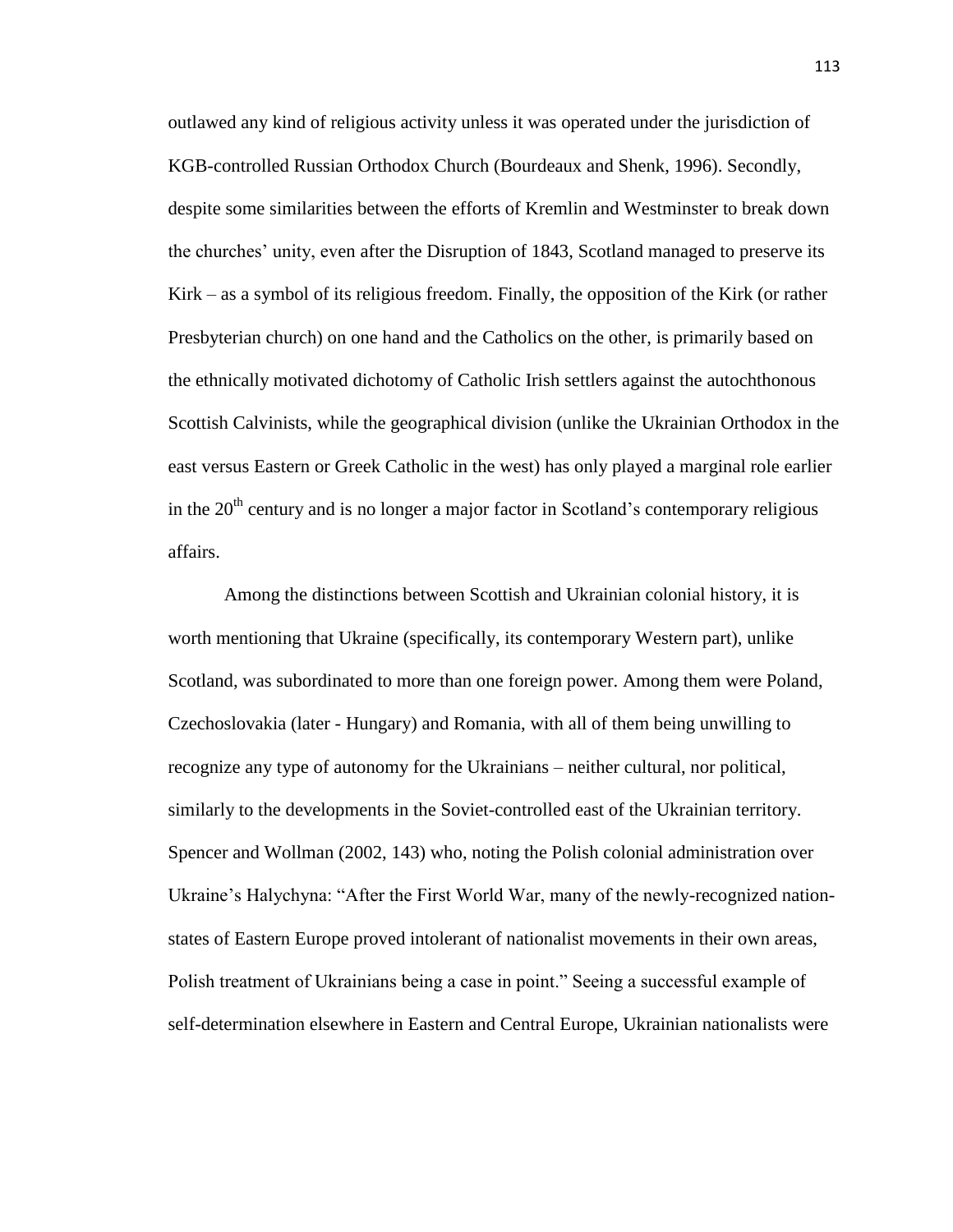unwilling to give up, and according to Wilson (1997, 15), "persecution only contributed to the rise of radical Ukrainian nationalism."

As another point of difference between Ukrainian and Scottish nationalisms is the degree of cultural sovereignty within Russian and British empires accordingly, "whereas Scottish subordination to England and its commitment to empire did not imply subservience nor the destruction of Scottish identity, the Ukrainian subordination to empire almost did erase Ukrainian identity." (Velychenko 1997, 438)

The role of diaspora is another example of disconnection between the two nationalisms. There are at least two apparent asymmetries here, where one lies in the degree of assimilation (more typical of the Scottish émigré community), and the other is based on the formal opportunities to participate in the homeland's political life due to the appropriate legal framework, primarily because there are considerably more current Ukrainian citizens living in contemporary diasporic communities, than their Scottish counterparts in their respective groups, which limits the access to electoral process of the latter community.

Economy is yet one more example of dissimilarity between the two case studies, even though equally addressed in both major parties' manifestoes. Scotland's economy if counted separately from the rest of the UK could fit the requirements of any European institution, whereas Ukrainian economy struggles a lot to pursue some economic growth amongst omnipresent corruption, controlled privatization and rule of oligarchy.

#### **5.2. Similarities**

There are many similarities between the circumstances in which developed both Ukrainian nationalism on one hand, and Scottish one on the other, as it is somewhat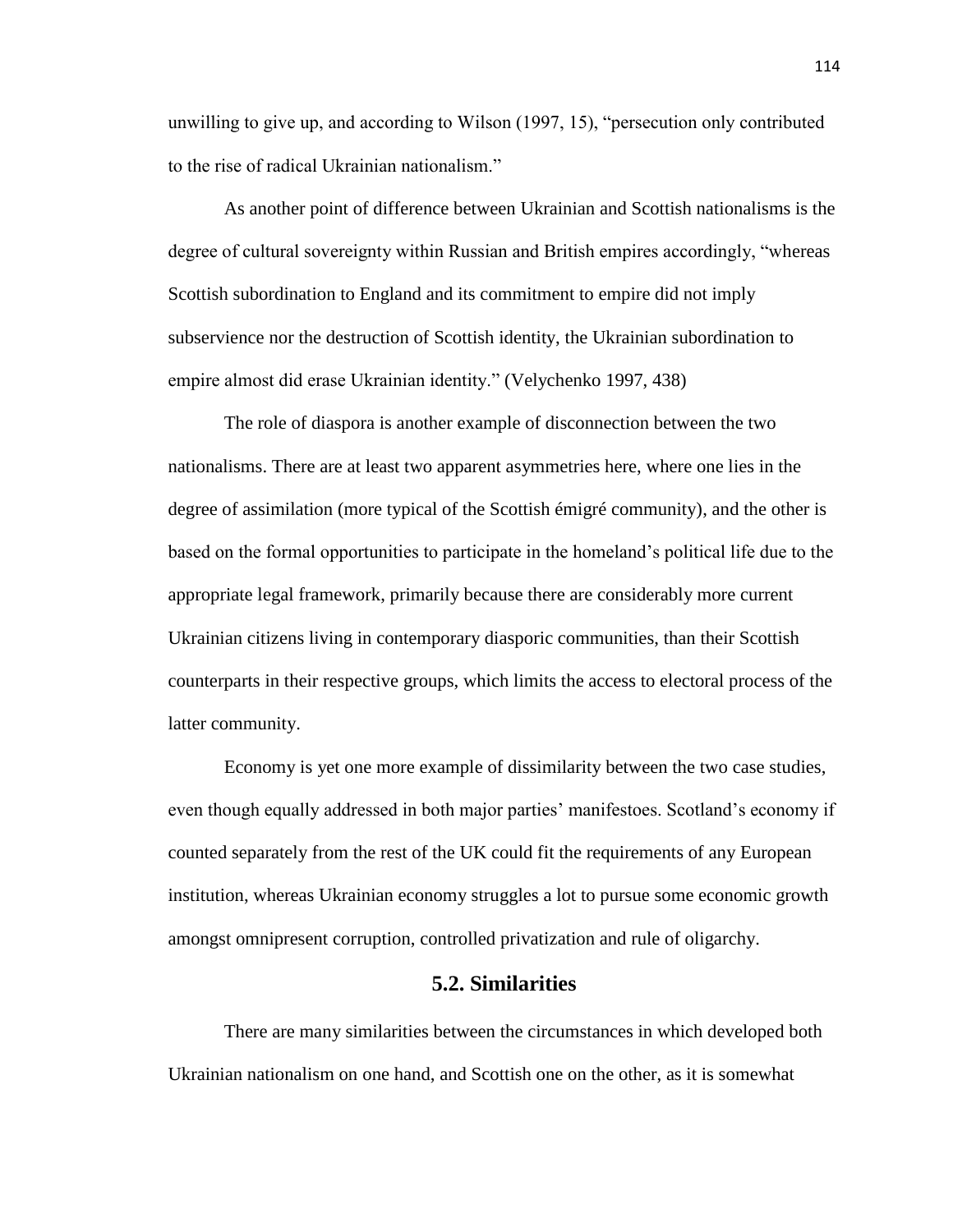proven by Benedict Anderson (1996, 2), who said that "the fact that the Soviet Union shares with the United Kingdom of Great Britain and Northern Ireland the rare distinction of refusing nationality in its naming suggests that it is as much the legatee of the prenational dynastic states of the nineteenth century." And in both instances the central governments were working on creating one nation, whether it is Britons or Soviet people, through the common practices of assimilating Scots and Ukrainians accordingly. This is one of the most debated topics in Scottish historiography, which cannot omit nationalist discourse, as well as in the Ukrainian one.

Similarly to the Scottish case, it was important for Ukraine during its complicated Soviet history to secure, in Calhoun's (1997, 63) terms "a modicum of independence from the Russian-dominated Soviet Union." USSR continued with a tradition of Russian Empire in specific abusing the national peculiarities of many ethnic groups, whose territories they conquered, with a distinct desire to Russify them before the revolution of 1917, or later to build one Soviet nation, which was a disguise for even further neglect of their rights. In this regard, Craig Calhoun (1997, 25) had skillfully underlined the formal propaganda rhetoric that "the Soviet Union had long claimed to represent a special kind of internationalism and to have brought an end to nationalism and historic conflict of nations in Eastern Europe and the Soviet Union." While discussing another issue – of political maps – Calhoun (1997, 16) fairly suggested that "most symbolically, Soviet Union was in a sense an 'anti-national state'...[as there was not enough information on] the status of the separate republics that made it up."

Scotland and Ukraine share also many common features in terms of components of nationalist agenda, which may have influenced their respective development of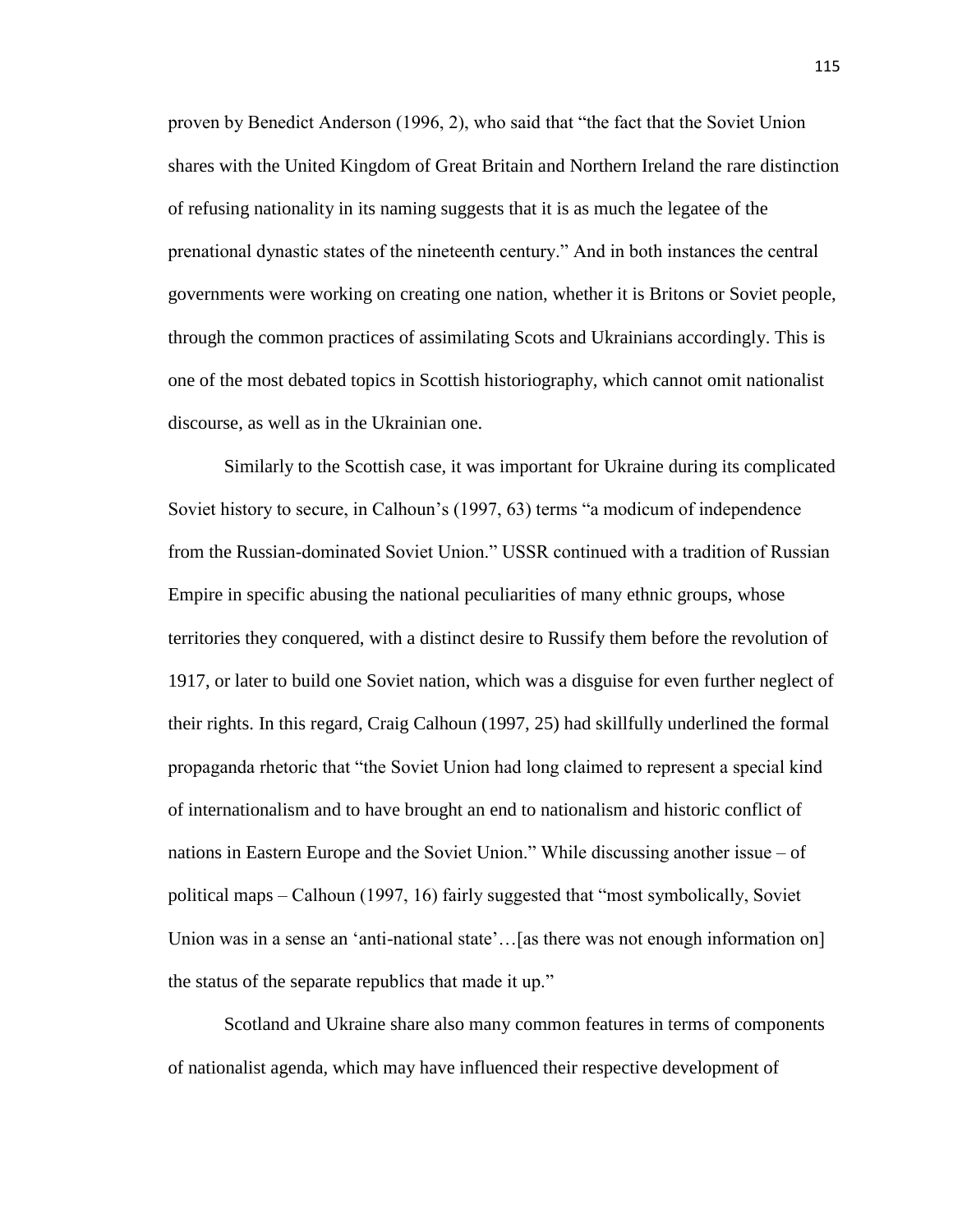nationalism in the discussed historic time periods. Undoubtedly, the most important commonality until the dissolution of the Soviet Union in 1991 was the stateless political status for both polities, where Scotland (within the UK) and Ukraine (within the USSR) were considered distinct nations, but without a clear mechanism of leaving a political union. Moreover, in both situations the union as such was deemed to be a priori supported by the countries' populations, even though implemented only by a small group of people: in 1707 Scotland – by allegedly corrupt members of the Scottish parliament that preserved basic elements of Scottish autonomy with their eventual, while the events in Ukraine in 1654 – the treaty of Pereyaslav by which "the Hetmanate became a protectorate of the Muscovite tsar, a ruler whose powers were tempered by custom rather than delineated by laws and whose prerogatives, unlike those of European monarchs" (Velychenko 1997, 420), signed by Hetman Khmelnytsky and his council, were misinterpreted by Muscovy's tsars as a union, by assuming more and more power over Ukrainian territory with every new treaty. Similarly, the 1922 creation of USSR was a narrow communist party decision later confirmed by a treaty issued by the same communist leaders. Taking into consideration the reality of the  $17<sup>th</sup>$  and  $18<sup>th</sup>$  centuries, and even the 1920s with the limited electoral powers of citizens, the demands for a fairer union and independence became popular with a further expansion of voting suffrage. The major starting point for the rise of nationalist agitation in both countries were the successful independent movements in a number of European states following the dissolution of the Austro-Hungarian, Ottoman and partially Russian Empires, as well as, for the Scottish nationalism, proclamation of Irish independence, which all occurred between 1918 and 1920. Unlike their more successful neighboring states, both Ukraine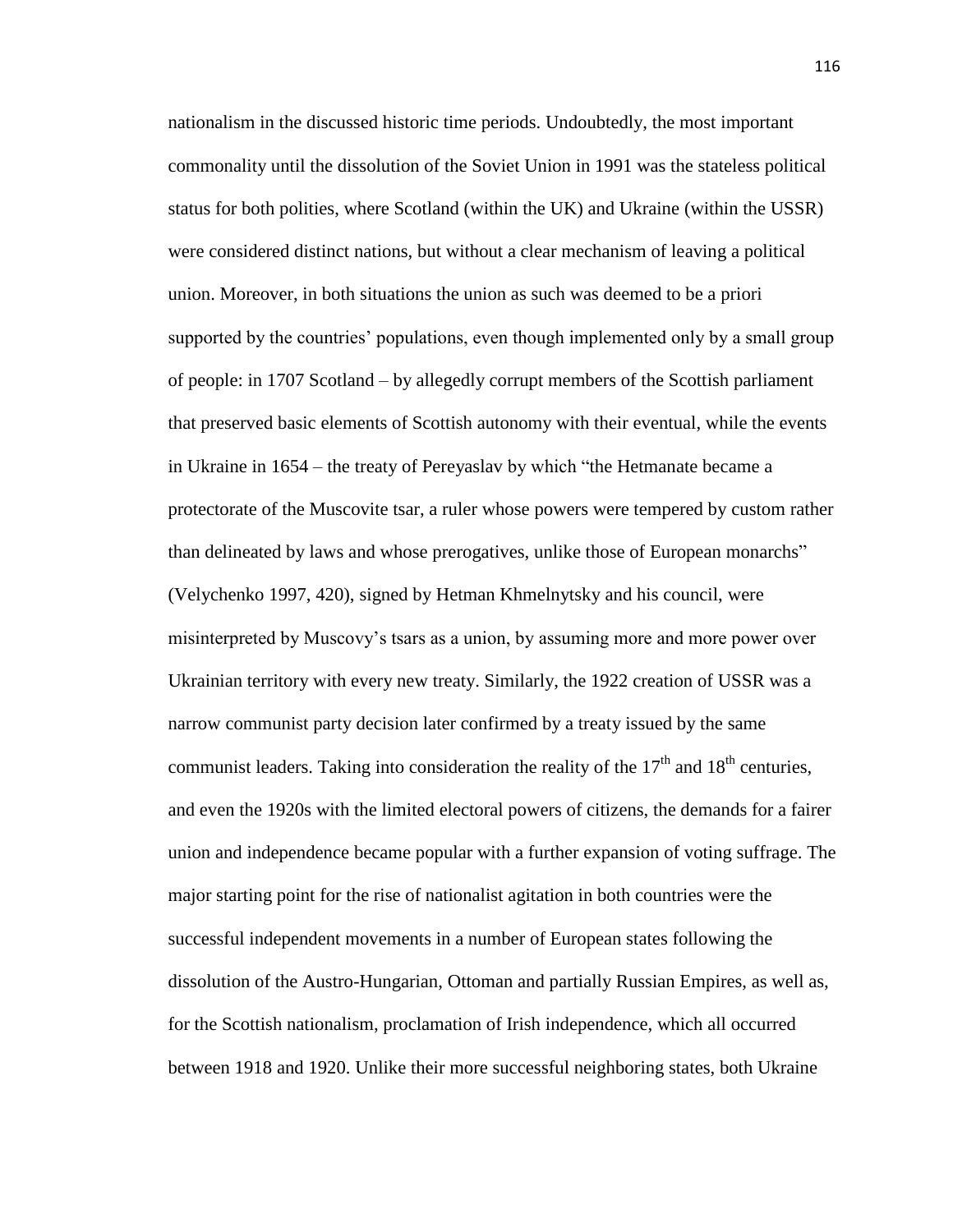and Scotland have lost their historic chances to either preserve independence (as in the case of Ukraine after the WWII) or even create a viable independence movement as in the Scottish example in the first part of the  $20<sup>th</sup>$  century. Consequently, in a very similar fashion to the Scottish nationalist sentiment to the pre-Union past, "with the end of the communist regimes in the USSR and many Eastern European countries, it has become common to appeal to the pre-communist era as a time of imagined national unity and normality." (Calhoun 1997, 52) Velychenko (1997, 438) also noticed that "the fates of Scotland and Ukraine in the eighteenth and nineteenth centuries illustrate the importance of laws and civil institutions in shaping the national identity of stateless minorities."

In the  $19<sup>th</sup>$  century, both the revival of the nationalist struggle for cultural autonomy in Ukraine and national self-government in Scotland emerged. Magosci (2002, 67-72) identifies the "'Ukrainian rebirth' in 1848, a year known as the 'Spring of Nations'", while Hanham (1969, 91-2) refers to the year of 1886 – the foundation of the Scottish Home Rule Association, stating that "support for Scottish Home Rule within the United Kingdom was confined to a tiny minority before 1886." Additional similarity that prevented both nationalisms from full development and reaching its possible goals was involvement of both elites in the imperial state-building known as processes of Anglicization for the Scottish society, and Russification (as well as Polonization) – for Ukrainian communities within their metropolises. Velychenko (1997, 432) sees the reason of such developments in the fact that "Ukrainians and Scots had rights and privileges as members of supranational imperial elites and saw nothing "unpatriotic" in seeking assimilation into this elite."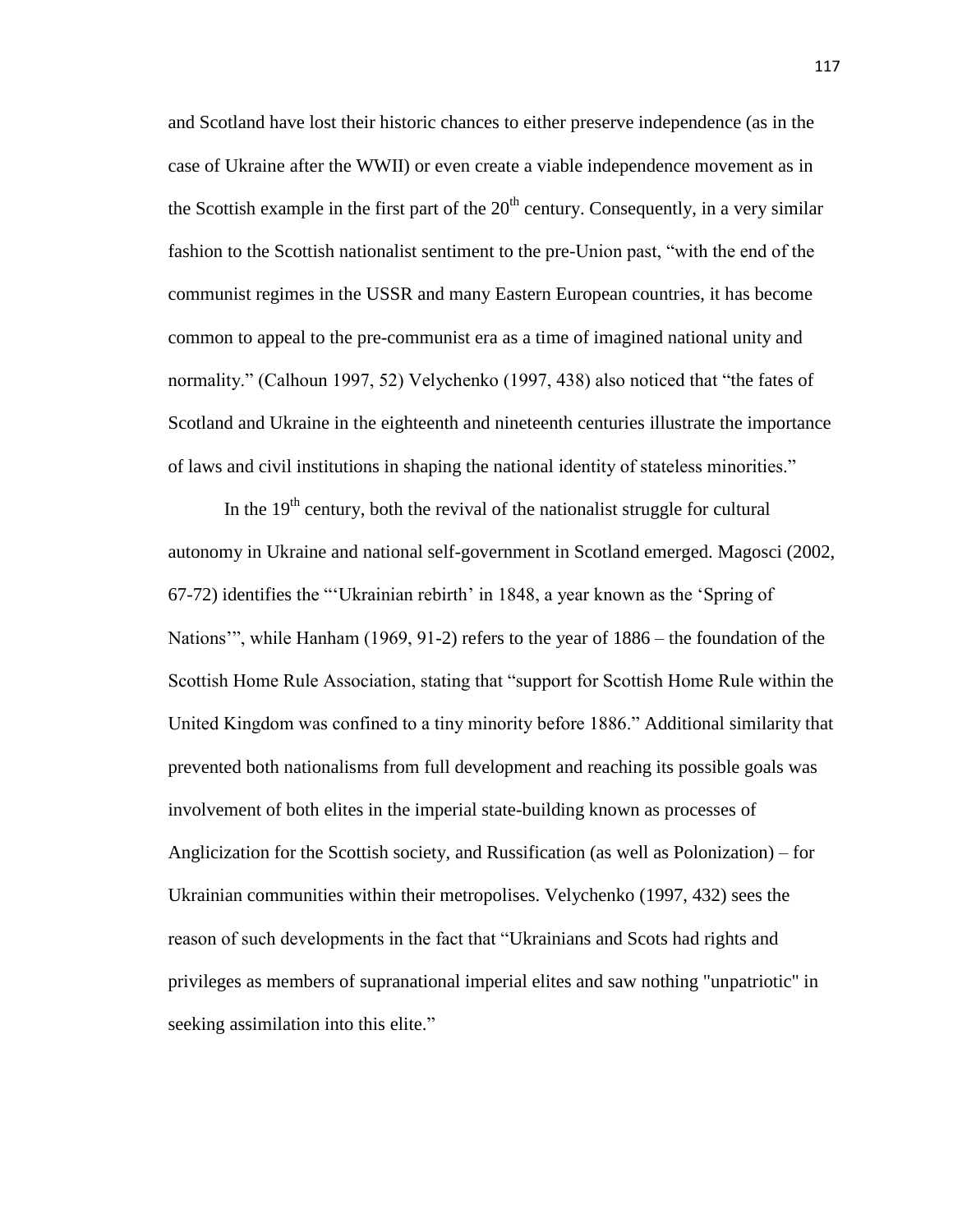Another similarity in both countries' histories is the official policies of Westminster and the Kremlin respectively to Anglicize Scotland and Russify Ukraine linguistically. Multiple authors provide examples of both processes as a set of instruments directed for a further administrative and cultural assimilation, even though the process in Soviet Ukraine was much more violent and involved millions of lives. Respectively, both nations at different stages of their history, in the twentieth and throughout the twenty-first centuries have been making steps to divert these processes. The successful implementation of the 2005 Gaelic Language (Scotland) Act (Legislation.gov.uk 2005) and other legislation can be compared with the 1918 Hetman Skoropads'kyi's policies who "sought to Ukrainianize education, establishing 150 new Ukrainian gymnasia and a Ukrainian Academy of Sciences, and organizing the printing of more than a million new Ukrainian-language textbooks," (Wilson 1997, 13) as well as the 1989 Language Act providing for the status of Ukrainian as the sole state language, essentially dismissing the imperial myth of the "long-established diglossic relationship between Ukrainian as a "low, peasant" language, and Russian as the "high, cultured" language." (Bilaniuk 2003, 50)

Formal autonomy granted to both polities by law was never strictly followed – both within the formally federal Soviet system, and according to the 1707 Treaty clauses delegated to Scotland. The unique status for Scottish legal system and education was often challenged and overridden with all-British laws, the role of local government was regularly reviewed. In Ukraine, all the constitutional vestiges of autonomy were only guaranteed on paper and, if questioned, punished by murders or concentration camps. Neither Scotland since 1707, nor Ukraine before 1991, disregarding the quasi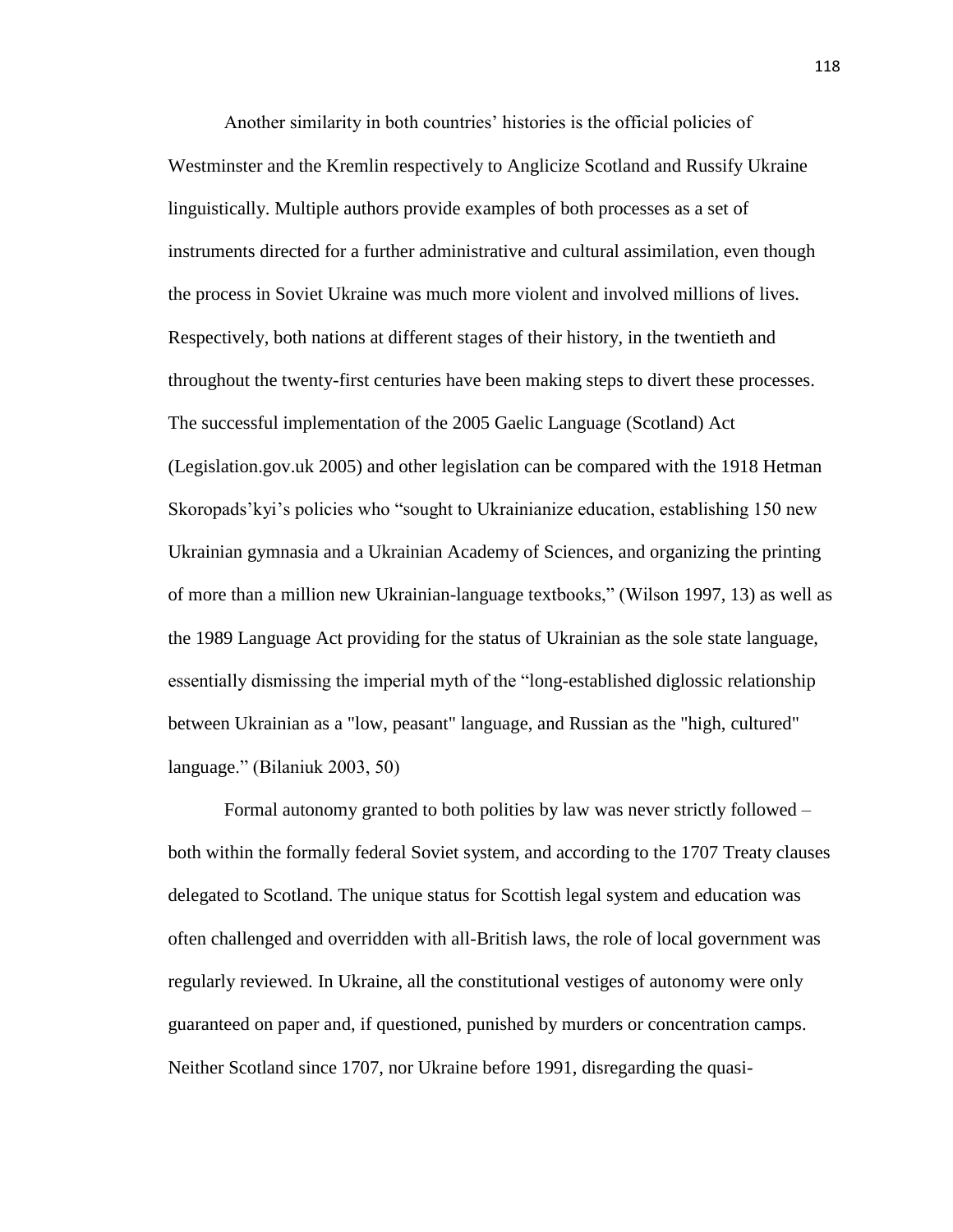autonomous rights, had a guaranteed written clause for independence if chosen by people. It only became possible for Ukraine to technically proclaim and contain its independence due to the overall decline of the Soviet system and similar processes in all member republics, while there are similar legality concerns regarding the possible independent status in Scotland in the event of a successful 2014 independence referendum. Additonally, the current rise in popularity of the nationalist parties in both countries become another shared commonality, with the SNP forming its own majority government and *Svoboda* forming its first faction in VRU.

To strengthen the ties within the union, both Kremlin and Westminster often overemphasized the common victory in the World War II as a sign of symbolic unity, while at the same time many Ukrainians and Scots disagreed with the role of their country in the war without an ability to make decisions as an independent state. In Ukraine, the Organization of Ukrainian Nationalists (or OUN) – politically, and Ukrainian Insurgent Army (in Ukrainian UPA) – militarily, fought against both the Nazis and Soviets, while in Scotland the Scottish Nationalist Party under the leadership of Douglas Young insisted on impossibility of conscription of Scots under the current political status, as it was against the 1707 Treaty of Union. Another commonality in that involvement in the WWII is that, to a great disappointment of the Ukrainian and Scottish nationalists, the majority of both countries' military age men fought in the unionist armies of the UK and USSR, despite the fact of the stateless status. In the case of Ukraine, the Red Army had multiple similarities to the German Wermacht, coming to occupy, not to liberate. With the overall similarity, the UK did allow the Scots form solely Scottish regiments essentially to boost support for the draft from local population.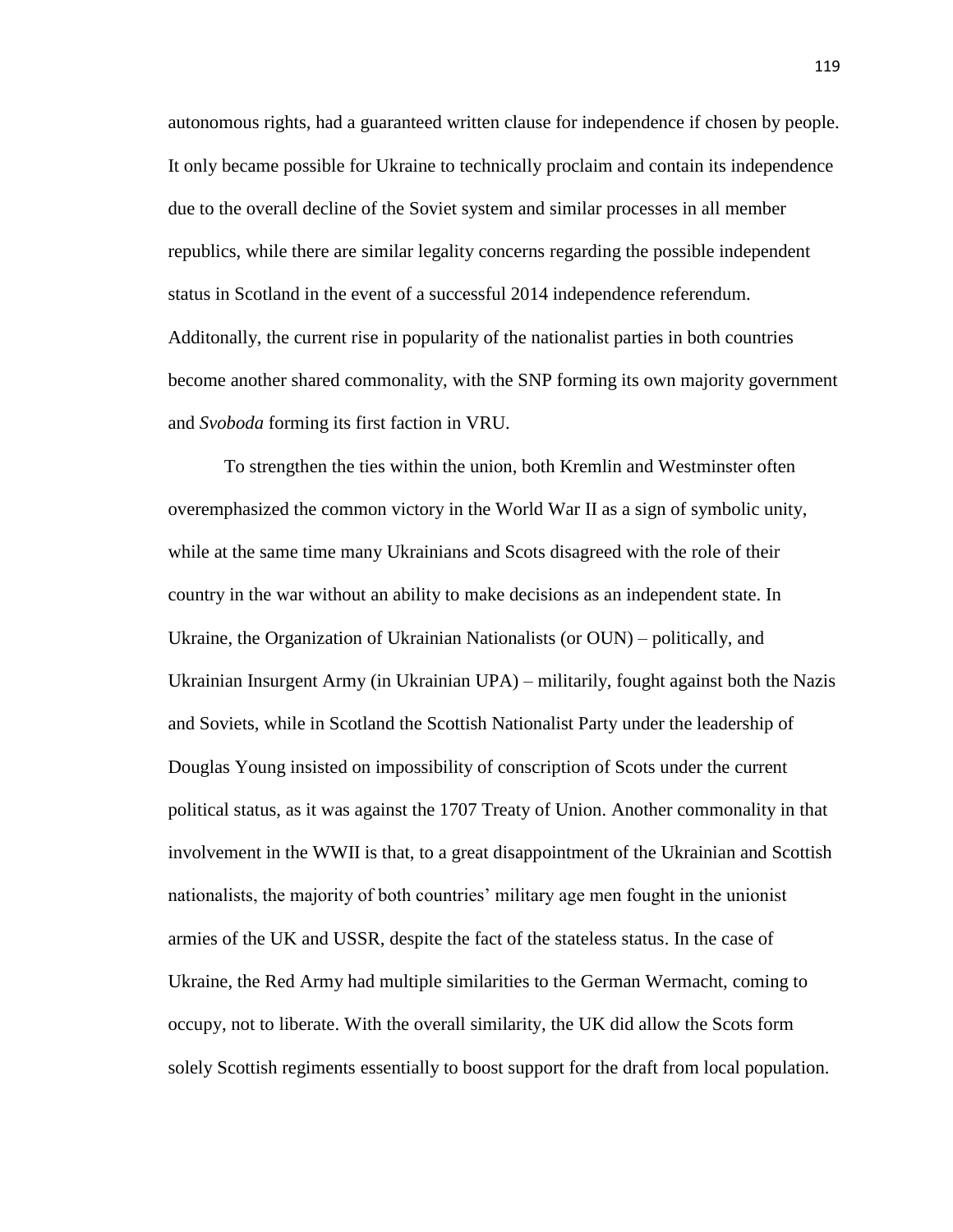Nationalist ideas survived despite the historic divisions into different factions

within both nationalist movements – the split of the OUN in 1940 and a split in the SNP

in 1942 led by John MacCormick who favored devolutionist approach over party's

independence stance.

#### Figure 5: Differences and Similarities of Scottish and Ukrainian Nationalist Developments

### *Differences*

| <b>SCOTLAND</b>                                      | <b>UKRAINE</b>                                    |
|------------------------------------------------------|---------------------------------------------------|
| Devolved status within the United                    | Officially independent since 1991, and            |
| $Kingdom - no formal independence$                   | previously $-$ in 1918-1921                       |
| Prevelance of the civic and leftist                  | Prelavance of the ethnic nationalist ideology     |
| nationalist ideology                                 | on the right of the political spectrum            |
| Religious autonomy and other cultural                | Religious autonomy totally abolished              |
| vestiges somewhat respected as proscribed            | (until late 80s), oppression for desire to        |
| by the 1707 Treaty                                   | express cultural differences                      |
| Prevalance of English, with almost non-              | Distinct political issue of language              |
| exisitent Gaelic-speaking and minimal Scots-         | differences between the West and Central Ukriane  |
| speaking communities                                 | and South-eastern parts by the Ukrainian-speaking |
|                                                      | majority and sizeable Russian-speaking minority   |
| Unsuccessful referendum of 1979                      | Impossibility of any referendums under the        |
|                                                      | Soviet rule                                       |
| England as the only metropole state with             | Multiple historic metropoles: Russia,             |
| its superiority in the UK                            | Poland, Austro-Hungary etc.                       |
| Another rise of pro-independence                     | Anti-Ukrainian activity of pro-Russian            |
| movement with the SNP at power                       | Yanukovych regime                                 |
| Developed European economy meeting                   | Still transitioning to the market economy         |
| the Maastricht criteria for potential entry into the | with overwhelming presence of corruption with     |
| Eurozone and presence of North Sea oil               | oligarchs in charge and dependence on Russian gas |

#### *Similarities*

| <b>SCOTLAND</b>                               | <b>UKRAINE</b>                                     |
|-----------------------------------------------|----------------------------------------------------|
| Historic Statehood and                        | Historic Statehood and                             |
| Stateless Status (since 1707)                 | Stateless Status (until 1918, 1921-91)             |
| Object of constant Anglicization              | Object of constant Russification                   |
| (and Britanization)                           | (and Sovietization)                                |
|                                               |                                                    |
| Treaty of Union of $1707$ – not supported by  | Treaty of 1654 (Protectorate)- not supported       |
| people, never properly followed               | by people, never properly followed                 |
| Lost chance of self-government (1880s-        | Lost attempt to preserve independence (1918-       |
| 1914), unlike Ireland                         | 21), unlike Poland and others                      |
| Formal vestiges of autonomy in the form       | Formal vestiges of autonomy (before 1991)          |
| of cultural pillars (Kirk, law and education) | in the form of de-jure federal autonomy status, UN |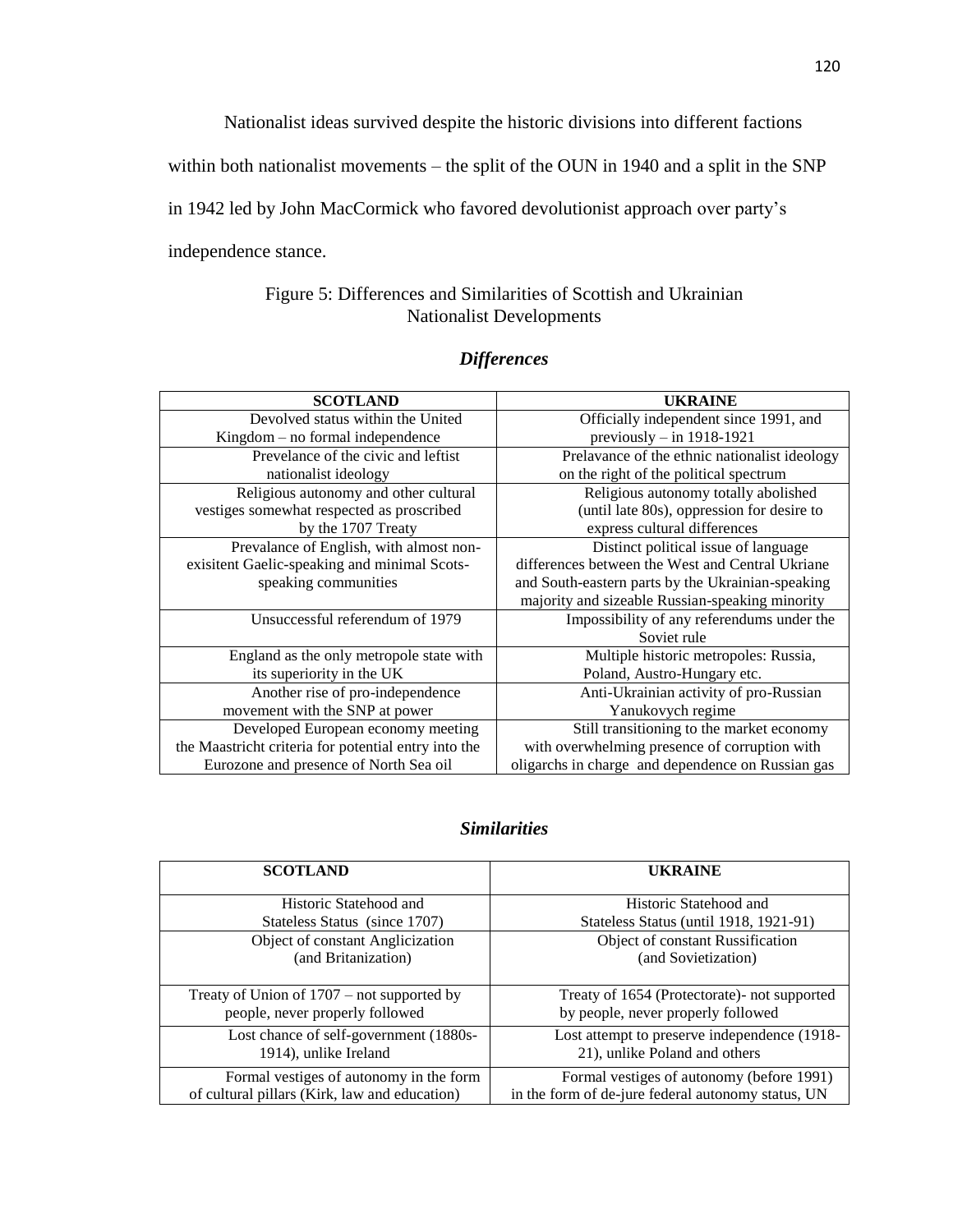|                                         | membership etc.                                       |
|-----------------------------------------|-------------------------------------------------------|
| Use of WWII as a symbol of Unity by     | Use of WWII as a symbol of Unity by the               |
| the official propaganda                 | official propaganda                                   |
| The rise of pro-independence (economic) | The rise of pro-independence (cultural) tendencies in |
| tendencies in the late 60s              | the late 60s and the 60-jers                          |
| Regional Divide (Highlands vs.          | Regional Divide (West vs East/South-East)             |
| Lowlands)                               |                                                       |
| Rise of popularity of the SNP and       | Dissolution of USSR and proclamation of               |
| independence agitation in the early 90s | independence                                          |
| Successful referendum of 1997 and       | Successful referendum of 1991 and                     |
| devolution                              | Independence                                          |
| SNP's recent rise in popularity with    | Svoboda's recent rise in popularity with a            |
| some historic decades of poor electoral | historic decade of poor electoral performance         |
| performance previously                  | previously                                            |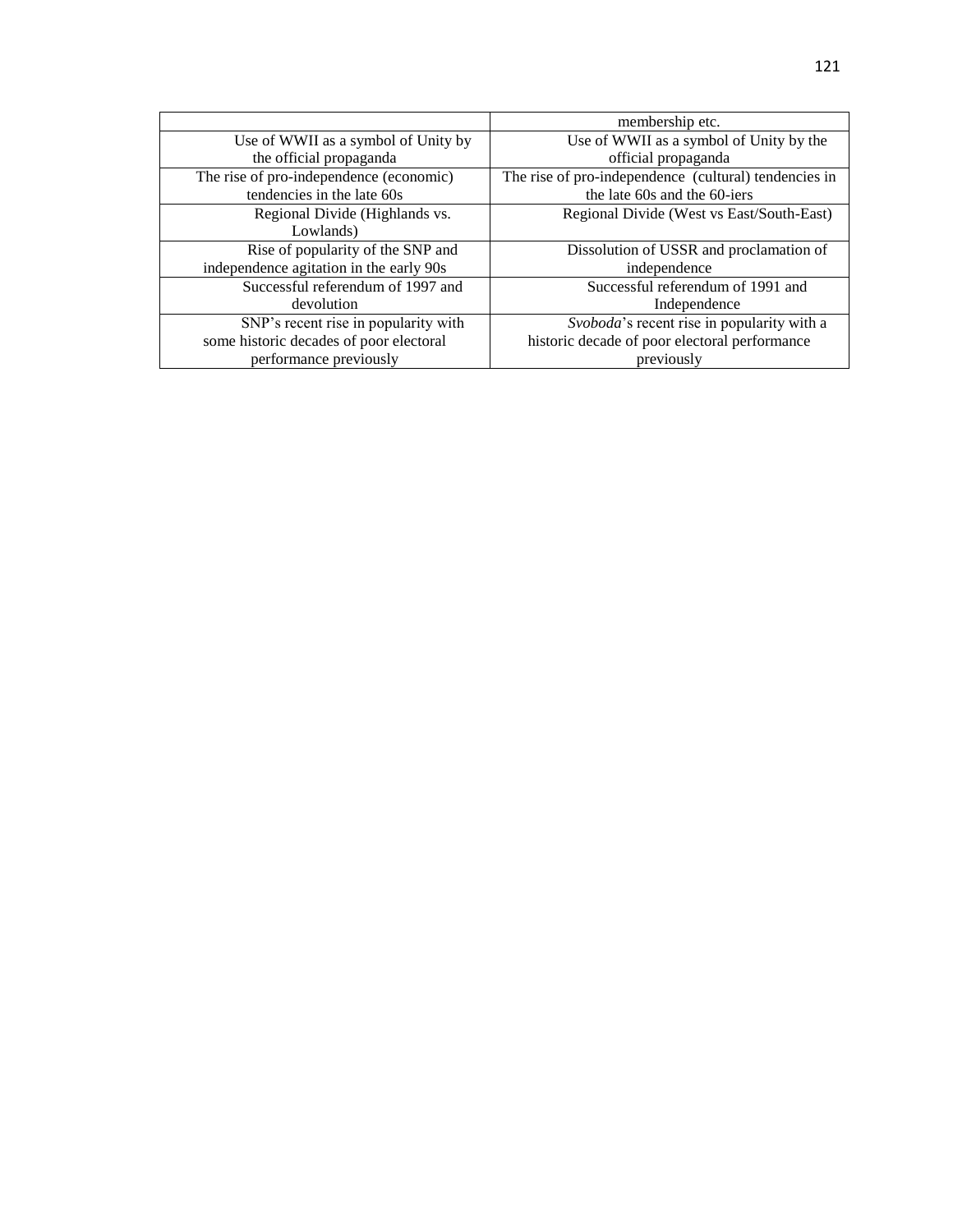# **CHAPTER SIX: CONCLUSIONS**

In this thesis I hypothesized that Ukrainian political nationalism has been stronger and more successful than Scottish due to the fact of political independence of Ukraine, while also suggesting that Scotland is better off from an economic perspective as well as more culturally independent from Westminster than Ukraine from Moscow, despite political sovereignty. This hypothesis was fully confirmed by the body of this thesis. These findings were facilitated by the detailed analysis of the theoretical framework of existing literature on the subject, as well as comprehensive case study of the components of nationalist agendas in both Ukraine and Scotland, their major nationalist political parties as agents of the ideology, in addition to the comparison of historic and contemporary commonalities and differences.

I base my conclusions on the following perspectives: historical, contemporary political, economic, and cultural (including religion and diaspora). Firstly, the majority of similarities between the nationalist agendas of both countries lie in the history of Scotland and Ukraine, with the following important comparisons: failed attempts to preserve statehood or even functioning autonomy, assimilation policies of Anglicization and Russification, the unifying role of national church. All those factors emphasize the commonality of issues that served as basis for nationalist agenda.

Secondly, from the political perspective Ukraine did manage to gain and preserve its independence in 1991 (unlike the previous unsuccessful try of 1918-21) – the development which was not fully addressed in Scotland until the start of such debate in the late 1970s since the discovery of North Sea oil with the first referendum on the issue scheduled for September 2014. While Ukrainian nationalist political parties have been

122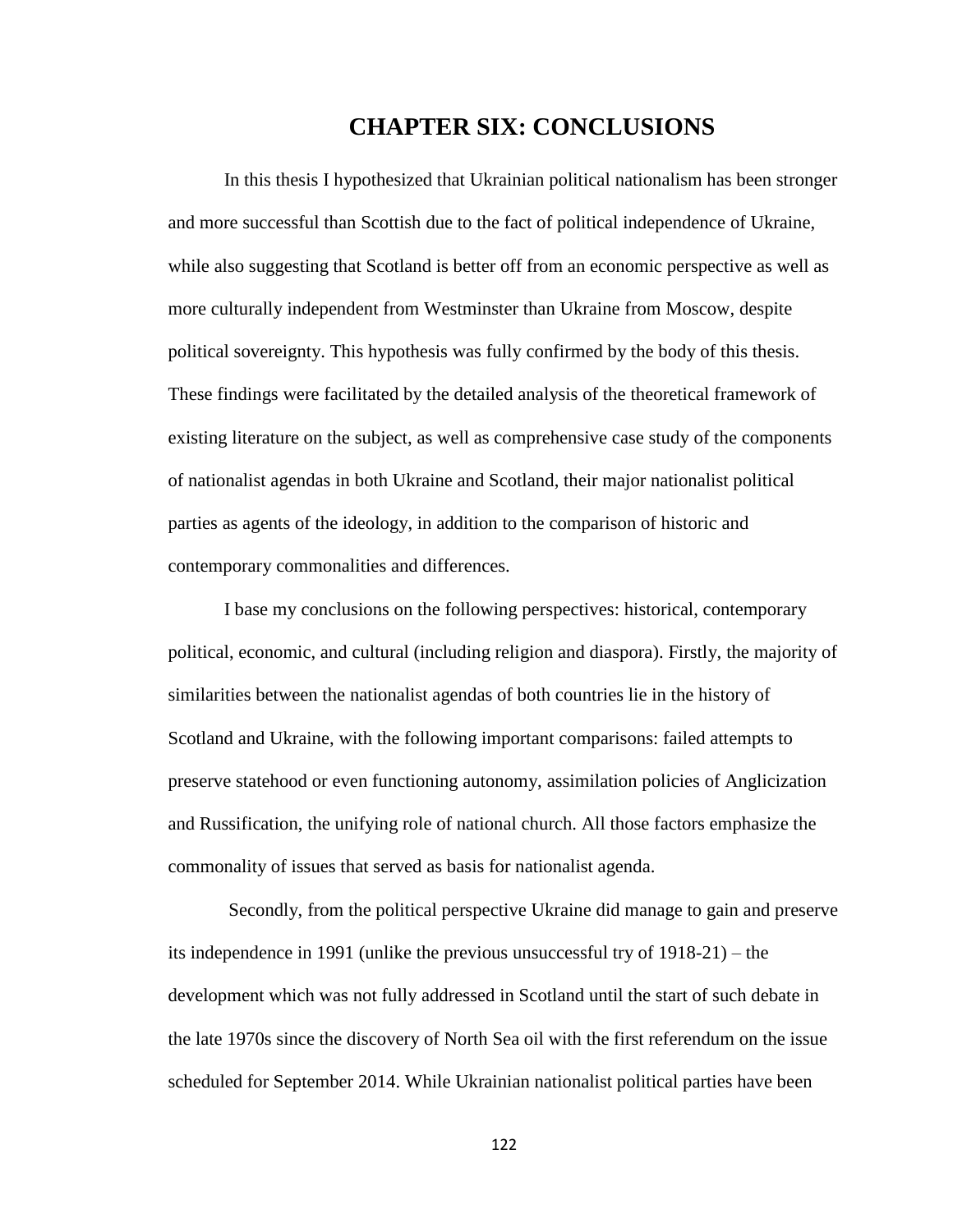supported by a smaller margin than Scotland's SNP forming the majority Scottish Government, Rukh of the late 1980s – early 1990s played an important role in mobilization of the people of Ukraine in nationalist revival and a surprising for the post-Soviet society 92% support for the independence in the national referendum in December 1991. Additionally, Scottish National Party's inclusive leftist (non-Conservative) civic nationalism attracts broader electorate than *Svoboda'*s right and ethnic nationalist variation (even though constantly raising in electoral support), widely downplayed by the pro-Russian propaganda.

Thirdly, in terms of economy both nations have different degrees of development, where Scotland is a developed European economy, fully ready to potentially join European economic and monetary union based on the Maastricht criteria, Ukraine's inflation, public debt and budget deficit are currently far from consideration for the EU membership. Additionally, on the contrary to Ukraine's dependence on Russian gas, Scotland, if proclaimed independent, could benefit in full from its North Sea oil reserves. With the devolution in place since 1999, Scotland currently exercises some of its sovereign powers, with the macroeconomic policies still reserved by Westminster.

Fourthly, from the cultural perspective Scotland managed to reserve some of the important autonomous points in the 1707 Treaty of Union that guaranteed independence to its Kirk – national church, education and some areas of legislation. Even if to agree that some of those agreements might not have been fully exercised in Scotland within the UK, Ukrainian voice in terms of cultural or religious autonomy within Russia and USSR was totally unheard, with the current consequences. The role of the Scottish diaspora is to some degree less efficient due to greater assimilation and relatively smaller number of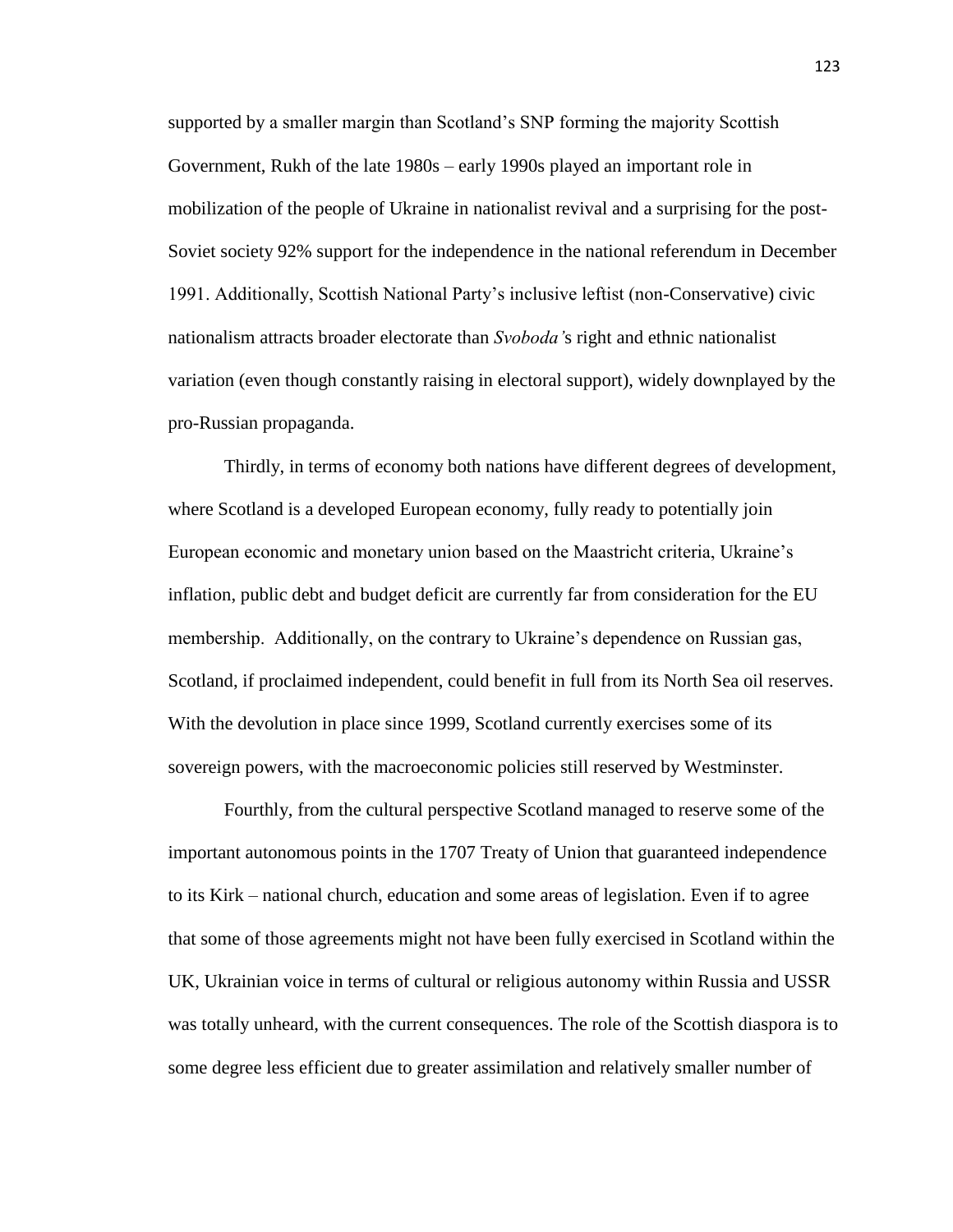current UK citizens in its ranks, unlike the Ukrainian émigré community with the abundant fourth economic wave of primarily economic immigrants.

Lastly, in terms of the recent developments, both Ukrainian and Scottish nationalist movements have reached new highs in their popularity and electoral support. While the SNP has secured a safe majority in the 2011 Scottish Parliament election and pursues the independence referendum with the officially announced date of September 18, 2014, Ukrainian *Svoboda* has successfully conducted the 2012 parliamentary campaign and for the first time in the Ukrainian history created the nationalist faction in the Ukrainian Parliament with 37 members.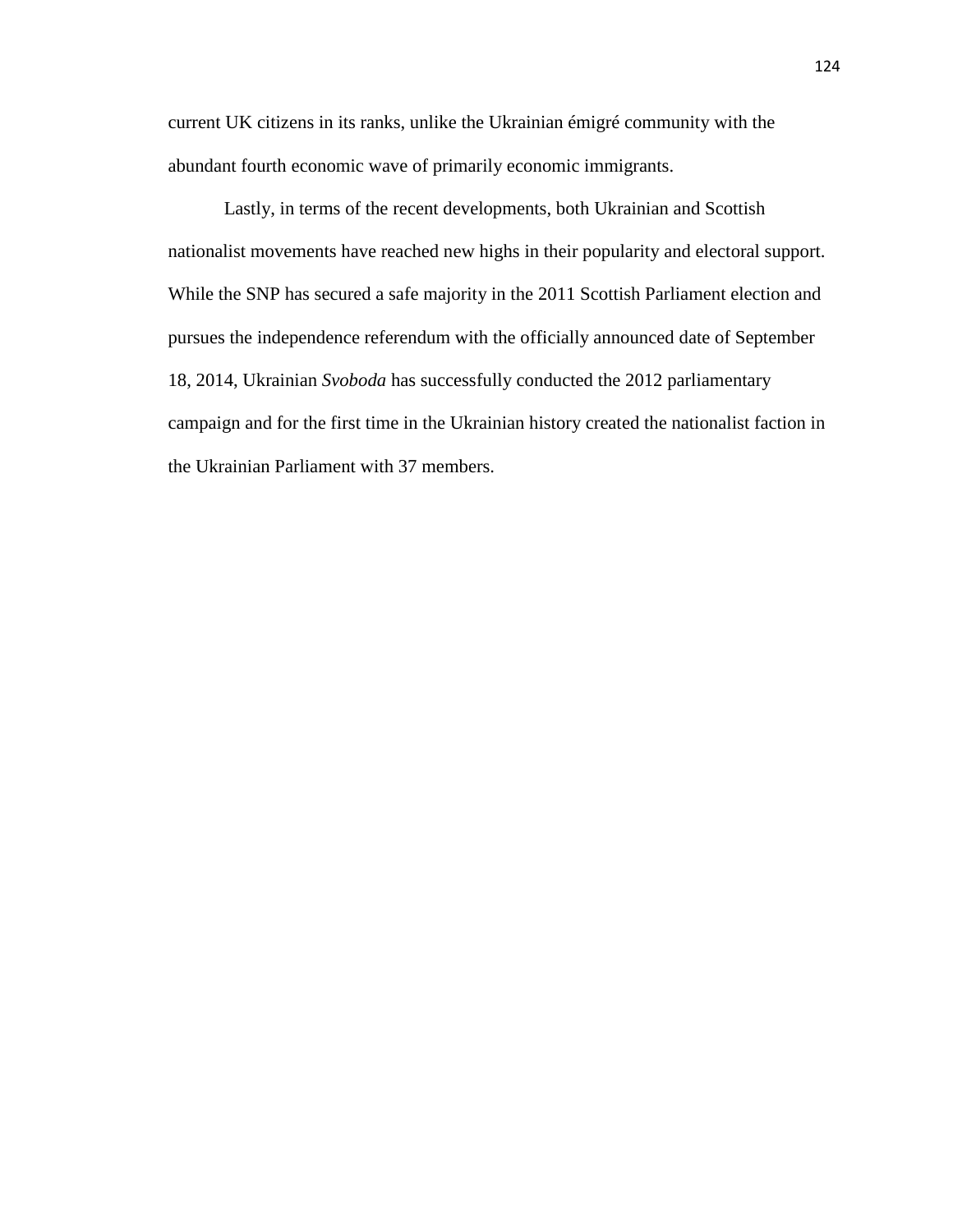## **REFERENCE LIST**

- Alter, Peter. 1989. *Nationalism.* English Translation. London; New York, NY: Edward Arnold, a division of Hodder & Stoughton
- Anderson, Benedict R. O'G. 1992. *Long-distance nationalism: world capitalism and the rise of identity politics*. Amsterdam: Centre for Asian Studies Amsterdam.
- Anderson, Benedict R. O'G. 2006. *Imagined communities: reflections on the origin and spread of nationalism.* Rev. ed. London, New York: Verso.
- Armstrong, John Alexander. 1982. *Nations before nationalism*. Chapel Hill: University of North Carolina Press.
- Armstrong, John Alexander. 1990. *Ukrainian nationalism*. 3rd ed. Englewood, Colo., U.S.A.: Ukrainian Academic Press.
- Aughey, Arthur. 2001. *Nationalism, devolution, and the challenge to the United Kingdom state.* London ; Sterling, Va.: Pluto Press.
- Bauböck, Rainer, and Thomas Faist. 2010. *Diaspora and transnationalism concepts, theories and methods*. Amsterdam University Press.
- Bedriy, Anatol W. 1967. Mykola Mikhnovskyi First Theoretician of Modern Ukrainian Nationalism. *Ukrainian Review* no. 14 (3):70-91.
- Bezverkha, Anastasia. 2005. *Ukraine's Orange Revolution: a chronicle in PORA newsletters.* Kyiv: PORA.
- Bilaniuk, Laada. 2003. "Gender, language attitudes, and language status in Ukraine." *Language in Society* no. 32 (1):47-78.
- Billig, Michael. 1995. *Banal nationalism.* London; Thousand Oaks, Calif.: Sage.
- Black, J.N. 1969. "On the importance of regions of Scotland." *In Government and nationalism in Scotland: an enquiry by members of the University of Edinburgh*, edited by J.N. Wolfe, 164-166. Edinburgh: Edinburgh U.P.
- Bochel, J. M., Denver D. T., and Allan Macartney. 1981. *The Referendum experience : Scotland 1979*. Aberdeen: Aberdeen University Press.
- Boeck, Brian J. 2004. "What's in a Name? Semantic Separation and the Rise of the Ukrainian National Name." *Harvard Ukrainian Studies* no. 27 (1/4):33-65.
- Boeckh, K. 2006. "Church history of the Ukraine in the 20th century. From the turning point of the period of the First World War to the beginning in an independent Ukrainian state." *Jahrbucher Fur Geschichte Osteuropas* no. 54 (4):601-603.
- Bourdeaux, Michael, and Gerald Shenk. 1996. "The Politics of Religion in Russia and the New States of Eurasia". *A Journal of Church and State.* 38 (3): 642.
- Borysenko, V. K. 2010. *A candle in remembrance : an oral history of the Ukrainian genocide of 1932-1933.* New York: Ukrainian National Women's League of America.
- Breuilly, John. in Gellner, Ernest. 2006 [1983]. *Nations and Nationalism*. 2nd ed. Ithaca: Cornell University Press
- Calhoun, Craig J. 1997. *Nationalism: Concepts in social thought.* Minneapolis: University of Minnesota Press.
- The Church of Scotland. 2012. "How we are organised". Accessed on May 26, 2012. http://www.churchofscotland.org.uk/about\_us/how\_we\_are\_organised/history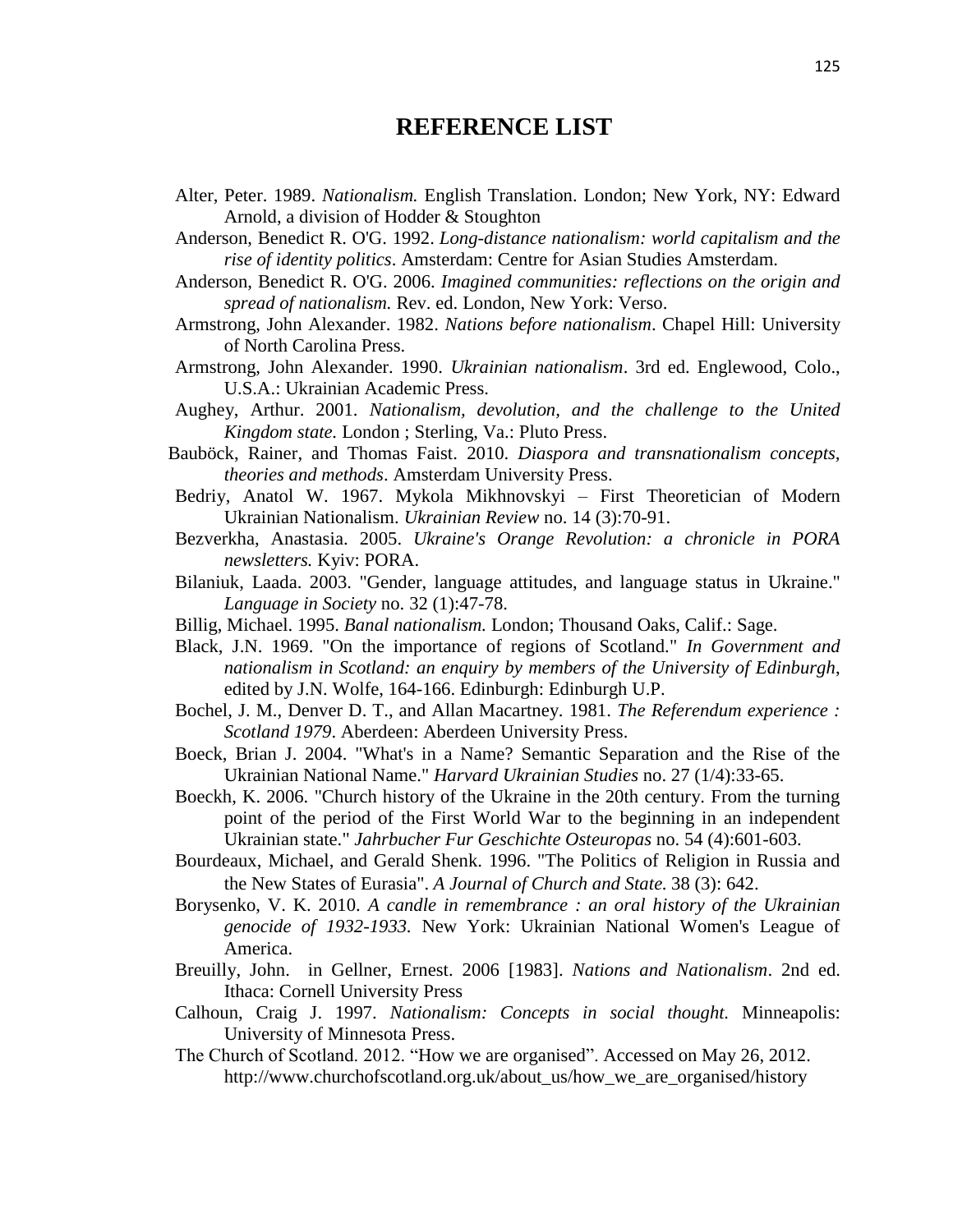- Clarke, M. G. Drucker H. M. 2010. *Our changing Scotland : a yearbook of Scottish government.* Edinburgh: Edinburgh University Students Publication Board.
- Clayton, T. 2002. "Politics and nationalism in Scotland: a Clydeside case study of identity construction." *Political Geography* no. 21 (6):813-843.
- Cohen, Robin. 1997. *Global diasporas: an introduction.* Seattle: University of Washington Press
- Connell, Liam. 2004. "Scottish nationalism and the colonial vision of Scotland." *Interventions: International Journal of Postcolonial Studies* no. 6 (2):252-263.
- Connor, Walker. 1994. *Ethnonationalism: The Quest for Understanding*. Princeton, NJ: Princeton University Press
- Constitutional, Steering Committee. 1988. *A Claim of right for Scotland: Towards Scotland's Parliament.* Edinburgh: CSA Pub.
- Curtice, John. 2009. *Revolution or evolution? The 2007 Scottish elections*. Edinburgh: Edinburgh University Press.
- Danylenko, V. M. Kasianov, G. V. and Kulchytskyi, S. V. 1991. *Stalinizm na Utkrajini. 20-30-ti roky.* Kyiv: Lybid, in association with the Canadian Institute for Ukrainian Studies.
- Derluguian, Georgi M., and Serge Cipko. 1997. "The Politics of Identity in a Russian Borderland Province: The Kuban Neo-Cossack Movement, 1989-1996." *Europe-Asia Studies* no. 49 (8):1485-1500.
- Devine, T. M. 2011. *To the Ends of the Earth: Scotland's Global Diaspora, 1750-2010.* London: Penguin.
- Dickinson, H. T. 2000. "Modern Scottish history 1707 to the present, volume 1." *History* no. 85 (279):519-520.
- Dictionary.com, LLC. Accessed on June 13, 2012. www.dictionary.com
- Dixon, K. 2006. "The return of the thistle: Nationalism and devolution in Scotland (1967-1999)." *Etudes Anglaises* no. 59 (4):441-452.
- Donaldson, Arthur, and Scottish National Party. 1976. *Whys of Scottish nationalism*. West Calder: SNP Publications.
- Donaldson, Gordon and others. 1969. "Scottish devolution: The historical background." In *Government and nationalism in Scotland: an enquiry by members of the University of Edinburgh*, edited by e. J.N. Wolfe. Edinburgh: Edinburgh U.P.: 14- 16
- Dontsov, Dmytro. 1957. Za taku revoliutsitu, Politychna bibliotheka Ligy vyzvolennia Ukrainy, ch. 12. Toronto: Liga vyzvolennia Ukrainy.
	- \_\_\_\_\_\_\_\_\_\_\_\_\_\_. 1935. *Spirit of Ukraine: Ukrainian contributions to world's culture.*  New York: United Ukrainian organizations of the United States.
- Economist Intelligence Unit. 2012. Accessed on May 26, 2012.http://www.

eiu.com.ezproxy2. lib. depaul.edu/[default.aspx?autologin=bulk](http://www.eiu.com.ezproxy2.lib.depaul.edu/default.aspx?autologin=bulk)

- Edwards, Owen Dudley. 1968. *Celtic nationalism*. London: Routledge & K. Paul
- Eriksen, Thomas Hylland. 2002. *Ethnicity and nationalism.* 2nd ed. *Anthropology, culture, and society.* London ; Sterling, Va.: Pluto Press.
- Esman, Milton J. 2009. *Diasporas in the contemporary world.* Cambridge; Malden, Mass.: Polity
- European Commission. 2012. "Ukraine: EU Bilateral Trade and Trade with the World". Accessed on May 26, 2012. [http://www.tradingeconomics.com/u](http://www.tradingeconomics.com/)kraine[/indicators](http://www.tradingeconomics.com/ukraine/indicators)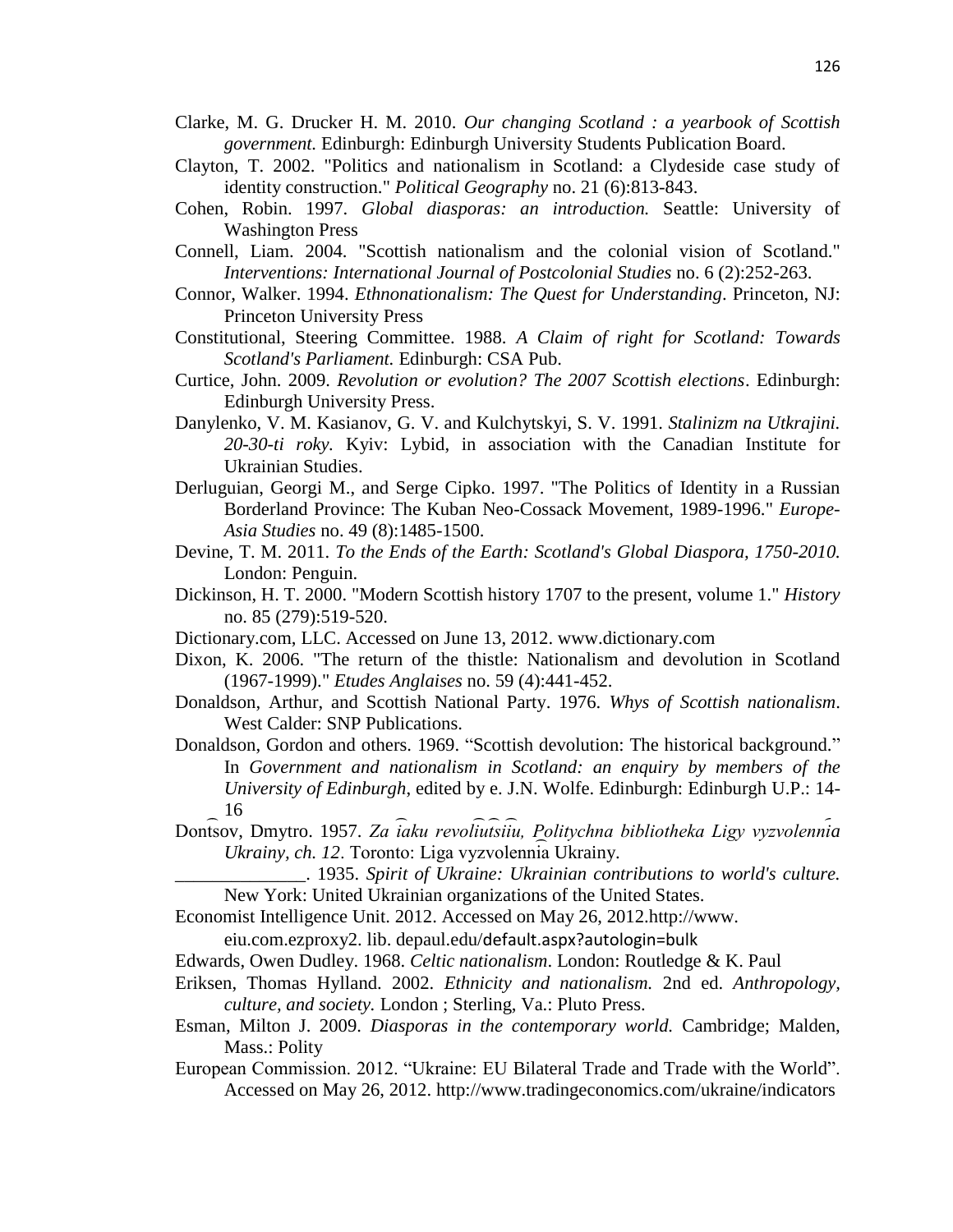Evans, Peter. 2008. "Is an alter-globalization possible?" Politics and Society, 36:2

- Fink, Susan D. 1997. "From "Chicken Kiev" to Ukrainian Recognition: Domestic Politics in U.S. Foreign Policy toward Ukraine." *Harvard Ukrainian Studies* no. 21 (1/2):11-61.
- Finlay, R. J. 2001. "Scottish nation: 1700-2000." *Journal of Contemporary History* no. 36 (2):383-393.

\_\_\_\_\_\_\_\_\_ 2001. "Unionist nationalism: Governing urban Scotland." *Journal of Contemporary History* no. 36 (2):383-393.

- Freeland, Chrystia. 1990. *Rukh: the new Ukrainian nationalism*. Cambridge: Harvard University Press
- Gallagher, Tom. 2010. *The illusion of freedom: Scotland under nationalism.* New York: Columbia University Press.
- Gellner, Ernest. 1997. *Nationalism.* Washington Square, N.Y.: New York University Press.

\_\_\_\_\_\_\_\_\_\_\_\_\_2006. *Nations and nationalism*. 2nd ed. Ithaca: Cornell University Press.

- González, Felipe, and Stanley Hoffmann. 1999. "European Union and Globalization." *Foreign policy* (115).
- Gray, Alasdair. 1992. *Why Scots should rule Scotland.* Edinburgh: Canongate Press.
- Guibernau i Berdún, M. Montserrat. 1996. *Nationalisms : the nation-state and nationalism in the twentieth century.* Cambridge, MA: Polity Press.
- Hague, Euan. 1994. "Scotland as a Place: An Analysis of the SNP's 1992 Party Political Broadcasts." *Scottish Geographical Magazine* no. 110 (3): 140-149.
- Hames, S. 2008. "Culture, nation and the new Scottish parliament." *Victorian studies* no. 50 (3):519-521.
- Hamilton, Paul Hunter. 2002. "The limits and potential of civic nationalism the case of the Scottish National Party," PhD diss. Canadian theses =Thèses canadiennes. Ottawa: National Library of Canada = Bibliothèque nationale du Canada.
- Hanham, H. J. 1969. *Scottish nationalism*. London: Faber.
- Harasymiw, Bohdan. 2002. *Post-Communist Ukraine*. Edmonton: Canadian Institute of Ukrainian Studies Press.
- Harris, Erika. 2009. *Nationalism: theories and cases.* Edinburgh: Edinburgh University Press.
- Harris, Sterling James. 2003. "Scottish nationalism: 1707-2000." PhD diss., University of Louisville, Kentucky, United States.
- Harvie, Christopher. 1994 [1977]. *Scotland and nationalism : Scottish society and*  politics, 1707 to the present. 2<sup>nd</sup> ed. New York: Routledge.
- Hassan, G. 1999. "Scotland and nationalism: Scottish society and politics 1707 to the present, 3rd edition." *Political Quarterly* no. 70 (2):231-233.
- Hassan, Gerry. 2009. *The modern SNP: from protest to power*. Edinburgh: Edinburgh University Press.
- Hechter, Michael. 1999. *Internal colonialism: the Celtic fringe in British national development.* New Brunswick, N.J.: Transaction Publishers.
- Hentosh, Liliana, and Andrew Sorokowski. 2000. "Rites and Religions: Pages from the History of Inter-denominational and Inter-ethnic Relations in Twentieth-Century Lviv." *Harvard Ukrainian Studies* no. 24:171-203.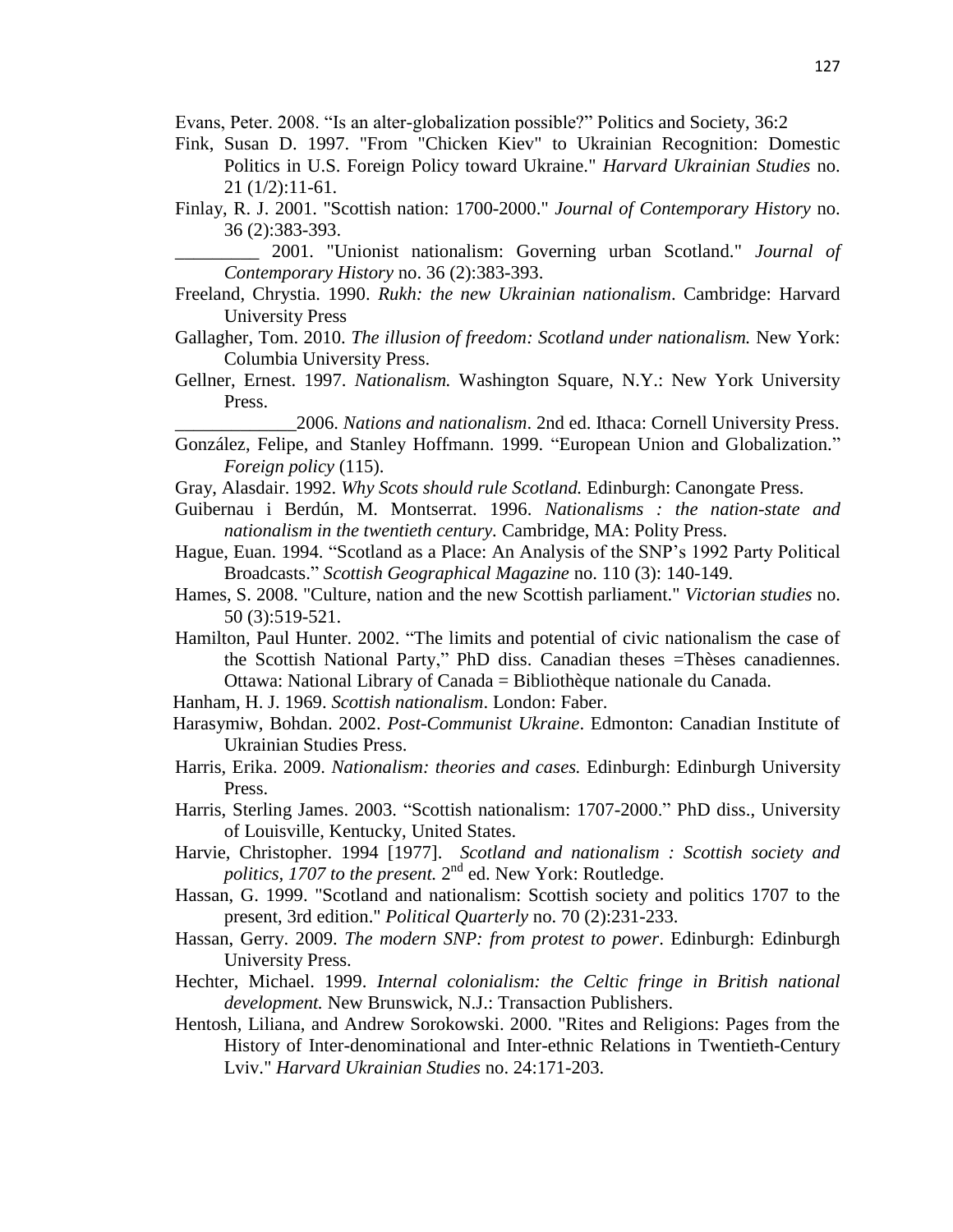- Hobsbawm, E. J. and Terence Ranger. 1992. *The Invention of Tradition.* Canto ed. Cambridge, England; New York: Cambridge University Press
- Hobsbawm, E. J. 1992. *Nations and nationalism since 1780: programme, myth, reality.* 2nd ed. Cambridge, England; New York: Cambridge University Press.
- Holmes, Douglas. 2000. *Integral Europe: fast-capitalism, multiculturalism, neofascism.* Princeton, NJ: Princeton University Press
- Holton, Robert. 2000. "Globalization's Cultural Consequences." *Annals of the American Academy of Political and Social Science*. 570:140-152
- Hrushevs'kyi, Mykhailo. 1981. *The historical evolution of the Ukrainian problem, Revolution and nationalism in the modern world.* Cleveland: J.T. Zubal.
- Ichijo, A. 2002. "The Scope of Theories of Nationalism: Comments on the Scottish and Japanese Experiences." *Geopolitics* no. 7 (2):53-74.
- Ichijo, Atsuko, and Gordana Uzelac. 2005. *When is the nation? Towards an understanding of theories of nationalism*. London ; New York: Routledge.
- Jeffries, Ian. 2011. *Economic developments in contemporary Russia*. Milton Park, Abingdon, Oxon; New York: Routledge.
- Kasianov, Georgii. 1992. *Ukrainska inteligentsiia I920-x –30-x rokiv: sotsialnyi portret ta istorychna dolia.* Kyiv: Hlobus.
- Kasianov, G. V. and Danylenko, V. M. 1991. *Stalinizm i Ulkrainska inteligentsiia*. Kyiv: Naukova Dumka.
- Keating, Michael, and David Bleiman. 1979. *Labour and Scottish nationalism*. London: Macmillan.
- Kedourie, Elie. 1993. *Nationalism*. 4th, expanded ed. Oxford, UK ; Cambridge, Mass., USA: Blackwell.
- Kidd, Colin. 2008. *Union and unionism: political thought in Scotland, 1500-2000*. Cambridge, UK ; New York: Cambridge University Press.
- Kidd, Colin, and Renaud Morieux. 2003. "Comptes rendus British Identities before Nationa-lism. Ethnicity and Nationhood in the Atlantic World, 1600-1800." *Revue d'histoire moderne et contemporaine,* no. 50 (3).
- The Kilbrandon Report, HMSO. 1973. In Scott, P. H. 1997*. Scotland, an unwon cause: an anthology with a commentary.* Edinburgh: Canongate Press.
- King, Charles, and Neil J. Melvin. 1999. "Diaspora Politics: Ethnic Linkages, Foreign Policy, and Security in Eurasia." *International Security* no. 24 (3):108-138.
- Kinnvall, Catarina. 2004. "Globalization and Religious Nationalism: Self, Identity, and the Search for Ontological Security." *Political Psychology* 25 (5)k.
- Kubicek, Paul. 2000. "Regional Polarisation in Ukraine: Public Opinion, Voting and Legislative Behaviour." *Europe Asia Studies* no. 52 (2):273-294.
- Kubiiovych, Volodymyr, and Danylo Husar Struk. 1984. *Encyclopedia of Ukraine.* 5 vols. Toronto: Buffalo.
- Kuromiya, H. 2005. "Political leadership and Ukrainian nationalism, 1938-1989. The burden of history." *Problems of Post-Communism* no. 52 (1):39-48.
- Kuzio, T. 1998. "Ukraine between East and West: Essays on cultural history to the early eighteenth century." *Slavic and East European journal* no. 42 (2):340-341.
- Kuzio, T. 1999. "National identity and foreign policy: nationalism and leadership in Poland, Russia, and Ukraine." *International Affairs* no. 75 (1):152-153.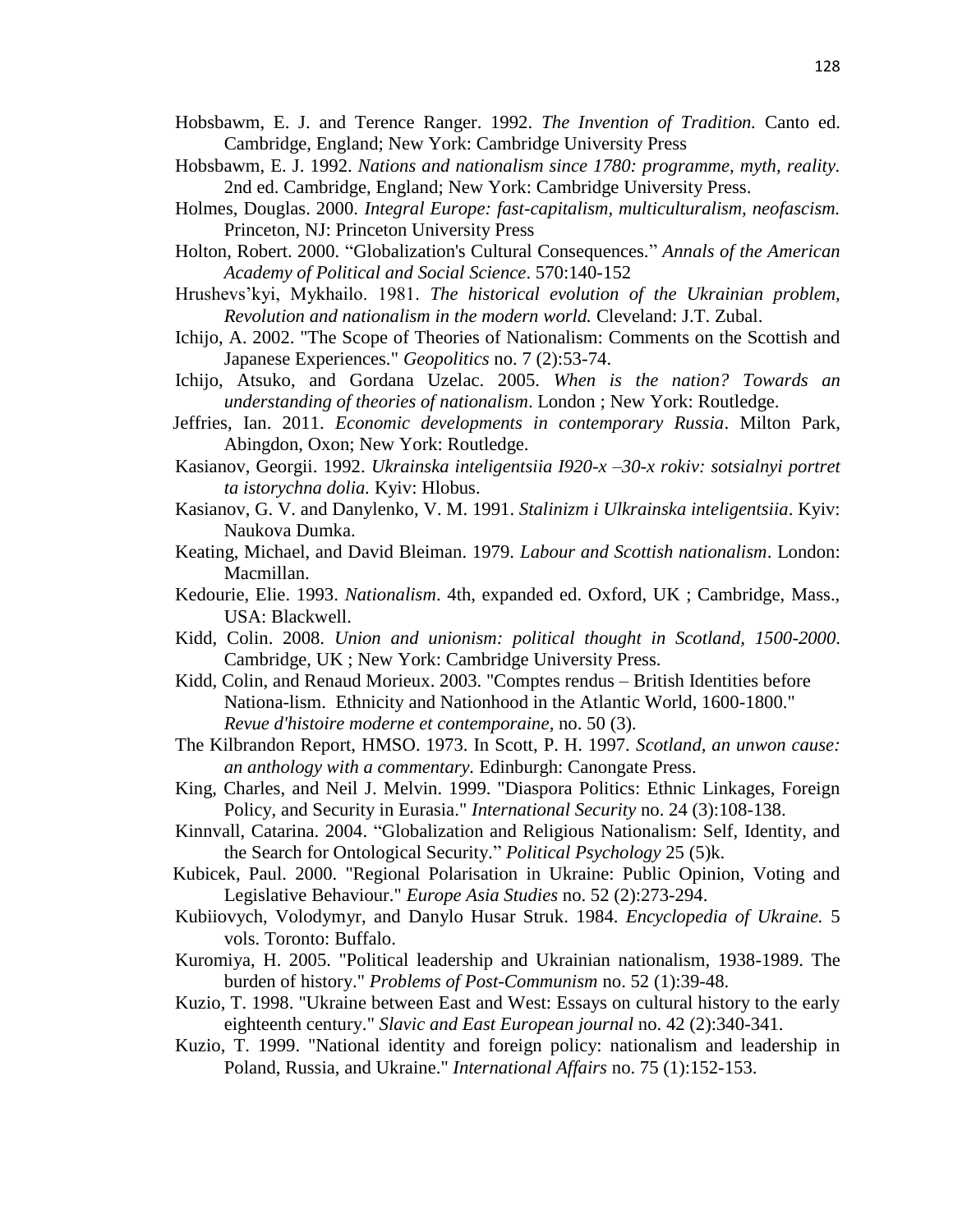- Kuzio, T.; Wilson, A. 1994. *Ukraine: From Perestroika to Independence.* New York: St. Martin's Press.
- Kymlicka, Will. 2001. *Politics in the vernacular: nationalism, multiculturalism and citizenship.* Oxford, UK; New York: Oxford University Press.
- Leith, Murray Stewart, and Martin Steven. 2010. "Party over Policy? Scottish Nationalism and the Politics of Independence." *The Political Quarterly* no. 81(2):263-269.
- Legislation.gov.uk. 1998. "Scotland Act 1998". Accessed on May 26, 2012. <http://www.legislation.gov.uk/ukpga/1998/46/schedule/5>
- Legislation.gov.uk. 2005. "Gaelic Language (Scotland) Act 2005." Accessed on May 26, 2012.<http://www.legislation.gov.uk/asp/2005/7/introduction>
- Legislation.gov.uk. 2012. "Scotland Act 2012". Accessed on May 26, 2012. http://www.legislation.gov.uk/ukpga/2012/11/pdfs/ukpga\_20120011\_en.pdf
- Lemekh, Halyna. 2010. *Ukrainian immigrants in New York : collision of two worlds, The New Americans : recent immigration and American society*; Variation: New Americans (LFB Scholarly Publishing LLC). El Paso [Tex.]: LFB Scholarly Pub. LLC.
- Lowig, Evan. 1979. "The formation of the Ukrainian Autocephalous Church (U.A.P.TS) a confrontation between Orthodoxy and nationalism." PhD diss., St Vladimir's Orthodox Theological Seminary.
- Luciuk, Lubomyr Y. 1986. "Unintended Consequences in Refugee Resettlement: Post-War Ukrainian Refugee Immigration to Canada." *International Migration Review* no. 20 (2):467-482.
- Lypovetsky, Sviatoslav. 2009. "Eight decades of struggle." The Day Weekly Digest, July 17. Accessed on May 23, 2012. http://www.day.kiev.ua/264657/
- MacCormick, Neil. 1970. *The Scottish debate: essays on Scottish nationalism.* London: Oxford University Press.
- MacDiarmid, Hugh. 1968. "Scottish nationalism." In *Celtic nationalism,* edited by Owen Dudley Edwards. London: Routledge & K. Paul.
- MacGregor, D.R. 1969. "On the importance of regions of Scotland," in J. N. Wolfe, ed., *Government and nationalism in Scotland: an enquiry by members of the University of Edinburgh.* Edinburgh: Edinburgh U.P.: 153-164
- MacKintosh, John.1974. "The New Appeal of Nationalism" in Scott, P. H. 1997*. Scotland, an unwon cause: an anthology with a commentary.* Edinburgh: Canongate Press.
- MacLellan Reber, Pascal Thierry. 2000. "From William Wallace to devolution: an analysis of the impact that William Wallace and Robert the Bruce had on Scottish nationalism and devolution." PhD diss., University of South Carolina.
- Madden, Cheryl. 2003. *Holodomor : the Ukrainian genocide 1932 - 1933, Canadian American Slavic studies.* Idyllwild, Calif.: Schlacks.
- Madsen, Michael D. 2007. "A fragmented Ukraine part of the West or apart from the West?" PhD diss., Naval Postgraduate School.
- Magocsi, Paul R. 2010.[1996]. *A History of Ukraine: The land and its peoples.* Second ed. Seattle: University of Washington Press.
- Magocsi, Paul R. 2002. *The roots of Ukrainian nationalism : Galicia as Ukraine's Piedmont*. Toronto; Buffalo: University of Toronto Press.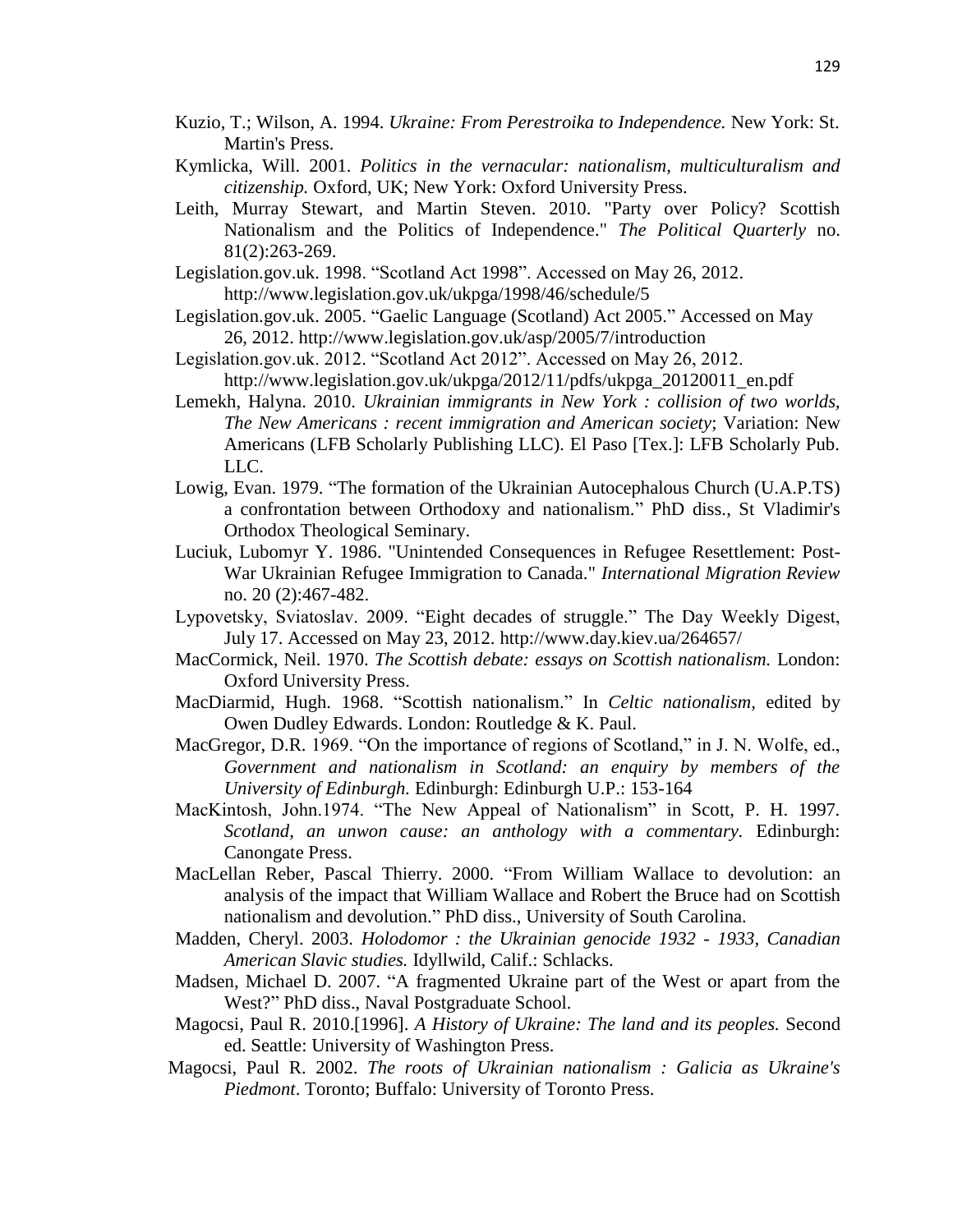- Makuch, Andrij Borys. 2001. *Encyclopedia of Ukraine: index and errata*. Edmonton: Canadian Institute of Ukrainian Studies Press.
- Mandryk, Mariia. 2006. *Ukraïns' kyi natsionalizm : stanovlennia u mizhvoiennu dobu.* Kyiv: Vyd-vo im. Oleny Telihy.
- Marie, J. J. 2000. "1933, the black year: Testimonies on the Ukrainian famine." *Quinzaine Litteraire* (794):20-21.

Marples, David R. 2006. "Stepan Bandera : the resurrection of a Ukrainian national hero."

*Europe-Asia studies* (trykt utg.). no. 58 (4): 555-566.

- Marr, Andrew. 1992. *The Battle for Scotland.* London: Penguin Books.
- Martin, Eryn Lori. 1978. *The lion clamant : an historical survey of Scottish nationalism.* Monterey, Calif.: Monterey Institute of Foreign Studies.
- McCrone, David. 1992. *Understanding Scotland: The Sociology of a Stateless Nation.* London: Routledge.
- Menon R., and Motyl A.J. 2011. "Counterrevolution in Kiev: Hope fades for Ukraine". *Foreign Affairs.* 90 (6): 137-148.
- Mikhnovsky, Mykola. 1967. *The independent Ukraine (Samostiina Ukraïna).* London: Association of Ukrainians in Great Britain.
- Morton, Graeme. 1993. "Unionist-nationalism: the historical construction of Scottish national identity, Edinburgh, 1830-1860." Ph.D. diss., University of Edinburgh.
- Motyl, Alexander J. 1980. *The turn to the right: the ideological origins and development of Ukrainian nationalism; 1919 - 1929, East European monographs*, 65. Boulder: East Europ. Monogr.
- Motyl, Alexander J. 1993. *Dilemmas of Independence. Ukraine After Totalitarianism.* New York: Council on Foreign Relations.
- Motyl, A. J. 2010. "Can Ukraine Have a History?" *Problems of Post-Communism* no. 57  $(3):$ 55-61.
- Muir, Edwin. 1935. "Scottish Journey" in Scott, P. H. 1997. *Scotland, an unwon cause: an anthology with a commentary.* Edinburgh: Canongate Press.
- Naimark, Norman. 2010. *Stalin's Genocides.* Princeton and Oxford: Princeton University Press
- Nairn, Tom. 1981. *The Break-Up of Britain: Crisis and Neo-Nationalism.* Second, Expanded ed. London: New Left Books.

\_\_\_\_\_\_\_\_\_\_1997*. Faces of nationalism: Janus revisited*. London: Verso.

- Narodnyi Rukh of Ukraine. "About the party". Accessed on August 15, 2012 http://www.nru.org.ua/about-party.html
- Newman, Saul. 2000. "Nationalism in Postindustrial Societies: Why States Still Matter." *Comparative Politics* 33 (1):21-41.
- "The news of the week Other Post-Soviet States Ukraine Kuchma to Be Questioned Further re Gongadze Murder." 2005. The Current digest of the post-Soviet press. no. 57 (11):17.
- Osaulenko, Olexander H. 2008. *Statistical yearbook of Ukraine for 2007*. Kyiv: Konsultant, Ltd.
- Paniotto, Vladimir. 1991."The Ukrainian movement for perestroika 'Rukh': a sociological survey." *Soviet studies* no. 43 (1): 177-181.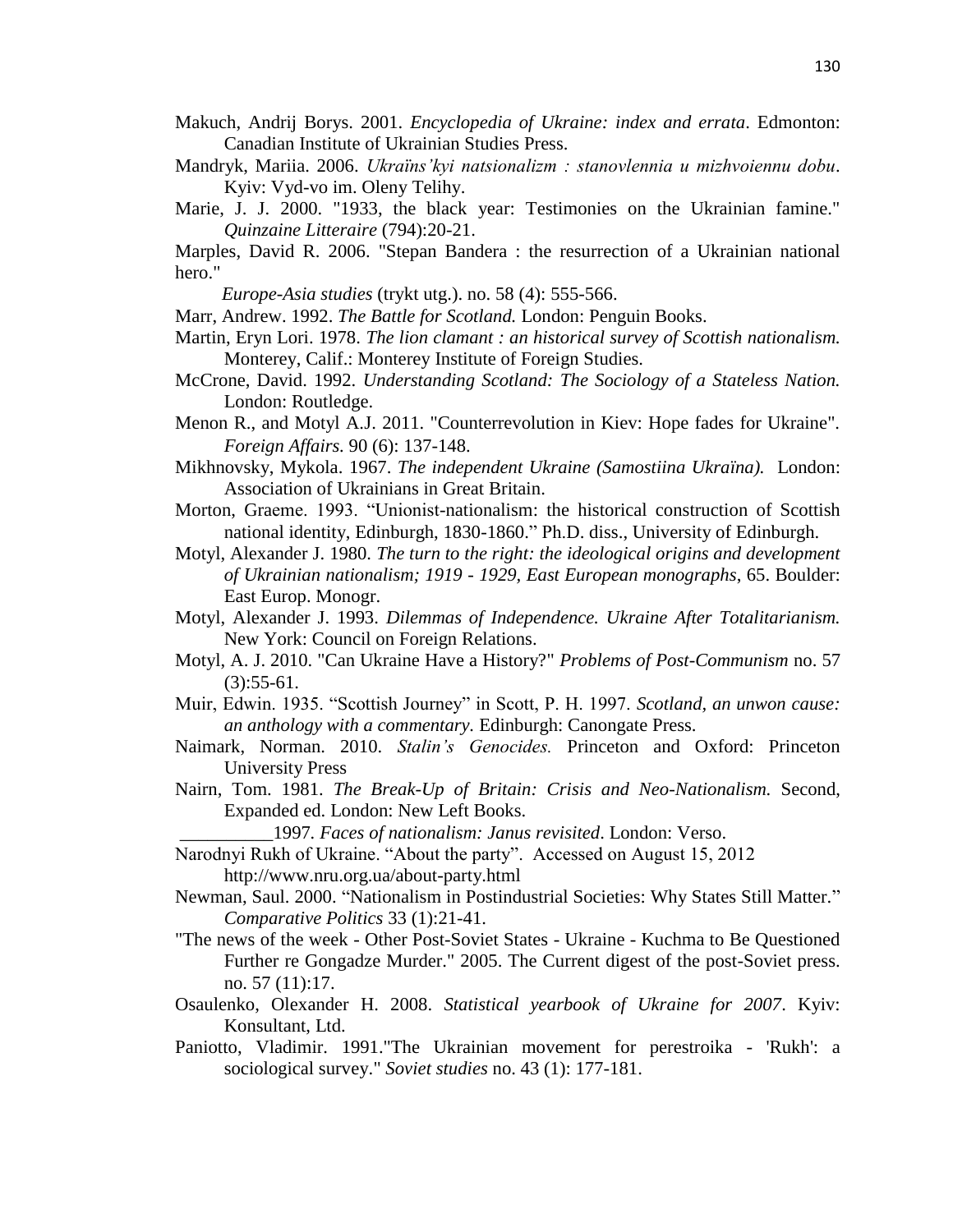- Pavlyuk, Lyudmyla. 2005. "Extreme Rhetoric in the 2004 Presidential Campaign: Images of Geopolitical and Regional Division." *Canadian Slavonic Papers / Revue Canadienne des Slavistes* no. 47 (3/4):293-316.
- Petryna, Adriana. 2002. *Life Exposed: biological citizens after Chornobyl*. Princeton, NJ: Princeton University Press
- Pope, Robert. 2001. *Religion and national identity: Wales and Scotland c.1700-2000.* Cardiff: University of Wales Press.
- Potichnyj, Peter J. 1991. "The Referendum and Presidential Elections in Ukraine." *Canadian Slavonic Papers / Revue Canadienne des Slavistes* no. 33 (2):123-138.
- Preston, P. 2008. "Cutting Scotland Loose: Soft Nationalism and Independence-in-Europe." *British Journal of Politics & International Relations* no. 10 (4):717-728.
- The Program of the *Svoboda* All-Ukrainian Union*.* 2011 [2009]. [http://www.svoboda.org.ua/ pro\\_partiyu/prohrama/.](http://www.svoboda.org.ua/%20pro_partiyu/prohrama/) Accessed on August 26, 2012.

Religious Information Service of Ukraine (RISU). 2012. "Ukrainian Orthodox Church – Kyivan

Patriarchate."

[http://risu.org.ua/en/index/reference/major\\_religions/~%D0%A3%D0%](http://risu.org.ua/en/index/reference/major_religions/~%D0%A3%D0%25%20%20%20%0d%20%20%20%20%20%20%20%20%20%20%20%209F%D0%A6) 

 [9F%D0%A6+](http://risu.org.ua/en/index/reference/major_religions/~%D0%A3%D0%25%20%20%20%0d%20%20%20%20%20%20%20%20%20%20%20%209F%D0%A6) %D0%9A%D0%9F/45457

- Reshetar, John Stephen. 1972. *The Ukrainian Revolution, 1917-1920; a study in nationalism, World affairs: national and international viewpoints.* New York: Arno Press.
- Reuters Financial Glossary. 2012. "Maastricht Criteria". Accessed on May 26, 2012. http://glossary.reuters.com/index.php/Maastricht\_Criteria
- Riggs, Fred W. 2002. "Globalization, Ethnic Diversity, and Nationalism: The Challenge for Democracies." *Annals of the American Academy of Political and Social Science* 581: 35-47.
- Sarolea, Charles. 1929. *Burns and Scottish nationalism, Leaflet.* Glasgow: Scottish National Party.
- Satzewich, Vic. 2002. *The Ukrainian diaspora; Global diasporas.* London, New York: Routledge.
- Schoene-Harwood, Berthold. 2007. *The Edinburgh companion to contemporary Scottish literature.* Edinburgh: Edinburgh University Press.
- Sciborsky, Mykola. 1941. *Nacionalna borba ukrajinaca [Cist prihod ove studije namijenjen je za Ukrajinsko Prosvjetno-kulturno Drustvo u Zagrebu].* Zagreb: Hrvatska Drzavna Tiskarna.
- Scott, P. H. 1992. *Scotland in Europe: dialogue with a skeptical friend.* Edinburgh: Canongate Press.
- Scott, P. H. 1997*. Scotland, an unwon cause: an anthology with a commentary*. Edinburgh: Canongate.
- Scottish Constitutional Convention. 1990. *Towards Scotland's parliament : a report to the Scottish people.* Edinburgh: Scottish Constitutional Convention.
- Scottish Enterprise. 2010. "Exporting and Economic Growth. September 2010." Accessed on April 16, 2013. [http://www.scottish](http://www.scottish-enterprise.com/resources/publications/def/exporting-and-economic-growth.aspx)[enterprise.com/resources/publications/def/exporting-and-economic-growth.aspx](http://www.scottish-enterprise.com/resources/publications/def/exporting-and-economic-growth.aspx)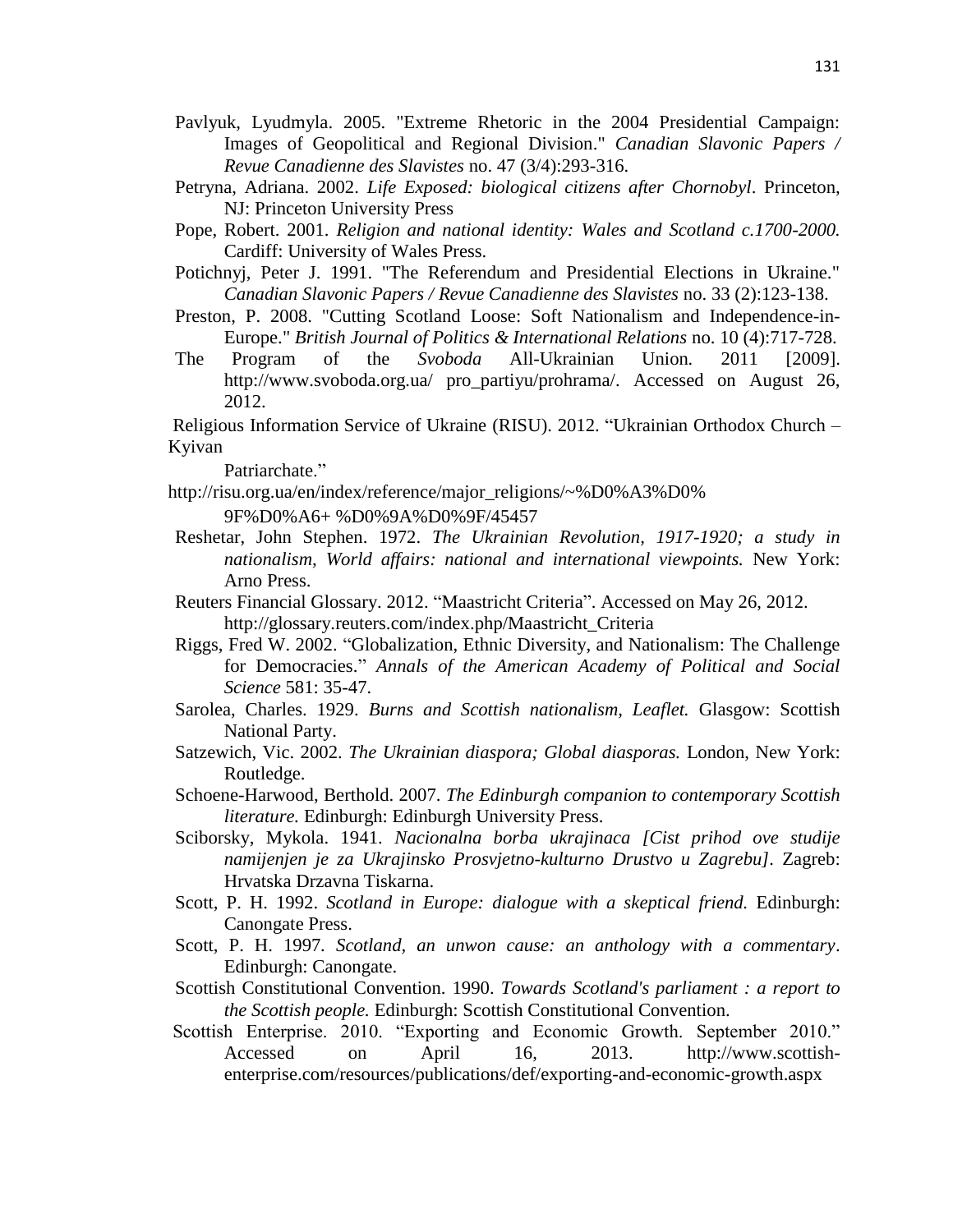- The Scottish Government. 2001. "Analysis of Religion in the 2001 Census: Summary Report" Accessed on May 26, 2012. [http://www.scotland.gov.uk](http://www.scotland.gov.uk/) /Publications/2005/02/20757/ 53570
- The Scottish Government. 2011. "Arts, Culture and Sport." Accessed on May 26, 2012. http://www.scotland.gov.uk/Topics/ArtsCultureSport/arts/GaelicLanguage/Demo graphics
- The Scottish Government. 2012. "High Level Summary of Statistics Trend Last update: Tuesday 21 February 2012 Employment Rate (Based on population aged 16-64)." Accessed on May 26, 2012.

<http://www.scotland.gov.uk/Topics/Statistics/Browse/Labour-Market/> Trend EconomicActivity

- The Scottish Government. 2013. "Public Sector Net Debt." Accessed on April 18, 2013. <http://www.scotland.gov.uk/Resource/0041/00418419.pdf>
- Scottish National Party. 1997. *Yes we can win the best for Scotland: the SNP General Election manifesto 1997.* Edinburgh: Scottish National Party.
- Scottish National Party. 1999. *Enterprise, compassion, democracy: Scotland's party for Scotland's Parliament. The Scottish National Party manifesto for the Scottish Parliament elections 6th May 1999.* Edinburgh: Scottish National Party.
- Scottish National Party. 2011. *Re-Elect: A Scottish Government Working for Scotland*. Edinburgh: Scottish National Party.
- Scottish Secretariat. 1971. *Scotland's scrap of paper: full text of Treaty of Union of*  1707, with notes, Declaration of Independence, Radical Rising 1820, policy of *Scottish nationalism.* Penicuik: Scots Secretariat.
- Semotiuk, Andriy J. [na]. *The Ukrainian Holodomor – Was it a Genocide?* Accessed on May 27, 2012. http://faminegenocide.com/resources/was\_it\_holodomor.htm
- Shekhovtsov, A. 2011. "The Creeping Resurgence of the Ukrainian Radical Right? The Case of the Freedom Party." *Eur. Asia Stud. Europe - Asia Studies* no. 63 (2):203- 208.
- Sillars, Jim. 1988. "No Turning Back: The Case for Scottish Independence within the European Community." In *Scotland, an unwon cause: an anthology with a commentary*, edited by P.H. Scott. Edinburgh: Canongate Press.
- Sim, Duncan .2011. *American Scots: The Scottish Diaspora and the USA*. Edinburgh: Dunedin Press
- Skrbiš, Zlatko. 1999. *Long-distance nationalism: diasporas, homelands and identities, Research in migration and ethnic relations series*. Brookfield, VT: Ashgate Pub.
- Smith, Anthony D. 1972. *Theories of nationalism.* New York: Harper & Row.
- Smith, Anthony D. 1992. *Ethnicity and nationalism, International studies in sociology and social anthropology*. Leiden ; New York: E.J. Brill.
- Smith, Anthony D. 1995. *Nations and nationalism in a global era.* Cambridge, UK; Cambridge, Mass: Polity Press ; B. Blackwell.
- Smith, Anthony D. 2001. *Nationalism: theory, ideology, history, key concepts*. Cambridge; Malden, MA: Polity Press ; Blackwell.
- Smith, Anthony D., and John Hutchinson. 1994. *Nationalism*. Oxford; New York: Oxford University Press.
- Snyder, Louis L. 1964. *The dynamics of nationalism; readings in its meaning and development, University series in history.* Princeton, N. J.: Van Nostrand.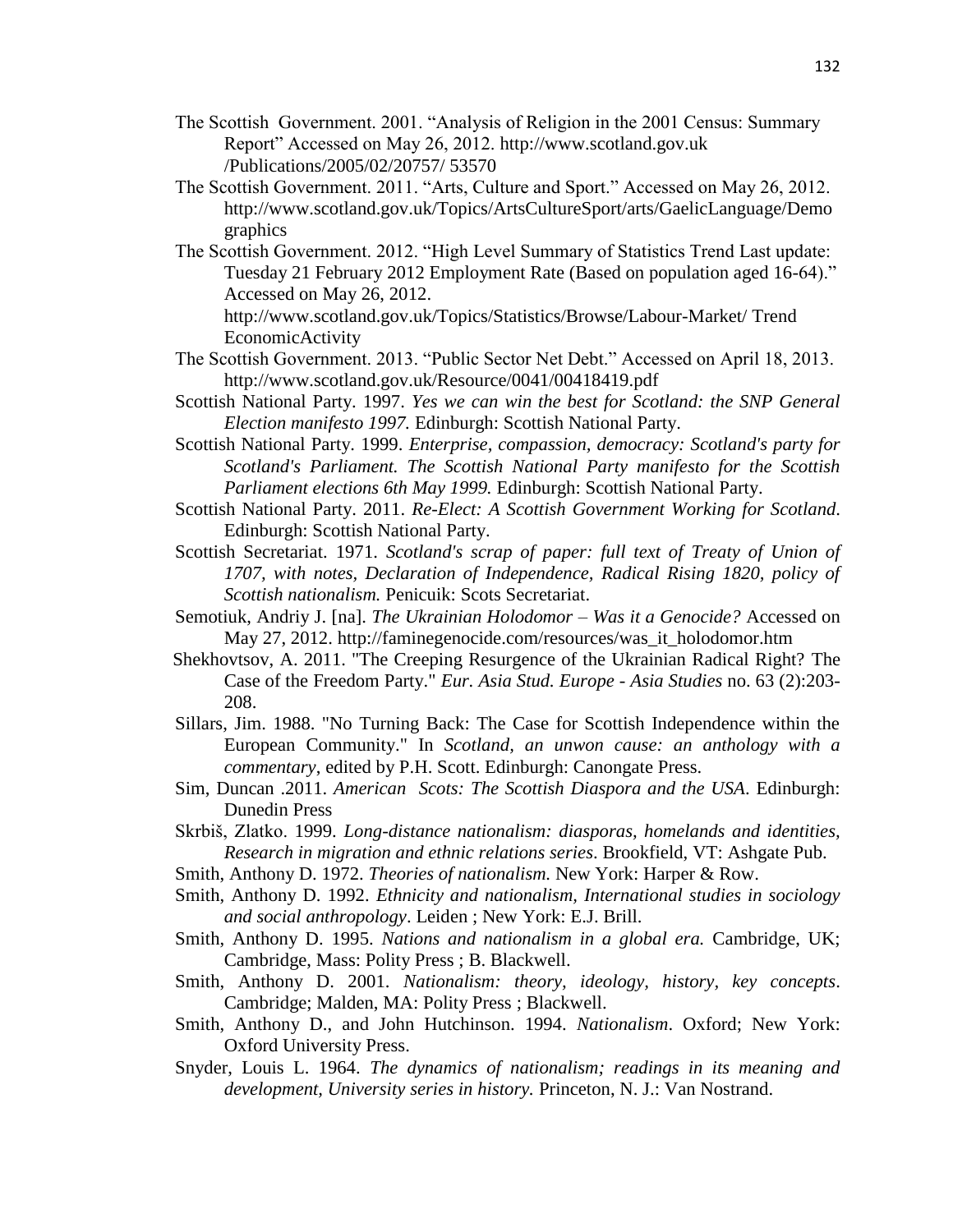1968. *The new nationalism*. Ithaca, N.Y.,: Cornell University Press.

- Spencer, Philip, and Howard Wollman. 2002. *Nationalism: a critical introduction.* London; Thousand Oaks, Calif.: Sage
- Stephen, J. 2010. "Scottish Nationalism and Stuart Unionism: The Edinburgh Council, 1745." *Journal of British Studies* no. 49 (1):47-72.
- Subtelny, Orest. 1988. *Ukraine.* Toronto: University of Toronto Press.
- The Sydney Morning Herald. "A Scottish Party," 9 February 1907. Accessed on July 23, 2012. http://trove.nla.gov.au/ndp/del/article/28152873
- Szporluk, Roman. 1997. "Ukraine: From an Imperial Periphery to a Sovereign State." *Daedalus* no. 126 (3):85-119.
- Taylor, Brian. 1999. *The Scottish Parliament.* Edinburgh: Polygon.
- Trading Economics. 2013. "Ukraine". Accessed on March 26, 2013. http://www.tradingeconomics[.com/u](http://www.tradingeconomics.com/)kraine/ [indicators](http://www.tradingeconomics.com/ukraine/indicators)
- Trumpener, Katie. 1997. *Bardic nationalism: the romantic novel and the British Empire.* Princeton, N.J.: Princeton University Press.
- The UK Parliament. 2011. ["Ukraine, the EU, Russia and](http://www.parliament.uk/briefing-papers/SN06117.pdf) *Tymoshenko*," last modified November 10, 2011. www.parliament.uk/briefing-papers/SN06117.pdf
- Ukrainian National Committee of the United States. 1919. *Ukraine on the road to freedom. Selections of articles, reprints and communications concerning the Ukrainian people in Europe*. New York: Ukrainian National Committee of the United States
- Velychenko, Stephen. 1997. "Empire loyalism and minority nationalism in Great Britain and imperial Russia, 1707 to 1914: Institutions, law, and nationality in Scotland and Ukraine." *Comparative Studies in Society and History* no. 39 (3):413-441.
- Veselova, O. M., editor of compilation. 2009. *Pam'iat' Narodu : Henotsyd V Ukraïni Holodom 1932-1933 Rokiv: Svidchennia.* Kyïv: Vydavnychyi dim "Kalyta".
- Walkinshaw, Colin. 1935. *The Scots Tragedy. A history of Scottish nationalism. With genealogical tables.* London: Routledge & Sons.
- Wilson, Andrew. 1997. *Ukrainian Nationalism in the 1990s: A Minority Faith*. Cambridge, England; New York: Cambridge University Press
- Wilson, Andrew. 2009. *The Ukrainians : unexpected nation*. 3d ed. New Haven: Yale University Press.
- Wolfe, Billy. 1973. *Scotland lives.* Edinburgh: Reprographia.
- Wolfe, J. N., and ed. 1969. *Government and nationalism in Scotland: an enquiry by members of the University of Edinburgh*. Edinburgh: Edinburgh U.P.
- Woodwell, Douglas. 2007. *Nationalism in international relations: norms, foreign policy, and enmity.* New York: Palgrave Macmillan.
- Wright, Sue. 2004. *Language policy and language planning: from nationalism to globalisation.* New York: Palgrave Macmillan.
- Young, Douglas, Clara Young, David D. Murison. 1977. *A clear voice: Douglas Young, poet and polymath : a selection from his writing with a memoir.* Loanhead: Macdonald Publishers.

\_\_\_\_\_\_\_\_\_\_\_\_\_. n.d. Excerpt from "Chasing an Ancient Greek," in Douglas Young, ed., *A clear voice: Douglas Young, poet and polymath: a selection from his writing with a memoir.* Loanhead: Macdonald Publishers: 72-80.